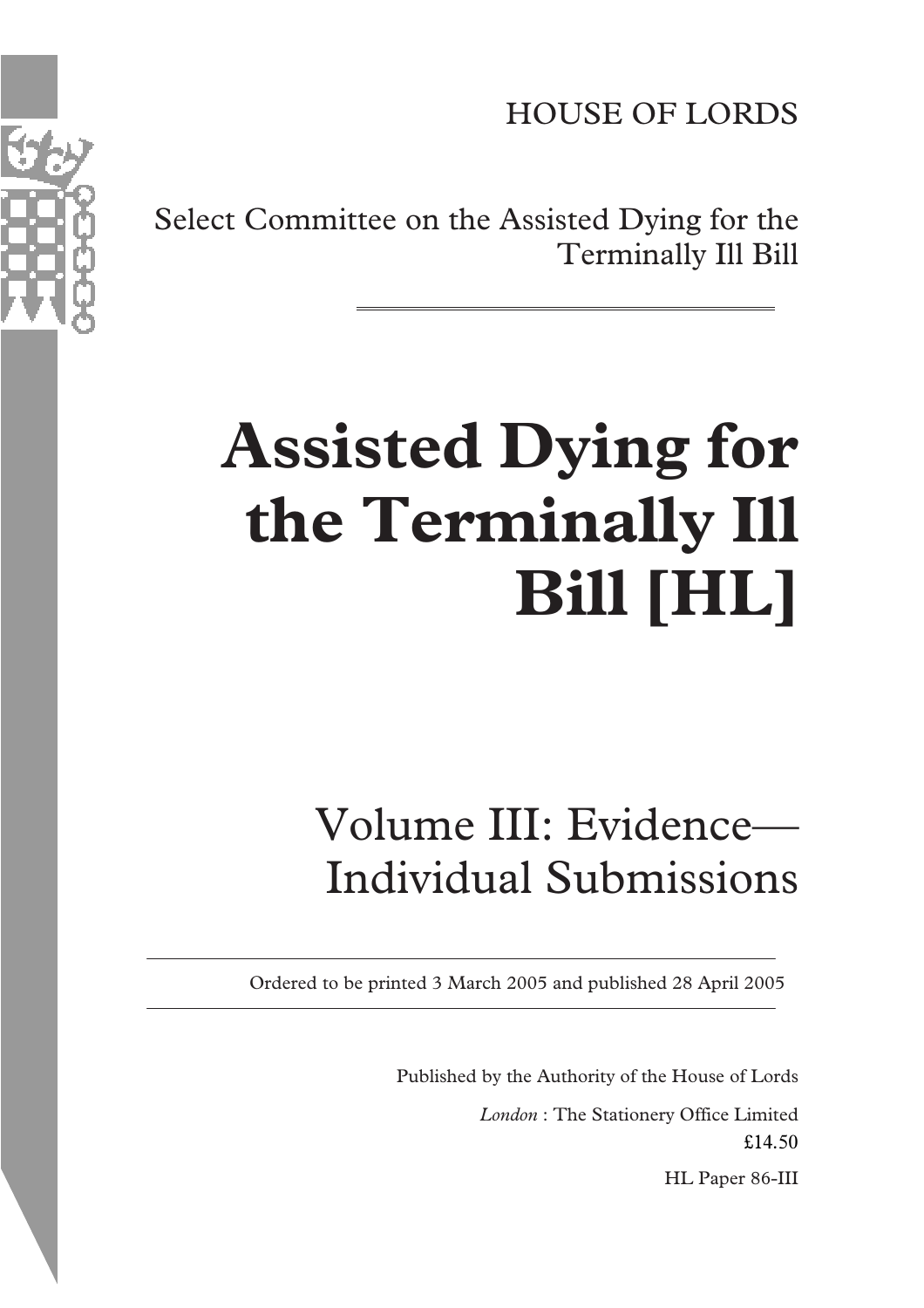## **ASSISTED DYING FOR THE TERMINALLY ILL BILL [HL]**

#### **SELECTED INDIVIDUAL SUBMISSIONS**

The select committee received over 14,000 personal letters or other submissions from individuals in regard to the Assisted Dying for the Terminally Ill Bill. A brief analysis of these is given in Paragraphs 230-231 of HL Paper 86-I. This volume reproduces a small selection.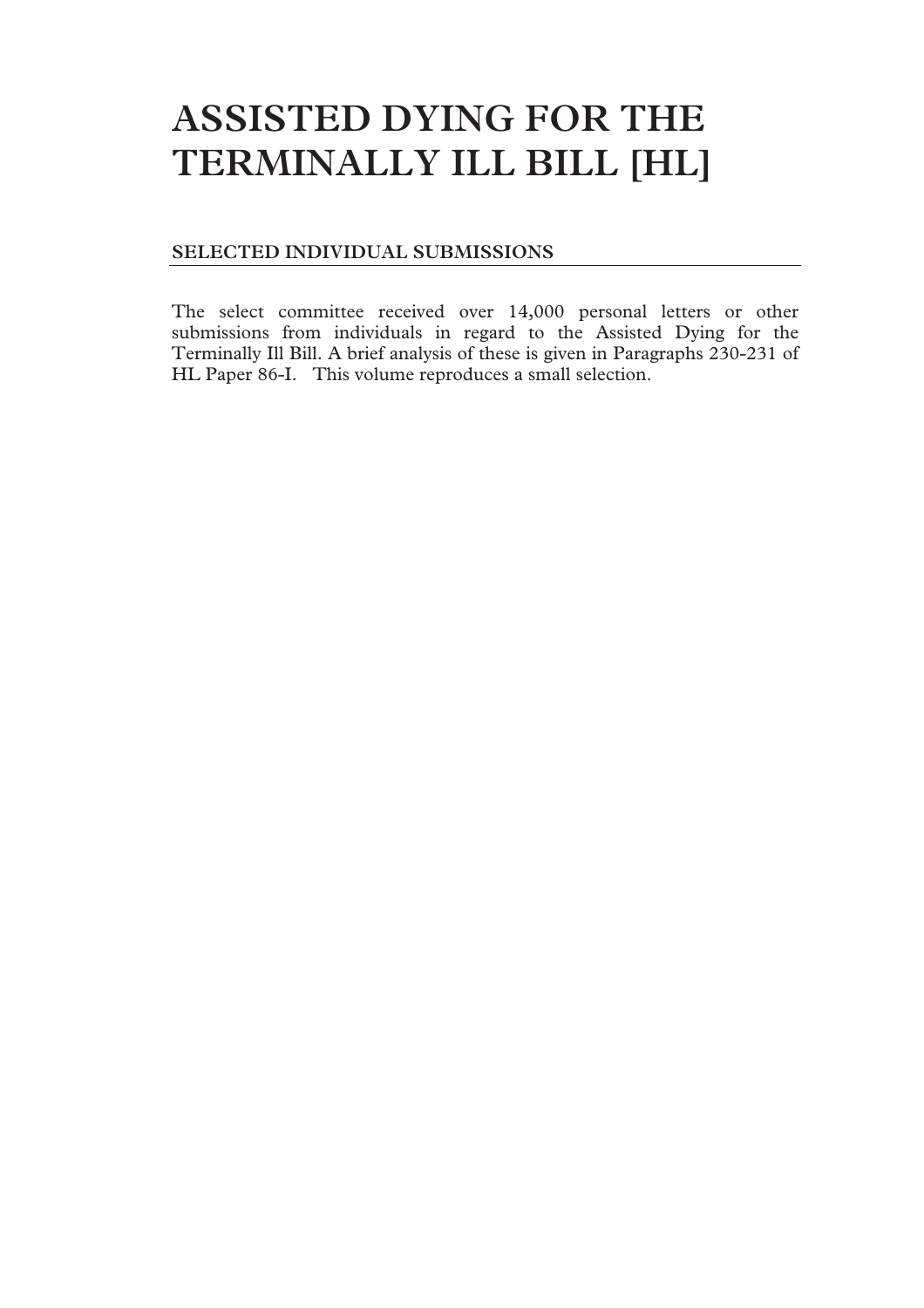| <b>Written Evidence</b>                                    | Page |
|------------------------------------------------------------|------|
| Professor Margaret Battin                                  | 1    |
| Dr Bert Broeckaert                                         | 6    |
| Right Reverend Christopher Budd                            | 8    |
| Dr Jane Campbell                                           | 10   |
| Dr Colleen Cartwright & Associate Professor Malcolm Parker | 16   |
| Nessa Coyle                                                | 21   |
| <b>Alison Davis</b>                                        | 22   |
| R George                                                   | 30   |
| Professor John Griffiths                                   | 37   |
| Colin Harte                                                | 42   |
| Raymond Hoffenberg                                         | 46   |
| Professor Emily Jackson                                    | 48   |
| Dr Bert Keizer                                             | 55   |
| Dr Helga Kuhse                                             | 56   |
| Henk-Maarten Laane                                         | 61   |
| Ian Maddocks                                               | 67   |
| Professor Roger Magnusson                                  | 70   |
| Yvonne Yi Wood Mak & Glyn Elwyn                            | 71   |
| Baroness Masham of Ilton DL                                | 80   |
| Professor T S Maughan                                      | 81   |
| Professor Charles F Mckann                                 | 82   |
| <b>NatCen</b>                                              | 85   |
| National Group of Nurse Consultants in Palliative Care     | 87   |
| Professor Richard Glynn Owens                              | 91   |
| <b>All-Party Parliamentary Pro-Life Group</b>              | 93   |
| St Christopher's Hospice                                   | 96   |
| <b>Ms Karen Sanders</b>                                    | 97   |
| Professor John Saunders                                    | 101  |
| Dr Richard Scheffer                                        | 103  |
| A D Wade                                                   | 107  |
| Dr Ian R Williams                                          | 110  |
| Dr Z Zylicz                                                | 113  |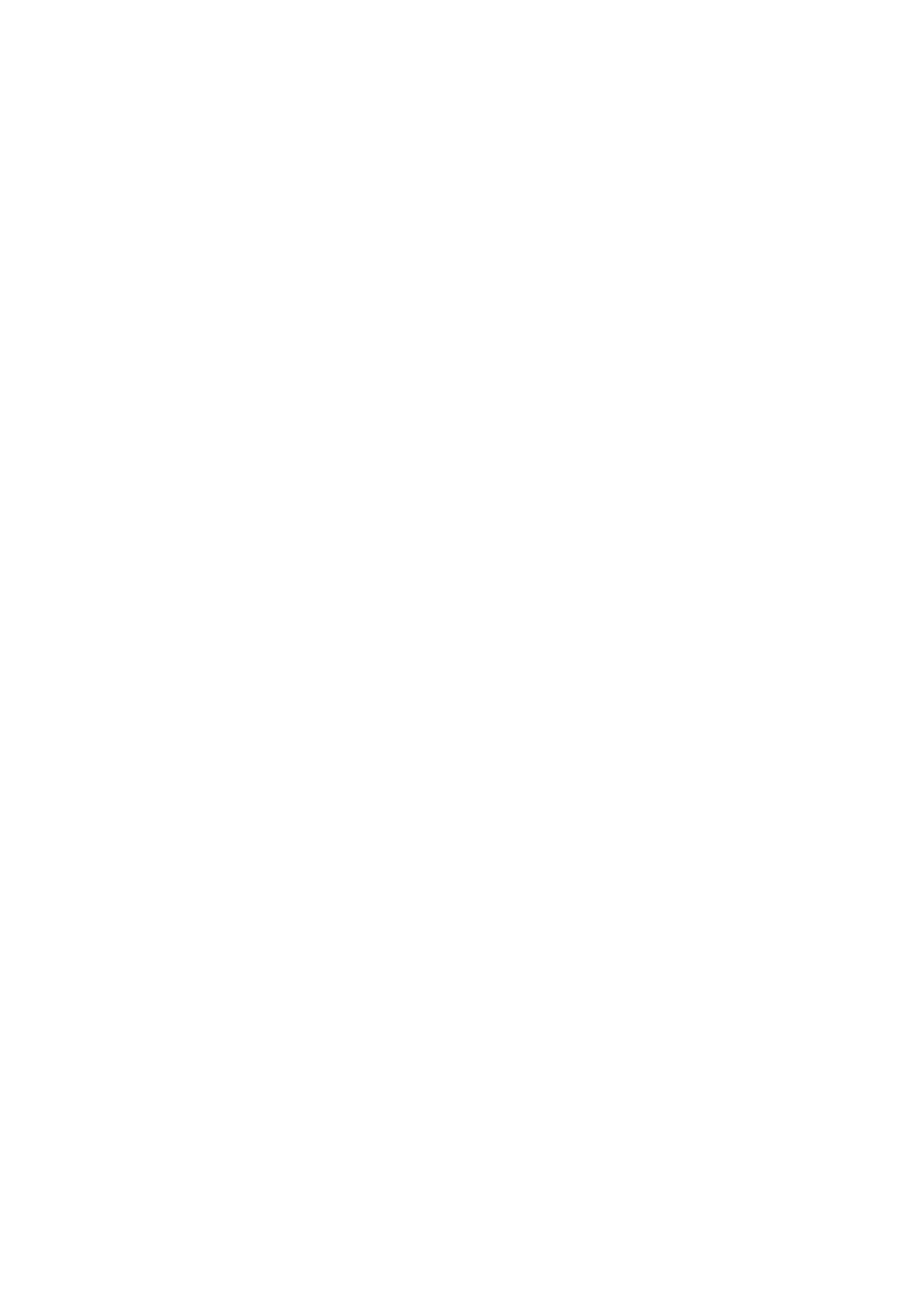### **Written Evidence**

#### **Memorandum by Professor Margaret Battin of Utah University, USA**

#### MY BACKGROUND

I am Distinguished Professor of the Department of Philosophy and Adjunct Professor of Internal Medicine at the University of Utah in the USA. I have authored, edited, or co-edited at least a dozen books, among them a study of philosophical issues in suicide, a collection on age-rationing of medical care, a study of ethical issues in organized religion entitled *Ethics in the Sanctuary*, and *The Least Worst Death: Essays in Bioethics on the End of Life*. I have been engaged in research on end-of-life medical decisions in the Netherlands and Oregon. In 2000, I was a co-recipient of the Rosenblatt Prize, the University of Utah's most prestigious award.

#### Summary of Submission

- 1. *Palliative care and physician-assisted death*
	- The question "What would you rather have, access to palliative care and hospice, or access to physician-assisted death?" presents a false dichotomy and does not fully address the needs, wishes, and realities of dying patients.
	- Opponents contend that legalization would undermine progress that has been made in improving palliative care and hospice. However there is dramatic evidence in both Oregon and the Netherlands that palliative care improves with the legalization of physician aid-in-dying.
- 2. *The argument over physician-assisted death*
	- In the past, debates about risks and benefits of legalization have been based on theory and conjecture. We now have empirical knowledge and data about the effects of legalization in Oregon, and the Netherlands.
	- Opponents' presentation of data from Oregon and from the Netherlands is incomplete and frequently filled with factual inaccuracies and distortions.
	- Many of the value-assumptions of those who oppose legislation are based in religious views. While religious commitments are to be respected, they should not be permitted to control social policy.
- 3. *Addressing (and defeating) opposing arguments*
	- Patient autonomy is actualized in physician-assisted dying.
	- Studies of physician practice show a measurable incidence of physician-assisted death whether legal or not.
	- In the vast majority of cases, assisted death is provided in the last week or last day before death would otherwise have occurred.
	- Already accepted methods of negotiating death offer the patient few protections or safeguards.
	- The comfort provided by having the possibility of an easier death, even if one never actually uses it, can be enormous.
	- Society allows patients to make other end-of-life decisions—like refusing further treatment without assuming that the patient is depressed.
	- No proposed statute for legalization would permit providing physician-assisted death without careful safeguards.
	- There is no evidence of sustained substantive abuse in either Oregon or the Netherlands.
	- There is a deep compatibility of excellent palliative care and physician-assisted death.

#### 4. *The philosophical debate over legalizing physician-assisted suicide*

- "Liberty" and "mercy" are fundamental principles of our society and are central to the case for legalization.
- There is an ethical requirement for physicians to try to respond to autonomous requests from patients, and to not abandon patients.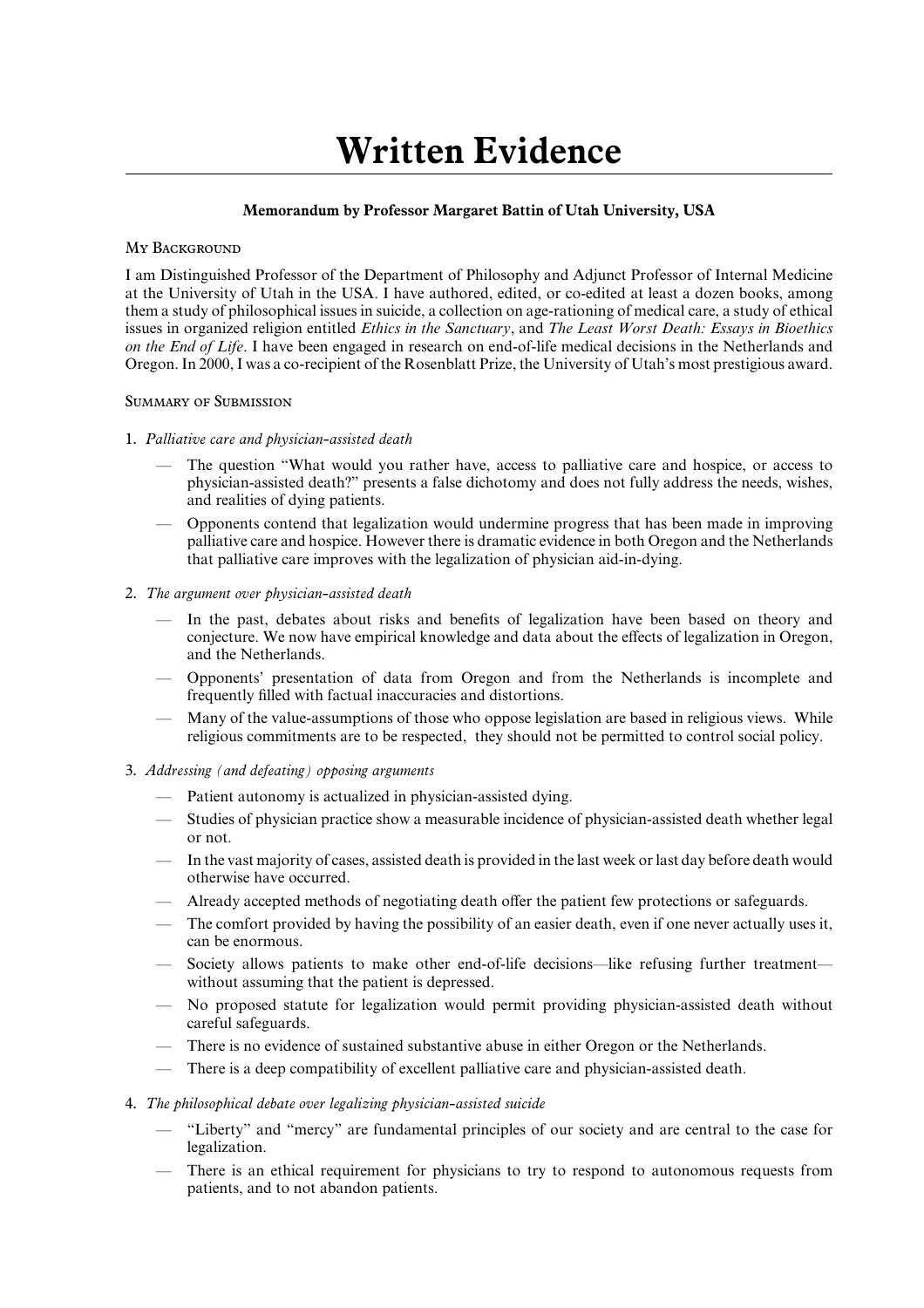- The opposition claims killing is intrinsically wrong but accepts killing in self-defense, war and capital punishment.
- The opposition cannot show that the principles or liberty and freedom, basic to an open, liberal, democratic society, should be overridden.

#### 5. *Conclusion*

- Physician-assisted death should be one of the last-resort options available to a patient who is facing a hard death. Different people who are dying have very different ideas and values about what would be, for them, the least worst death, and for some, an easier death with the assistance of their physician is vastly preferable to being allowed to die of their disease.
- An open practice is better for patients, families and society.

Below I outline more extensively, my arguments and reasoning

#### 1. *Palliative care and physician-assisted death*

1.1 There is a growing consensus that palliative care is a core part of treatment to be offered to all severely ill patients who are potentially facing death $(1)$ . However, challenging questions remain about how broad a range of choice patients may have in this process and about what limitations should be placed on the physician's obligation to address patient suffering. Physician-assisted death has long been the focal point of ethical and political debate—a "hot-button", divisive issue in a domain where there is otherwise considerable consensus.

1.2 If the question were, "What would you rather have, access to palliative care and hospice, or access to physician-assisted death?" most people would choose palliative care and hospice. Palliative care should be part of standard care for all severely ill patients, even those who are continuing active disease-directed treatment, and hospice should be the standard of care for all those who understand and accept that they are dying. I agree that access to physician-assisted death should not undermine processes and programs that promote comprehensive palliative care for patients and their families.

1.3 However, to frame this question in this way presents a false dichotomy: it serves the purpose of opposing access to physician-assisted death without fully addressing the needs, wishes, and realities of dying patients. I therefore prefer a more inclusive question: "What would you prefer, access to excellent palliative care and hospice by themselves, or access to excellent hospice and palliative care plus legal access to a physician-assisted death as a last resort if your suffering becomes intolerable?"

1.4 Both proponents and opponents of legalization of physician-assisted death can join together in support of improving access to and delivery of comprehensive palliative care for all severely ill patients. Both sides can also acknowledge and bemoan inadequacies in access to and delivery of health care services in general in the United States (and I therefore presume the UK), as well as end-of-life care in particular.<sup>(2)</sup>

1.5 However, as a proponent of legalization, I part company with opponents in my belief that it is not fair or justified to hold the question of legal access to physician-assisted death hostage to await the solution of these inadequacies.

1.6 Opponents of legalization contend that legalization of physician-assisted death-which they routinely demonize by using the term "physician-assisted suicide"—would undermine progress that has been made in improving palliative care and hospice. Not only is this not true, but there is dramatic evidence in both Oregon and the Netherlands that palliative care improves with the legalization of physician aid-in-dying.

#### 2. *The argument over physician-assisted death*

2.1 In the past, debates about risks and benefits of legalization have been based on theory and conjecture. Even in the USA, the Supreme Court suggested when it addressed this issue in 1997 that "perhaps we should wait [on the question of legalization] until we know more."<sup>(3; 4)</sup> Fortunately, we now have five years of empirical knowledge about the effects of legalization in Oregon,<sup> $(5-7)$ </sup> as well even more detailed empirical data from the Netherlands at various points over a 16 year period. Both of these data sets support the claim that a legal process can be contained; that little or no substantive abuse occurs. None is reported in Oregon, and much, much less than has been claimed in the Netherlands. Legislation is also associated with critical improvements in palliative care and hospice in both settings.(8)

2.2 Although "suicide" can be heroic and/or rational depending on setting philosophical and orientation<sup>(9; 10;</sup> 11), suicide in much writing is conflated with mental illness, and suggests the self-destruction of the person who is not thinking clearly or acting rationally. In most cases where a patient requests a physician-assisted death, however, distortion by depression or other forms of mental illness-although it must always be considered—is not a factor. We also know from studies in Oregon and the Netherlands that patients who choose this option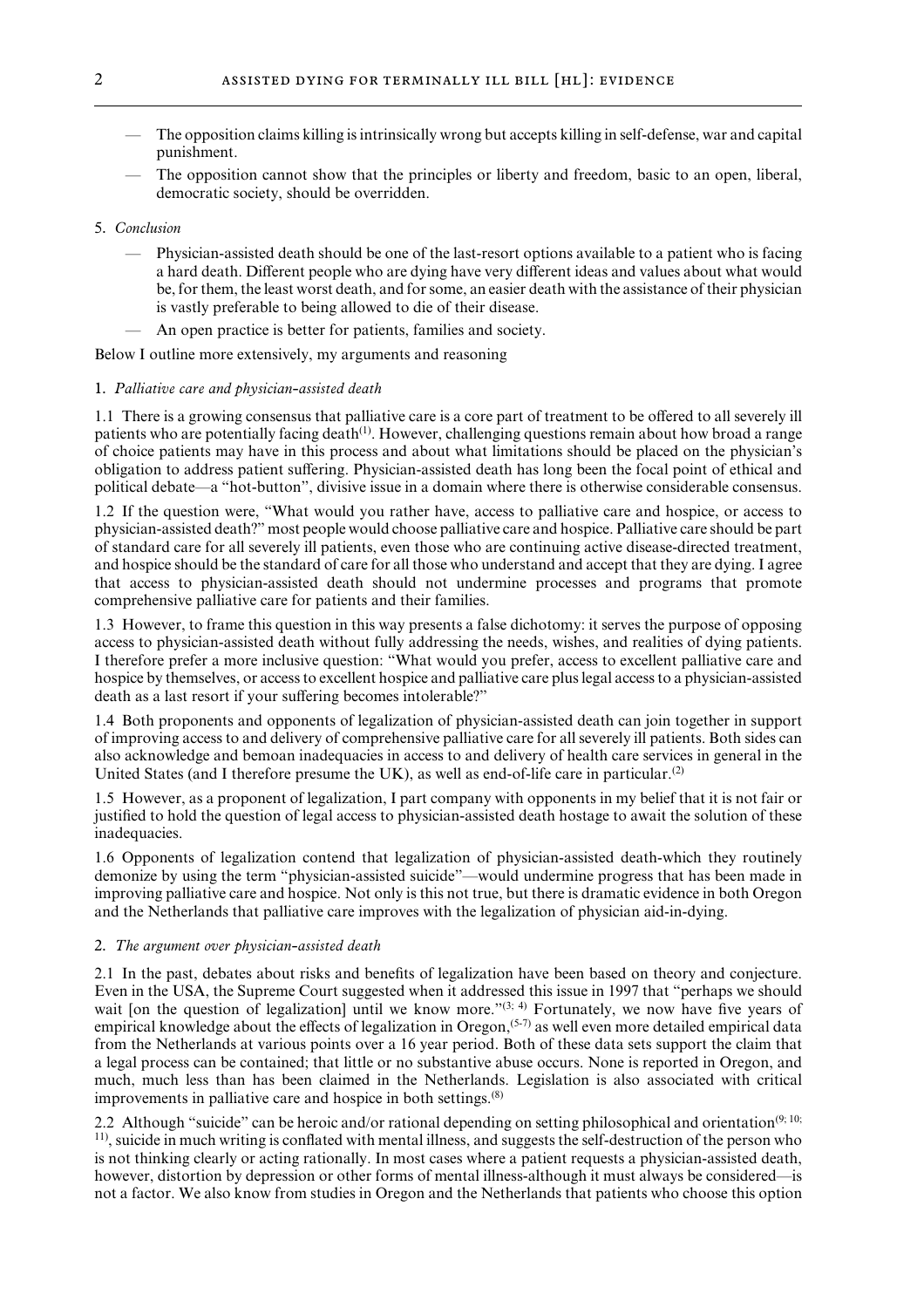are generally acting out of a need for self-preservation because of being destroyed physically and deprived of meaning existentially by their illness and impending death. $(12; 13)$ 

2.3 I disagree with many of the value-assumptions of those who oppose legislation, as well as their construction of the arguments opposing physician-assisted death, and especially with their reliance on utterly unfounded "slippery-slope" arguments that predict wholesale abuse if assisted dying legislation should come into force. Whilst I welcome the discussion, I do not believe that essentially religious values should control social policy.

2.4 Furthermore, opponents' presentation of data from Oregon and from the Netherlands is quite incomplete, and frequently filled with factual inaccuracies and distortions that provide a false empirical cover for their moral opposition to the legal practice of physician-assisted death. For example, a recent book began with an accurate statement: "The debate over assisted suicide has helped to stimulate the medical community, and palliative care specialists in particular, into accepting the challenge to provide better care at the end of life . . ." But it then went onto say: "What we have learned from the Netherlands, Australia, and Oregon, however, indicates that legal sanction for assisted suicide and euthanasia complicates, distracts and interferes with the effort to improve end-of-life care." $(14)$ . On the basis of existing empirical studies, this is flatly wrong. Unfortunately it is doubtful that more data will ever really settle a debate that is often more moral and philosophical than empirical.(15).

#### 3. Addressing (and Defeating) Opposing Arguments

Below I present (*in italics*) and respond to some of the main arguments used to oppose physician-assisted dying:

3.1 *Physician-assisted suicide means that physicians will have control over who lives, who dies.* However, patient autonomy is actualized in physician-assisted dying and physicians are reluctant participants out of a sense of commitment to their patients.

3.2 *If physician-assisted suicide is not legalized, it will go away.* Nothing could be further from the truth; every study of physician practice in the United States, as well as studies in other countries, show a measurable, fairly consistent incidence of physician-assisted death (whether assisted suicide or voluntary active euthanasia) whether legal or not.<sup>(16; 17)</sup> The more realistically posed question about legalization must therefore focus on comparing an open, legally regulated practice versus a secret practice.

3.3 *Physician-assisted dying is an issue of life vs. death.* This too is in error. A Physician who assists in the death of a terminally ill patient does not make the difference between death and indefinitely continuing life, but between death now and death a little later, but in a much worse way. The amount of life usually forgone is typically quite small. Data from the Netherlands, where these practices are legal, show that patients choose to forgo on average only about 3.4 weeks of life, and that in the vast majority of cases, assisted death is provided in the last week or last day before death would otherwise have occurred.(18; 19)

3.4 *Already-accepted methods of negotiating death, including withholding and withdrawal of treatment, high dose opioids for the treatment of severe terminal pain or shortness of breath, and terminal sedation are less subject to abuse.* Although there is wide ethical and legal acceptance of these practices even when they bring about the death of the patient, few protections are systematically available to the patient here.<sup>(20)</sup> There are no safeguards for patient voluntariness, transparency of action, or protection from pressures from family, clinicians, or health-care institutions such as those being proposed if physician-assisted death is legalized.

3.5 B*ecause few patients would make use of physician-assisted death, it is not important.* Two things are wrong with this claim: the assumption that if only a small proportion of dying people actually use physician-assisted death, it isn't important to others who are facing death; and the quite callous view that dismisses the rights and interests of those who would use it. The comfort provided by having the possibility of an earlier, easier death, even if one never actually uses it, can be enormous. For those who do use it, dying in a way of their own choice can be of central importance in the meaning of their now-completed lives.

3.6 *Depression is ubiquitous in the seriously ill, so such patients cannot make these decisions rationally.* Clinical data shows no distorted thinking from depression in patients who actually receive physician-assisted death.(21; 13) Depression assessment can be tricky in any end-of-life decision(22), but I would argue for an open practice with careful clinical evaluation for all practices, legal or not, that might end in a patient's death, rather than outright prohibition. Society now allows patients to make other end-of-life decisions-like refusing further treatment or quitting dialysis-which will also result in death, without assuming that the patient who makes such a choice is therefore depressed.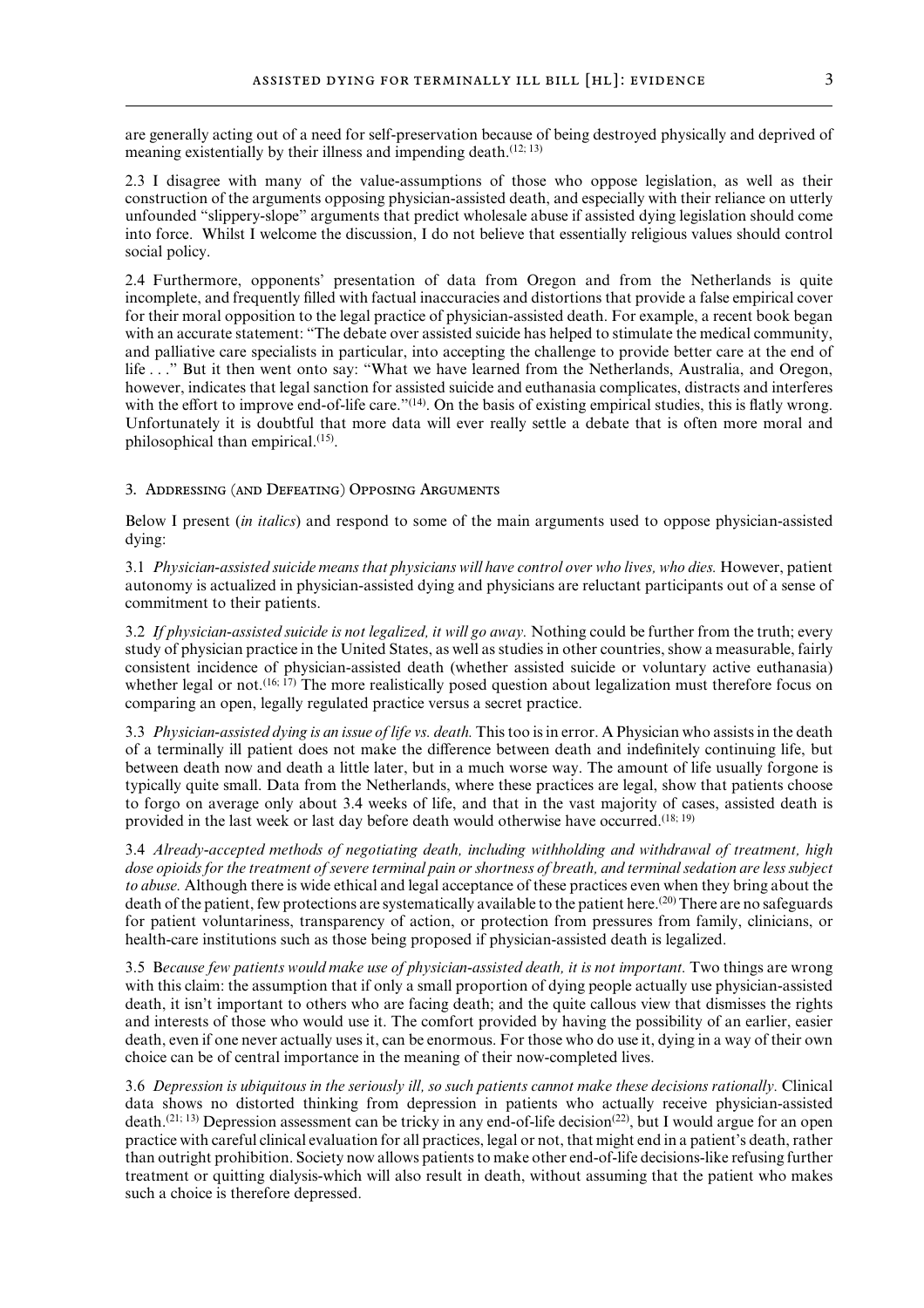3.7 *There is something wrong with patients who seek this kind of control.* All patients, like all people, eventually die; "mastering death" is not in question. What patients sometimes seek is control over the way in which their (inevitable) deaths come about. As a society, we admire people who assume responsibility for the way they live their lives in other areas; there is no reason not to do so as they live the very last portions of their lives.

3.8 *Kevorkian is an example of what legalizing PAS would bring*(23). Neither Oregon's Death With Dignity statute nor any proposed statute for legalization in the United States (and I therefore presume the UK) would permit providing physician-assisted death for terminal patients without careful safeguards. Such safeguards would include repeated oral and written requests, waiting periods, confirmation of the diagnosis of terminality, and provision for psychiatric evaluation if uncertainty about voluntariness. Many of Dr Kevorkian's cases would not meet these safeguards. Kevorkian, in fact, is an example of the kind of protest that can happen when physician assistance in dying isn't clearly legal.

3.9 *In Oregon and in the Netherlands, legalization has been accompanied by real abuse, and patients are sometimes railroaded into death.* There is no evidence of sustained substantive abuse in either Oregon or the Netherlands, and the notorious "1,000" cases said to represent serious abuse in the Netherlands has been proven, on close inspection, not to do so.<sup> $(24)$ </sup> To the contrary, legalization has been associated with marked improvements in palliative and end of life care in both settings.

3.10 *Good palliative/hospice care is incompatible with physician-assisted death.* Of all the misconceptions and errors perpetrated by opponents of assisted dying, this is perhaps most damaging in its departure from the truth. There is a deep compatibility of excellent palliative care and physician-assisted death as a last resort. The majority of patients in Oregon who chose assisted death under the Death with Dignity Act are enrolled in hospice programs, and the majority of Oregon hospices have chosen to continue to care for those who are considering this choice. In addition, the Netherlands now has some 129 inpatient hospices, plus 24-hour paincontrol hotlines providing immediate advice for physicians. In the Netherlands, better palliative care has been very much a goal of medical policy<sup> $(25)$ </sup>.

#### 4. The Philosophical Debate Over Legalizing Physician-assisted Suicide

| Principal arguments for legalization of                                                                                        | Principal arguments against legalization of                                                                                                                         |
|--------------------------------------------------------------------------------------------------------------------------------|---------------------------------------------------------------------------------------------------------------------------------------------------------------------|
| physician-assisted death                                                                                                       | physician-assisted death                                                                                                                                            |
| - Patient autonomy/liberty<br>— Mercy: the relief of pain and suffering<br>Nonabandonment: commitment to patient and<br>family | $-$ The wrongness of killing<br>$\overline{\phantom{a}}$ The integrity of the physician<br>$\overline{\phantom{a}}$ The risk of abuse (the slippery-slope argument) |

4.1 Two philosophical concerns are central to the case for legalization: liberty-variously called freedom, selfdetermination, or autonomy-and mercy, the right to seek to be free from pain and suffering.

4.2 These two basic points—liberty and mercy, often phrased as the right to live one's life as one sees fit (subject to the constraint that one does not harm others) and the right to seek to be free from pain and suffering, are fundamental principles of the society in which we live: no one should be deprived of liberty, or forced to suffer, without adequate cause. The burden of proof lies with those who object to these two cardinal points: they must show either that some still more basic principle trumps these claims, or that honoring them would have seriously negative consequences.

4.3 The third principle, non-abandonment, more precisely a norm of practice for physicians, follows from the first two. There is an ethical requirement for physicians to try to respond to autonomous requests from their patients, especially when those requests revolve around extremes of suffering in those who are otherwise dying.

4.4 Autonomy focuses on the values and wishes of the particular patient who finds himself in an untenable situation. But assistance in dying, if it is also to involve physicians, cannot be solely a matter of patient choice. The nature of the patient's suffering and why it is intolerable to the patient must also be understood by the physician, who then is obligated to try to respond as a matter of mercy and of fulfilling his commitment not to abandon. Thus autonomy and mercy go hand in hand: for the physician to offer assistance in dying, it must be both the patient's choice and it must help that patient avoid suffering that is intolerable, or about to be so.

4.5 The opposition argument first claims that killing is intrinsically wrong. Yet in a culture which accepts killing in self-defense, in war, and (more controversially for the USA) in capital punishment, it is hard to see why assisting a person who earnestly wants help in ending his or her own life, where that person's illness is terminal and life is ending anyway, should be prohibited.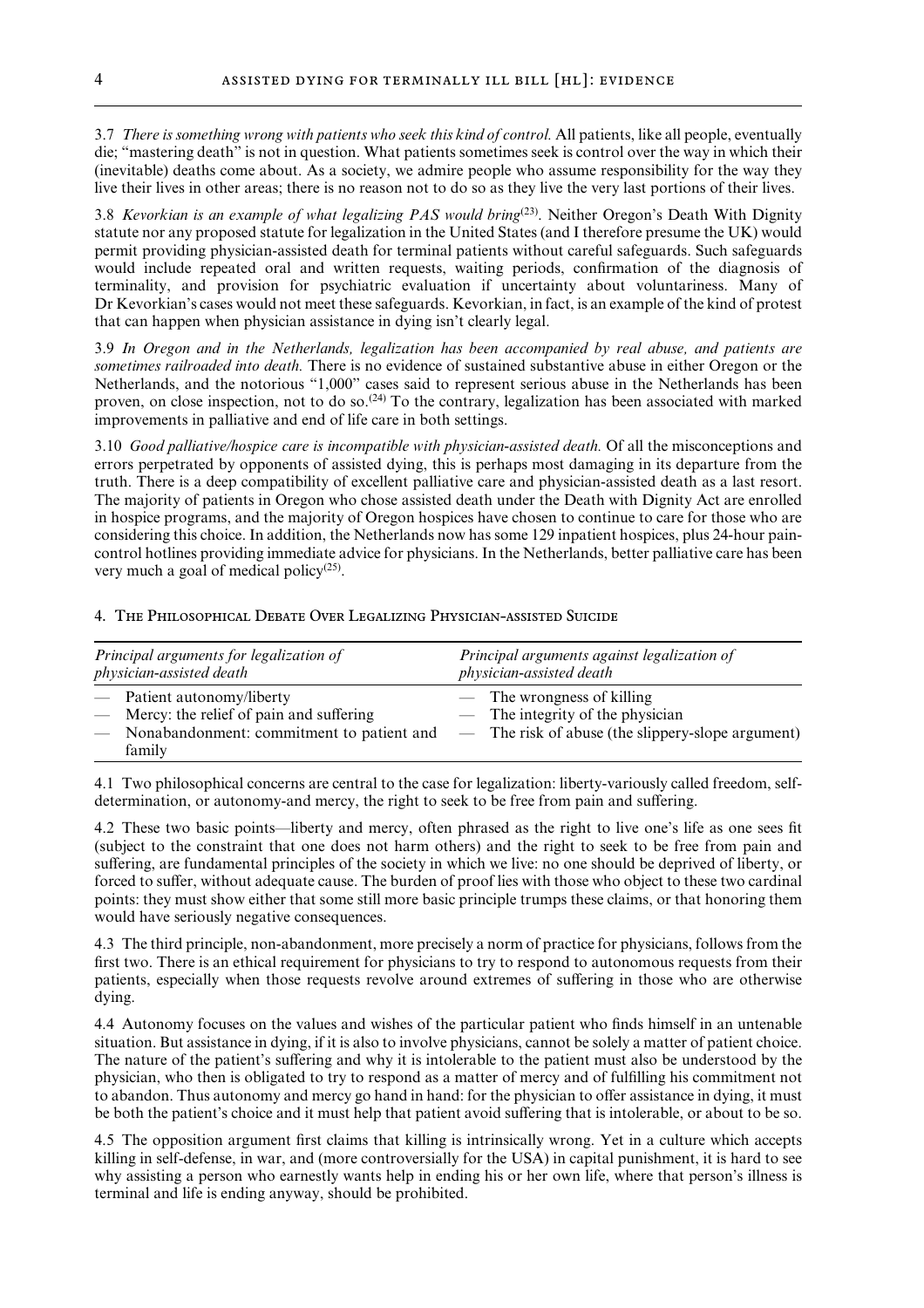4.6 The opposition also tries to show that the consequences of legalizing physician-assisted dying would be bad: this is the point of slippery-slope claims about the potential for corrupting physicians and that abuse is widespread in the Netherlands and perhaps Oregon. Yet there is no evidence for these claims, and substantial evidence to the contrary. The opposition must show that the principles of liberty and freedom from suffering that are basic to an open, liberal and democratic society should be overridden. But this they cannot do. The burden of proof lies with opponents, but is, I think, doomed to failure.

#### 5. Conclusion

I clearly believe that physician-assisted death should be one—not the only one, but one—of the last-resort options available to a patient who is facing a hard death. I agree that these options should also include high dose pain medication if needed, stopping life sustaining therapy, voluntarily stopping eating and drinking, and terminal sedation, but I also believe that physician-assisted death should be among them. Clinical assessments for all these options are more similar than different, as are the risks and benefits.

The practice of physician-assisted death should be safe, legal and relatively rare<sup>(26)</sup>. Most important, end of life options should be a matter of open choice for patients, since different people who are dying have very different ideas and values about what would be, for them, the least worst death $(11)$ . I believe that an open practice that includes frank conversation, a broad look for alternatives, second opinions by those with expertise in palliative care, and clear documentation is better for patients, families and society than the current secret practice. The current secret practice of physician-assisted death discourages open conversation, often has patients and families acting on their own, has no documentation, and encourages altering the truth about actions and motivations.

I hope that during your enquiry you will look at all the arguments and data, and not be swayed by distortions about risks or by subtly concealed personal religious arguments that are not appropriately part of public policy. To know that we can be granted the option (whether we would actually use it or not) of facing our deaths in the way most in keeping with our own deepest values is a matter of enormous potential importance to all people—since we all must die. Most dying people would not choose an assisted death. However, for those that would choose this way of dying, the freedom to do so is of paramount importance. The deeper the understanding we all have of the underlying issues and the importance of options at the end of life, the better we will together be able to develop sensible policies that are both responsive to and protective of, terminally ill patients and their families.

#### Reference List

- (1) *Approaching Death: Improving Care at the End of Life.* Washington, DC: National Academy Press, 1997.
- (2) Quill T E, Meier D E, Block S D, Billings J A. The debate over physician-assisted suicide: Empirical data and convergent views. *Ann Intern Med 1998*; 128:552–558.
- (3) Vacco v Quill. 117 S Ct 2293. 1997. Supreme Court. Ref Type: Case.
- (4) Washington v Glucksberg. 1997. 117 S Ct 2258. Ref Type: Case.
- $<sup>(5)</sup>$  Chin A E, Hedberg K, Higginson G K, Fleming D W. Legalized physician-assisted suicide in Oregon—</sup> the first year's experience. *N Engl J Med 1999*; 340(7):577–583.
- (6) Sullivan A D, Hedberg K, Fleming D W. Legalized physician-assisted suicide in Oregon—The second year. *N Engl J Med 2000*; 342:598–604.
- (7) Sullivan A D, Hedberg K, Hopkins D. Legalized physician-assisted suicide in Oregon 1998–2000. *N Engl J Med 2001*; 344:605–607.
- (8) Lee M A, Tolle S W. Oregon's assisted suicide vote: The silver lining. *Ann Intern Med 1996*; 124:267–269.
- (9) Beauchamp T L. Suicide. 1996: 69–120.
- (10) Daube D. The linguistics of suicide. Suicide and Life Threatening Behavior 1977; 132–182.
- (11) Battin M P. The Least Worst Death. Essays in Bioethics on the End of Life. New York: Oxford University Press, 1994.
- $(12)$  Lee M A, Ganzini L. Depression in the elderly: effect on patient attitudes toward life-sustaining therapy. *J Am Geriatr Soc 1992*; 40:983–988.
- (13) Ganzini L, Back A L. From the USA: Understanding requests for physician-assisted death. *Palliative Medicine 2003*; 17: 113–114.
- (14) Foley K, Hendin H. The Case Against Assisted Suicide: For the Right to End-of-Life Care. Baltimore: Johns Hopkins University Press, 2002.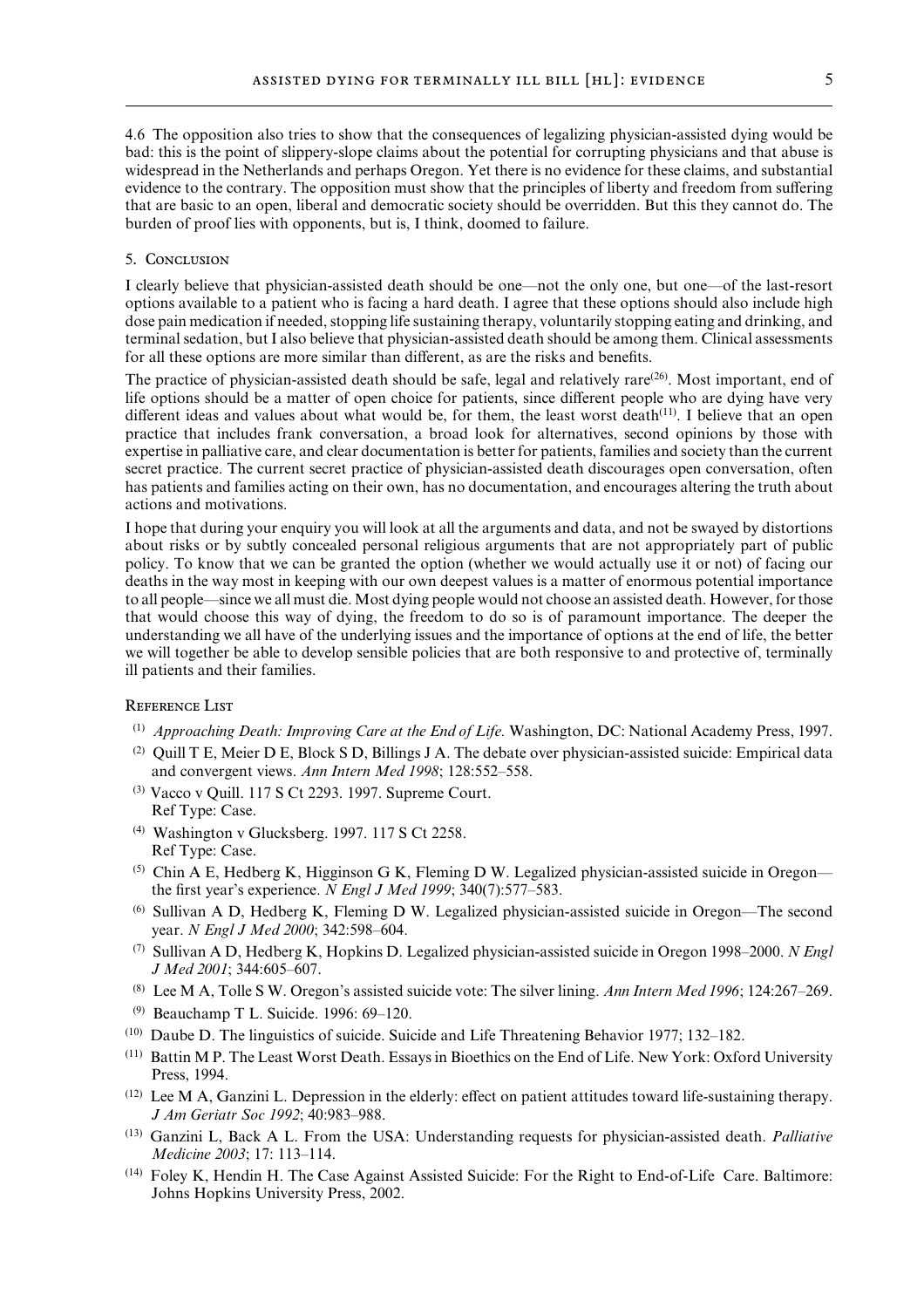- (15) Angell M. Euthanasia in the Netherlands—good news or bad? *N Engl J Med 1996*; 335:1676–1678.
- (16) Meier D E, Emmons C, Wallenstein S, Quill T E, Morrison R S C C. A national survey of physicianassisted suicide and euthanasia in the United States. *N Engl J Med 1998*; 338:1193–1201.
- $(17)$  Emanuel E J, Daniels E R, Fairclough D L, Clarridge B R. The practice of euthanasia and physicianassisted suicide in the United States: Adherence to proposed safeguards and effects on physicians. *JAMA 1998*; 280:507–513.
- (18) van der Maas P J, van Delden J J M, Pijnenborg L. The Remmelink Study. *Health Policy 1992*; 22.
- (19) Emanuel E J, Battin M P. What are the potential cost savings from legalizing physician-assisted suicide? *N Engl J. Med 1998*; 339:167–172.
- (20) Quill T E, Lo, Brock D W. Palliative options of last resort: A comparison of voluntarily stopping eating and drinking, terminal sedation, physician-assisted suicide, and voluntary active euthanasia. *JAMA 1997*; 278:1099–2104.
- (21) Ganzini, L and Dobscha, S K, "If it isn't depression . . .", *Journal of Palliative Medicine 2003*; 6:927–930.
- (22) Block SD. Assessing and managing depression in the terminally ill patient. ACP-ASIM End-of-Life Care Consensus Panel. *Ann Intern Med 2000*; 132:209–218.
- (23) Cassel CK, Meier DE. Morals and moralism in the debate over euthanasia and assisted suicide. *N Engl J Med 1990*; 323:750–752.
- (24) Loes Pijnenborg, Paul J van der Maas, Johannes J M van Delden, and Caspar W N Looman, "Life Terminating Acts without Explicit Request of Patient," *The Lancet* 341 (May 8, 1993): 1196–99.
- $(25)$  van Delden,m J J J M, Visser J J F, and Borst-Eilers E. Thirty Years' Experience with Euthanasia in the Netherlands: Focusing on the Patient as a Person; and Kimsma GK and van Leeuwen E. Assisted Death in the Netherlands, both in Quill T E and Battin M P, Physician-Assisted Dying: The Case for Palliative Care and Patient Choice. Baltimore: Johns Hopkins University Press, in press, forthcoming October 2004.
- $(26)$  Battin M P. Physician-assisted suicide: safe, legal, rare? In Battin M P, Rhodes R, and Silvers S, Physicianassisted Suicide: Expanding the Debate. New York and London: Routledge, 1998; 63–72.

*July 2004*

#### **Memorandum by Professor dr Bert Broeckaert**

#### **AUTHOR**

1. Prof dr Bert Broeckaert is a specialist in end of life ethics and comparative ethics. He is Director of the Interdisciplinary Centre for Religious Studies (K U Leuven, Belgium), member of the Belgian National Bioethics Advisory Commission and ethical advisor of the Flemish Palliative Care Federation (that unites all palliative care services in Flanders). He was core group member of the European Pallium project (Palliative Care Ethics, EU, 1998–2001), was invited speaker at the 8th (The Hague 2003) and 9th (Aachen 2005) Congress of the European Association for Palliative Care (EAPC) and is member of the EAPC expert working group on prognostic factors in advanced cancer patients.

#### Limited Scope

2. As ethical advisor of the Flemish Palliative Care Federation Bert Broeckaert was the author of the position papers of the Federation on the Belgian euthanasia bill (infra, 9). These position papers, that played an important role in the Belgian euthanasia debate, were not a plea for (or against) euthanasia or a plea for (or against) a euthanasia law. Written from a palliative care perspective and in a situation where euthanasia was very likely about to be legalised or regulated (as was the case in Belgium), these papers focused on a number of problematic aspects of the bill and contained some specific proposals and amendments. Though the contribution presented here is strictly an individual one, its content is not any different from the views set forth in the position papers of the Flemish Palliative Care Federation. Similarly, the fact that in this text only a limited number of criticisms and suggestions are made does not imply that I agree (or disagree) with the different aspects of the Assisted Dying for the Terminally Ill Bill not discussed here nor that I believe (or deny) that in the UK or elsewhere a euthanasia law or this euthanasia law is preferable or necessary.

#### Belgian Euthanasia Debate and Law

3. Though much can be learned from the long and well-documented Dutch experience with euthanasia and euthanasia regulations, it would be a mistake to overconcentrate on the Dutch example. One should be fully aware of the fact that in The Netherlands palliative care became prominent at a time in which the euthanasia debate had in fact already been settled. The result of this is that organised palliative care and palliative care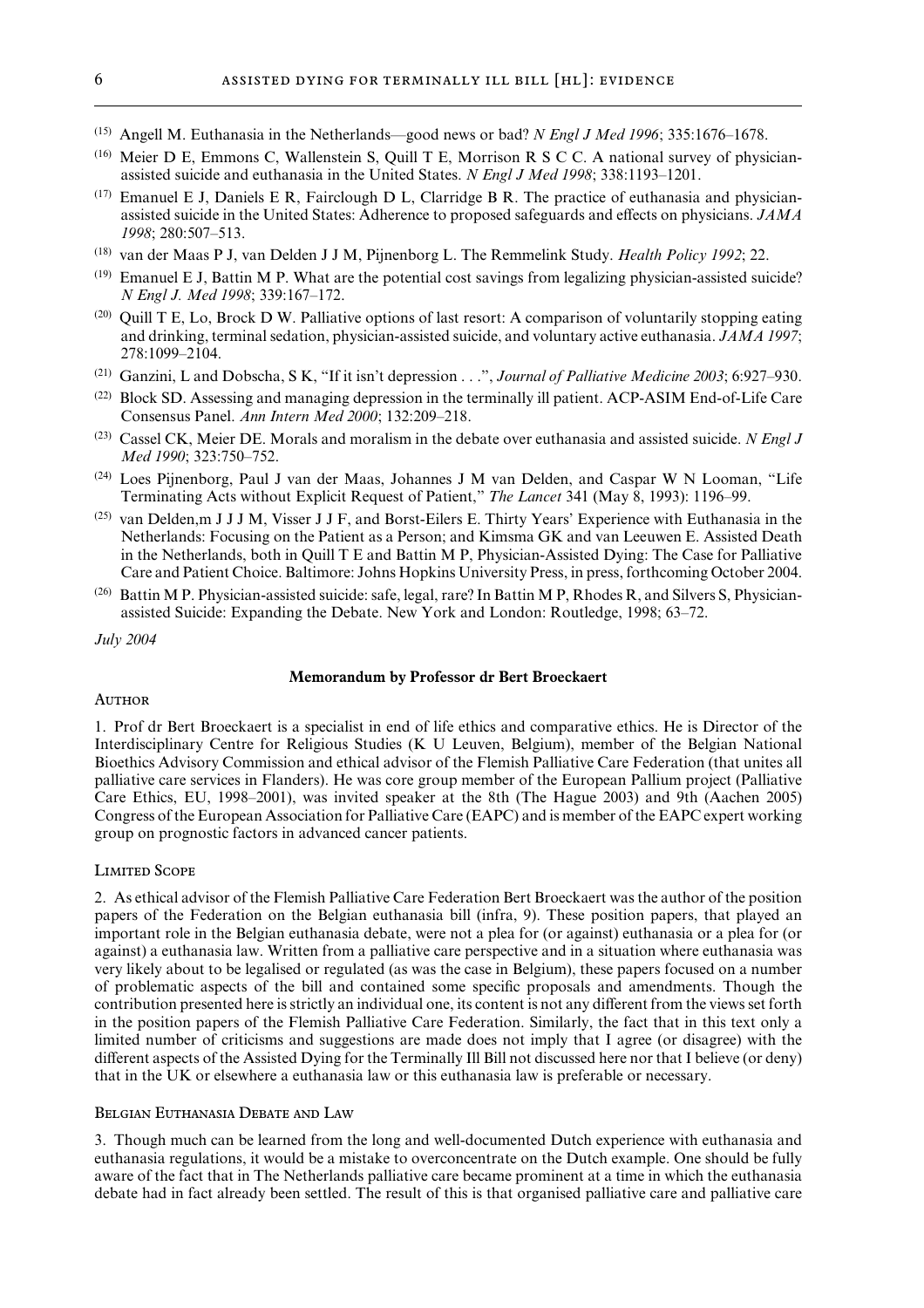issues played only a very limited role in the Dutch debate and that palliative care is not explicitly mentioned in the Dutch euthanasia regulations and law. In Belgium (and this would, with the exception of The Netherlands, be the case for any other European country) the development of palliative care preceded the euthanasia debate and the euthanasia regulations resulting from it. As a result of this, Belgian (especially Flemish) organised palliative care could play and did play a very active role in the Belgian euthanasia debate, palliative care and the relationship palliative care/euthanasia was one of the items that in the debate was discussed most often and most thoroughly, palliative care is explicitly given a place in the Belgian euthanasia law and the euthanasia law itself was linked to a palliative care law. For this author (and for the Flemish Palliative Care Federation) it is essential to put euthanasia requests and euthansia regulations in a broader perspective of end of life care. This broader perspective could be missed when only the very specific and in fact unique Dutch history and approach would be singled out for closer inspection.

#### DIALOGUE AND INTERACTION . . .

4. People do not request euthanasia out of some morbid death wish, or because they have always wanted so much to die, but rather because at a certain moment in the process of their illness the suffering becomes too much to bear. Various factors can play a decisive role in this, often in combination: fear of what is to come, respiratory difficulties, physical pain, loss of control over bodily functions, increasing weakness and dependence on others, etc. A request for euthanasia always has something to do with an existing or expected decline in one's quality of life, is always the result of the patient's physical, psycho-social and/or spiritual suffering. It is therefore the responsibility of the caregiver who receives a euthanasia request to get through successive open and in-depth discussions (Art 3, §2, 2° of the Belgian law on euthanasia) a fair idea of the reasons behind the patient's desire to end his/her life: what is it exactly that makes the patient's life no longer bearable? This crucial idea of dialogue and interaction (which is much more than "informing" and "being informed") is not sufficiently present in the Assisted Dying for the Terminally Ill Bill.

#### ... in a Context of End of Life Care

5. Given the delicate, irreversible and radical nature of euthanasia, it is of the utmost importance that euthanasia is only performed when it is a matter of suffering "that cannot be alleviated" (Art 3, §1 of the Belgian euthanasia law), and a situation "for which there is no other reasonable solution" (Art 3,  $\S$ 2, 1° of the Belgian euthanasia law)—an idea which is not clearly present in the Assisted Dying for the Terminally Ill Bill. Before considering euthanasia, the caregiver and the patient must find out whether a "normal", less controversial and less problematic medical treatment might not be able to alleviate the physical, psycho-social and/or spiritual suffering which has been found to lie at the origin of the request for assisted dying. For example, when a patient requests euthanasia because the physical pain is no longer tolerable, checking and optimising pain therapy would be a mandatory first step. A request to end one's life, even if it is still vague, must always give rise to an evaluation and, if necessary and possible, an adjustment of the care regime. What might be done to gear the care even more to the needs of the patient? Is it really impossible to alleviate the patient's suffering? Or have I, as a caregiver, simply reached the limits of my own competence and is specialised advice therefore required?

#### Interdisciplinarity

6. A physician who receives a request for euthanasia can never act alone when caring for this patient or when making a decision about honouring the euthanasia request. Dealing with a euthanasia request in a responsible manner always involves an interdisciplinary approach, for, on the one hand, there are many diverse and complex motives which can underlie a request to end one's life and which can only be adequately detected when different perspectives are put together. It is clear, on the other hand, that specialised input from various disciplines is often necessary in order to alleviate the patient's suffering.

#### The Voice of the Nurses

7. Nurses play a crucial role in end of life care. They are often very close to their patients, both literally and figuratively. Their everyday caring involvement with the dying patient teaches them a great deal about the patient's fears, questions and needs. They are in the best position to notice any small changes in the patient's condition which might have an enormous influence on the patient's quality of life. For this reason, the Flemish Palliative Care Federation believed it to be essential that a physician should have prior consultation with the nursing team before granting any request for euthanasia, a requirement that eventually was included in the Belgian euthanasia law (Art 3,  $\S2$ , 4°) (and is regrettably absent in the Assisted Dying for the Terminally Ill Bill).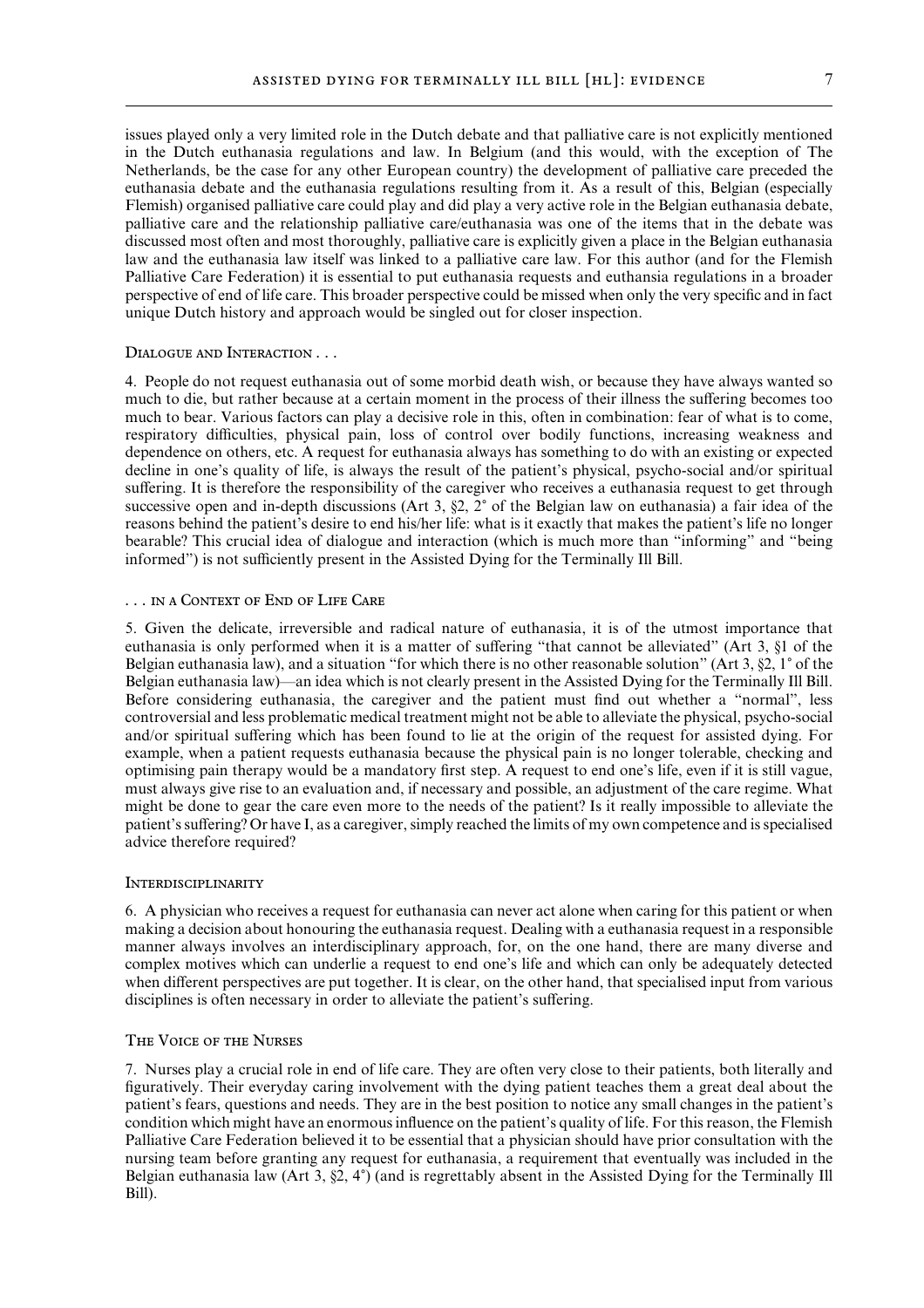#### A Palliative Filter

8. Given the important role played by interdisciplinarity and specialised advice, it is strongly recommended that the local palliative team is consulted when a physician is confronted with an euthanasia request. In this way, the tragedies associated with pseudo choices, which have more to do with a lack of good palliative care than with an express wish to end one's life, can be prevented, thus making euthanasia a genuine option of last resort. It remains a pity that the suggestion of the Flemish Palliative Care Federation to include within the euthanasia procedure a prior palliative consultation with the palliative team from one's own institution or from the local palliative network (the so-called palliative filter), though this idea received the support of the Belgian Order of Physicians, was unanimously endorsed by the Commission for Public Health of the House of Representatives and in practice has become widely accepted, was finally not incorporated in the Belgian euthanasia law. It is indeed essential that the option of palliative care is seriously discussed with a specialist in palliative care (Assisted Dying for the Terminally Ill Bill 3(1)). It is essential too, however, that this consultation with a specialist in palliative care takes place *at the beginning* of the euthanasia procedure, as soon as the physician hears or even suspects that his patient is about to make a euthanasia request. Alternatives that are given late are no real alternatives anymore. It is psychologically and medically indefensible only after both physician and patient have taken the hard decision to go for euthanasia, to come with possible alternatives. Therefore the palliative consultation provided should move to an earlier stage of the euthanasia procedure. Given first of all the fact that this consultation not only should enable the patient but *also the attending physician* to make an informed decision and maybe find an acceptable and less drastic alternative and secondly the fact that information on palliative care alternatives (Assisted Dying for the Terminally Ill Bill  $2(2)(iv)$ ) can only be seriously given by the attending physician (whose knowledge of and experience in palliative care in most cases would be very limited) *after* he or she has consulted with a palliative care specialist, this palliative care consultation should also and first of all involve the attending physician and should chronologically be situated before 2(2)(iv).

#### **CONCLUSION**

9. A legalisation or regulation of euthanasia is highly problematic when an effective palliative filter is not included in the euthanasia procedure and when at the same time (and this is even more important) the government does not do everything possible to drastically increase the availability of good palliative care. A lot of euthanasia requests are in fact cries for help, camouflaging a lack of palliative care. Adequate palliative care can significantly improve the quality of life of terminally ill patients and thus often really helps, even when patients had explicitly asked for euthanasia before. One can discuss whether or not euthanasia should be legalised or regulated, but regulating euthanasia without placing it in a wider context of end of life care opens the door for tragic and uninformed pseudo-choices.

#### Further Reading

10. For an overview of the texts of the Flemish Palliative Care Federation I refer to B Broeckaert & R Janssens, *Palliative Care and Euthanasia: Belgian and Dutch Perspectives*, in *Ethical Perspectives* 9/2–3 (2002) 156–175. In the same thematic issue seven more articles on euthanasia in the Low Countries and the English translation of the Belgian and Dutch euthanasia law are offered. For a discussion of the genesis of the Belgian euthanasia law, see B Broeckaert, *Belgium: Towards a Legal Recognition of Euthanasia, in European Journal of Health Law* 8 (2001) 95–107.

*1 September 2004*

#### **Letter from the Right Reverend Christopher Budd, Bishop of Plymouth**

As I read it the above Bill seeks to:

- legalise assisted suicide within certain conditions; and
- make Advanced Directives legally binding in the UK.

I would like to make the following comments:

#### *General comments*

I hope Parliament will realise that should it go down this road (assisted suicide) it will change profoundly the ethos of health care in this country. Medical professionals are called to promote good health and to exercise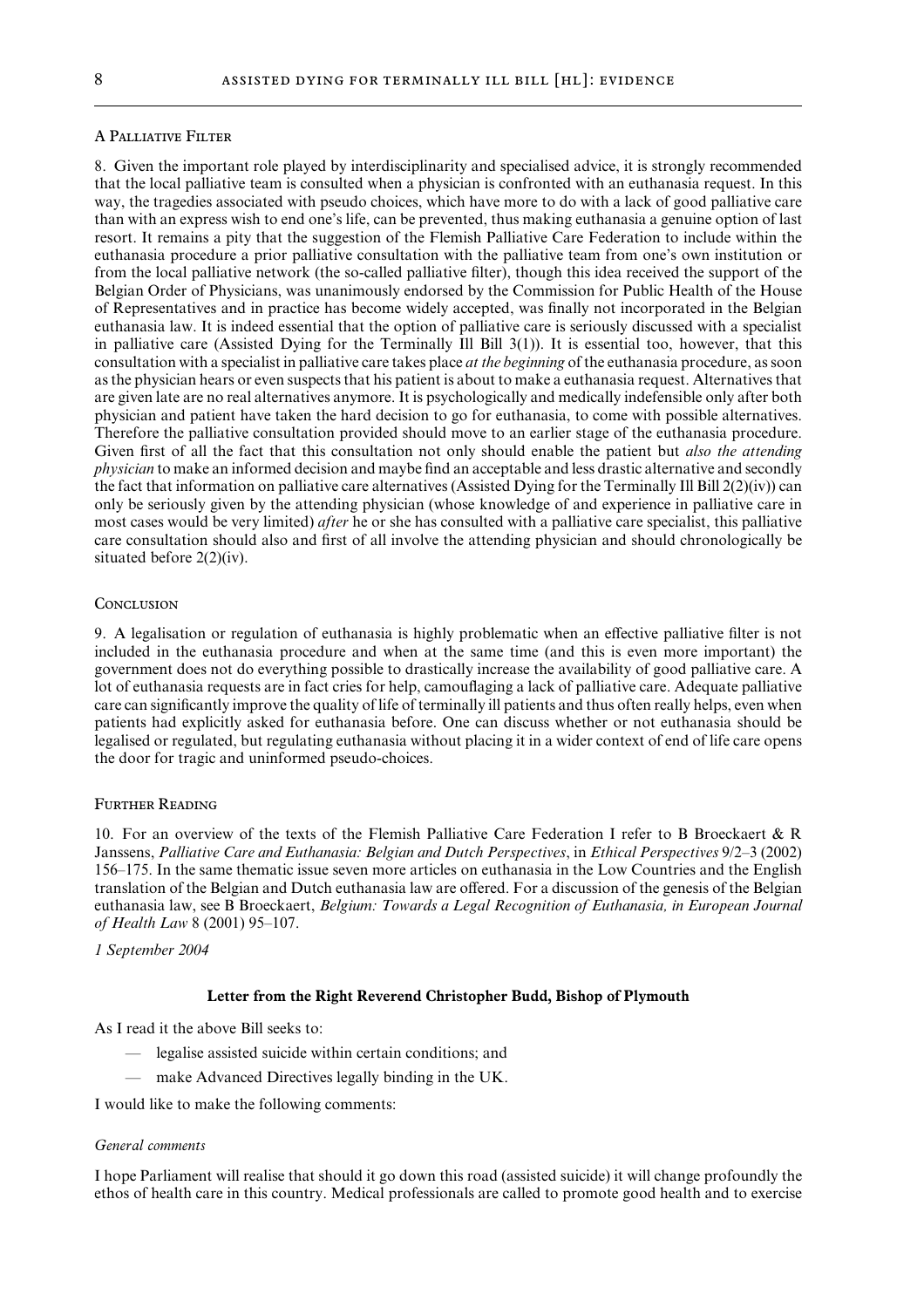their special skills on behalf of life. The abortion situation has already introduced into one section of medicine a "corrupting ideology" and we seem to be standing on the threshold of introducing another. One can reasonably anticipate the gradual corruption of the total ethos of the medical profession.

It is easy to mock the "slippery slope" type of argument as "scare mongering", but the 1967 Abortion Act has to be a cautionary tale. Life in the womb is not only unsafe because of naturally occurring risks but, is even more unsafe because of human intervention often disguised mistakenly as concern for others. A society that does away with its young life on the scale we do has no real commitment to its future.

To destroy life at the other end of human existence can be reasonably expected to have the same corrupting effect on our society. The real test of the moral quality of a society is the way it treats its most vulnerable members. On that scale our society is scoring badly and is even wanting to achieve a worse score!

#### *Specific comments*

— The medical profession is called to care, treat and heal where possible. It can never be the purpose of this noble profession to kill. That principle must be upheld in law if our civilisation is to thrive.

If someone in the grip of a life-threatening illness and suffering great pain (physical, psychological or spiritual), requests someone else to kill them, the response should not be the carrying out of the request but the providing of palliative care in its broadest sense. There is no obligation on the medical profession to keep someone alive as long as technically possible. There is an obligation to offer a patient whatever help current medical resources allow, even if that help is palliative rather than curative. There is never an obligation to continue futile or over-burdensome treatment. There is an obligation to provide basic care for any dying person, even if it is merely at the level of holding someone's hand or keeping them company, Basic care must normally include hydration and feeding where this is possible.

(I have a suspicion that this Bill is an attempt to justify retrospectively the Bland judgement. Those promoting it should be honest about this. In the Tony Bland judgement the courts endorsed an instance of intentional killing. One could be excused in seeing here the onset of an undesirable trend).

The request from someone to be killed should elicit from those standing around both empathy and care. It is quite often a cry for help to make sense of what is happening to them. What is happening is that death's challenge is being experienced in a very acute fashion and that needs addressing. The spiritual poverty of much of our culture is manifest in this ill-conceived Bill.

— The problem with Advanced Directives is that they are out of date as soon as they are signed. Medical treatment whether during life or at the end of life is a partnership between patient, family, legitimately concerned others and medical professionals. Legally enforceable Advance Directives will reduce medical professionals to technicians and exclude both family and others from any relevant input. Legally enforceable Advanced Directives will be the triumph of extreme individualism. Such a move is not in the public interest.

General directives about the nature of ones future care could be both acceptable and useful. Specific Advanced Directives would almost certainly be out of date by the time they are invoked.

I ask parliament not to demean or shackle our medical professionals by giving these so-called "living wills" force of law.

#### *Final thought*

Personal choice as the overriding value seems to underlie the thinking behind this Bill. Personal choice cannot be unbridled and will always be subject to moral boundaries. When it comes to issues of life and death (even if it is ones own) those boundaries need to be clear. They will always touch the public good and will either support or corrupt the ethos of trust that must exist if we are to maintain a trustworthy medical profession.

As you realise from what I have written I consider this proposed Bill to be ill conceived and I recommend very strongly that in the name of humanity it should be abandoned.

*23 August 2004*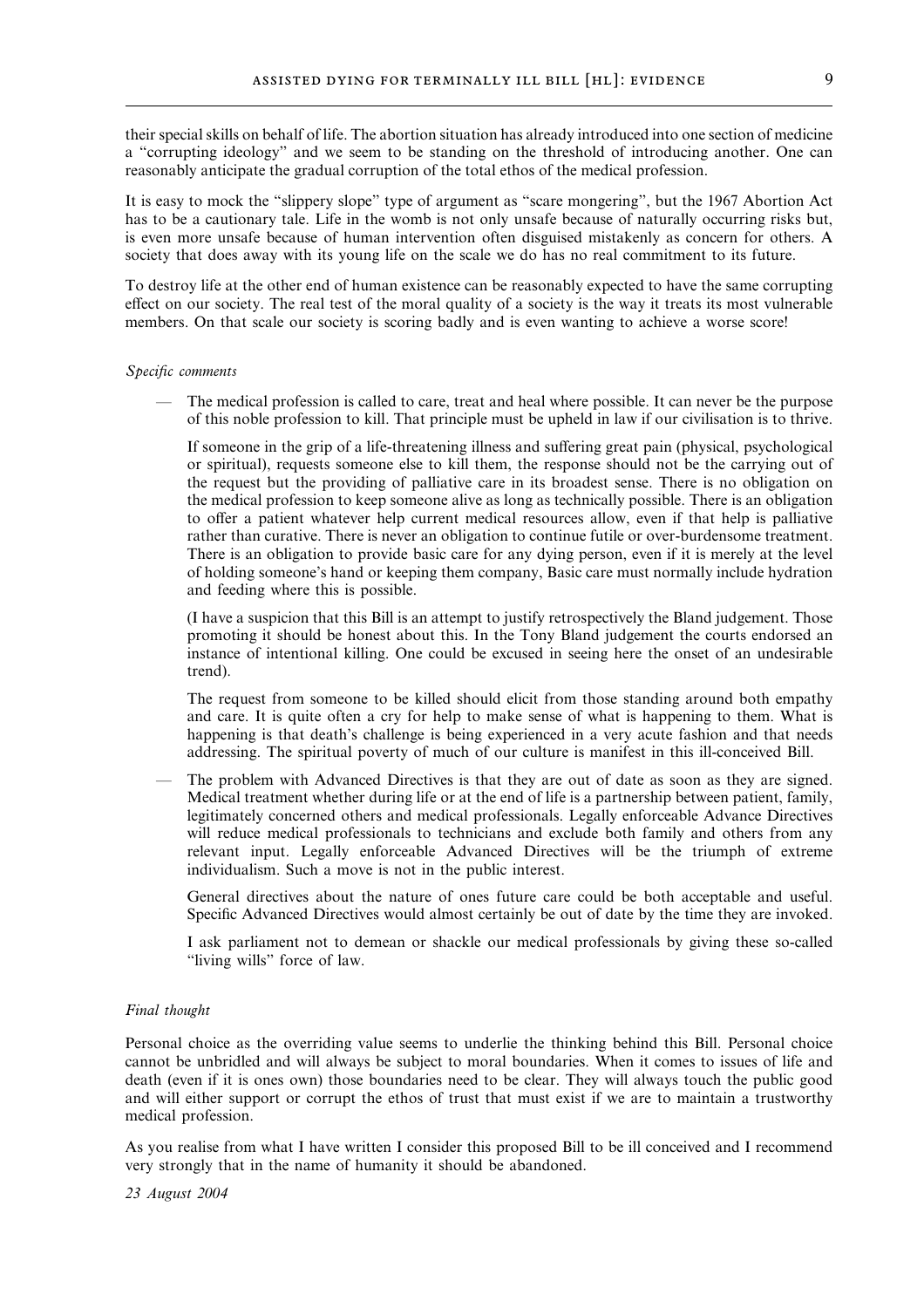#### **Memorandum by Dr Jane Campbell, Chair of Social Care Institute for Excellence (SCIE) and Commissioner, Disability Rights Commission (DRC)**

Introduction: Supported-Living Values versus the Dying Process

1. Over the last several years the campaign for euthanasia has gained momentum. Individuals talk of wanting not to die in pain, with indignity and the loss of control of bodily functions. They talk of being a burden on friends and family. Severe incapacity or terminal illness has always been a taboo subject in our society. The general population deeply fear losing their mental or physical faculties and feel the answer to that anxiety may well lie in euthanasia legislation. It is my view that before we consider regulating the dying process we need to deal with society's deeply held prejudice about the quality of life of people with a so-called terminal illness. For it is my belief, that until we introduce supported living values into the psyche of our society, we can never have a balanced debate on euthanasia legislation. For this reason the majority of disabled people in the UK disabled people's movement oppose this Bill.

2. In 1999, a global summit of disabled people met in Washington DC, to discuss the situation and concerns of people who require human support to live.<sup>1</sup> The conference concluded with a declaration of principles of interdependent living.<sup>2</sup> The first of these principles states:

". . . that all human life has value and that every human being should have meaningful options to live with dignity and respect."

3. If we accept that all human life has value, it follows that we should strive to value the individual human life. Regrettably, in current society, some lives are deemed more valuable than others. Disabled people who live with a terminal illness tend not to be seen as leading meaningful lives as I will demonstrate. Drawing upon my own experience and the evidence I have gathered from working and campaigning within the disabled people's movement over the past 25 years, I will argue that severe incapacity is typically perceived to be an inferior state of being. In such circumstances, legalising euthanasia or as Lord Joffe's Bill calls it "assisted dying" risks the lives of people with no wish to die. My evidence is not centred on a moral or ethical position on the right to live or die. What I wish to discuss here is the impossibility in the present climate of opinion of ensuring that terminally ill lives will not be put at risk.

#### My Personal Concerns about a Growing Euthanasia Culture

4. When I was born, my mother was advised to take me home and enjoy me as I would die within a year. As can happen with the prognosis of terminal conditions the doctors got it wrong. Although I was frequently unwell, mostly with life-threatening chest infections, I was treated with life-saving antibiotics and ventilation and thrived in this positive medical environment. Happily, some 40 years later, I remain very much alive.

5. But I have noticed a change over the last two or three years, especially in the aftermath of the high-profile Diane Pretty case, which has influenced public opinion, including that of some medical professionals, to generalise Pretty's situation to all patients with diagnosed terminal conditions. Devastating is not too strong a word to describe an experience I had in January 2003, when I was admitted to hospital with severe pneumonia in both lungs and required emergency treatment.

6. The consultant who was treating me commented: "You are very ill. If you go into respiratory failure I am assuming that you do not want to be resuscitated with a ventilator." I was a taken aback by this and said, "Well, why?" He replied that the chances of weaning me off the ventilator would be very remote—"And you wouldn't want to live on a ventilator." When I said that meant I would die and of course I want to be ventilated, he looked (I thought) puzzled but appeared to let the matter drop.

7. The next day I was in intensive care when another, more senior, consultant repeated the same message: "If you go into respiratory failure—and this looks likely—then I am sure you won't want to be anywhere near a ventilator." Again I protested but by now I was getting very scared. My husband tore home, grabbed a photograph of me in my doctoral graduation robes, and returned to the hospital shouting to the doctors: "This is my wife, not what you think she is. She has everything to live for. You do everything for her just as you would for anybody in this situation." Such extreme measures helped bring about a change of mind and I have lived to tell the story, albeit I kept myself awake for the next 48 hours, fearful that if I went to sleep I'd never wake up.

<sup>&</sup>lt;sup>1</sup> "Global Perspectives on Independent Living for the Next Millenium", an international summit conference on independent living, Washington, DC, 21–25 September 1999.

<sup>&</sup>lt;sup>2</sup> The full list of principles, known as "The Washington Declaration" can be accessed on the Independent Living Research Utilization website: www.ilru.org/summit/index.htm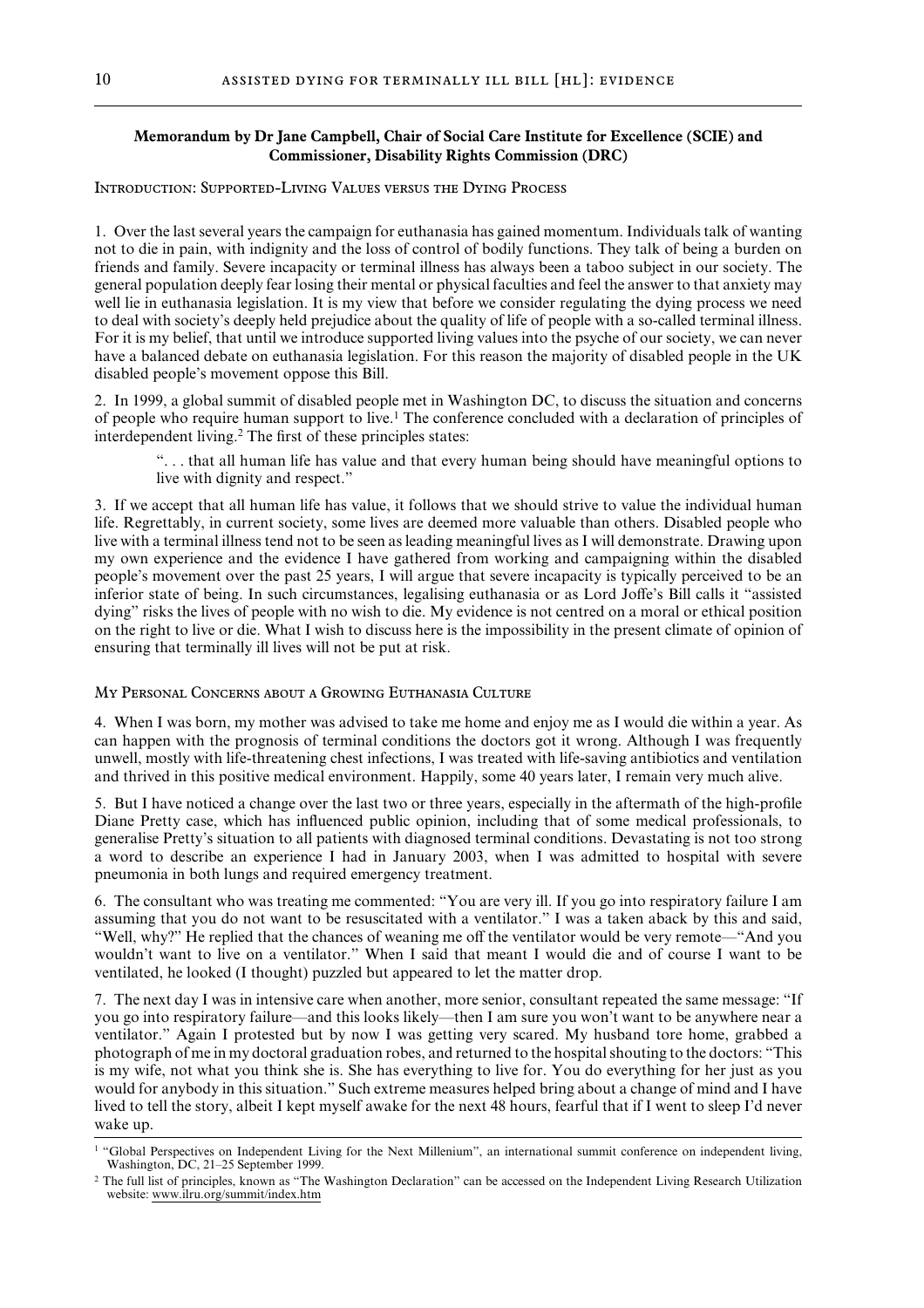8. In the UK, the Disability Rights Commission, Disability Awareness in Action and similar organisations are gathering evidence about assisted dying from disabled people and their families. These works in progress are demonstrating that decisions regarding life-saving treatment are often made in an environment of ignorance and discriminatory attitudes towards and about disabled people. In addition, society's obsession with image and the body beautiful reinforces negative stereotypes that disability is equal to a state worse than death. This personal submission of evidence for the Select Committee is not the place for comprehensive report and analysis on research within the disability community on this issue. However, I would like to quote a small number of individuals from within the disability community who perceive the proposed legislation to be a threat to their own safety and well-being, and/or think such legislation will exacerbate a culture of negativity around severe disability or illness.

9. *Michelline Mason*, Chief Executive of the Alliance for Inclusive Education, says that:

"A message over the years clearly and firmly slipped into my unconscious, saying that people would prefer it if I died. It seems that since then I have spent nearly all my life desperately trying to prove that I should be alive, that I was not suffering (even when I was) [and] that I was not worthless, but indeed exceptionally worthwhile.<sup>3"</sup>

10. Michelline, diagnosed from birth with severe brittle bone disease, had the wherewithal to resist her social fate, but many severely incapacitated individuals are in danger of succumbing to the negativity that can lead to suicide, and these are among the very people with a diagnosed terminal illness that the Bill is targeting.

11. *Roy Webb*, Head of Policy, National Centre for Independent Living (NCIL), writes:

"This [Assisted Dying] Bill adds to the negative images of disabled people by focusing on the pain and suffering that we sometimes experience. The Bill will, in my opinion, add to the general public view that if you are ill or disabled and certainly if you have a terminal illness, that your life is somehow inferior to that of other people. In fact, although I have [Multiple Sclerosis] and this is sometimes described as a terminal illness, this has never been any concern to me in my life . . . If [people with terminal illnesses] are getting the support they need and can live the life they choose, perhaps they will not feel the need to bring their lives to an end.<sup>4"</sup>

12. As members of the Select Committee will know, the Member's Bill on Assisted Dying was defeated last year largely on the grounds that it threatened the lives of disabled people. In response to this objection, the Bill has been re-drafted, narrowing its scope to the terminally ill. Roy's testimony highlights the fact that people with Multiple Sclerosis, Motor Neurone Disease, Altzheimer's Disease, Parkinson's Disease etc—in other words, the chief alleged beneficiaries of assisted suicide—do not make such easy distinctions between disability and terminal illness.

13. In 2000, Rachel Hurst, Director of Disability Awareness in Action (DAA), made the following plea on behalf of disabled people to the Bioethics community at their 5th World Congress:

*It takes a particular sort of courage to rise above these negative impacts and have a faith in your own worth, or the worth of your disabled family member. It takes courage and a clear understanding that disability arises from the social barriers of attitude and environment to your impairment, not the impairment itself . . . Just as we all recognise that society needs the difference of women and people of* different races and backgrounds, so society needs people with impairments.<sup>5</sup>

#### FEAR, BIAS AND PREJUDICE AGAINST TERMINAL ILLNESS

14. My own experience and that of others demonstrate the strength of negative beliefs about severe impairment prevalent in our society. The perception that disabled people with terminal conditions live flawed and unsustainable lives is one of these negative beliefs. The belief that death is preferable to severe impairment is another. It is difficult enough encountering these attitudes in day-to-day living. In the context of Assisted Dying it is more worrying that such beliefs are sometimes held by medical professionals who, let's face it, are ordinary people like the rest of us, subject to much the same social stereotypes.

15. In 1999 an 18 month old child, ("Baby C"), with Spinal Muscular Atrophy (SMA) was denied ventilation to help her through a chest infection. The decision was made on the basis that her "disability was too terrible to live a quality life". In addition she would need "total bodily care for the rest of her life" and this would be a "burden on state resources and family support"6. The family did not accept this decision and took the

<sup>3</sup> Personal communication.

<sup>4</sup> Personal communication.

<sup>5</sup> R Hurst, "Ethics and Disability, Celebrating Diversity", Paper to 5th World Congress on Bioethics, Solihull (UK), 2000.

<sup>6</sup> R Daw, "The Impact of the Human Rights Act on Disabled People", Report prepared for DRC & RNID, 2000.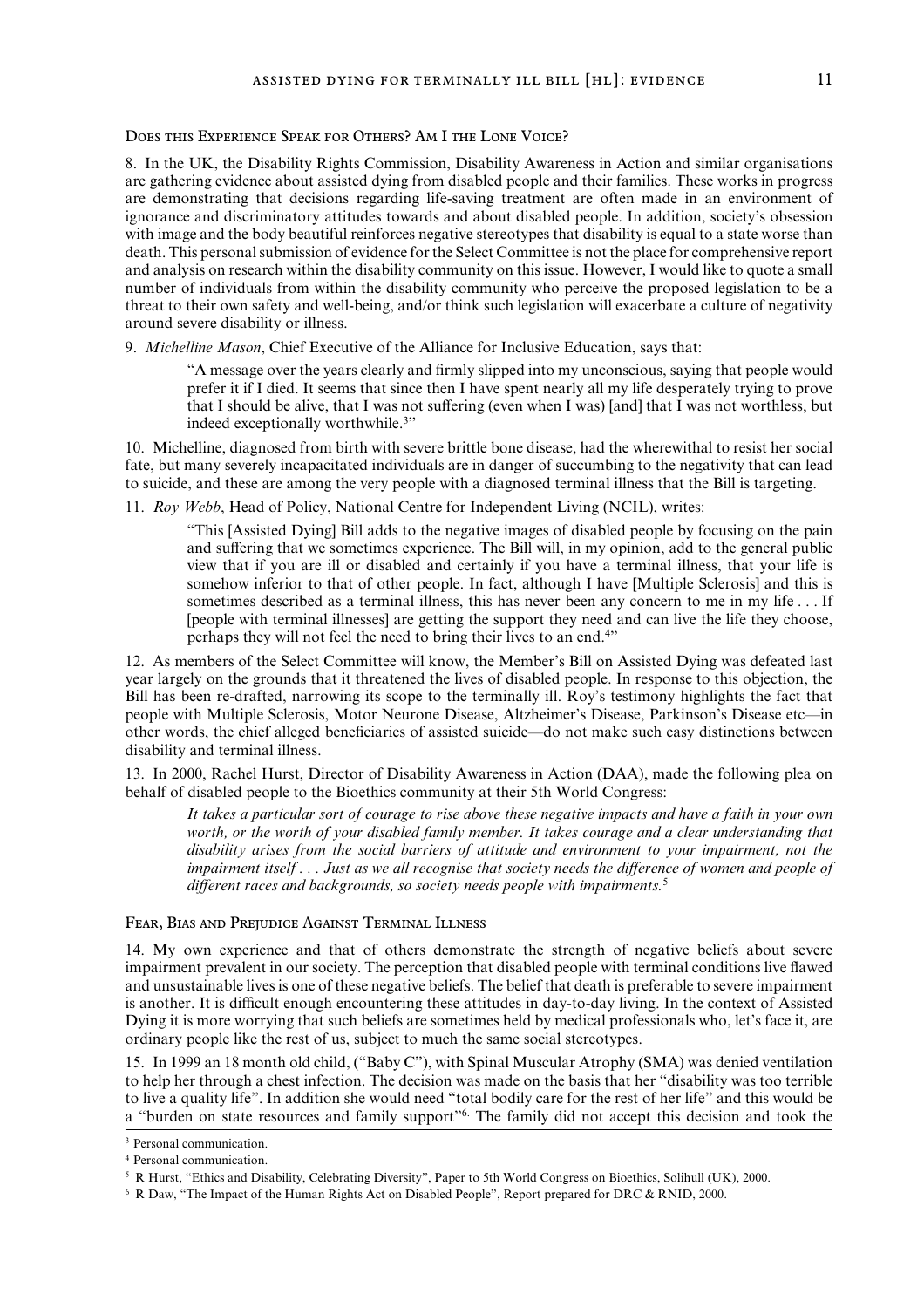hospital to Court. The Judge ruled for the hospital having received advice from a range of doctors, who all categorically stated that no one with this diagnosis could live beyond the age of two, and even if they did, their life would be little short of a living hell. Adults including myself can tell a very different story about living with SMA. The baby died as a result of being denied the health care offered routinely to non-disabled babies with severe chest problems. The view taken by the doctors in this case demonstrates the prevalent attitude in society towards terminal illness.

16. Seventeen years ago *Dr Ian Basnett*, a young doctor with everything to live for, was left quadriplegic following a sporting accident. He admits that before the accident,

"*. . . like many people, I had a terribly negative image of disability. When you suddenly become severely disabled you still have that viewpoint. Before I was disabled, I was working as a junior doctor. That brought me into contact with disabled people and I remember admitting a man with quadriplegia. My reaction was, 'how could anyone live like that?' "*<sup>7</sup>

17. The Disability Rights Commission (UK) is unanimous in its opposition to the passage of this Bill. Members of the Select Committee will also be aware of similar opposition by disabled people in other countries.8 There is no disabled peoples' collective in the UK that seeks passage of this Bill.

18. Some individuals seeking the legalisation of Assisted Dying claim this is a human rights issue. I am not alone in repeatedly drawing attention to the fact that human rights are as much a social issue as they are a matter of personal autonomy and neither can be considered in isolation.

19. The Voluntary Euthanasia Society (VES) has reportedly described people with MS as being incurably ill, and those who wish to assist them to die as performing a supreme act of compassion. This view demonstrates the strength of such a negative medical model. We may feel it is a compassionate act to help someone end a life that is intolerable to them. The danger is the assumption that terminal illness alone, in this case the physical condition brought about by Multiple Sclerosis, is sufficient to explain the intolerable nature of life. This will be dependant upon many other factors, such as the home environment, physical barriers, the level of care and support available and access to other individuals living with the condition.

20. If I were to be denied my electric wheelchair, my adapted home, my accessible vehicle and my personal care assistants, I might conclude that my life was intolerable. With them I am able to enjoy a high-quality life.

21. Assisted Dying might be a viable alternative if good quality palliative and social care becomes available across the country. At present this kind of support is patchy at best. If someone chooses death in the absence of such support, their decision is likely to be influenced by this fact.

22. While the Assisted Dying Bill aims to address the needs of patients in the last stage of their lives, I am concerned about the underlying message of the Bill that death is the preferable solution for people severely incapacitated or in pain. Much the same message is communicated to older people who fear being a burden to others, and to terminally ill and disabled people with inadequate care packages. These views will be legitimised if the law is changed to concede that they might be better off dead.

23. I cannot accept the dangers that would attend assisted suicide in the current climate of opinion. Diane Pretty was a British disabled person who went to the European Court to fight for the legal right to be assisted by her husband to die. What alarmed me and confirmed my fears was the public and press response to her situation. Every newspaper supported the "mercy killing" of those with terminal impairments.

24. Assisted suicide is not an issue that can be resolved by experts alone. On the basis of press coverage of the Diane Pretty case, the public could be forgiven for believing that everyone with a substantial degree of disability will inevitably be deeply depressed and pre-occupied with thoughts of dying. It is significant that her campaign was never questioned in the media.

25. The consequences of legalising assisted dying are so dangerous that it cannot be considered until society is committed to assisted and supported living for the terminally ill. We must find ways to make life more comfortable for terminally ill people. We need to question the precise circumstances in which a person decides life is not worth living. To assume that the condition itself is the answer is to take too little account of the social, economic and personal contexts of illness.

<sup>7</sup> I Basnett, "Will to live wins over the right to die", Observer (March 2002). Dr Basnett is now Deputy Director for Public Health, London Northeast NHS Regional Health Trust.

<sup>8</sup> Marilyn Golden, a policy analyst writing for the Disability Rights Education and Defense Fund (DREDF) in the USA summarises the case against the legalisation of assisted suicide in a succinct article available on the internet "Why Assisted Suicide Must Not Be Legalized": http://dredforg.assistedsuicide.html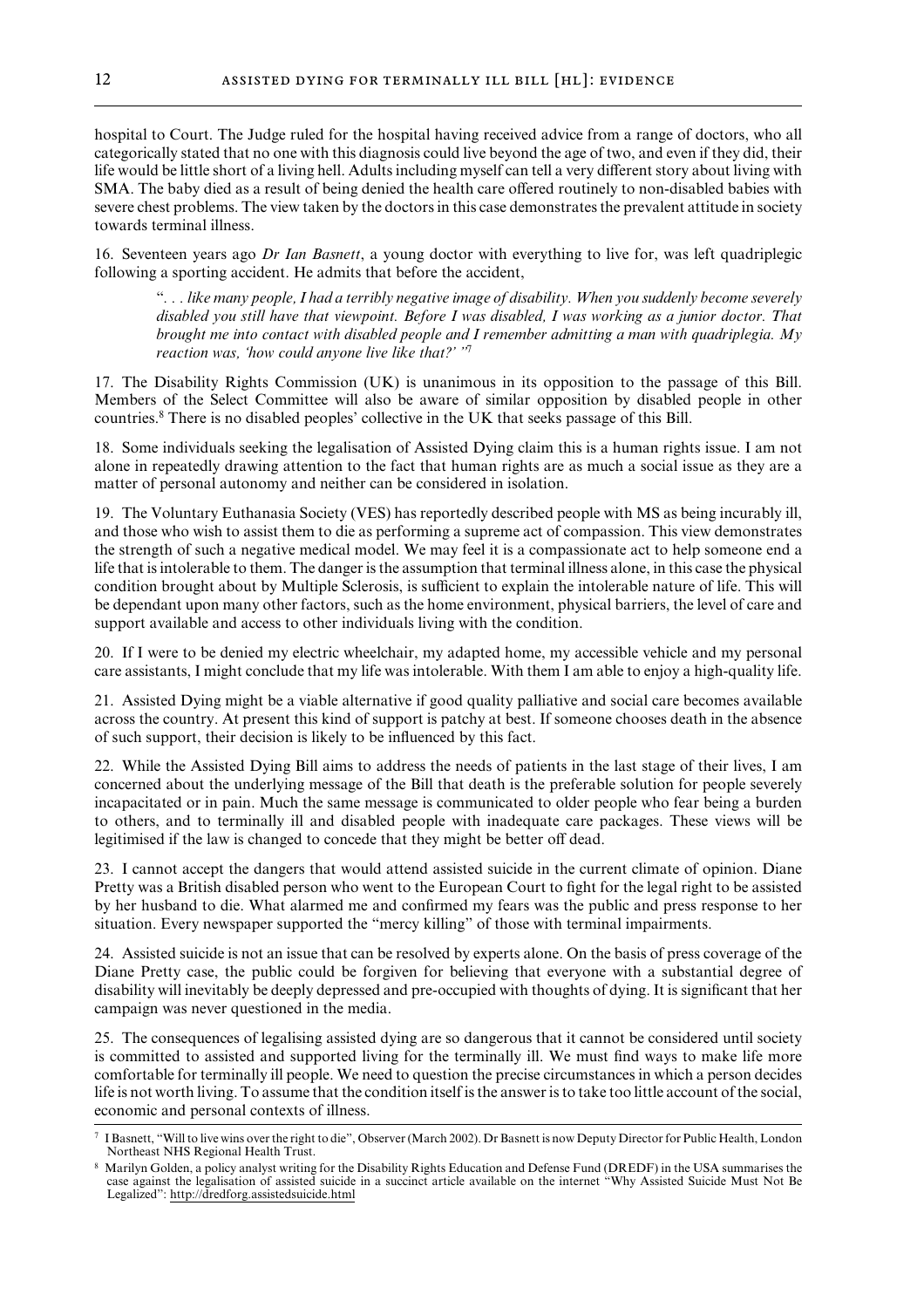26. Society seemed content to consign Mrs Pretty to the graveyard without looking more closely at the conditions leading to her wish to die. It is difficult to imagine such a simplistic scenario were Stephen Hawking to contemplate assisted suicide. Do we want Hawking to live because of his intelligence? Where do we draw the line?

27. Despite advances in modern medicine, we are all still fearful of serious illness and to any impairment that may reduce our capacity either physically or mentally. This includes even the aging process. Physical impairment flies in the face of our fixations with the "body beautiful" and looking and staying healthy. We spend millions on cosmetics and other remedies to perpetuate the myth of youth, while closing our eyes to social pressures that lead many people diagnosed with terminal illness to view death as the preferred option. I will feel safe only when society recognises the benefits of creating inclusive communities which embrace physical and mental diversity. Only then can we realistically consider the protective measures that need to be in place to ensure the viability of assisted dying legislation. When the debate and resources and framework are properly in place so that people can live with terminal illness, then we can consider options for people who persist in their desire to die.

28. We exacerbate a culture where death is considered an answer before we look at how society can incorporate and support such lives within the mainstream. I have been contacted by many disabled people who are still concerned about the potential consequences of this Bill—concerned that people with terminal illnesses may be put under pressure, overt or covert, to choose death rather than be a burden on relatives or the state. Physical and mental diversity are part of the human condition and most of us will have to face up to terminal illness before we die. We can face up to it or fear it. These are complex issues, and there is no easy consensus. The visibility of disabled people who are contributing to the welfare and productivity of society encourages able-bodied people to be more compassionate and constructively facilitative.

#### Conclusion: Valuing Life with Terminal Illness

29. If we agree that all human life is of equal value, then we must put our energy into ensuring that our environment and social systems support the inclusion of terminally ill people's lives. The campaign for this Bill is dangerous because it reinforces the current unequal value on life and leaves people like me feeling very unsafe.

30. The dangers of the current negative social response to terminal illness and disability not only threaten our chances of survival but also mark us out, sometimes fatally. I have already described my own close call with the view that I would be better off dead. It would appear my experience is far from isolated. My consultant neurologist told me that Diane Pretty's campaign made his job more difficult. It planted a seed of doubt in the minds of his patients that their lives will not be worth living once their conditions deteriorate and, *inter alia,* the most logical response to that would be assisted dying.

31. Instead of seriously considering all aspects of independent living, this legislation encourages assisted dying before we have fully addressed questions of interdependence and assisted living. Most of society sees people with terminal illnesses and disabilities as people who are flawed and without dignity. But we see ourselves as a vital and proud community, with values of our own that enhance our quality of life, values that could enhance life for all.

32. In addition to this written evidence, I am willing, and respectfully request permission of the Select Committee, to give an oral submission of evidence at an appropriate date.

"Jane Campbell's Authority to give Evidence"

I, Jane Campbell, am a Commissioner of the Disability Rights Commission (DRC).

I am the Chair of the Social Care Institute for Excellence (SCIE) which is an independent government-funded organisation dedicated to improving the quality of social care across England and Wales.

Before joining SCIE I was at the National Centre for Independent Living (NCIL) where I founded and Co-Directed the project for six years.

I was Chair of the British Council of Disabled People (BCODP) from 1991 to 1995 and saw the organisation through some of its most pioneering work in the field of independent living, civil rights, peer counseling and equal opportunities.

I have also held a number of honorary posts. The following is a select list:

1991–2001: Governor of National Institute for Social Work.

1995–2001: Parliamentary Representative of "Rights Now".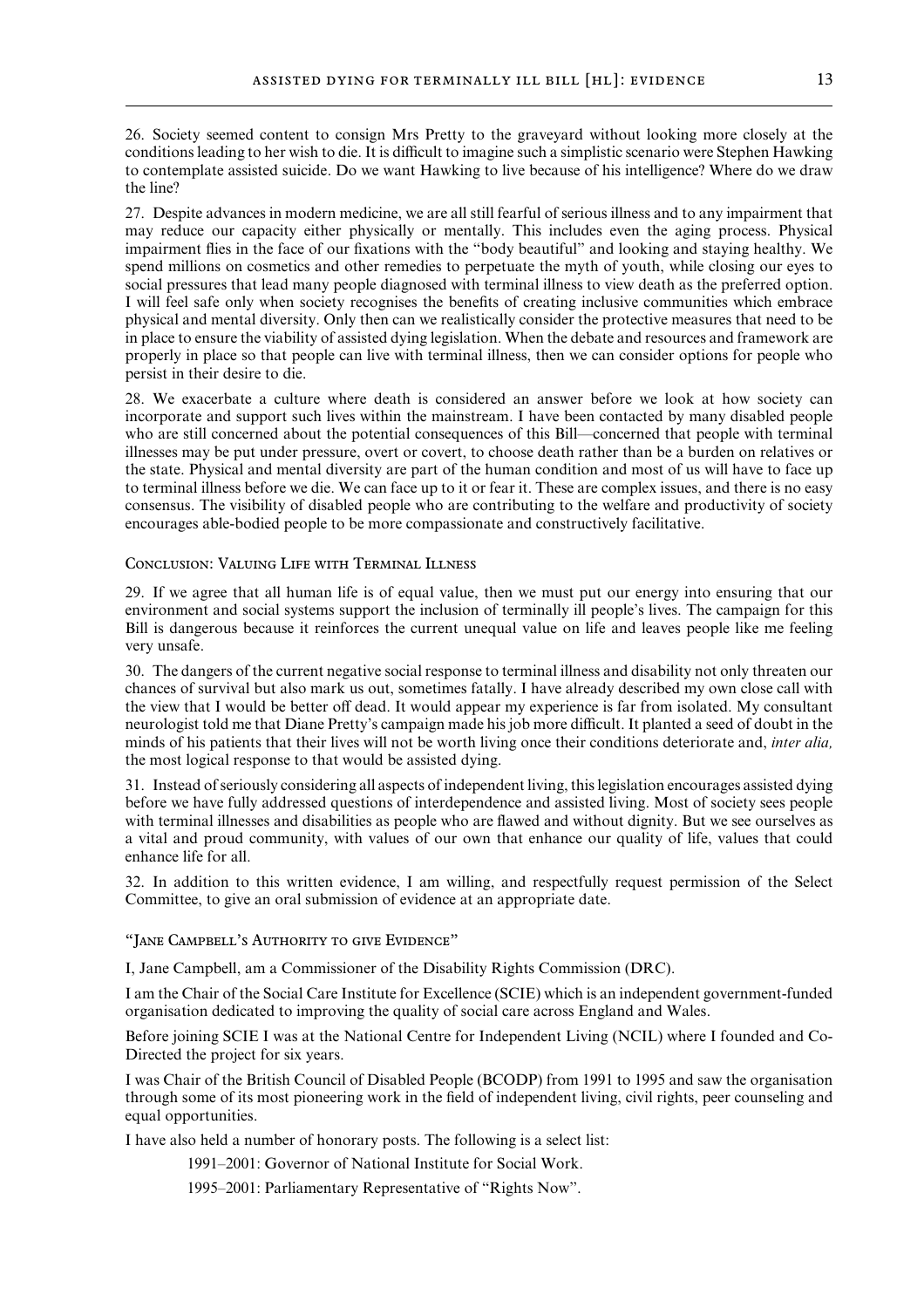1991–date: Trustee of Disability Awareness in Action (DAA), an international public education initiative based on the 1983 UN World Programme of Action on Disability.

I have undertaken relevant research commissioned by, among others, the National Council for Voluntary Organisations, The Policy Studies Institute, Help the Aged and the Joseph Rowntree Fund.

I have undertaken relevant project management for: Camden Borough Council, Coventry City Council, The London Borough of Newham, Harrow Social Services, London Borough of Westminster Social Services and others.

In 2003 I briefed peers and made submissions on Lord Joffe's Patient Assisted Dying Bill.

I have books written on various subjects, including:

*Disability Politics* (with Mike Oliver), Routledge, 1996.

*Good Guide to Disability Training*, CCETSW, 1990.

*Direct Routes to Independence*, JRF, 1999.

My recent activities also include the following:

working with Dept of Health's Modernisation Agenda regarding NHS awareness with view to providing training and guidance.

advised Association of Social Service Directors on Independent Living Schemes and User Involvement.

assisting National Council for Voluntary Organisations via seminars and consultations with their work regarding the new Charity Commission Guidelines.

member of the Government's Technical Advisory Group on framing Government legislation for Social Service Direct Payments and Regulations and Guidance member of the General Social Care Council Advisory Group.

member of the Joint Implementation Group for SCIE.

member of the Ministerial Disability Advisory Group chaired by Maria Eagle MP, Under-Secretary of State for Disabled People.

#### **Memorandum by Dr Colleen Cartwright and Associate Professor Malcolm Parker**

#### PART<sub>1</sub>

#### 1(a) *The authors*

1. Dr Colleen Cartwright

Senior Research Fellow Academic Unit in Geriatric Medicine School of Medicine, The University of Queensland Princess Alexandra Hospital Brisbane Qld 4072

2. Associate Professor Malcolm Parker Associate Professor of Medical Ethics School of Medicine, The University of Queensland Mayne Medical School Herston Rd, Herston Qld 4006

#### 1(b) *Background and experience*

We are members of a research team which has been investigating end-of-life issues for over 12 years, in Queensland and the Northern Territory (Australia) and in an on-going study with researchers in six European countries.

At the beginning of our work, the team gave a commitment to stay professionally neutral on the issue of assisted dying. All questionnaires and other study material have had to pass the scrutiny of a multi-disciplinary advisory committee whose members were known to hold strong viewpoints both in favour of and against assisted dying. This has given our work credibility in the field.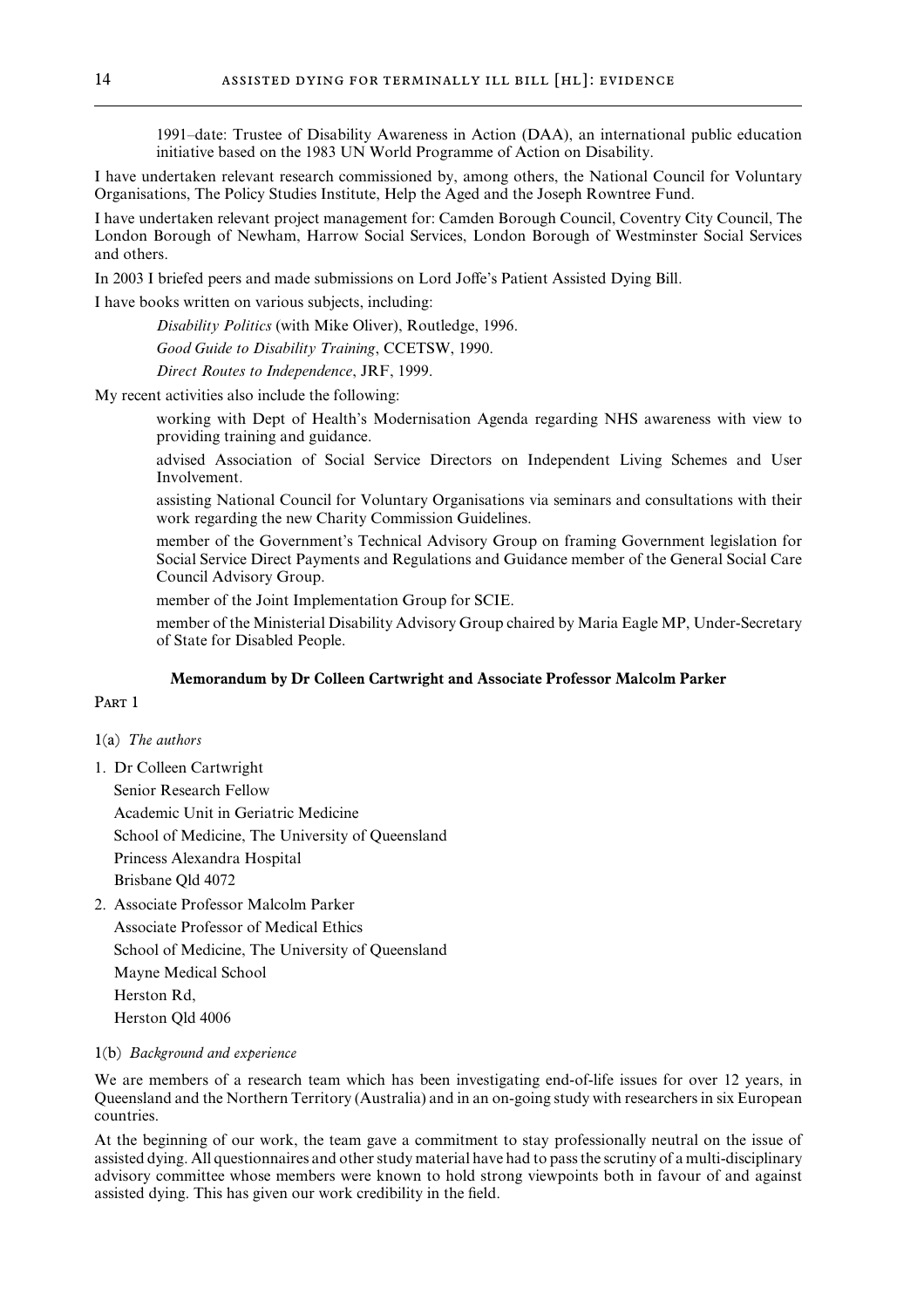#### 1(c) *Reason for this submission*

The research has convinced the authors of this submission that legislation is necessary to legitimise and regulate practices which occur reasonably frequently, currently in a clandestine and sometimes inexpert manner. We stress that this submission represents our personal views and not necessarily those of other members of the research team, nor of the institution in which we work.

If legislation is to be enacted to allow assisted dying for terminally ill patients, we believe that it should be as well-constructed as possible. Therefore, Part 2 of this submission addresses matters of content and structure in the Bill which we believe require amendment.

In Part 3 we present additional information which we respectfully request the Select Committee to consider.

#### PART 2-DRAFTING OF THE LEGISLATION

#### 2(a) *Purpose of the Bill*

We contend that it is unnecessary and potentially counter-productive for the issue of pain relief to be included in a Bill concerning assisted dying. There is general agreement in most developed countries, and in all mainstream religions, that adequate pain relief should be provided to patients, including those who are terminally ill. Indeed, some countries have legislated a "right to palliative care" (Peretti-Watel *et al*, 2003), which of course includes provision of pain relief medication. Other countries, including Australia, have legislated for the protection of health care staff who provide palliative care, including pain relief, to terminally ill patients if there is concern that such care may hasten the death of the patient.

Inclusion of the issue of pain relief in the purpose suggests that there is serious concern in the UK about inadequate relief of pain in terminal illness. If this is so, it requires urgent attention, both in professional education and in alerting the community to their right to receive adequate pain medication. Indeed, from a legal perspective, failure to provide adequate pain relief may be regarded as abuse or cruelty. However, we do not believe it belongs in this Bill; if it remains it may reinforce the notion that adequate pain relief is some form of euthanasia, which it clearly is not. In Australia and other parts of the world, this erroneous belief results in patients being left in pain at the end of their lives.

However, if the issue of pain relief remains in the Bill, then the word "adequate" should be inserted before "pain relief medication" in the first paragraph, and Section 15 should be amended, as follows:

- Rather than a terminally ill patient being "entitled to request and receive such medication . . .", it should be mandatory that such medication be provided, unless the patient refuses it.
- This section should also make it clear that the pain medication is to be given even if there is some risk that the patient's death will be hastened as a result.

#### 2(b) *Section 1 Authorisation of dying*

#### Section 1(2) Definitions:

*Assisted dying:* While the words "providing the patient with the means to end the patient's life" is a clear definition of physician-assisted suicide, "ending the patient's life" (ie euthanasia) requires elaboration. For example, what practices are intended to be included in this definition? Is it only meant to cover lethal injections? Does it also include terminal sedation? Practices such as withholding or withdrawing life-sustaining futile medical treatment, or providing increased levels of needed pain relief medication, should be stated as being clearly excluded in this definition.

In addition, the words "if the patient is physically unable to do so" should be deleted from this section. Some patients, while physically capable, may not wish to take the action themselves, either because they fear that they will not do it correctly or because they regard the final relief of their suffering as part of their medical care, and wish that to be provided by a doctor. To restrict this service only to those who are not physically capable of committing suicide may increase the distress and suffering of other terminally ill patients who desire euthanasia.

*Terminal illness:* The included definition of "terminal illness" as ". . . likely to result in the patient's death within a few months at most" is too vague. What does "a few months" mean? We acknowledge that accurate prognosis of time to death is often extremely difficult, but contend that legislation requires specificity. In the Oregon legislation relating to physician-assisted suicide, terminal illness includes that the patient is expected to live for less than six months (Roscoe *et al*, 2001).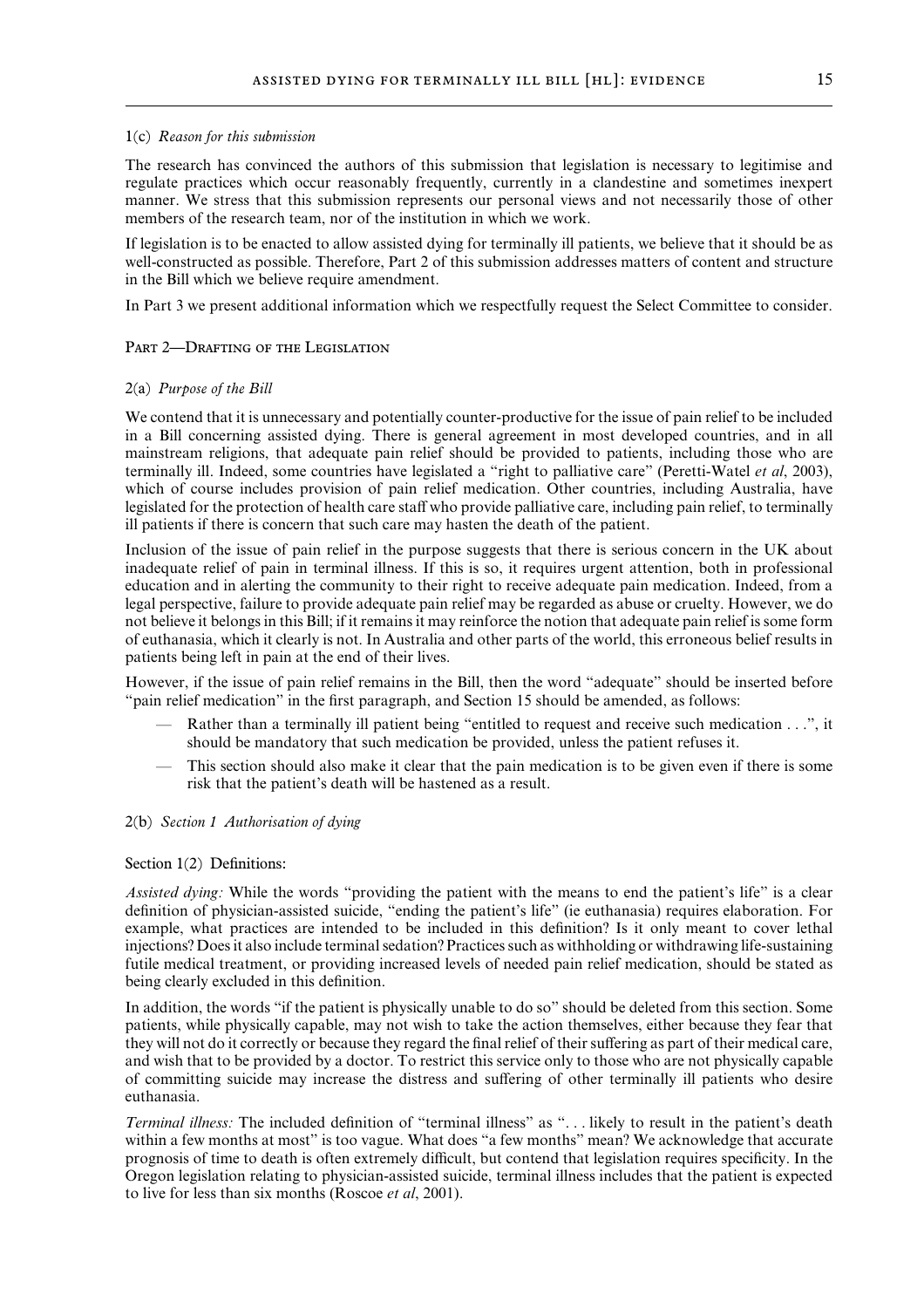The Queensland *Powers of Attorney Act* (1998), which sets out the conditions under which life-sustaining treatment may be withheld or withdrawn, defines "terminal" as: "resulting in death—the patient can reasonably be expected to die within the next 12 months".

We recommend stipulating a period of six months.

2(c) *Section 2 Qualifying conditions*

#### Sections 2(d) and 3(d)

As the patient must decide that his suffering is unbearable, rather than the physician concluding this, clarity could be added by inserting additional words such as "from statements made by the patient" after the word "concluded". However, the definition of "unbearable suffering" in Section 1, which includes the words "which the patient finds so severe as to be unacceptable", may be sufficient.

2(d) *Section 4 Declaration made in advance*

#### Section 4.2

There is usually a cost involved in having a practising solicitor witness documents, which may prove prohibitive for some patients. In Australia, a JP or Commissioner for Declarations (whose services are free) may witness advance directives (although obviously these are for future health care provision and not for assisted dying).

Section 4.3(a) and Section 4.4(a)

Why should the patient have to "prove [?] his identity to the solicitor" (or other witness)? If the patient says who he is, and the attending physician knows the patient by that name, that should be adequate. After all, no one else is going to be assisted to die but the person making the statement.

Section 4.8

Although Section 4 pertains to a Declaration made in advance, and Section 4.8 states that the declaration shall remain in force for six months, there is no statement as to whether or not the declaration survives the patient's loss of competence, if that occurs within the six month period. This should be made explicit.

#### 2(e) *Duties of physicians, and conscientious objection*

#### Sections  $7(2)$  and  $7(3)$ .

This Section appears to be more "active" than would usually be required for a matter of conscience. Some physicians would find even referring the patient to someone who would assist him to die to be against their conscience. A better option would be that anyone who has a conscientious objection should not be obliged to participate but must not actively impede a patient accessing such assistance (once it is legally available). An official information service may be needed for people who want such assistance.

Also, while the physician may or may not know who "does not have such a conscientious objection", to make such referral obligatory (ie "he shall  $\dots$ ") may put unfair pressure on the physician and may affect his future professional relationships.

2(f) *Section 8 Psychiatric referral*

#### Section 8.1

We commend the drafters of this Bill for not making a psychiatric referral compulsory for everyone requesting assistance to die. It is generally accepted (albeit not universally) that such requests can be entirely rational, given the patient's condition, quality of life and belief system. In addition, since psychiatric referral is not required for other, currently legal, actions which can result in the patient's death (eg withholding or withdrawing life-sustaining medical treatment), to make it mandatory for assisted dying would be discriminatory.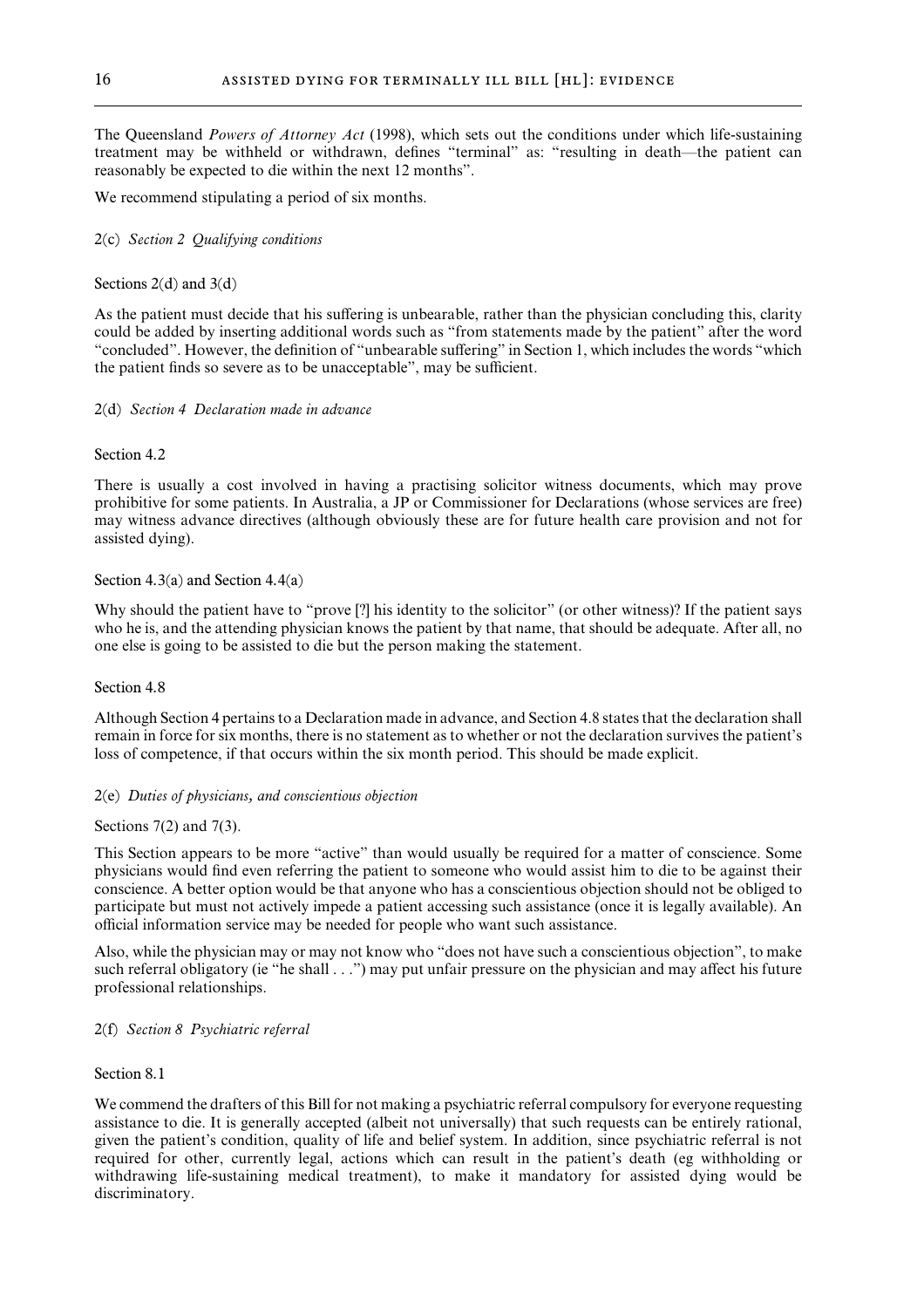#### 2(g) *Section 14 Monitoring commission and reporting requirements*

#### Section  $14(2)(c)$

The requirement that the lay member of the commission shall have "first hand knowledge or experience in caring for a person with a terminal illness" is problematic and may introduce bias, or at least an additional degree of complexity into the process. For example, if the person witnessed a distressing death of a loved one and, as a consequence, believes that assisted dying should be readily available to everyone who requests it, it may reduce the person's objectivity in assessing reported cases. Conversely, if a person cared for someone under distressing conditions for some time, and considers the patient to have been "very brave", the member's assessment may be that assisted dying was provided too easily. We accept that there should be a lay member on the commission but suggest dispensing with the qualifying conditions.

#### Section 14(4)

We commend the requirement that the commission "shall confirm to the attending physician concerned whether the qualifying conditions have been met as soon as reasonably possible ...". One of the authors of this submission (CC) spent some time in the Netherlands and interviewed physicians who had assisted patients to die, reported it as required and then waited more than 12 months before being told that they had met all requirements. This was a distinct disincentive to reporting.

#### 2(h) *Schedule*

#### Declaration (by patient)

Statement number six requires one of two parts to be deleted. It would be better written as:

Please delete one of the following two statements:

- I have decided to inform my family of my decision.
- I have decided not to inform my family of my decision.

#### Signing the declaration

There is no provision for someone else to sign on behalf of a competent patient who may be physically unable to sign on his own behalf (eg because of a paralysing stroke which may have affected his body while leaving his mind clear). This should be added.

#### PART<sub>3</sub>

We respectfully submit the following matters for the Committee's consideration:

#### 1. *Terminal sedation*

A recent controversial addition to the assisted dying debate is the issue of terminal sedation and its relationship to euthanasia. Terminal sedation refers to the use of sedative drugs to induce unconsciousness in terminally ill patients in order to relieve suffering, when other attempts at relief have failed. Usually this includes cessation of nutrition and hydration. The practice has been described as "slow euthanasia" (Billings & Block, 1996), with claims that it is ethically worse than assisting the patient to die, because it requires patients to linger for a few more days before they die (Singer, 2002), with the potential for further suffering. Gauthier (2001:48) argues that "with terminal sedation we are already legally permitting and practicing something closer to active euthanasia than is commonly recognised".

We acknowledge that some skilled palliative care physicians (eg Ashby, 2001) reject the contention that terminal sedation causes death because in such situations it is not usually possible to ascertain the relative causal contributions of disease, physiological and pharmacological factors to the timing of death. However, it appears that some health care professionals provide terminal sedation as a substitute for euthanasia, while others do not because they regard it as euthanasia, to which they are opposed, with the result that treatment for intractable terminal suffering may be underprescribed (Yanow, 2000).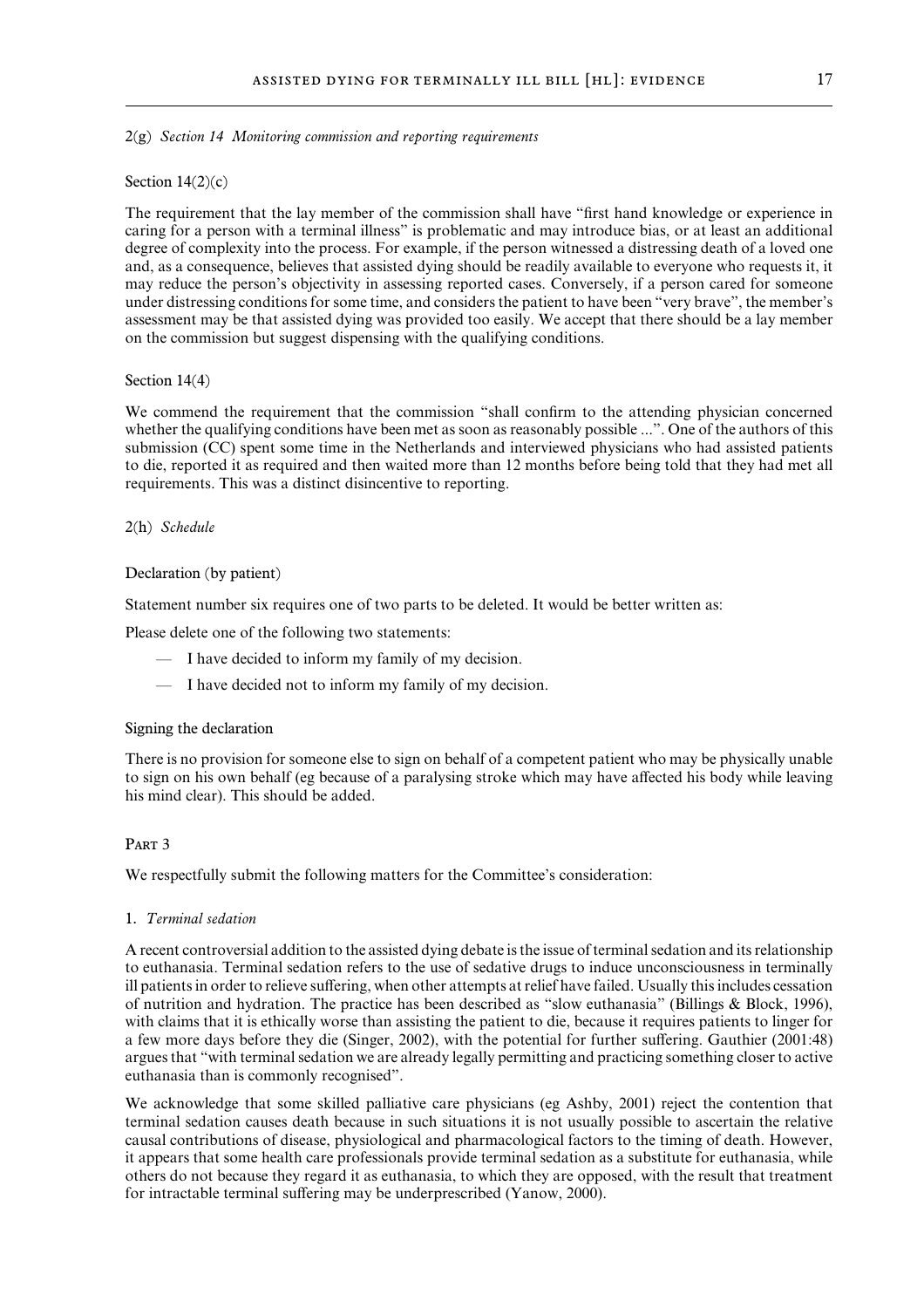#### 2. *The need for openness, honesty and accountability*

*The practice already occurs:* There is widespread acknowledgement that assisted dying already occurs (Magnusson, 2002; Hoffenberg, 2000). Providing their responses are confidential, doctors and nurses acknowledge that they assist patients to die, including where it is not legal to do so (Douglas *et al*, 2001; Clarke *et al*, 2001).

*Need for legal protection:* Legalisation would protect doctors or nurses who already assist patients to die and who do so as professionally as possible, from criminal sanctions they now potentially face.

*Need for open discussion/grieving:* If assisted dying were legalised it could be discussed openly, allowing relatives and friends to also grieve openly. Because of the illegality, there can be traumatic psychological consequences for family members and others involved in assisting patients to die, including feelings of guilt and fear of detection. Singer (1994:148), describing a case of openly-conducted, active voluntary euthanasia in the Netherlands, notes that the patient

had the best possible medical attention, right up to the moment of death. Her family could be with her, and even her priest. Nothing had to be furtive. There was no need to fear failure. No-one had to lie awake afterwards wondering if the police would knock.

*Development of better procedures:* Currently, assisted dying practices are totally unregulated. Decriminalisation would allow the development of better practices, including doctors working with pharmacists to develop a documented regimen of drug use producing least side-effects. When euthanasia is practised in secret, problems can, and do, occur, eg patients do not die after being given all available medication, leading in some cases to a family member having to "finish the job" by holding a pillow or some other object over the person's face. The resulting trauma is obvious and long-lasting (Magnusson, 2002).

*Loss of respect for the law:* Few cases of assisted dying come before the courts and those that do are treated leniently (Browne, 1990). If the law is not enforced, the public loses respect for it.

#### 3. *Community's responsibility to terminally ill patients*

The success of science and medicine in dramatically reducing the number of deaths which occur from infectious diseases and from cardiovascular diseases have, in turn, created a situation where the majority of people will die from chronic illnesses. In many cases this will be via a long, drawn-out dying process that has the potential to produce great suffering, rob people of their independence, control and dignity and place great burdens on family and community resources.

We contend that the benefits conferred by medical progress bring with them a concomitant responsibility to provide an opportunity, through the medical profession and to agreed community standards, for people to manage their own dying in a manner which is consistent with their beliefs and values. This would include provision for assisted dying.

#### 4. *Social justice*

Proponents of assisted dying argue that certain classes of people, eg those who are well-educated and in higher socio-economic groups, who know who to ask and how to ask, have access to assisted dying while the rest of the community does not (Fraser & Walters, 2000). Others claim that it is discriminatory that patients whose diseases make them dependent on technology can control their time of dying by requesting treatment be withheld or withdrawn, while patients who are not technology-dependent do not have this option and should therefore be assisted to die (Singer, 2002).

A related group of arguments include that there is no moral difference between withholding or withdrawing life support and providing assistance to die (Doyal & Doyal, 2001; Parker, 2001), or that there is no intrinsic moral difference between killing and letting die because both intention and outcome are the same (Hoffenberg, 2000). Young and Yeo (1989) argue that it is morally worse to prolong someone's suffering rather than kill them.

Some terminally ill patients are physically unable to commit suicide (despite that not being illegal) and are unable to have someone else assist them to die (because that is illegal), which means that they are effectively denied private options available to others (Fraser & Walters, 2000).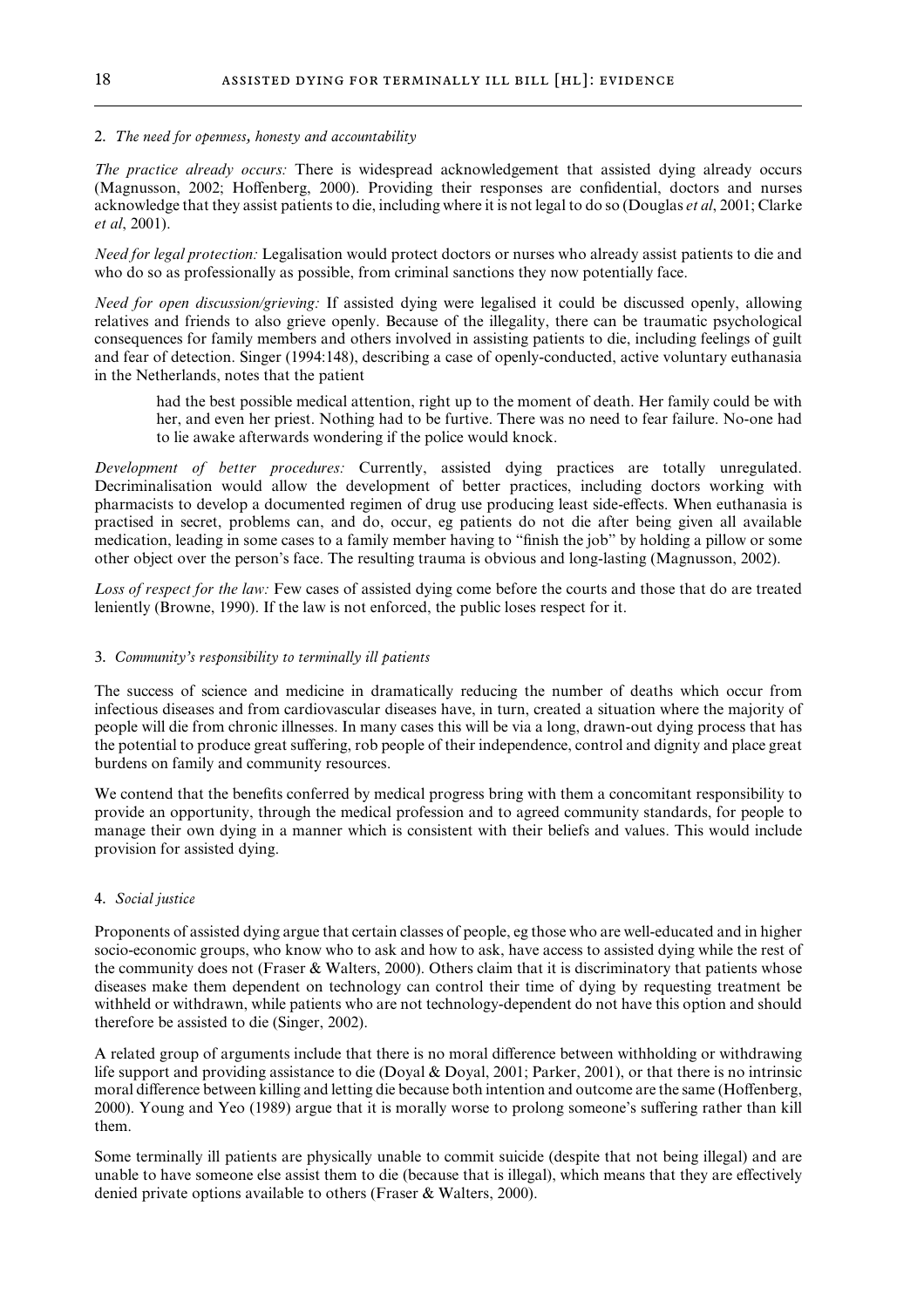Vaux (1989:32) extends the social justice argument to patients whose deaths have been protracted by a range of interventions but who are then refused assistance at the end.

Logically and emotionally, we cannot intervene at one phase and then be inactive at another, more painful phase. We cannot modify nature and then plead that nature must be allowed to run its unhindered course.

For the reasons given, we believe that passage of the Bill would alleviate a small but significant area of social injustice.

#### 5. *We live in a democracy and the majority want it*

Many studies and opinion polls demonstrate that the majority of the community support the legalisation or practice of assisting terminally ill patients to die if that is what they want (Cartwright *et al,* 2002; Dickenson *et al*, 2002; Cohen, 2001). Perron (1995) argues that the minority may choose not to participate but should not deny the option to those who want it.

6. *If patients know assistance is available, they may delay taking action or not take up the option at all*

There are claims that some terminally ill people kill themselves before they really want to, for fear of losing control through hospitalisation or disability (Roy, 2002) and that legalising assisted dying would give patients peace of mind (Perron, 1995). Data from Oregon support the idea that some patients gain comfort just from having a lethal prescription available (Ganzini & Johnston, 1999).

*In Summary:* We submit that legislation is required to regulate and remove the secrecy from practices which already occur, to bring social justice to these practices and to meet society's obligations to terminally ill patients, Such legislation would almost certainly have wide community support.

#### **REFERENCES**

Ashby M. *Natural Causes? Palliative Care and Death Causation in Public Policy and the Law.* Thesis for Doctor of Medicine Degree, Department of Medicine, University of Adelaide, South Australia, 2001.

Billings J A, Block S D. Slow euthanasia. *J Pall Care*, 1996; 12: 21–30.

Browne A. Assisted suicide and voluntary euthanasia. *Bioethics News*, 1990; 9(4): 9–38.

Cartwright C M, Williams G M, Steinberg M A. Attitudes behind the attitudes to euthanasia. Report to the National Health & Medical Research Council, Commonwealth Department of Health and Ageing, 2002.

Clark D, Dickinson G, Lancaster C J, Noble T W, Ahmedai S H, Philp I. UK geriatricians' attitudes to active voluntary euthanasia and physician-assisted death. *Age and Ageing*, 2001; 30: 395–398.

Cohen I. The NSW *Rights of the Terminally Ill Bill* 2001. Second Reading Speech, NSW Legislative Council Hansard, Article No 37 of 29/11/2001.

Dickinson G, Lancaster C, Clark D, Ahmedzai S H, Noble W. UK physicians' attitudes toward active voluntary euthanasia and physician-assisted suicide. Death Studies, 2002; 26: 479–490.

Douglas C D, Kerridge I H, Rainbird K J, McPhee J R, Hancock L, Spigeiman A D. The intention to hasten death: a survey of attitudes and practices of surgeons in Australia. *MJA*; 2001; 175: 511–515.

Doyal L, Doyal L. Why active euthanasia and physician assisted suicide should be legalized. *BMJ,* 2001; 323: 1079–1080.

Fraser SI, Walters J W. Death—whose decision? Euthanasia and the terminally ill. *J Med Ethics*, 2000; 26: 121–125.

Ganzini L, Johnston W S. Patients with amyotrophic lateral sclerosis and physician-assisted suicide. (Response to comments on Ganzini L, Johnston W S, McFarland B H, Tolle S W, Lee M A. Attitudes of patients with amyotrophic lateral sclerosis and their care givers towards assisted suicide. *NEJM*, 1998; 339: 967–973.) *NEJM*, 1999; 340: 817.

Gauthier C C. Active voluntary euthanasia, terminal sedation, and assisted suicide. *J Clin Ethics*, 2001; 12(1): 43–50.

Hoffenberg R. Euthanasia. (Unpublished paper) March 2000.

Magnusson R S. *Angels of Death. Exploring the Euthanasia Underground.* Melbourne University Press, 2002, Melbourne, Australia.

Parker M. Across the Rubicon: medicalisation, natural death and euthanasia. *Monash Bioethics Review,* 2001; 20(4): 7–29.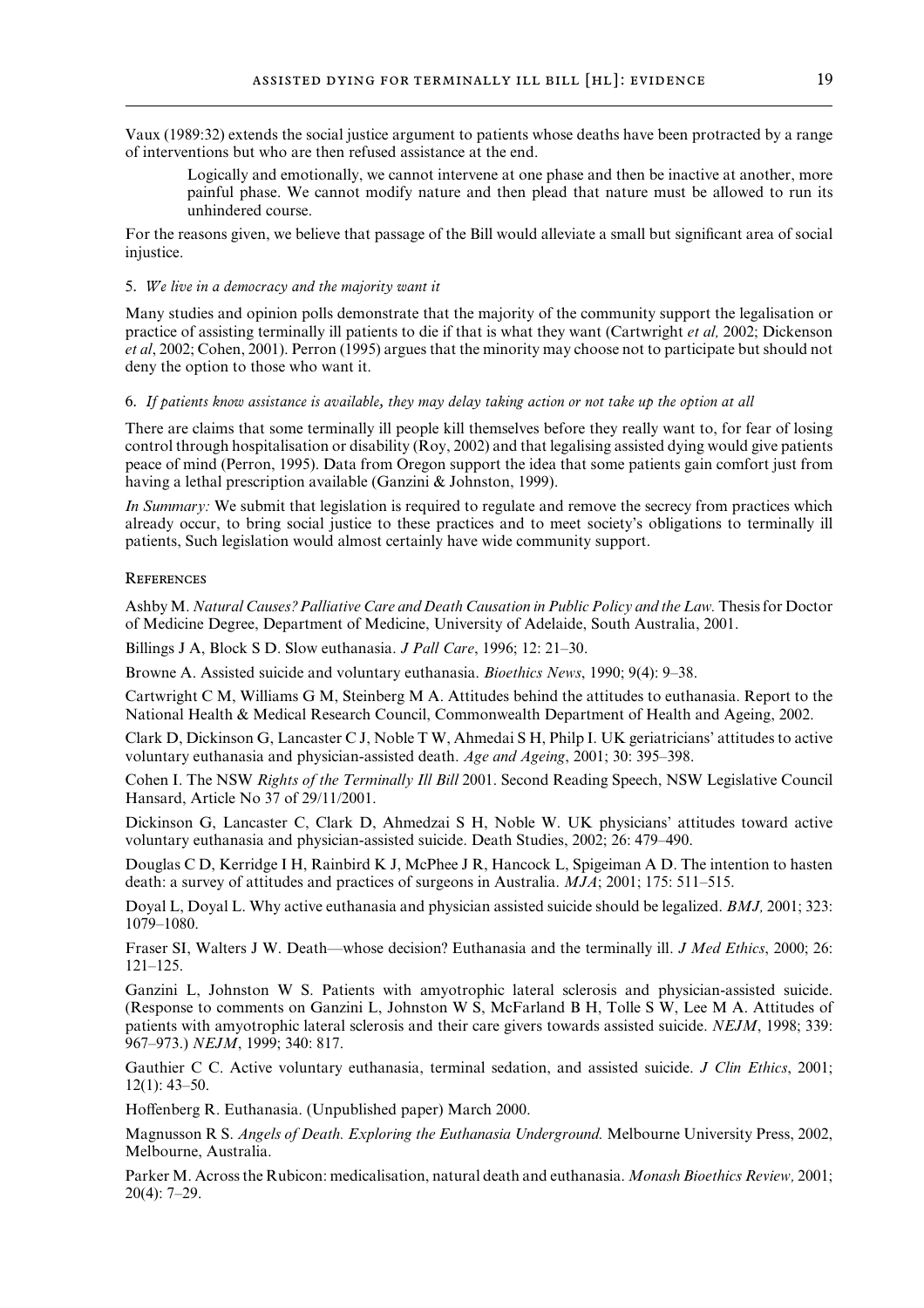Peretti-Watel P, Bendiane M K, Galinier A, Favre R, Lapiana J-M, Pegliasco H, Moatti J-P. French physicians' attitudes toward legalisation of euthanasia and the ambiguous relationship between euthanasia and palliative care. *J Pall Care*, 2003; 19(4): 271–77.

Perron M. Death and the State conference address in *Proceedings of Death and the State, a Conference on Euthanasia*, Centre for Public Policy, The University of Melbourne, August 1995:36–39.

Roscoe L A, Malphurs J E, Dragovic L J, Cohen D. A comparison of characteristics of Kevorkian euthanasia cases and physician-assisted suicide in Oregon. *Gerontologist*, 2001; 41(4): 439–446.

Roy D J. Editorial: Palliative care and euthanasia: A continuing need to think again. *J Pall Care*, 2002; 18(1): 3–4.

Singer P. Freedom and the right to die. *Free Inquiry*, 2002; 22(2): 1–3.

Singer P. *Rethinking Life and Death.* The Text Publishing Company, Melbourne, 1994.

Vaux K L. Debbie's dying. Mercy killing and the good death. Ch 4 in Baird R M, Rosenbaum S E. *Euthanasia. The Moral Issues*, Prometheus Books, New York, 1989.

Yanow M L. Letters, *Annals Intern Med*, 2000; 133(7): 560.

Young R, Yeo J. Should doctors have a right to help patients die? (P339–347) in Giles R (ed.) *Voluntary Euthanasia, For and Against: An Anthology of Public Issues in Australia*, Brooks Waterloo, Milton, Qld, 1989.

*28 August 2004*

#### **Letter from Nessa Coyle, RN, PhD**

I respectfully submit the attached papers<sup>9</sup> as evidence to the Committee in the House of Lords as its members review the Bill before the House on *Assisted Dying for the Terminally Ill*.

I am a nurse, who originally trained at St Bartholomew's Hospital in London, but have been working for the last 30-years at Memorial Sloan-Kettering Cancer Center in New York City. Since 1981, my clinical practice in our Pain and Palliative Care Service at Sloan-Kettering has focused on working with highly symptomatic advanced cancer patients and their families on both an inpatient and outpatient setting.

I am very familiar in working with terminally ill cancer patients who have expressed a desire for hastened death and the work that has been done by others suggesting that psychological and social factors have typically appeared to have more influence on the desire for death than physical symptoms. My own interaction with patients who had expressed a desire for hastened death made me realise that such an expression had many meanings and uses to the patient, and that such an expression was a form of communication and not necessarily a literal request.

In order to understand better what patients were asking for when they expressed a desire for hastened death, I recently undertook a small exploratory qualitative study with seven patients who were living with advanced cancer and had expressed a desire for hastened death. Through their own words—their narratives—of what it was like to live with advanced cancer I learned that the expression of desire for hastened death had many meanings and uses and was a tool of communication. It was a language that "ratcheted up the noise" and caused those who were involved in the patient's care to sit down, listen and "hear" what was being asked for and what was needed by the patient.

What struck me especially not only through the findings of this study but also through my ongoing work with these patients and families over many, many years, is their incredible vulnerability—their vulnerability to their environment and their vulnerability to the verbal and non-verbal communication of those around them family, friends and staff.

*2 September 2004*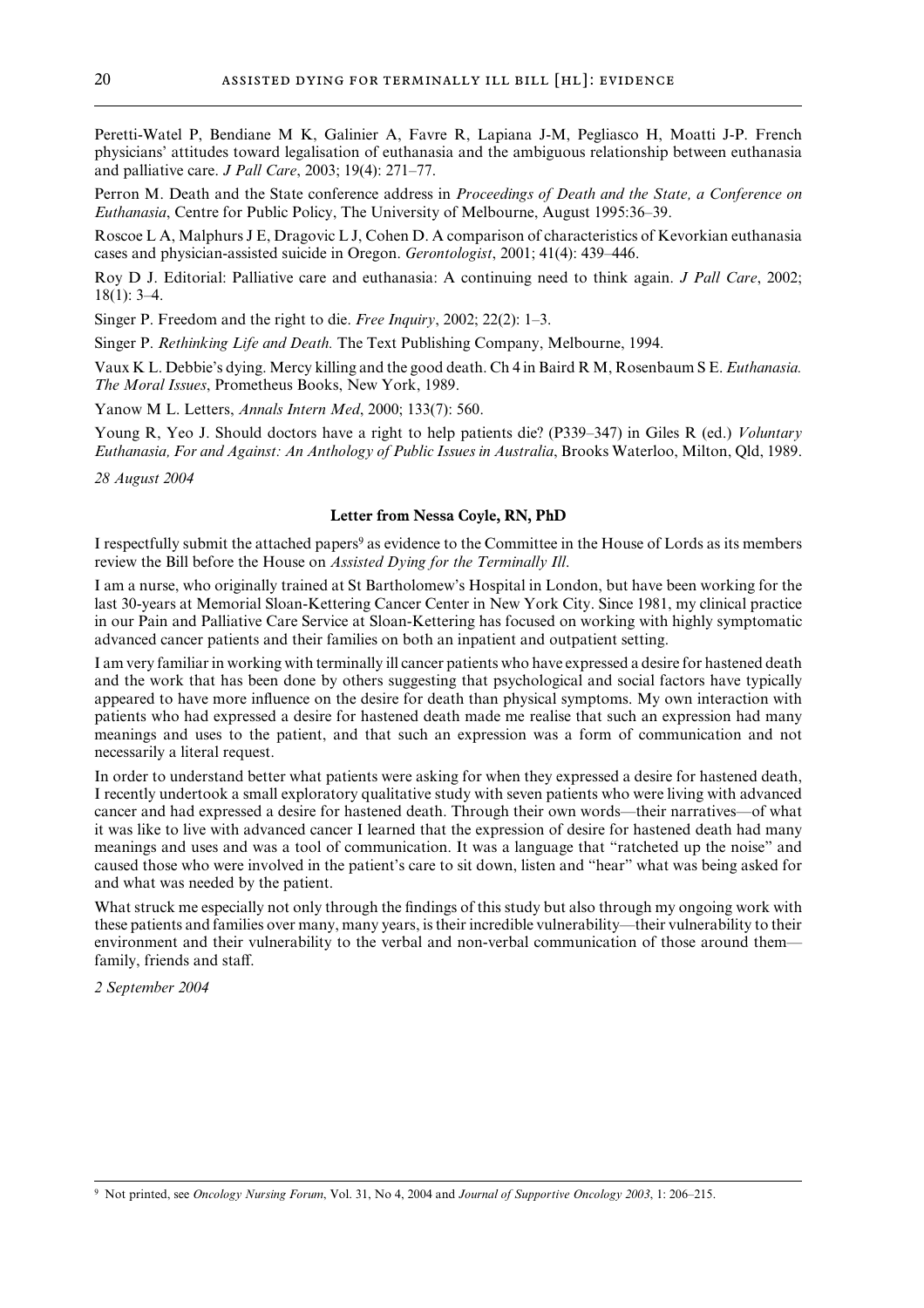#### **Memorandum by Alison Davis, National Co-ordinator, No Less Human (a Group within SPUC)**

#### SUMMARY OF SUBMISSION TO THE SELECT COMMITTEE ON THE ASSISTED DYING FOR THE TERMINALLY ILL BILL

#### FROM

#### ALISON DAVIS, NATIONAL CO-ORDINATOR, NO LESS HUMAN (A GROUP WITHIN THE SOCIETY FOR THE PROTECTION OF UNBORN CHILDREN)

No Less Human (NLH) exists to protect and promote the equal right to life of all disabled people throughout their lives. NLH opposes the legalisation of euthanasia.

NLH argues that it is not in the best interests of people who are suicidal to have their wish to be killed (or assisted to die) granted. To do so, a doctor would have to agree that the patient was "better off dead," thus the real autonomy would lie with the doctor, not the patient.

The supposed "safeguards" to the Bill ensure only that certain sorts of people, those regarded as inherently "right to want to die" and "better off dead," would have their request for euthanasia acted upon. They would be given help to die while others, who might well be equally desperate to die, would be helped to live. NLH argues all suicidal people should be given help to live until they die naturally. A truly good death can be achieved naturally with appropriate palliative care given either in a Hospice setting or by "hospice at home" and this is real "death with dignity."

Every human being has an intrinsic, infinite value and an innate and inalienable right to life. Euthanasia would deny this most basic of human rights.

The Bill mentions "unbearable suffering" as a qualifying condition for euthanasia, but this is an entirely subjective judgment, and is not determinable by a doctor. Euthanasia for this reason would thus be entirely without "safeguards," because no one could refute a person's claim to be "suffering unbearably." The provision in the Bill for suffering people to receive pain relief medication is entirely spurious, as it is in fact already available.

Disabled and ill people are afraid of euthanasia being legal. NLH notes that the supposed "right to die" is often a code term for the "duty to die" because society refuses to provide the support disabled and sick people need. We note that over 10,000 Dutch people carry "anti euthanasia passports" because they are afraid of being killed without their consent. Euthanasia is cheaper than caring for disabled and sick people.

It is misleading to suppose legalised euthanasia and increased funding for palliative care could coexist. NLH suggests that instead of funding euthanasia, increased funding should be available for palliative care and other support services for sick and disabled people.

The author of this submission is severely disabled. She once wanted to die and attempted suicide several times. Under the terms of this Bill she would have qualified for "assisted dying." Euthanasia would have robbed her of 19 years of life, and nobody would ever have known that the future held something better for her. The Bill requires a waiting period of 14 days during which a qualifying person may change their mind. The author of this submission wanted to die for 10 *years*.

#### 1. Introduction

This evidence is submitted on behalf of No Less Human, a group within the Society for the Protection of Unborn Children for disabled people, their families and carers. No Less Human (NLH) campaigns to secure in law the equal right to life of every disabled person, from conception to natural death.

This submission seeks to demonstrate that the Assisted Dying for the Terminally Ill Bill would compromise the right to life of disabled and sick people, and further undermine their dignity and status. NLH holds to the truth that it is fundamentally wrong to kill vulnerable people, whether or not they have requested death.

NLH strongly believes that illness and disability should not be used to justify deliberate killing, and that those who are terminally ill or incurably disabled should be treated using the same ethical code as would be applied to any other person.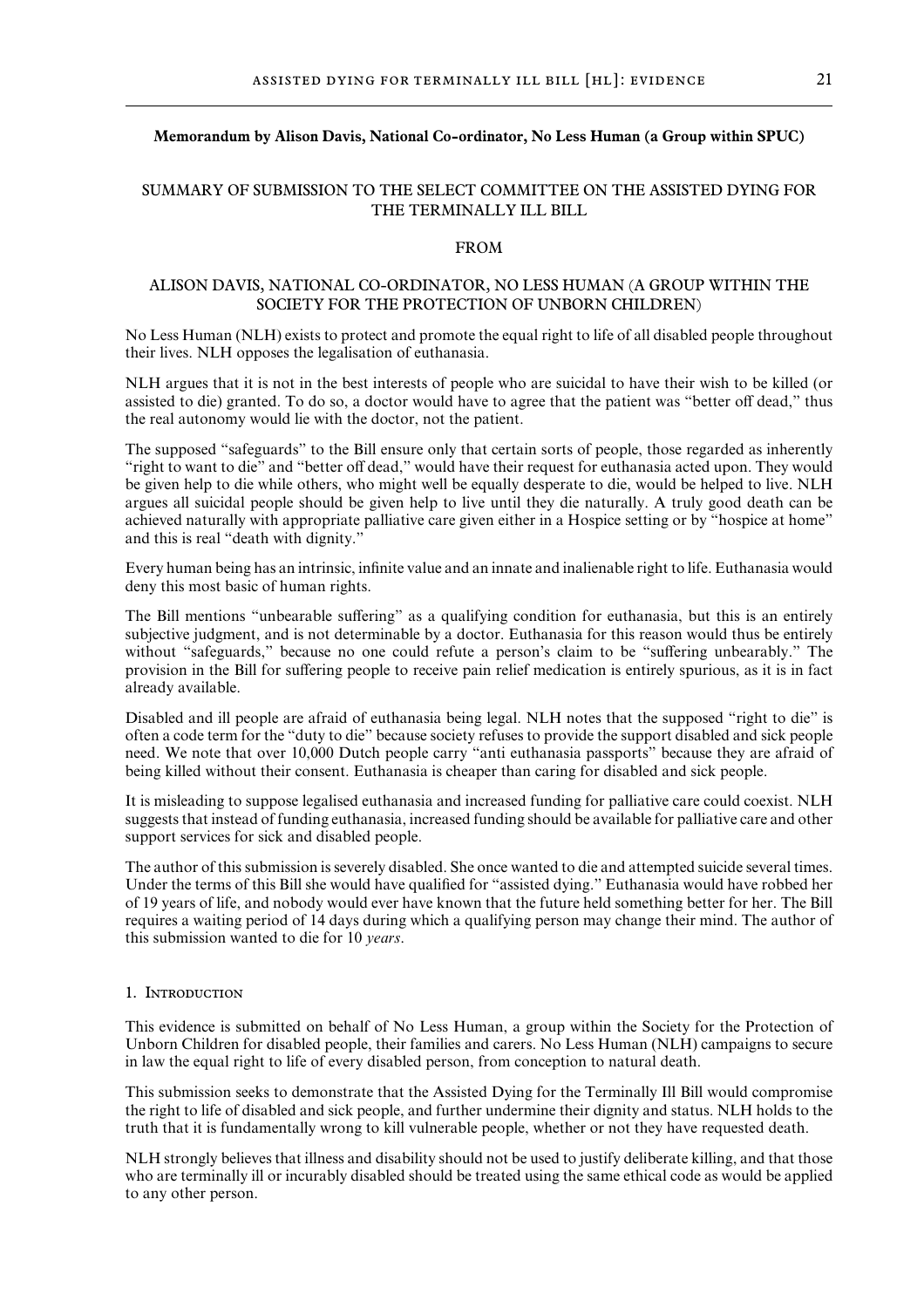#### 2. The Question of Autonomy

2.1 The case for euthanasia is often argued on the basis of the concept of autonomy, that is, the individual's freedom to make decisions about his or her own treatment. However, to use autonomy as an argument for allowing "voluntary" euthanasia involves a misunderstanding of the concept, overlooking the principle that the freedom to make decisions entails a responsibility to act ethically. Personal autonomy should be regarded as a "right" only when it is exercised responsibly in the best interests of the individual concerned.

2.2 "Best interests" are generally understood, as is reflected in case law,<sup>10</sup> to include basic factors such as preserving life, maintaining or restoring health and minimising suffering. In recent years the interpretation of "best interests" has begun to be extended to include the "wishes and feelings" of the individual concerned,11 but this is problematic for many reasons.

2.3 Not least of these reasons is the case of suicidally depressed people. They "wish" to die and "feel" that death is in their best interests, but any doctor worthy of his or her profession would nevertheless overrule these wishes and feelings and institute treatment to save and/or sustain the life of such a person. In the same way even if a patient strongly "feels" that a particular drug would benefit him and "wishes" it to be prescribed, a doctor should prescribe it only if s/he feels it will actually benefit his patient's medical condition. Relying on "wishes and feelings" suggests that life is not a basic good unless the individual recognises it as such. Similarly, relying on a subjective estimation of a person's "quality of life" is not compatible with ethical medicine.

If a person is depressed, this may well be warping his or her judgment, sometimes to the extent of feeling suicidal. Any person who is, or may be, depressed deserves a specific response and appropriate treatment, by drugs, counselling or changing the person's environment to some extent. This should be the case whether or not s/he is the sort of person generally regarded as "better off dead."

2.4 Doctors have a duty to act in the true best interests of their patients. This can never include deliberately killing them. This does not mean that No Less Human advocates the use of futile or disproportionately burdensome treatment, given in a vain attempt to prolong the process of dying, or that the process of dying should be artificially prolonged. Once it has been established that continued aggressive surgical or medical treatment is futile or excessively burdensome it may be stopped, and palliative care intensified.

2.5 However, this must never be taken to mean that doctors, in the name of "beneficence" institute treatment regimens the purpose of which is to hasten death. Neither must it mean that doctors may cause the deaths of those who are not actually dying. Decisions about which treatments are futile or disproportionately burdensome, and who is irremediably dying are the proper realm of medical ethics. Decisions about whose "quality of life" is such that they are "better off dead" have no place in ethical medicine. Decisions to cause or hasten death masquerading as "beneficence" are unequivocally unethical, and are incompatible with the human rights and dignity of all vulnerable people.

2.6 If a doctor were to "assist" a patient to die under the terms of this Bill s/he would have to agree that the patient was "better off dead" since surely no doctor would kill a person for whom it was believed there was still "hope." Thus the real autonomy would lie with the doctor, not the patient. Euthanasia would be seen as a duty where the doctor agreed that the patient was "better off dead", and the doctor would be seen as negligent if s/he failed to perform euthanasia in these circumstances. Indeed, the Bill requires that a doctor who has a conscientious objection to euthanasia must refer a patient who requests death to a doctor who has no such objection (sections 7.2  $\&$  7.3), thus compelling doctors to be involved, albeit obliquely, in the process of euthanasia.

In this latter respect it might perhaps be argued that if a doctor does not wish (perhaps on conscience grounds) to continue to treat a patient who requests this, the Bill, in the interests of consistency, should require that doctor to find another medical practitioner who is prepared to do this. If it is mandatory to find someone who will follow the patient's wishes in one situation, why should it not be mandatory in the reverse situation? Failing to do so indicates clearly that the whole focus of this Bill is to ensure the killing of certain sorts of people—those who are generally regarded as "right to want to die."

2.7 Legalising "voluntary euthanasia", even with the supposed "safeguards" included in the Bill, would suggest that some sorts of "volunteers" (those who satisfy the qualifying conditions) are "right to want to die" (ie have lives which are objectively not worth living) leading to a view that life for such people is a disbenefit whether or not they have actually requested euthanasia.

<sup>10</sup> *Re F* (Mental Patient: Sterilisation) [1990] 2 AC1, 78.

<sup>11</sup> *Withholding and withdrawing life-prolonging treatments: good practice in decision making:* Draft guidance from the Standards Committee of the General Medical Council May 2001; *Withholding or Withdrawing Life-prolonging Medical Treatment: Guidance for decision making.* British Medical Association. BMJ books 1999; *Mental Ccapacity Bill*. Presented to Parliament by the Secretary of State for Constitutional Affairs—June 2004.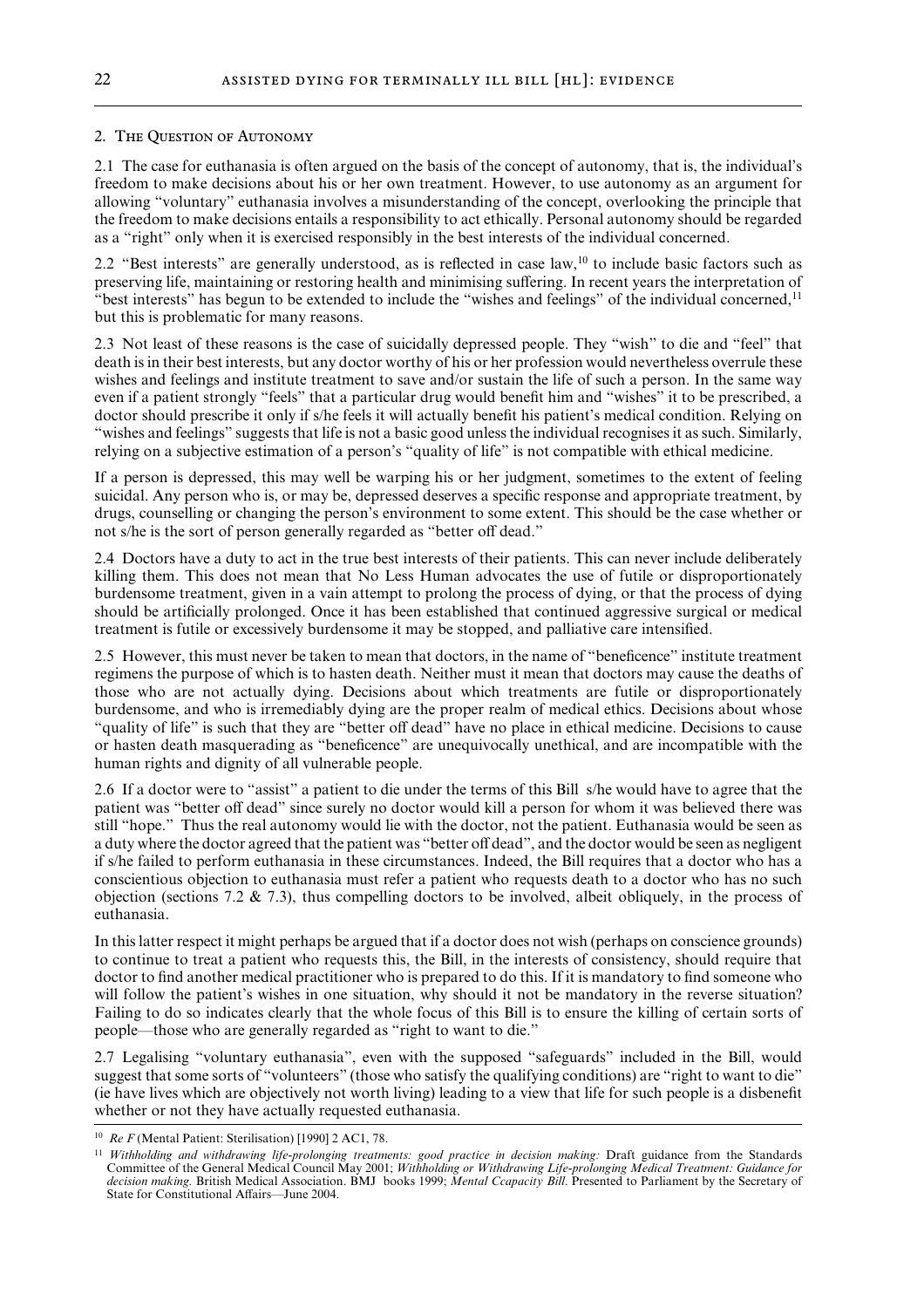2.9 Relaxing the absolute prohibition on killing by euthanasia would undermine, not promote autonomy. In an attempt to exercise autonomy by requesting euthanasia, the person's own autonomy would be forever destroyed.

#### 3. The Right to Life

3.1 Every human being has intrinsic, infinite value, and has an innate and inalienable right to life. The Human Rights Act 1998 states "Everyone's right to life shall be protected by law. No one shall be deprived of his life intentionally save in the execution of a sentence of a court following his conviction of a crime for which this penalty is provided by law."13 Without the right to life, all other rights become meaningless, including the right to personal autonomy.

3.2 The Law Lords, in their ruling in the case of Dianne Pretty, ruled that this article means what it says. Lord Bingham of Cornhill commented that "The article protects the right to life and prevents the deliberate taking of life save in very narrowly defined circumstances. An article with that effect cannot be interpreted as conferring a right to die or to enlist the aid of another in bringing about one's own death."14

3.3 Pro euthanasia advocates often try to argue that if there is a "right to life" there must also be a corresponding "right to die." This is not the case. The right to life is an inalienable right, a right of which an innocent person may not be deprived and which one cannot, in justice, deprive oneself of by intentionally bringing about one's own death. This is true whether the killing is by commission or omission, and whether or not it is brought about for supposedly "merciful" reasons.

3.4 "Voluntary" euthanasia would intentionally deprive an innocent person of his or her life, and is thus always wrong. Allowing it would send out a strong message that some human beings have less worth and less dignity than others, and that some human lives have no value at all—the opposite of the reality that every human being has innate and infinite value.

#### 4. The "Qualifying Conditions" Ensure that the Most Vulnerable are Not Safe

4.1 The Bill prescribes as "qualifying conditions" that the person requesting death must be mentally competent, have a terminal illness, be "suffering unbearably" and have been informed of the alternatives to euthanasia. Far from "safeguarding" anything, these requirements in effect prescribe who is to be considered "right to want to die" and thus helped to bring about their own death.

Those who may be equally suicidal but do not have obvious disabling conditions are considered "wrong to want to die" and are helped to live.

4.2 Such value judgments about the lives of vulnerable people are incompatible with their equal, innate and inalienable right to life.

4.3 It has been found that where euthanasia is legalised "with strict safeguards" such criteria are liable to be stretched or overlooked. Once it is decided that certain people are "better off dead" the fact that they might not have actually volunteered for euthanasia is not necessarily a safeguard against euthanasia being imposed upon them. For instance in Holland at least 900 people had their lives ended "without an explicit request" in 1995, the last year for which full figures are available, amounting to one in five of all reported euthanasia cases.15 In 22 per cent of Dutch euthanasia cases there had been no "explicit request" by the person concerned, and 50 per cent of those subjected to this killing without consent were competent at the time of their death.<sup>16</sup>

<sup>&</sup>lt;sup>12</sup> Debate on the Suicide Act. Hansard. 19 July 1961. Cols 1425-1426.

<sup>&</sup>lt;sup>13</sup> Human Rights Act 1998. Schedule 1, Part 1, Article 2 "Right to life." 1. London. The Stationery Office.

<sup>&</sup>lt;sup>14</sup> House of Lords. Opinions of the Lords of Appeal for Judgment in the Cause: The Queen on the Application of Mrs. Dianne Pretty (Appellent) v. Director of Public Prosecutions (Respondent) and Secretary of State for the Home Department (Interested Party) on 29 November 2001 [2001] UKHL 61.

<sup>15</sup> H Jochemsen & J Keown. Voluntary euthanasia under control? Further empirical evidence from The Netherlands *Journal of Medical Ethics* 1999; 25: 16–21.

<sup>16</sup> Jochemsen & Keown Voluntary euthanasia under control? Ibid at p 18.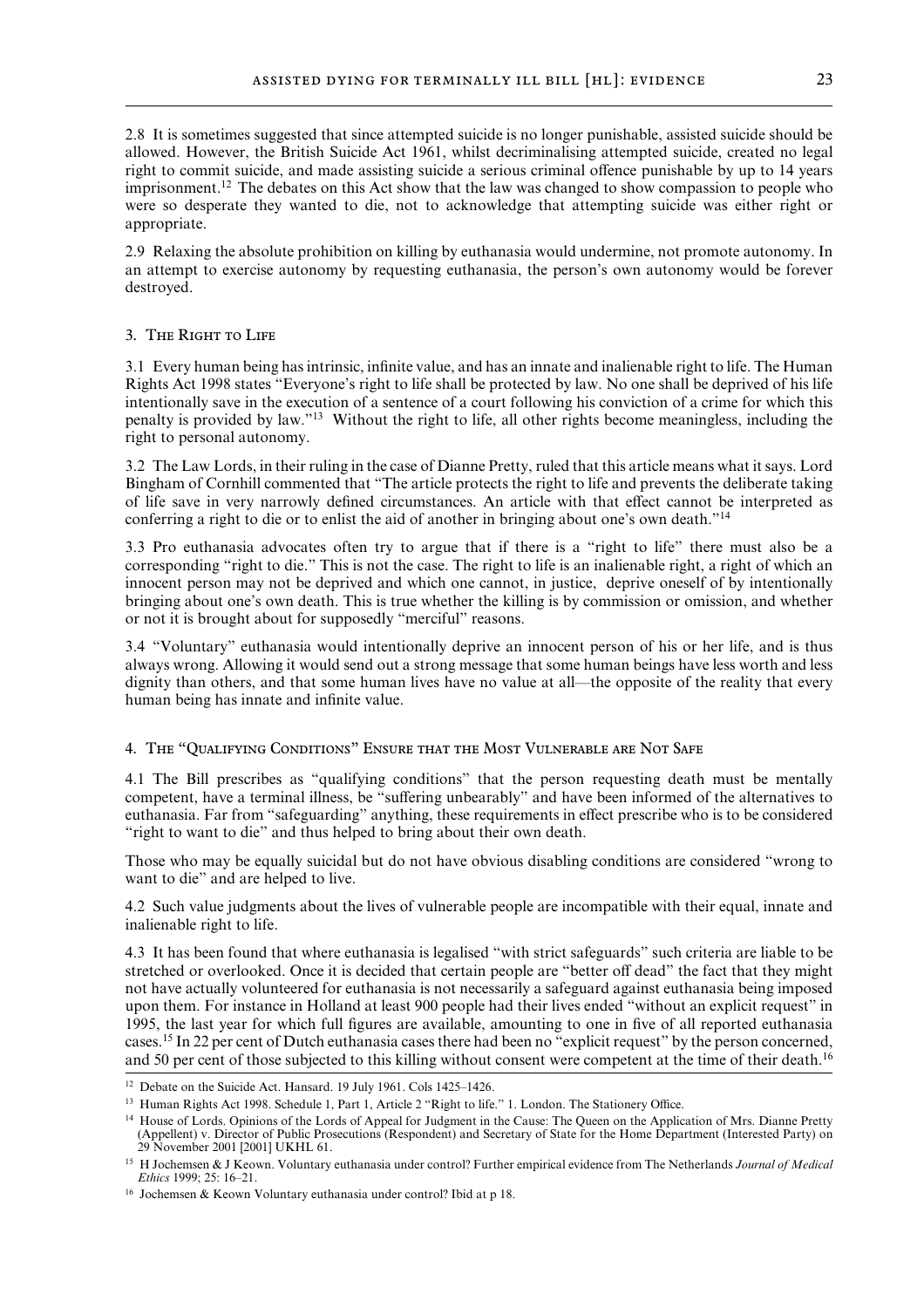The single study yet published from Belgium, where euthanasia was legalised in May 2002 showed that 30 per cent of euthanasia cases there were non-voluntary.17

The latest annual report released by the Oregon Department of Human Services notes that in 2003 two people took lethal prescriptions they had received in 2002 and one took a lethal prescription received in 2001.<sup>18</sup> This strongly indicates either that the rule that the patient must have only six months or less to live is being ignored, or that doctors are incapable of accurately making such diagnoses.

4.4 In Holland it has been found the mentally disabled people are particularly vulnerable to euthanasia decisions. A study found that 44 per cent of the deaths of such people living in institutions involved an "end of life decision" though only two of the 97 people concerned had "expressed a wish to die"—a "choice" which was inferred if the person pulled out a feeding tube.<sup>19</sup>

4.5 Elderly Dutch people have also been vulnerable to the same sort of decision-making.20 An 84 year old lady with heart problems and osteoporosis who said she did not want to die was killed by her doctor who said she was "wretched . . . her bed soaked in urine, her room stinking from bed ulcers and necrosis in her heel." The court that tried this case said he had made an "error of judgment" but had "acted honourably and according to his conscience"21 What this lady needed was good nursing care, but she was killed because her doctor had a negative attitude towards suffering people.

4.6 Pro euthanasia advocates often suggest that depression would be a contra-indication for allowing euthanasia. However, this is not a requirement of the Bill, which mentions only that a psychiatrist's view must be sought if a doctor believes the patient is not competent to choose to die. Baroness Finlay of Llandaff has noted that 20 per cent of medically ill patients have a treatable depression, but not all have their condition recognised or treated. Indeed one in four of the population has had a mental disorder at some time, and many of such people have experienced depression.22

In fact it is notoriously difficult to assess treatable depression in those with advanced illnesses.<sup>23</sup> The will to live often fluctuates widely over the course of an illness or progressive disability, and often disappears when proper care and attention is paid to the person's fears, symptoms and emotional needs.24 Most depression can be treated in the right environment. Euthanasia merely suggests to the suffering person that s/he is right to feel there is no hope.

4.7 The "qualifying conditions" stated in the Bill cannot prevent "abuse" of the law, because a law allowing euthanasia is in itself an abuse of the inherent, inalienable right to life of vulnerable people.

4.8 NLH notes that the Bill's title is misleading. The term "Assisted Dying" does not make it clear that the aim of the Bill is to allow vulnerable people to be killed. It is also misleading in that the Bill actually allows for active killing (eg by legal injection) (section 1 (2)) as well as facilitating a patient to take his own life.

#### 5. The Question of "Dignity"

5.1 The phrase "death with dignity" is very often used by euthanasia advocates to mean the deliberately procured death of a vulnerable person. It implies that such people are only "dignified" in death. No Less Human strongly disagrees that this is the case.

5.2 In high profile cases in the media in Britain and in other countries of vulnerable people who wanted to die by euthanasia, it is consistently reported that they are requesting the right to "die with dignity" as if a natural death could not possibly be dignified.25 This highlights the terrible, and false, dilemma that is presented to vulnerable people. It is strongly suggested by the pro-euthanasia lobby that the choice is between euthanasia and an appallingly "undignified" painful death. This has particularly been the case in high profile cases

<sup>17</sup> L Deliens, F Mortier, J Bilsen, M Cosyns, S R Vander, J Vanoverloop *et al*. End of life decisions in medical practice in Flanders, Belgium: a nationwide survey. Lancet 2000; 356: 1806–11.

<sup>19</sup> G M Van Thiel *et al*. Retrospective study of doctors' "end of life decisions" in caring for mentally handicapped people in institutions in the Netherlands *BMJ* 12 July 1997; 315: 88–91.

- <sup>21</sup> T Sheldon. Dutch GP found guilty of murder faces no penalty. *BMJ* 3 March 2001.
- <sup>22</sup> Debate on Mental Incapacity. House of Lords. Hansard. 18 December 2002. Column 765.

<sup>23</sup> D W Kissane & B J Kelly. Demoralisation, depression and desire for death: problems with the Dutch guidelines for euthanasia of the mentally ill. *Australian & New Zealand Journal of Psychiatry*. 34(2): 325-33.

<sup>24</sup> Yvonne Y W Mak et al Patients' voices are needed in debates on euthanasia. *BMJ* 2003; 327: 213-215.

<sup>25</sup> "I helped my father die" by Jacqui Paterson. *Real* 25 March–4 April 2003. The daughter of Reginald Crew, who had Motor Neurone Disease and was taken to the Dignitas Clinic in Switzerland for "assisted suicide" said after his death "He may have been stripped of dignity if life, but he got it back with his death.".

<sup>&</sup>lt;sup>18</sup> "Assisted suicide numbers up in Oregon." By AM News Staff. American Medical Association News 5 April 2004.

<sup>20</sup> T Sheldon. Euthanasia endorsed in Dutch patient with dementia. *BMJ* 1999; 315: 327.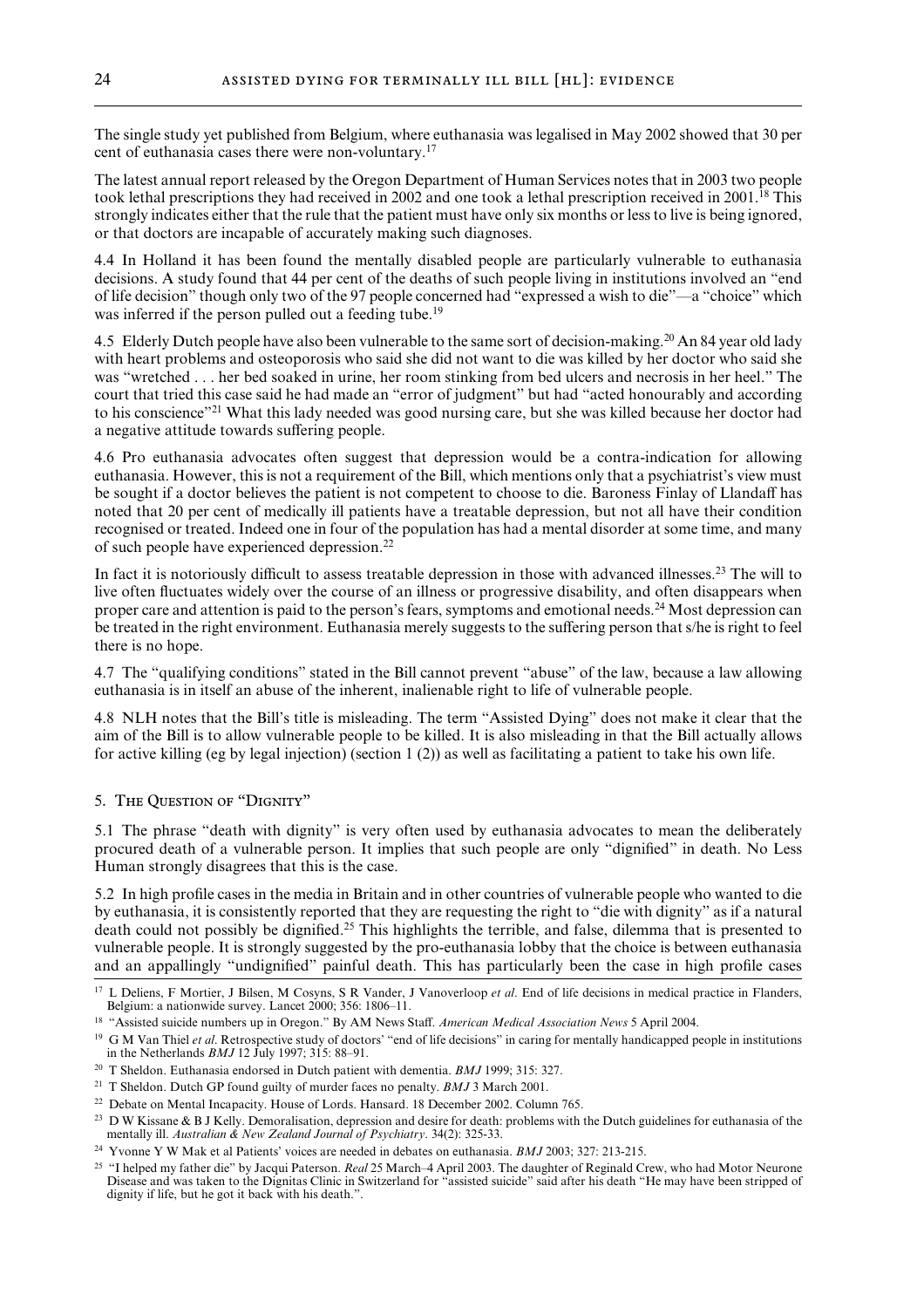involving people with Motor Neurone Disease.<sup>26</sup> The truth is that with proper palliative care, including all necessary hospice support, the choice is between deliberate killing and a peaceful, truly dignified death made as pain free as possible by experts in pain control.<sup>27,28</sup>

An Editorial in the British Medical Journal has noted that "appeals to dignity are either vague restatements of other, more precise, notions or mere slogans that add nothing to an understanding of the topic. . . Phrases like "death with dignity" . . . have been used in such conflicting ways that their meanings, if they ever were clear, have become hopelessly blurred."29

5.3 Lord Justice Tuckey, in the House of Lords judgment on the case of Dianne Pretty, who sought permission for her husband to "help her die," said "In our view the right to human dignity which is enshrined in Article Three (of the Human Rights Act 1998) is not the right to die with dignity, but the right to live with as much dignity as can possibly be afforded until that life reaches its natural end."<sup>30</sup> No Less Human shares this view, and promotes the truth that vulnerable people have a right not to assisted death, but to support to enable them to *live* with dignity until they die naturally.

#### 6. The Question of Pain

6.1 Fear of pain and suffering is a reason why many people feel euthanasia should be legal. However, in Holland, even some doctors who practice euthanasia admit that pain is not the usual reason for euthanasia requests.31 In one study it was found that in Holland only in 5 per cent of cases was pain mentioned as the most important reason for requesting euthanasia.32

A Canadian study noted that while public support for euthanasia is highest for physical pain and lowest for "loss of purpose and meaning" "in reality patients in the latter circumstances may be more characteristic of those who would actually make requests for hastened deaths."33 In Oregon, where euthanasia is legal, the most commonly cited reasons for requesting it are "loss of autonomy, a decreasing ability to participate in enjoyable activities and loss of control over bodily functions."34

6.2 The Bill states as a "qualifying condition" that the person requesting "assisted dying" must be experiencing "unbearable suffering" and the definition of this acknowledges that it is an entirely subjective judgement. Allowing euthanasia for "unbearable" suffering relies on such a condition being determinable by the doctor. In fact pain is entirely subjective, and hospice doctors note that "a clinician is only partially qualified to determine" it.<sup>35</sup> Euthanasia for reasons of pain would thus be entirely without "safeguards" (see above section 4) because no one could refute a person's claim to be suffering "unbearably."

6.3 Many pro euthanasia campaigners definite "unbearable suffering," as a qualifying condition for euthanasia, to include such symptoms as incontinence, vomiting, bedsores, breathlessness, oedema and insomnia.36 The reality is that such symptoms can almost always be relieved with the help of good nursing and/ or palliative care either given in a hospice setting or at home. It is not sufficient for a doctor simply to "inform" a patient about the alternatives to euthanasia. Unless the patient is given first proper information about such alternatives, including nursing, palliative and hospice care and then easy access to these alternative treatments the impression will persist that euthanasia is the only sensible option for those with intractable pain.37

6.4 The provision in the Bill "for a person suffering from such a condition to receive pain relief medication" is entirely spurious. Such medication is already available and it does not need a Bill to underline its availability. Including this clause merely serves to suggest that euthanasia and good care are equally acceptable alternatives.

<sup>29</sup> "Dignity is a useless concept" *BMJ* 2003; 327:1419-20 (20 December 2003).

<sup>26</sup> "Farewell to wife who campaigned for right to die" by a Correspondent. *The Times* 24 May 2002. This article, reporting on the death of Dianne Pretty reported that choking and asphyxia are "often" caused by Motor Neurone Disease.

<sup>27</sup> "The will is not to die but to flee" by Melanie Phillips. *The Observer*. 19 March 1995.

<sup>28</sup> T O'Brien, M Kelly and C Saunders. Motor neurone disease: a hospice perspective. *The Lancet* 1992; 304: 471-473.

<sup>&</sup>lt;sup>30</sup> In the High Court of Justice Queen's Bench Division Administrative Court between The Queen (on the application of Mrs Dianne Pretty) Director of Public Prosecutions (Defendant) Secretary of State for the Home Department (Interested Party), (1) Medical Ethics Alliance (2) Society for the Protection of Unborn Children (3) Alert (Intervenors) 18 October 2001.

<sup>31</sup> "Trust me, I'm a doctor . . ." *Electronic Telegraph* 15 April 2001.

<sup>32</sup> Robert Gerrit van der Wal, & J M Dillmann. Euthanasia in the Netherlands. *BMJ*. 21 May 1994.

<sup>33</sup> 24 K G Wilson et al. Attitudes of Terminally Ill Patients Towards Euthanasia and Physician Assisted Suicide. *Archives of Internal Medicine* 2000; 160: 2454-2460.

<sup>&</sup>lt;sup>34</sup> "Assisted suicide numbers up in Oregon" by AM News Staff. *American Medical Association News* 5 April 2004.

<sup>35</sup> Joint Palliative Care Briefing paper June 2003. Ibid at p 23.

<sup>36</sup> "Why, after 45 years, I can no longer support the Liberal Democrats" by Ludovic Kennedy. *The Times* 19 May 2001.

<sup>&</sup>lt;sup>37</sup> "The Patient (Assisted Dying) Bill." A joint briefing paper by the Association for Palliative Medicine and the National Council for Hospice & Specialist Palliative Care Services. June 2003.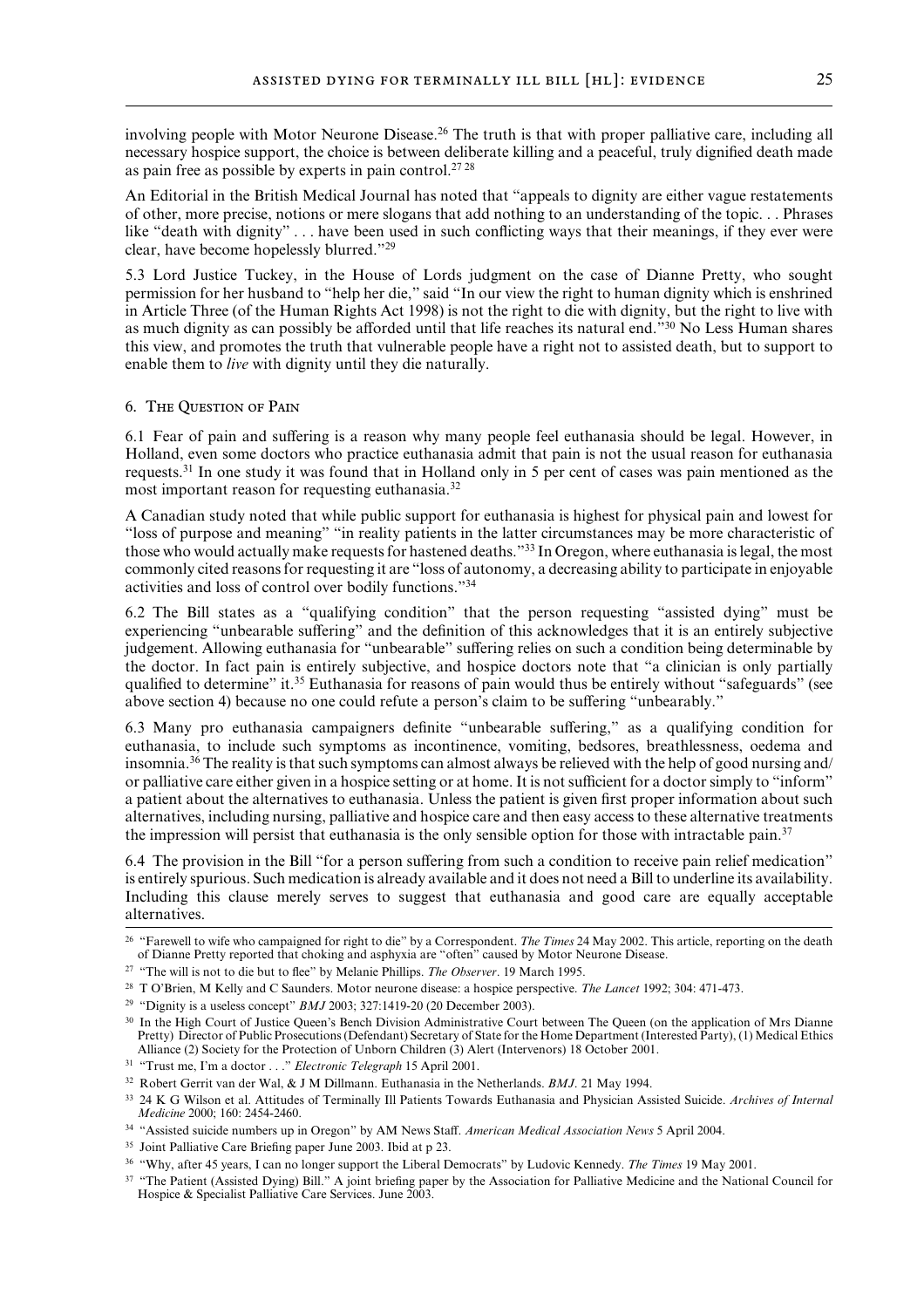6.5 It is commonly thought that the use of opiates (morphine and diamorphine) and sedatives in the terminal phase of an illness shorten life. The pro euthanasia lobby uses this "fact" to argue that "euthanasia" is already going on, and should therefore be put on a legal footing. However, there is irrefutable evidence that this is not the case.38

The Association for Palliative Medicine and the National Council for Hospice & Specialist Palliative Care Services have suggested that it is "misleading and mischievous" to suggest that the law needs to change for comprehensive and effective management of distress at the end of life to be made available.<sup>39</sup>

6.6 One senior Hospice doctor has estimated that at least 95 per cent of physical pain can be completely and easily relieved, and "100 per cent of patients can be helped."<sup>40</sup> When pain-relief drugs are not working pain can often be relieved by non-drug methods such as TENS ("Transcutaneous Nerve Stimulation") machines, acupuncture or physiotherapy. When euthanasia was legalised in Holland there was virtually no funding for palliative care, and its quality there even now is questionable.<sup>41</sup>

A study in the Journal of Palliative Medicine has shown that despite the claim that pain management for dying people would improve after the legalization of euthanasia in the US State of Oregon, in fact it got worse. Half of family members of dying people between 2000 and 2002 said the dying person's pain was "moderate" or "severe" before they died. Before 1997 (when euthanasia was legalized) only 1/3 said this. Dying people between 2000 and 2002 were twice as likely to have "moderate" or "severe" pain in their last week of life as those before 1997, an indicator that hospice care has deteriorated since euthanasia was legalized in Oregon.42

6.7 Hospice doctors have observed that "The prospect of good quality end of life care and fulfilled needs helped alter (patients') perceived reality and led to re-evaluation of their desire for death . . . . the desire for euthanasia must not be taken at face value."43 Legalised euthanasia militates against the development of good palliative care and hospice services. If killing is seen as acceptable, less attention is paid to providing support services for those who suffer.

#### 7. Fears of Disabled and Ill People

7.1 No Less Human has spoken out on all the recent cases brought by the pro euthanasia lobby. These matters are of direct relevance to the members of NLH, all of whom are disabled or ill people or families or carers of such people. Our membership includes people who are terminally ill, their families, and families of vulnerable people who have died. We note that the supposed "right to die" is a kind of codeword for what is often a "duty to die" because society refuses to provide appropriate support for our needs.

7.2 The lack of options for many disabled people was made clear by the case of Larry McAfee, an American quadriplegic, who used a ventilator, and had been living in a succession of nursing homes and hospitals.<sup>44</sup>

He requested that his ventilator be turned off, and the judge hearing the case commented "Mr McAfee is not committing suicide . . . his ventilator would not prolong his life but instead would prolong his death." In other words he was expressing the opinion that life for a disabled person is tantamount to death. Before Mr McAfee could take his own life, he was offered a place in an independent living project for disabled people. He took that option and began working towards getting a job. Euthanasia would have robbed Larry McAfee of life before it could be shown that it was not his disability but his living conditions that were making him want to die.

7.3 Negative attitudes towards disabled and sick people, with the assumption that such people would be "better off dead" have been reported in the UK. Sue Maynard-Campbell, who uses a wheelchair and is Vice-Chair of an NHS Trust, went into hospital for a chest infection in 1998 and found that "Do Not Resuscitate" was written on her medical notes.<sup>45</sup> The doctor had decided she had a "poor quality of life" after, she says, speaking "no more than six words" with her. The doctor was unrepentant, and now she refuses to go into hospital. Jane Campbell, a member of the Disability Rights Commission was told when in hospital that she would not be put on life support because "you don't want to live like that" and that she would not be ventilated because she would not live "a full and active life" afterwards. She was afraid to go to sleep for the rest of her

<sup>38</sup> Sykes & Thornes. Sedative use in the last week of life and the implications for end of life decision making. *Archives of Internal Medicine* 2003: 163: 341–44 & Systematic review. *Lancet Oncology*. April 2003.

<sup>39</sup> Joint Palliative Care Briefing Paper June 2003. Ibid.

<sup>40</sup> Commentary by Dr Robert Twycross, Macmillan Clinical Reader, Oxford University. July 1997.

<sup>41</sup> R Cohen-Almagor. Dutch perspectives on palliative care in the Netherlands. *Issues in Law & Medicine*. 2002; 18: 111–26.

<sup>42</sup> "Pain Management Plagues Dying Patients" Associated Press. *ABC News* 30 July 2004.

<sup>43</sup> Y W Mak, G Elwyn & Ilora Finlay G. Patient's voices are needed in debates on euthanasia. *BMJ* 2003; 327: 213–5.

<sup>44</sup> "The Right to Die" *The Times* 8 September 1989.

<sup>&</sup>lt;sup>45</sup> "How dare anyone tell me I am not worth saving" *Sunday Mirror* 30 April 2000 + Personal contact.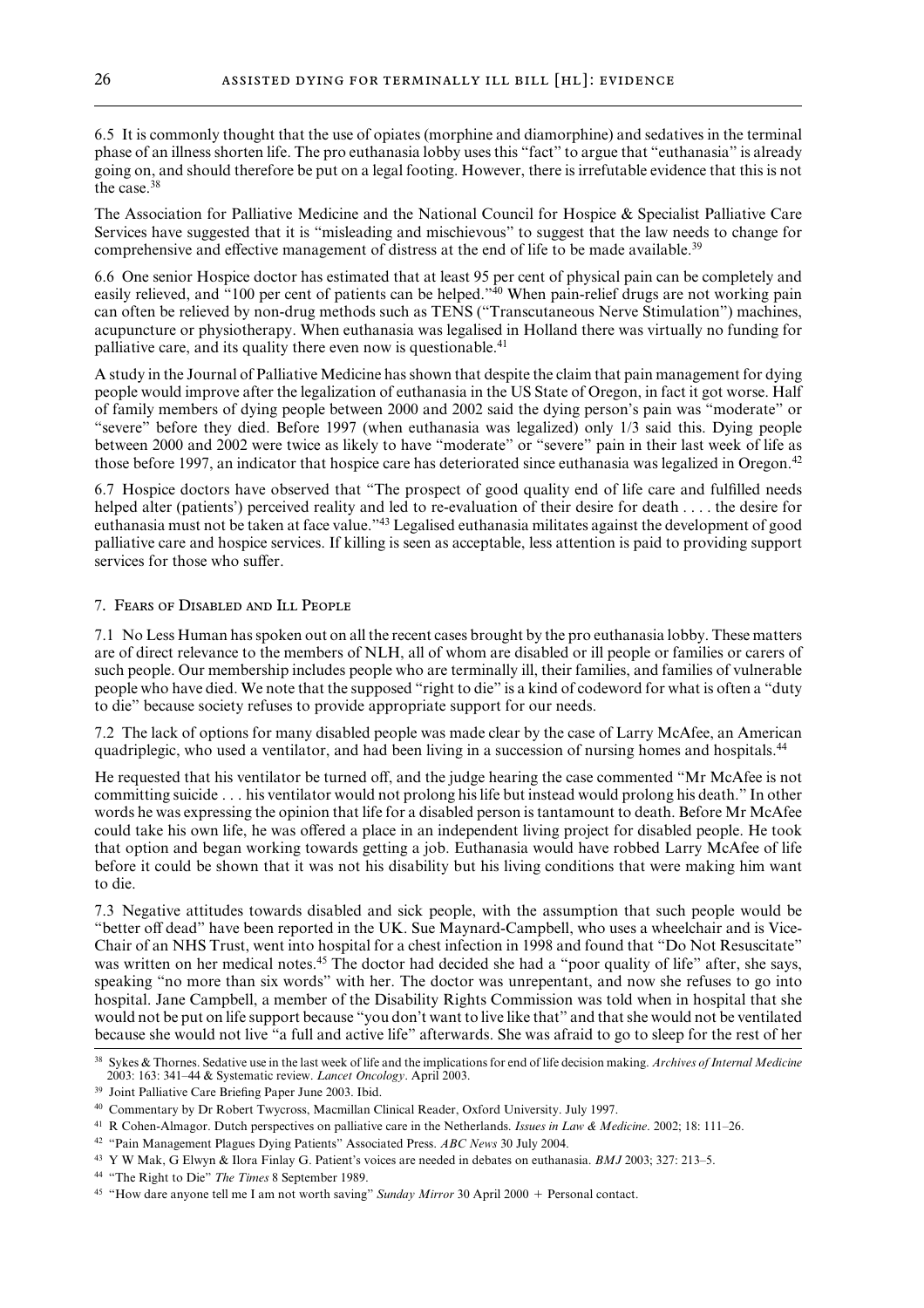hospital stay, and describes this approach as "ignorant, ill-informed, heartless and calculating."<sup>46</sup> If euthanasia were legal, such negative judgments about the value of disabled lives would only become more prevalent, and would appear to be entirely justified.

7.4 NLH notes that the Patient (Assisted Dying) Bill, the current Bill's predecessor allowed "a competent adult suffering unbearably from a terminal *or serious incurable physical illness*" to request "medical assistance to die." We suggest that this is evidence of the real intention of the pro euthanasia lobby, and of parliamentarians who support them, and that it is only a matter of time before the qualifying criteria for euthanasia would be widened to include people with non terminal conditions. Once it is accepted that killing is an acceptable solution to the problems of vulnerable people, it is inevitable that the number of people allowed to opt for it will increase.

7.5 Members of No Less Human fear that the authority to "assist" the deaths of sick and disabled people would become a duty to kill. Many vulnerable people feel afraid that they might be killed without their consent, because this is something that happens regularly where euthanasia is legal. We note that over 10,000 Dutch people now carry "anti euthanasia passports" because they are afraid of being killed by euthanasia.<sup>47</sup> We recognise the dangers of such a system, not least the fear of what would happen if such a document were mislaid, or simply not made available to the doctor, but cite it simply as an indication of the level of fear among people who live in a country where euthanasia is legal, even though it is allegedly "strictly controlled."

7.6 Many sick and disabled people fear being a burden to their families and caregivers. If euthanasia were legal it would send out a strong message that vulnerable people are right to feel burdensome, and that euthanasia is "the answer" to this sort of worry.

#### 8. Economics

8.1 There is a likelihood that already sparse resources for disabled and sick people would be further reduced if euthanasia were legalised, because of a subliminal view that money is better spent on those who will recover.

8.2 It was reported in the full Government report from Holland in 1991 that ". . . it was gratifying to note that only one patient had non-voluntary euthanasia because there was the need for a bed."48 To call it "gratifying" that such a killing happened "only" once shows how routine killing becomes once it is legalised.

NLH notes that in June 2004 a hospital ward sister was jailed for "attempting to kill" two elderly "bed blocking" patients in a drive to free up NHS beds.<sup>49</sup> She would tell doctors that patients who were actually comfortable were in pain, prompting doctors to prescribe diamorphine which they did not need, then lie them flat so that their breathing became laboured. If euthanasia were legal, we question whether such actions would still be punished, particularly if the patients concerned were terminally ill and unable to express an opinion about wanting to die.

8.3 It is misleading to suppose that legalised euthanasia and increased funding for palliative care could go hand in hand, as the Bill proposes. The former would militate against the latter. There would be costs in implementing any system of legalised euthanasia, for instance in setting up the proposed "Monitoring Commission." (section 14.) No Less Human suggests that instead of funding deliberate killing by euthanasia, increased funding should be provided for palliative care, and other support services for sick and disabled people, to enable them, as the Hospice movement puts it, to "live until they die."

#### 9. A Personal Experience

9.1 The concerns raised above have a particular personal resonance for the author of this submission. I have spina bifida, hydrocephalus, emphysema and osteoporosis, and use a wheelchair full time. I experience severe spinal pain on a daily basis, and even morphine cannot always control my pain. When the pain is at its worst I cannot move, speak or think, and it can go on for hours. There is no prospect of relief; in fact it is very likely that the pain will get worse.

9.2 Nineteen years ago, when my doctors believed that I was terminally ill, I decided that I wanted to die, due to a combination of factors including my severe physical pain. It was a settled wish that lasted about 10 years, and during the first five of those years I made serious suicide attempts several times. I strenuously attempted to ensure that I succeeded, and was saved only because my friends found me in time, refused to accept my view that my life had no value, and ensured I was given emergency treatment in hospital, which was given against my will.

<sup>46</sup> "Your life in their hands" by Lord Alton of Liverpool. *The War Cry* 24 May 2003.

<sup>47</sup> "Dutch carry cards that say: Don't kill me, doctor" by Rachel Bridge. *Sunday Telegraph* 18 October 1998.

<sup>48</sup> The Remmelink Report, 1991. Narrative accompanying the data on Nonvoluntary and involuntary euthanasia (tables 6.4–6.8).

<sup>49</sup> "Nurse jailed for trying to kill 'bed blockers'" by Russell Jenkins. *The Times* 19 June 2004.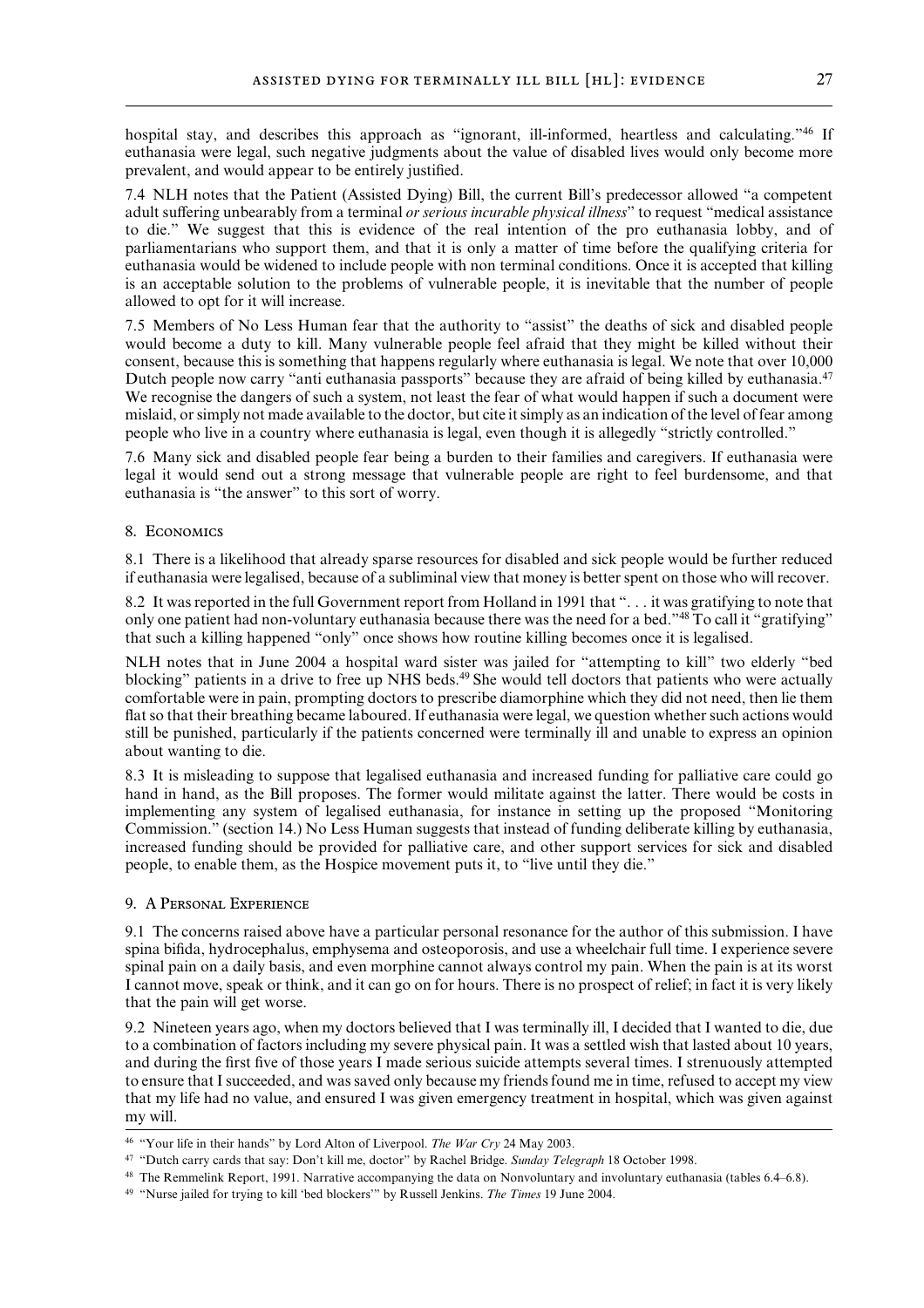9.3 If the "Form of Declaration" proposed by the Bill been available then I would have signed it. Had the Bill been law, I would not now be writing this submission. I would have died, and no one would ever have known that the future held something better for me. Even though I have the same degree of pain as I had 19 years ago, I have come to value my life, but it took 10 years for that to happen. Euthanasia does not allow for any mistakes. It is not reversible. Euthanasia under the terms proposed in this Bill would have robbed me of the last nine years of my life, during which I have worked to promote and protect the right to life of disabled people in this country, and founded a charity to provide a better life for disabled children from poor communities in India.

9.4 I anticipate that the Committee may conclude that euthanasia under the Bill would have been denied to me because I was "depressed." Apart from the arrogance of presuming to know my state of mind when they did not even know that I existed, the truth is that the Bill does not mention depression as a disqualifying factor (see section 4.6) In fact, most requests for killing do stem from some form of depression, and the availability of euthanasia would simply mean that less attention would be paid to trying to treat it.

9.5 If this Bill had been law when I wanted to die, the doctors who treated me specifically against my wishes would not have been able to do so. If they had a conscientious objection to legalised killing, they would have been obliged to refer me to a doctor who would carry out my wishes and end my life. The Bill requires that there be a "waiting period" of 14 days during which a qualifying person may change their mind about wanting to die. I wanted to die for 10 years.

9.6 When my friends prevented me from taking my own life I was extremely angry with them; now I am eternally grateful. Then I sincerely wished to die and felt my life had no value but, as is the case with many desperate people, those wishes and feelings did not correspond with what was truly in my best interests. This Bill would rob people of the sort of treatment I was given, even though I did not want it at the time. I urge the members of the Select Committee to bear in mind my case during their deliberations.

#### 10. CONCLUSION

10.1 Euthanasia is often presented as being a "merciful" or "compassionate" way to treat suffering people. However, compassion does not mean simply giving people what they want, or say they want, or what others think they "ought" to want. Similarly "mercy" does not mean killing in the name of "preventing suffering."

True compassion and mercy entail wanting the best for suffering people and having empathy with their suffering, staying with them as they suffer, offering whatever treatment may help and attempting to help them recover a sense of hope and of being loved. I was fortunate in that my friends understood the real meaning of both compassion and mercy, and demonstrated both in their care and concern for me.

10.2 Euthanasia simply colludes in the fallacy that there is such a thing as a "life not worthy to be lived." It suggests that suffering people are "right to want to die" and represents the ultimate rejection of vulnerable people. Deliberate killing is the opposite of "mercy" and "compassion" and should never be legalised. Vulnerable people like the members of No Less Human deserve better than being told that death is in the best interests of those who suffer. What we need is help to live with dignity, until we die naturally.

10.3 No Less Human urges this Select Committee not to legalise "assisted dying", which would give credence to the claim that there is such a thing as a "life not worth living" or "not worthy to be lived."

#### *August 2004*

#### **Memorandum by R George, MA, MD, FRCP, Senior Lecturer Centre for Bioethics and Philosophy of Medicine; Consultant Palliative Medicine to: Ealing PCT; Hospice in the Weald and Department Oncology UCL Hospitals Trust (1987–2003, now honorary)**

I do not consider or foresee a place for Assisted Dying or therapeutic killing (AD/TK) in any clinical practice. A deep personal intuition, independent of my beliefs, makes me very suspicious of the way in which the case is being presented and rebutted. It seems to me that the common ground of debate must be the rights and freedoms of individuals, where if anything the vulnerable take priority.

I declare my ethical premisses and clinical facts as foundations from which to explore AD/TK from first principles and clarify my concerns about the presentation and substance of the case in either direction. To make the analysis real I use the empirical literature to refute or support my analytical conclusions and the most difficult cases from my own career<sup>50</sup> to test the current and proposed legislations' impact on my practice. I am triangulating to try to avoid these pitfalls: theoretically of abstruse mind experiments<sup>51</sup>, empirically of

<sup>50</sup> Approaching 20,000 cases.

<sup>51</sup> There are many examples of *reductio ad absurdum* amongst which is the policeman's dilemma.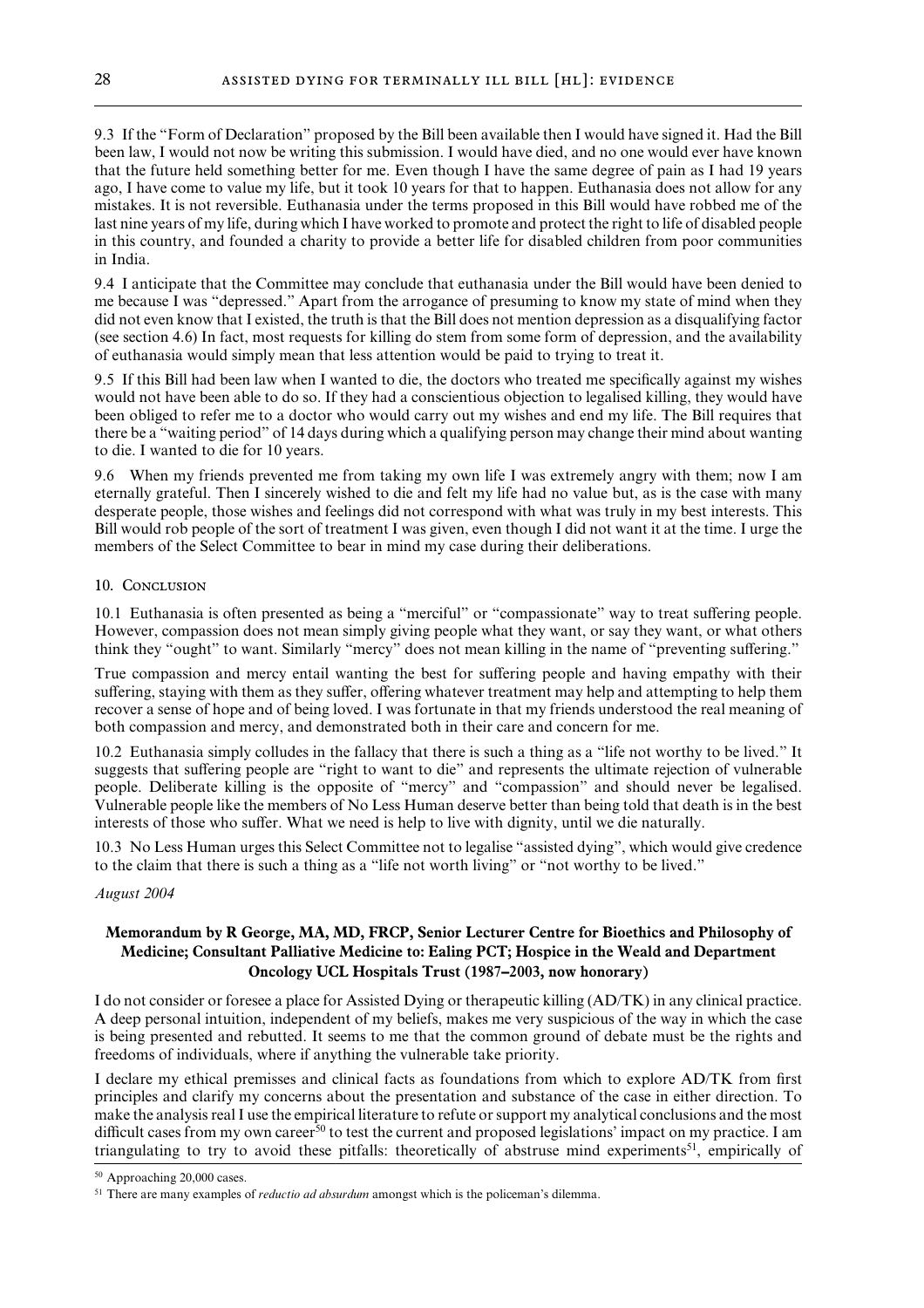generalisation and excessive utility<sup>52</sup>, and clinically of emotivism<sup>53</sup>. This is mandatory, as the impact of legalising AD/TK are so profound on society's view of its members and its proposed demands on the professions to reverse the various codes and duties of all clinical specialities relating to life and death.

#### I. Foundations

#### A. *Clinical facts*

1. Death is inevitable and in that dying, the burden of disease or causal gradient as death approaches is so great that the matter for the patient is not bringing death on, but either clinging to life or letting go of it. Palliative care clinicians know this, society and other clinicians tend not to;

2. Suffering is extremely complex, part of our humanity and only a small element is physical. To resolve or mitigate suffering requires skilled engagement and perseverance based in specific training and multidisciplinary practice;

3. Non-specialist clinicians<sup>54</sup>, ethicists and society misunderstand the use and effects of opiates and sedatives at the end of life. Presuppositions that they hasten death are simply wrong.

#### B. *Ethical premisses*

1. To preserve individual freedom and that of the vulnerable in particular;

2. The value of life must matter to society and not just the individual to make any sense of freedom;

3. Society and Parliament continue to have a presumption in favour of life;<sup>55</sup>

4. Belief is just that: neither position in this debate holds the moral high ground, eg secular and religious fundamentalism are equally repugnant;

5. I distinguish clearly between killing and letting die;<sup>56</sup>

6. Justification & motive are not necessarily the same thing.

*Argument 1: AD/TK as a right:* The protagonists appeal to autonomy. Since autonomy is a liberty, an entitlement can override it only if justice (public interest) overwhelms it or if others' matched liberties are indisputably preserved.57

1. The right to life and freedom to die (suicide) meet this criterion, but the right to die can only do so if no one is killed without their request.

2. The decision for Physician AD/TK remains with the doctor and the promotion of *individual* patient autonomy requesting it is still "virtual". Therefore, patients have little more control over their death than before.

3. Once therapeutic killing is introduced, it behoves clinicians to discuss euthanasia as part of management and informed consent with all patients facing death. This is arguably as undermining to liberty (as it may infer a duty) as it is promoting of it<sup>58</sup>, especially as it will be an unwelcome conversation in all but a few. Finally,

4. TK, without explicit request, or of the incapable, is the ultimate violation of freedom. It seems to have a lot in common with the collateral damage that is so repugnant in current armed conflicts. The protagonists' defence is that with proper safeguards, very few would die in this way.

Can society really accept relegating any individuals to status of unintended casualties? I suspect not: all opinion surveys in favour of AD/TK assume and expect safeguards for the vulnerable. None from my systematic review of the literature seeks views if no safeguards are possible.

<sup>&</sup>lt;sup>52</sup> Illegitimate inferences from limited studies or other cultures about practice in general, and the UK in particular.

<sup>&</sup>lt;sup>53</sup> Many clinicians carry the burden of witness in cases where their skills have run out and people have suffered, or they feel that they have killed with "the last injection", when they have done nothing of the sort.

<sup>&</sup>lt;sup>54</sup> GPs care on average for less than five dying patients a year and educational programmes consistently find that their ability and confidence in using drugs at the end of life is limited. In a recent small, informal study (George, unpublished) less than 10 per cent of teaching hospital consultants were able to give correct analgesic regimes in a series of simple case studies.

<sup>55</sup> This is born out clearly in the Mental incapacity Bill, *re R* and most recently in *re Burke*.

<sup>56</sup> Notwithstanding that in many situations there is no distinction between acts and omissions.

<sup>&</sup>lt;sup>57</sup> The current debates are over identity cards and smoking in public places.

<sup>58</sup> The Oregon Data (Oregon Death with Dignity Act. http://www.dhs.state.or.us/publichealth/chs/pas/pas.cfm. 2004.) show a rise in "being a burden" as a reason to request  $AD$  from 1:5 to 1:3 over the period since the Bill came in.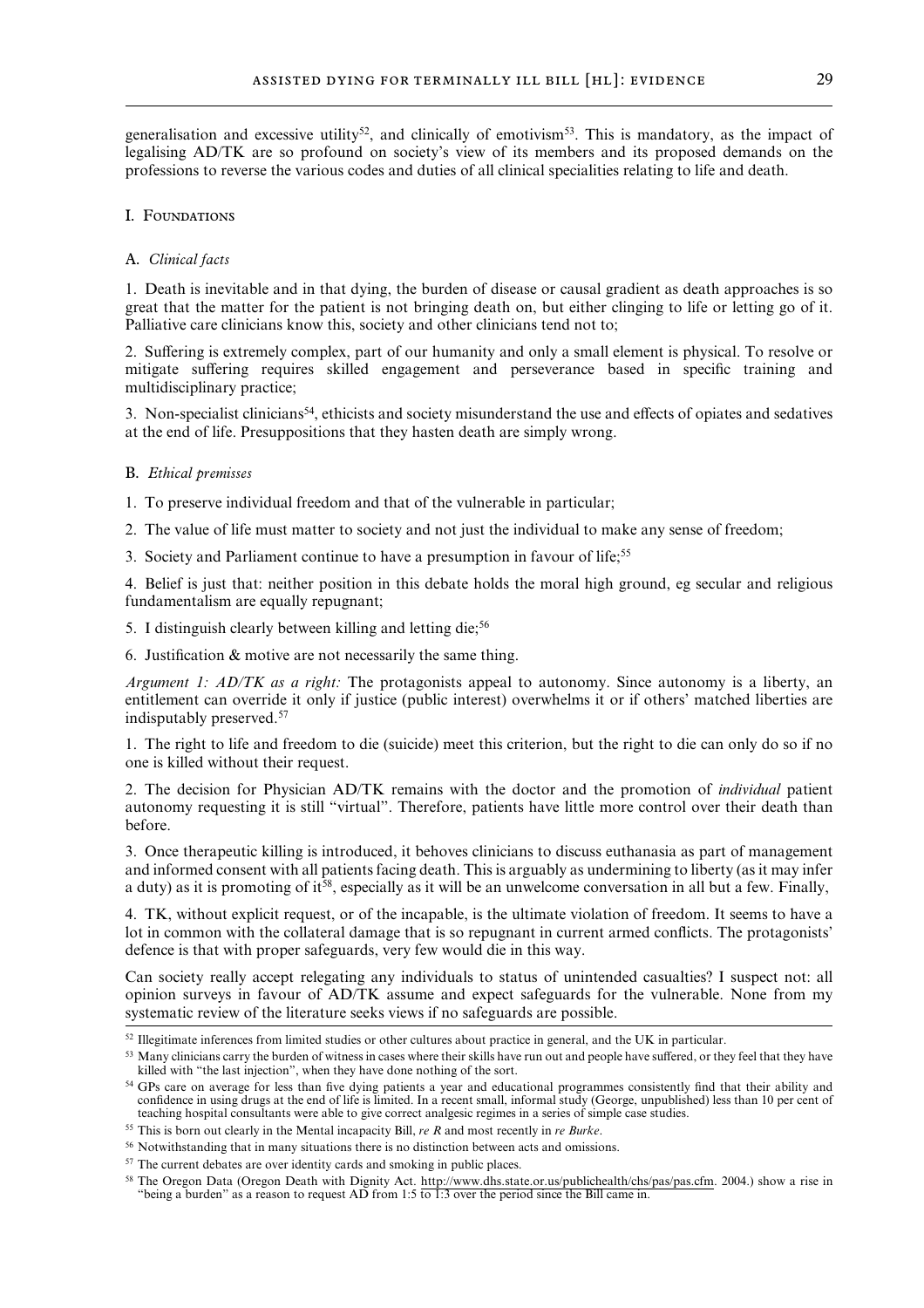I now come to the antagonists. Published data show legislation to have failed in all countries where it is measured to limit or control non and involuntary euthanasia and opponents see a slippery slope in view59. This is the area of particular concern to the disabled as another potential violation of their Human Rights<sup>60</sup>. They cite members' experiences of coercion to refuse resuscitation or intensive care support for acute disease when admitted to hospitals.

*Argument 2: The Slippery Slope.* Philosophically, this argument needs both a causal initiator and a "gradient". Antagonists cite medical blood-lust or moral turpitude, which whilst possible in a tiny minority, is generally risible<sup>61</sup>; procedural deterioration from idleness, which is insufficiently strong; and economics, which as the Dutch are finding, whilst a consequence is probably not a cause<sup>62</sup>. However, we are left with the fact that legislation in Holland, at the most conservative estimation<sup>63</sup>, after an initial rise has not changed significantly over 10 years such that one comes out with a ratio of about 1:5 euthanasias being without consent.<sup>64</sup>

*Argument 3: My explanation of the Data—A paradigm shift of death from harm to medical good.* A much more coherent hypothesis is that legalisation of AD/TK effects a paradigm shift in thinking, much as any new treatment, with a phase-lag in implementation as doctors and society normalise and integrate therapeutic killing into perception and legitimised practice. Quite rightly, assistance to die then becomes a treatment option in all patients<sup>65</sup>.

1. This view of AD/TK introduces to medicine the new paradigm of "therapeutic killing" for perceived suffering in anyone.

2. Our imperatives then shift to diagnosis and discussion with all who are competent—a problem highlighted by the literature<sup>66</sup>—and,

3. By extension, an obligation in some incompetent people, regardless of pathology or prognosis, to consider death a best interest and therapeutic killing a necessary expression of our duty to care. This argument accounts for the extension of TK to the incapable, minors and mentally ill through case law that we see in the Dutch legislation's failure to limit or control TK to voluntary, capable request<sup>67</sup>.

4. It also preserves the integrity of its doctors, for the rise and equilibration in numbers of patients killed "therapeutically" and the extension to all patients regardless of diagnosis or capacity now becomes a laudable and expected finding68.

5. Finally, once a "medical good", therapeutic killing crosses the equation of any calculus of utility and becomes a legitimate consideration in resource management<sup>69</sup>.

- <sup>59</sup> The much-quoted Oregon experiment cannot answer these questions. Their monitoring does not include death certificate studies or direct questionnaires of doctors' practices outside the law or in their practice that has not gone through the Dying With Dignity Act Protocol. Nothing has come up on systematic review.
- <sup>60</sup> Brook U. The attitude of young adults with chronic disease or handicaps towards enforced treatment and euthanasia. Patient Education & Counseling 1999; 38(1):43-8.; Batavia Al. Disability and physician-assisted suicide. The New England Journal of Medicine 1997; 336(23):1671. Coleman D, Drake S. A disability perspective from the United States on the case of Ms B. Journal of Medical Ethics 2002; 28(4):240.
- <sup>61</sup> There is one nursing study of supposed euthanastic acts in ITUs in which a handful of nurses claim to have shortened well over 20 times and in one case over 100 off their own bat (Asch DA. The Role of Critical Care Nurses in Euthanasia and Assisted Suicide. New Eng J Med 1996; 334:1374-1379.). The only relevance of Shipman to our debate is that it has meant that many patients are now denied proper analgesia and sedation when they need it—quite the reverse of the claim that euthanasia is commonplace and underground in the UK. In 20,000 cases, I *may* have seen it three times.
- <sup>62</sup> In the latest epidemiology on End of Life decisions, 18 per cent of Dutch doctors were concerned about "economic pressures" and the nursing literature has recorded similar experience. In the first Report in 1991, one case was openly cited of a dying patient killed to free the bed (Hendin H (2002) The Dutch Experience. Issues Law Med 17 (3): 223-46; Onwuteaka-Philipsen, B D, van der Heide, A, Koper, D *et al*, "Euthanasia and other end-of-life decisions in the Netherlands in 1990, 1995 and 2001", The Lancet 2003; 362: 395-399; The Remelink Report—full text—Dutch Department of Health 1990).
- $63$  By which I mean ignoring the unreported cases and the escalation of sedative and opiates with the intention of killing—which they may well not do.
- <sup>64</sup> It is sobering to know that medications that may kill the recipient as a complication are extremely closely monitored. For example, chemotherapy or radiation, that may harm a third party, let alone kill them, are handled under the strictest regulation. A justification that AD/TK occurs anyway and legislation leads to regulation is utterly specious. If that were so, then sado-masochism (consenting harm to another) and all sorts would be legal.
- <sup>65</sup> Justice dictates that appropriate treatment rights are universal.
- <sup>66</sup> It is of course impossible to diagnose or evaluate suffering: it is simply what a person says it is. However doctors will try to and will then apply the criteria across the board as with any other "diagnosis".
- $67$  Holland is the only nation at steady state; Oregon cannot answer these questions, as their monitoring does not include death certificate studies or direct questionnaires of doctors' practices outside the law.
- <sup>68</sup> That is if killing is the best treatment for the sufferings that come with the capable of humanity in the face of making the incapable expendable.
- <sup>69</sup> Hence we see a time lapse for economic factors to have an influence in Holland (note 8). It is also entirely understandable that being better off dead could become an issue as populations age. Interestingly, Oregonians seem to be finding that being a burden has risen from 18 per cent to an average of about 35 per cent in requests for AD over only five years, even though their families insist that they are not. It is hard not to wonder whether patients are feeling subconscious duties to die.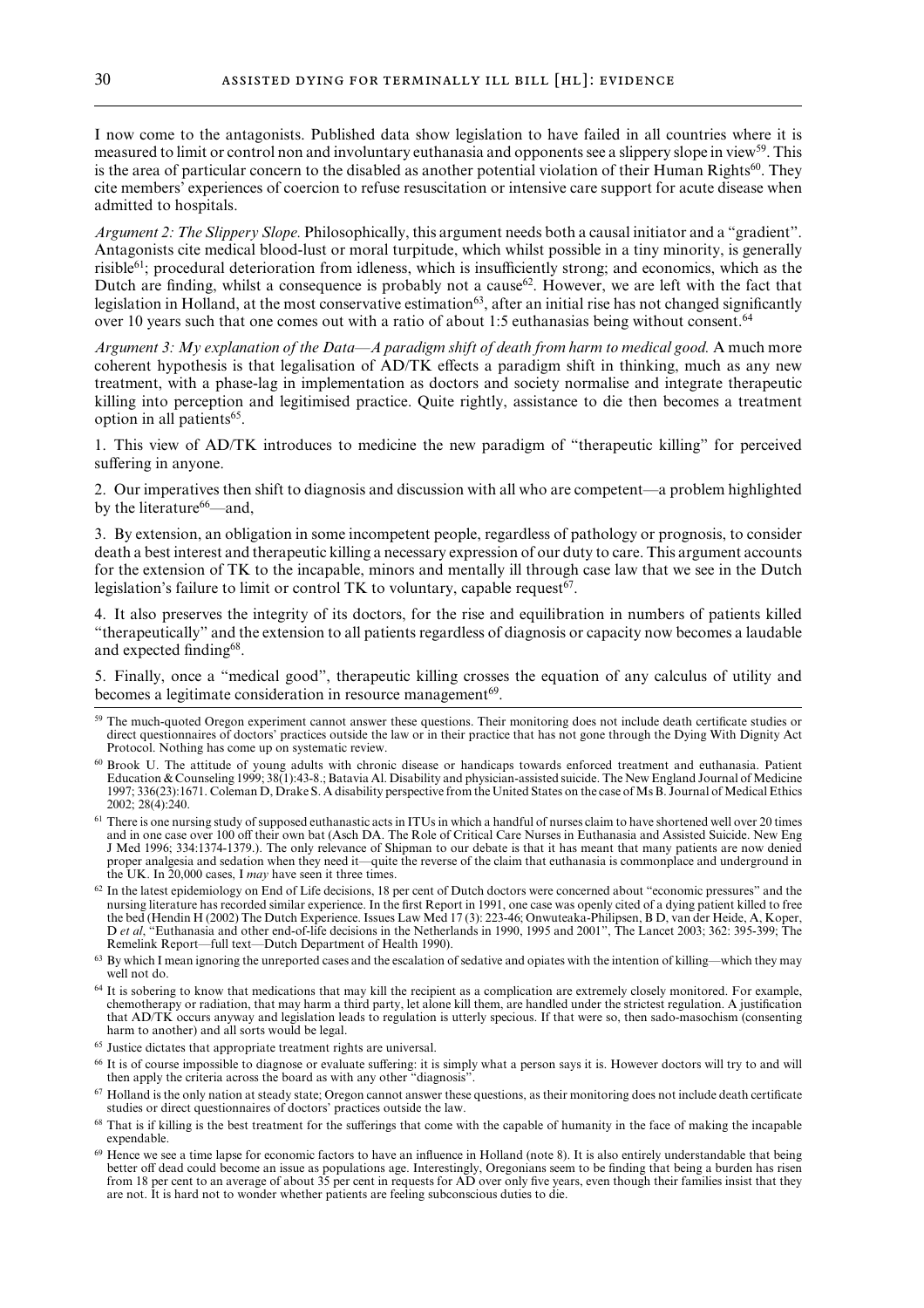The Figure shows this argument diagrammatically.



#### **The effect of Reclassifying Death from a Harm to a Medical Good**

To conclude the ethics, looking at autonomy in the round, a tiny minority may have it promoted if their doctors agree, whereas anyone at risk of expressing distress, who is incapable, also runs the risk of TK as a treatment. I am forced, therefore, to think that the protagonists' concern for genuine autonomy is a justification, not their primary motivation. Were it so, then medicine should not be involved and legislation should make the means to die freely available and without prejudice to those wishing to enact this, whilst articulating publicly the risks that this will bring. Equally, I reject argument 2 as being based on false premisses about the profession or a justification of sanctity of life. However, from argument 3 I conclude that on principle, safeguards are not possible. Hence, since the protagonists resist admitting that safeguards are not viable, despite the evidence, they must have other motives or premisses driving their cause<sup>70</sup>.

There is nothing wrong with wanting euthanasia because one wants it; what is unacceptable is to pretend that no one will come to harm as a result. Those with overwhelming terminal illness who want to die need help to let go as a promotion of their autonomy—something very different from killing<sup>71</sup>. Where clinicians cannot do this, the answer is training and support, not therapeutic killing.

I come now to some clinical cases.

 $70$  The Lord Joffe does, however concede that he sees the current Bill as the beginning of an incremental process.

 $71$  The burden of disease in dying patients is such that the effort that they expend is in staying alive. Helping a person to let go usually involves work to resolve their relational and ontological conflicts. Once done death usually follows in hours or days at most, unless they are holding on for something important. Sadly, in Diane Pretty's case, I suspect it was her legal campaign that kept her going so long.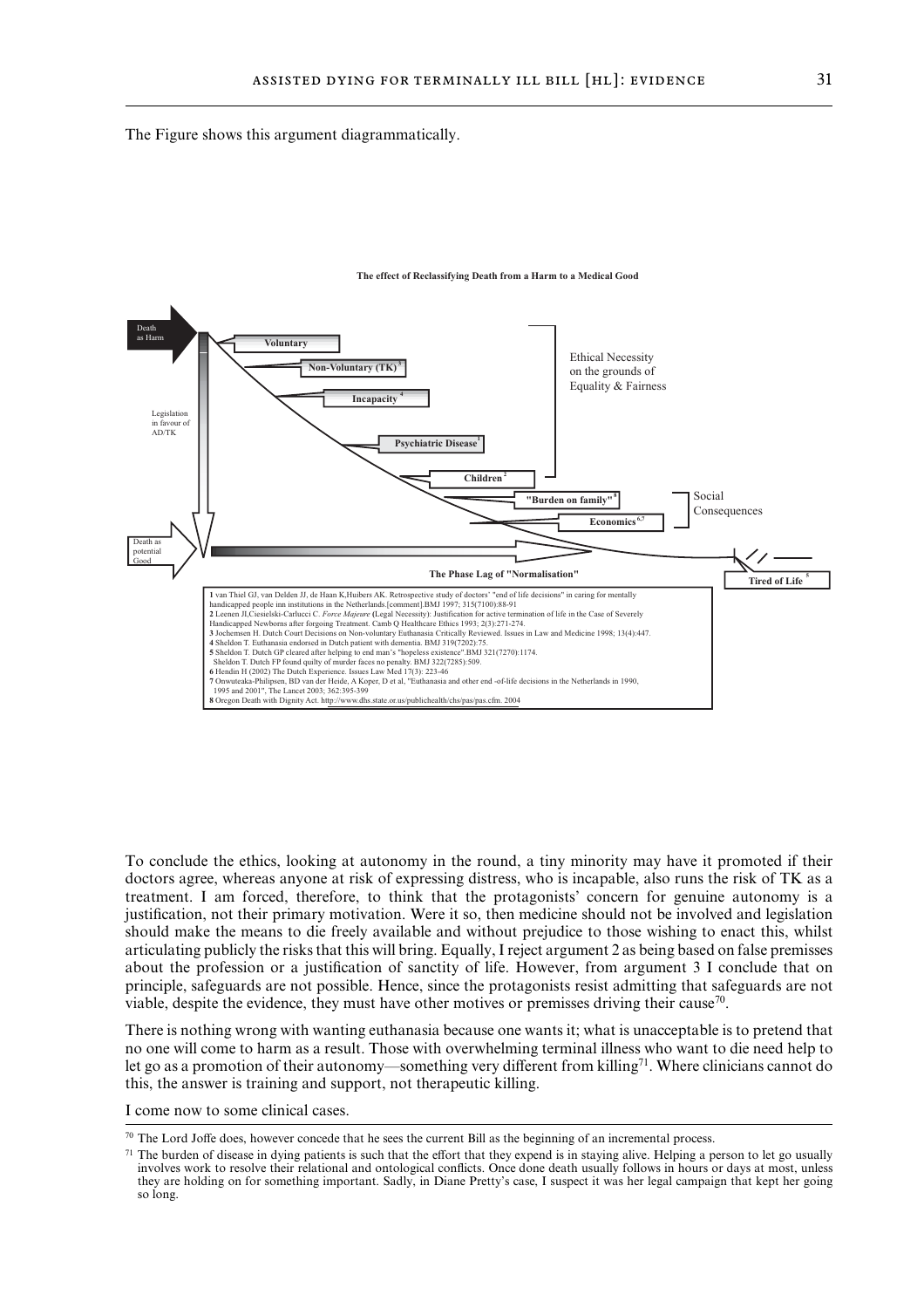#### II. CLINICAL CASES

The following cases illustrate the key areas in which palliative care engages suffering and particularly the desire for death. I cover sedation, the Double-Effect, which I find almost universally inapplicable, failed suicides and the most important area, facilitating people in their quest to "let go".

#### A. *Sedation and analgesia*

I reiterate that the literature is clear: in dying patients, the correct use of sedatives and opiates do not shorten life; their disease does.

From my records, approximately 1:1000 patients require significant sedation to gain adequate pain or symptom control for distress; 1 per cent require sedation due to unresolved terminal agitation<sup>72</sup>—they want to be calm and in my experience don't want euthanasia.

#### 1. *An example of uncontrolled pain*<sup>73</sup>

This lady in her 50s had breast cancer and extensive pelvic disease. Consequently, she had severe nerve pain in the legs. She failed on standard analgesic regimes and needed an epidural catheter. This ordinarily produces complete analgesia, but it was only partial successful. There was much distress from conflicts and tensions in her young family. Their future caused her grave concern.

Where pain escalates out of control, the "cycle of suffering" is best broken by a period of unconsciousness. Sedation is then titrated so they are asleep unless awoken to talk. This mitigated her distress sufficiently for useful conversation and the difficulties within the family to be addressed partially.

Once the dying progress began<sup>74</sup>, her conscious level deteriorated from disease and her increased desire "to let go". Sedation was reduced progressively and she remained completely comfortable with full pain control<sup>75</sup>.

Such management falls well within the current law. Absolutely no legislative change is necessary for adequate pain and symptom management. Its inclusion of this in the Bill is superfluous and an obfuscation.

#### 2. *The demand to be killed and the Double Effect*

This is the most extreme case. A gentleman with lung cancer and brain secondaries demanded euthanasia. The reasons were a complex mix of difficulties within extended family. The day on which he wanted to die was the anniversary of his mother's death. Management was difficult for some months as he refused access.

The family called as an emergency when Fred wielding a knife threatened suicide. I visited with a consultant nurse<sup>76</sup> who removed his wife and children to safety. The patient demanded that I kill him by 6.00 pm or he would kill me. I negotiated that I would sedate him until he died, but not kill him. He calmed down, spoke to his family and, despite explanations by me, stated that I would give him an injection to kill him. He went to bed and I drew up a combination of heroin and sedative<sup>77</sup>.

He slept and the family assembled, including his estranged son. The patient woke four hours later, the day's events having been ablated by the sedative. His son helped him to the toilet, following which they talked for over an hour and healed much from the past. Having taken to his bed, Fred began to withdraw and let go. He spoke occasionally, usually to say sorry or "I love you". Infection from his lung cancer killed him three to four days later.

During that time we did a great deal of work with the family to resolve a considerable number of matters. There was full reconciliation and he died very peacefully.

A superficial view might consider this to be Double-Effect. However, controlling his distress with medication quite clearly enabled another series of events to take place, namely the resolution of conflict with the family. Hence, in causal rather than temporal terms, there was absolutely no linkage between the sedation, pain control and his death. The drugs were used to create "Decision Space" free of suffering. This is not Double-Effect.

 $72$  These patients are almost without exception those who are referred too late to our services and in whom we have been unable to address underlying fears and anxieties to do with the dying process or what may lie beyond death. (see Higginson *et al*).

<sup>73</sup> All these cases are discussed with permission and are anonymised.

<sup>74</sup> A period that may last days and in some cases weeks.

<sup>&</sup>lt;sup>75</sup> It is worth saying that, in this context, the doses of opiates and other analgesics can be very large and patients are able to tolerate these with impunity.

<sup>76</sup> After discussion we judged not to use the police.

 $77$  I have to say that, where clinicians decide to use medication in these circumstances, the nuances of philosophy pale to insignificance. I had to ask myself explicitly the purpose of this intervention. I decided that this was the only measure to restore safety and security to all concerned and I quite explicitly had no intention to kill him and said so to all concerned.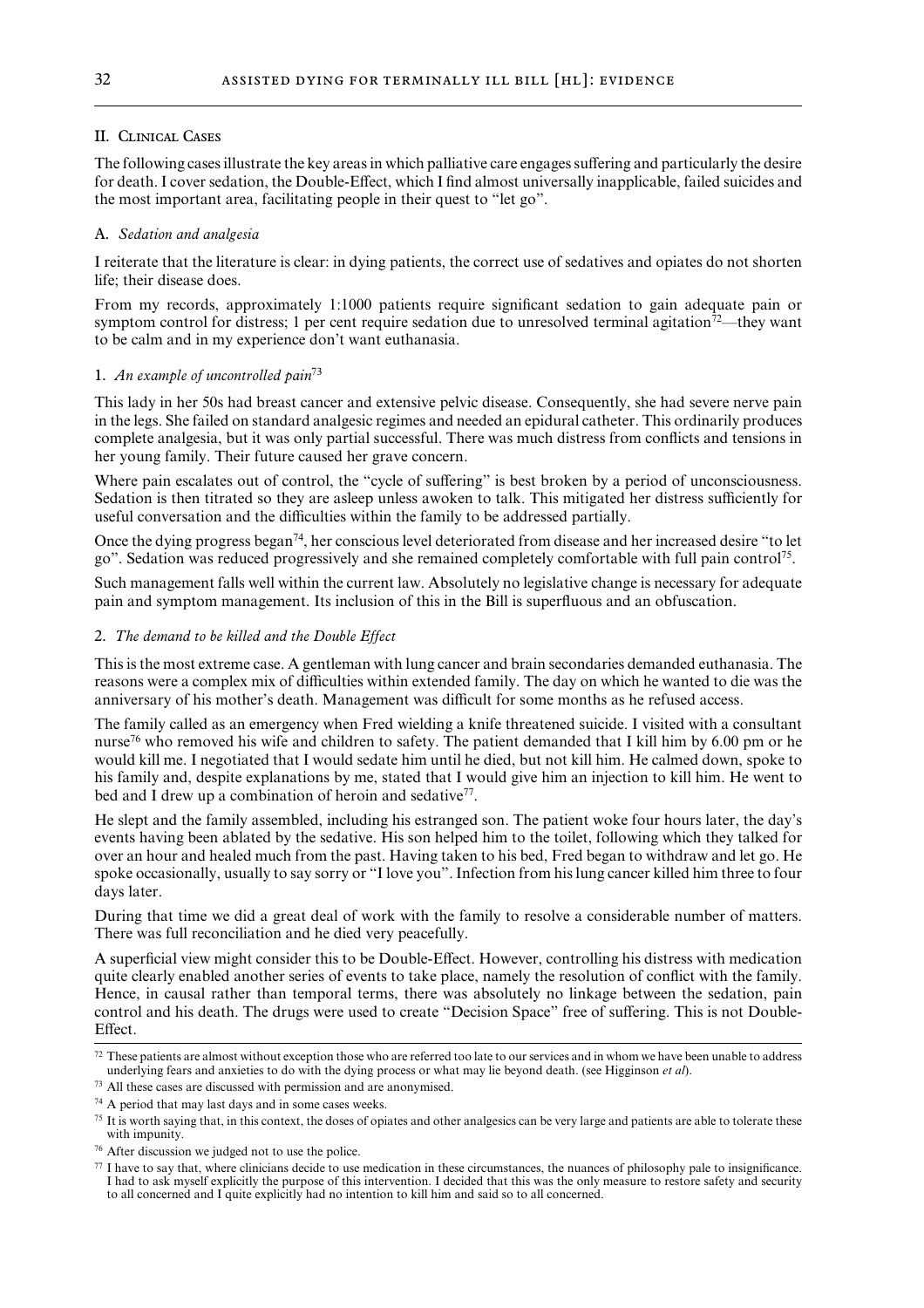My overwhelming experience confirms that opiates and sedatives in this kind of setting seldom, if ever, cause death. However, an alternative scenario may emerge, namely that medication assists the patient to relax as suffering is relieved; letting-go is then unimpeded by disturbing symptoms or emotional/spiritual suffering. This is not Double-Effect either.

Ironically, despite explanations and discussion, the family concluded that Fred was suffering, the doctor had given him an injection and he had died. Such misinterpretation is commonplace: they saw an assisted death with drugs while, in fact, medication created the space for Fred to resolve matters before he died. They are wholly different things and, in my opinion, the correct ways to promote his autonomy.

Was I to be operating under this Bill,

- the patient would have died before the emotional processes had been undergone;
- comprehensive clinical therapeutics<sup>78</sup>, psychological support<sup>79</sup> and family work would have been superseded by protocols.
- $-$  the suffering may have been removed, but not resolved and no doubt would have emerged in various of the family's lives.

The Bill would have made management of this case far harder as I doubt that Fred would have tolerated the delays.

## 3. *Failed suicides*

Suicide in the dying is extremely rare<sup>80</sup>. There may be more who are quite happy for another to take the responsibility, but that is not the same thing.

 $7-9/20,000$  cases I have managed were attempted suicides, three were successful one of which was "rational"81. One was managed in the acute hospital, the other three in the community.

*Case 1.* Peter had end-stage HIV disease and attempted suicide in a car crash, had multiple fractures and spent his last few months largely in bed. During this time we discussed the reasons for his wishes and explored his personal history and difficulties. Consequently, this patient had no regrets that he had lived. He said when he died—a peaceful and easy experience—how grateful he had been for the opportunity to deal with unfinished business, for he was now able to let go.

In this case it took one to two months to establish sufficient relationship with Peter<sup>82</sup> and it was in the last month of his life that the most fruitful work was done. Were this law to have been enacted I have no doubt that he would have had euthanasia and never had the chance to resolve the pain of his past.

*Case 2,* Mark was miserable. One night, he took all his morphine and anti-depressants. I had known him for some weeks—insufficient time to do any meaningful psychological work. Suicide and euthanasia had arisen as we discussed his attitude to death and dying<sup>83</sup>. He had stockpiled drugs as he knew the law. Mark's partner called one night when he found him unconscious and breathing very slowly. Mark hated hospital, so I stayed with him for several hours, but did nothing as he would wake eventually. This happened and his medication was converted to injectables. He had little to say and expressed no views on his failure. I confirmed his refusal of further treatment and hospital admission. I had insufficient time to engage his psychological difficulties and he died a few days later fully symptom controlled.

Were this Bill enacted, I expect Mark would have refused any palliative care except for pain control, may well have been considered sad rather than depressed<sup>84</sup> and have been classified as a rational. I doubt he was taking his antidepressants. We rather than he would have taken responsibility for his death.

*Case 3.* David also had HIV. I was involved by the GP, David's life-long friend. She had been asked to prescribe drugs for euthanasia. She was very distressed, felt completely divided in her loyalties and quite unable rationally to engage the issue.

<sup>&</sup>lt;sup>78</sup> Sedation *etc* could not have been given because of the effect on capacity.

<sup>79</sup> Fred would have been preoccupied with administration and not sorting the family issues.

<sup>80 (</sup>JAMA ref) Given the availability of drugs in very large doses to dying patients and the claims about incidence of unbearable suffering made by others, I find it difficult to conclude that there is a significant part of this population that is interested.

<sup>81 &</sup>quot;Rational Suicide" is said to be a decision to kill oneself uninfluenced by mental or emotional disturbance by a patient who is fully competent.

<sup>82</sup> Incidentally, Peter had been referred to me because of his request for euthanasia.

<sup>83</sup> It is a routine part of my practice to cover these areas and discuss the issues explicitly.

<sup>&</sup>lt;sup>84</sup> I list relevant references on depression and psychological issues at the end of the submission.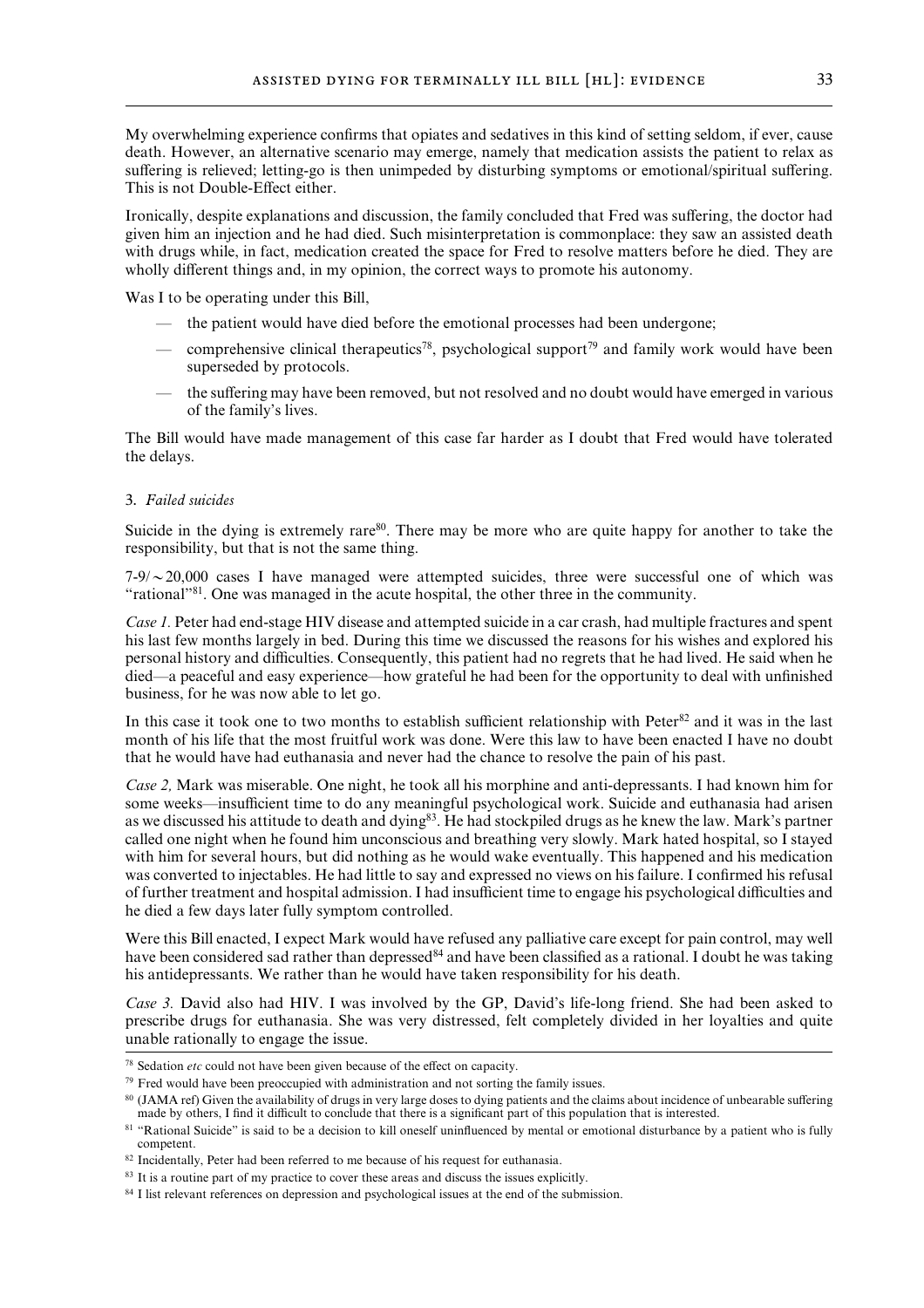I stopped his HIV medications and over three months worked with him, his parents (both psychiatrists) and his partner. His anger took weeks to subside, but reconciliation was complete<sup>85</sup>. He was very grateful for the summer and frequently expressed how foolish it was of him to have wanted suicide.

There is no doubt that David would meet the Bill's criteria for AD/TK. His anger, distress and intelligence would have combined to make the case and he would have refused enquiry or palliative care. It was only that he had no option than to engage his suffering that meant he was able to have such a productive and fruitful time with his parents and partner. Assisted dying would categorically have deprived him of this.

### 4. *Promoting autonomy: Unimpeding death and assisting dying using classical palliative care, not lethal prescriptions*

This is substantially more common. I draw on three cases from the last three months who wished to die. Futility or hopelessness were the issues, not symptoms. In all such cases I

- Explain that given their burden of disease, energy goes into staying alive: dying is simply letting go of life.
- Take patients through a variety of techniques to discover explicitly what is preventing their death.
- Engaging the factors appropriately to facilitate resolution.

This requires a combination of good symptom control to create a Decision Space in which patients can choose to resolve a matter or to let it go.

- Where there are realistic, unfulfilled tasks, we attempt aggressively to complete them;
- Where the matters of relationship are a problem we engage them; and
- Where the difficulties of facing death *per se*, we engage the individual's spiritual perceptions and beliefs, in terms of their viability and effectiveness, in helping them to find meaning.

*Case 1* Stuart had a disfiguring, painful throat cancer; prognosis could have been years<sup>86</sup>. Swallowing was difficult, but he refused artificial feeding, and stated quite clearly that he wished to die. Over the next two weeks we addressed his agenda and taught him how to let go. He had two episodes of distress. During one, his wife was insisting euthanasia was the answer. This discussion ran parallel with work on historical conflicts with his wife. Once resolved all matters settled and he died comfortably within days. At bereavement follow-up, she understands how her feelings were running at the time.

Were the Bill enacted; that night I have little doubt some physicians would have found the pressure overwhelming. I can imagine Stuart being classified as a therapeutic killing, justified because he had previously requested euthanasia and was suffering unbearably  $87$ . In truth it was a bad night.

*Case 2* Gladys had advanced cancer. Her family said she was always "flat". She felt a burden on her family. She was managed in a similar way and let go three to four weeks later<sup>88</sup>.

*Case 3* Maisie, 90, wanting euthanasia, was referred by her GP who had known her 50 years. She was extremely intelligent and well read. She had pain from arterial disease in her legs and local infection. Her marriage had been very unhappy, her husband alcoholic. She had been struggling with her historical beliefs about eternity and resolved to exclude herself "because I couldn't go through another life like that". Her solution was to ask for euthanasia when the issue was theological. We talked, she then deteriorated rapidly and died comfortably although she needed small amounts of sedation to manage confusion<sup>89</sup>. This whole episode spanned four weeks.

These are typical examples of facilitated autonomy by giving the means to let go. This approach honours and respects the individual far more, allows them to understand their life's journey in a different way and makes it possible for them to exit this world with as little residual baggage as possible. The periods of time are short weeks not wasted by protocols, paperwork and the like.

This approach respects everybody's autonomy and puts no one at risk. Furthermore, families and loved ones also engage a dying process, which for the majority is extremely unwelcome, but the benefits in bereavement are substantial.

<sup>&</sup>lt;sup>85</sup> The parents subsequently contacted me for further information on how to handle the psychological issues around death and dying as they had not encountered this before despite being consultant psychiatrists.

<sup>86</sup> These tumours are slow growing and prognosis can be long even with very significant local disease.

<sup>87</sup> I would be amazed if such clinicians would be disciplined. It would be seen as best interest (a medical good) overruling an anomalous law.

<sup>88</sup> Her issues were minor, spiritual and sorted by the chaplain.

<sup>&</sup>lt;sup>89</sup> It is virtually axiomatic that terminal agitation speaks of unresolved "stuff".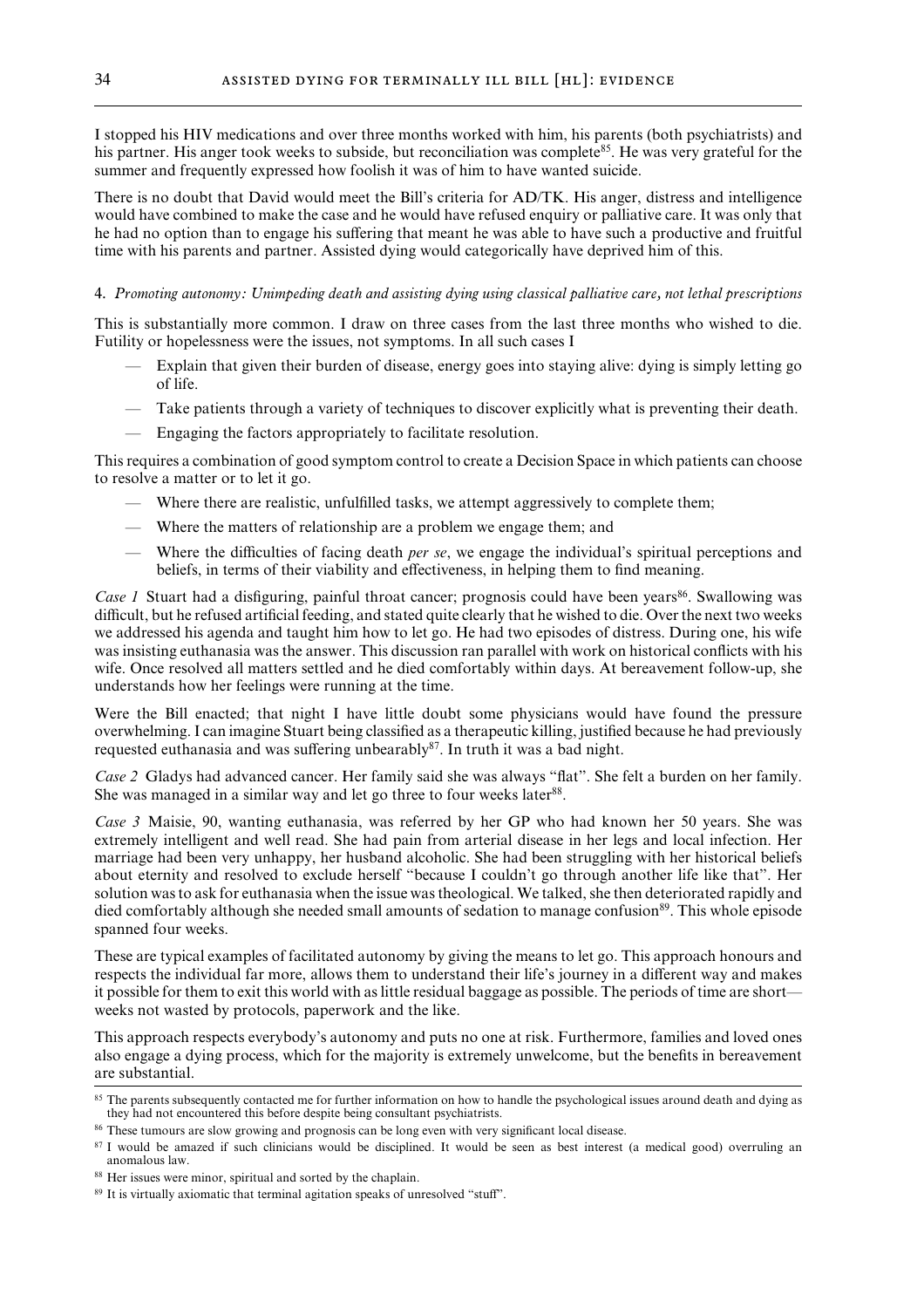I have at least a dozen patients from the last two years with MND for whom this approach is especially appropriate and effective. A final example for completeness is a woman with motor neurone disease whom I managed a few weeks ago. She was a patient very similar to Diane Pretty. I worked with her until the point of letting go. It took her a fortnight.

Discussion would be incomplete without mentioning those who insist upon euthanasia but also refuse to engage their issues. I have three clearly memorable cases who died having acute treatments and asking for full resuscitation. Two of these patients had HIV disease and one had motor neurone disease.

## III. CONCLUSION

I see no place for legislative change. Provided patients are prepared to take responsibility for themselves and their dying then the outcome is a greatly enhanced autonomy for them, their family and clinicians: dying then becomes an adventure and opportunity to completed their business in the context of the life led with families left with the memory of a powerful and authentic experience of healthy dying. Equally an autonomous person is perfectly free not to engage these things. However, it does not translate automatically into an obligation and duty on us to kill them on demand.

### Additional Reference List

Blank K, Robison J, Doherty E, Prigerson H, Duffy J, Schwartz HI. Life-sustaining treatment and assisted death choices in depressed older patients. *J Am Geriatr Soc* 2001; 49:153–161.

Blank K, Robison J, Prigerson H, Schwartz H I. Instability of attitudes about euthanasia and physician assisted suicide in depressed older hospitalised patients. *General Hospital Psychiatry* 2001; 23(6):326–32.

Breitbart W, Rosenfeld B, Pessin H, Kaim M, Funesti-Esch J, Galietta M *et al*. Depression, hopelessness, and desire for hastened death in terminally ill patients with cancer. *JAMA* 200; 284(22):2907–2911.

Breitbart W, Rosenfeld B D, Passik S D. Interest in physician assisted suicide among ambulatory HIVinfected patients. *Am J Psych* 1996; 153: 238–42.

Brown J H, Henteleff I?, Barakat S, Rowe C J. Is it normal for terminally ill patients to desire death? *Am J Psychiatry* 1986; 9142:208–11.

Chochinov H M, Wilson K G, EMS M, Lander S. Prevalence of depression in the terminally ill: effects of diagnostic criteria and symptom threshold judgments. *Am J Psych* 1994; 151: 537–40.

Chochinov H M, Wilson K G, Etms M, *et al.* Desire for death in the terminally ill. *Am J Psych* 1995; 152:1185–91.

Chochinov H M, Wilson K G, Enns M, Lander S. Are you depressed? Screening for depression in the terminally ill. *Am J Psych* 1997;154: 674–76.

Chochinov H M, Wilson K G, Enns M, Lander S. Depression, hopelessness, and suicidal ideation in the hopelessly ill. *Psychosomatia* 1998; 39: 366–70.

Chochinov H M, Wilson K G, Enns M, Mowchun N, Levitt M, Clinch J J. Desire for Death in the Terminally III. *Am J Psych* 1995; 152(8):1185–1191.

Foley K M. The treatment of cancer pain. *N Engl J Med* 1991; 153.217–29.

Foley K M. The relationship of pain and symptom management to patient requests for physician-assisted suicide. J Pain Symptom *Management* 1991; 6: 289–97.

Folstein M F, Folstein S E, McHugh P R. "Mini-Mental State": a practical method for grading the cognitive state of patients for the clinician. J *Psychiatr Res* 1975; 12: 189–98.

Ganzini L, Lee M A, Heintv RT, *et al*. The effect of depression treatment on elderly patients' preferences for life-sustaining medical therapy. *Am J Psych* 1994; 51: 1631-36.

Groenewoud J H, van der Heide A, Onwuteaka-Philipsen B D, Willems D L, van der Maas P J, van der Wal G. Clinical problems with the performance of euthanasia and physician-assisted suicide in The Netherlands. [comment]. *New Eng J Med* 2000;342(8):551–6.

Hooper S C, Vaughan K V, Tennant C C, Pet-z. J M. Major depression and refusal of life-sustaining medical treatment in the elderly. *Med J Aust* 1996; 165: 416–19.

Jots A F, Henderson A S, Scott R, Korten A E, Christensen H, MacKinnon A J. Factors associated with the wish to die in elderly people. *Age Aging* 1995; 24: 389–92.

Kelly B, Burnett P, Pelusi D, Badger S, Varghese F, Robertson M. Factors associated with the wish to hasten death: a study of patients with terminal illness *Psychol Med.* 2003;33:75–81. Psychol Med 33, 75–81. 2003.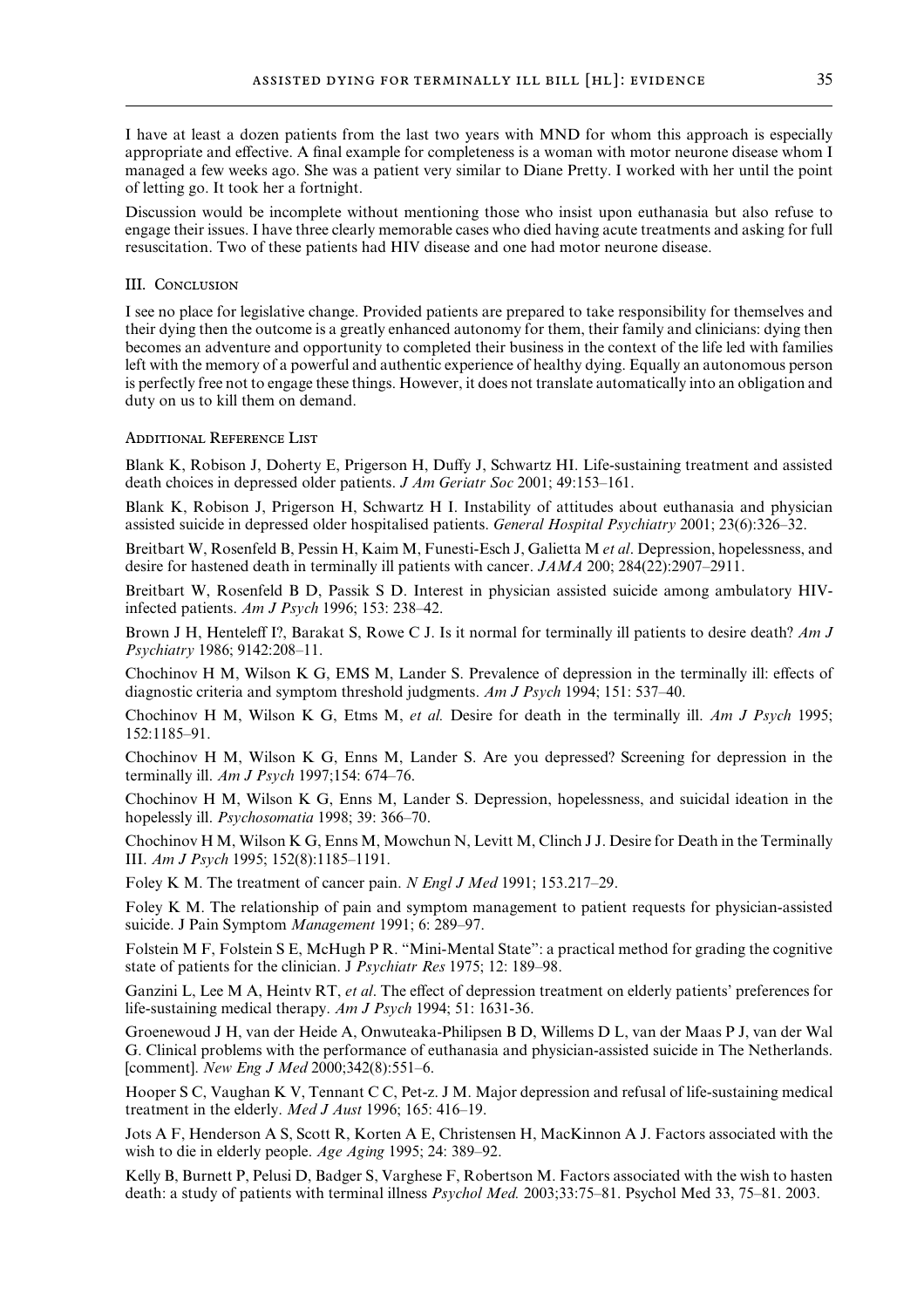Kissane D W. Kelly B J. Demoralisation, depression and desire for death: problems with the Dutch guidelines for euthanasia of the mentally ill. 34(2):325–33. *Australian and New Zealand Journal of Psychiatry* 1999; 34(2):325–333.

MacKenzie D M, Copp P, Goodwin G M. Brief cognitive screening of the elderly: a comparison of the Ma-Ment  $\sim$  State 17 Diekstra R. An international perspective on the epidemiology and prevalence of suicide. *J AVect Disord* 1995; 36: 1 1–20.

Portenoy R K, Thaler H T, Imurrisi C E, *et al*. Symptom prevalence, characteristics and distress in a cancer population. *Qual Lif Res* 1994;3: 183–89.

Sale C, Addington-Hall J. Euthanasia: why people want to die earlier. *Soc Sci Med* 1994; 39: 647–54.

Suarez-Almazor M E, Newman C, Hanson J, Bruera E. Attitudes of terminally ill cancer patients about euthanasia and assisted suicide: predominance of psychosocial determinants and beliefs over symptom distress and subsequent survival. *J Clin Oncol* 2002; 20(8):2134–41.

Varghese F T, Kelly B. Countertransference and assisted suicide. *Issues in Law & Medicine* 16(3):235.

## **Memorandum by Professor John Griffiths, Faculty of Law, University of Groningen**

*Personal information:* I was educated in philosophy (Univesity of California, Berkeley) and law (Yale Law School); I worked for two years at the United States Supreme Court (Justice Fortas), and have held positions at the Yale Law School, the University of Ghana Faculty of Law, New York University Law School; since 1977 I hold the chair in Sociology of Law at the Faculty of Law, University of Groningen, the Netherlands. Since the late 1980s my research has focused largely on problems surrounding the regulation of euthanasia and physician-assisted suicide. In this connection, I have conducted and supervised a large number of empirical research projects and have written widely on the law related to euthanasia and the reasons for its (in)effectiveness. My most important publication on the subject in English is *Euthanasia and Law in the Netherlands* (with A Bood and H Weyers; Amsterdam, 1998). The following submission is adapted from an article to appear in E Dahl and D Birnbacher, ed, *Physician Assisted Suicide. Moral, Legal and Social Implications of Giving Death a Helping Hand* (Kluwer, International Library of Law and Ethics in Medicine).

*Summary:* Unlike the proposed UK bill, euthanasia and physician-assisted suicide (PAS) are treated practically identically in Dutch and Belgian law, and in medical practice there seems to be a clear preference for euthanasia. The reasons for this preference on the part of doctors are not clear, but there are strong reasons of public policy for wanting as much as possible of this sort of medical behavior to take the form of PAS. I will argue that the legislative indifference and its results in practice are undesirable and that the UK bill represents a substantial improvement in this regard.

1. It is important to begin by noting that the difference between the two may not always be very big. Take for example the "suicide machines" that Nitsche and Kevorkian are said to have designed. A doctor attaches a patient intravenously to an apparatus containing a deadly drug. We can certainly wonder whether under such circumstances it makes any difference for our moral evaluation or for the demands of effective legal regulation whether the patient turns the apparatus on by typing instructions into a pre-programmed computer or by asking the doctor to open a valve.

2. For present purposes I assume two archetypical scenarios (which, I suspect, in fact represent most cases in actual practice). In the case of what we call "euthanasia" the doctor injects the patient with a deadly drug. In the case of "PAS" the doctor gives the drug to the patient who swallows it. My question is whether it is desirable that the law should be indifferent between these two scenarios.

3. Two limitations on what I shall have to say should be noted. (1) There are patients who are not capable of performing even the simplest last act required for suicide. For these patients, PAS is not an available choice, and the proposed Bill makes specific provision for them. (2) I shall deal only with that form of euthanasia and PAS that is legal in the Netherlands and Belgium, and is proposed in the Bill, namely when it is done by a doctor.

### Current Law in the Netherlands and Belgium

4. Article 293 of the Dutch Criminal Code forbids euthanasia (and thereby makes it a less serious offence than what it otherwise would be, namely murder). Article 294 forbids PAS (which otherwise would not be an offence at all). Euthanasia is a more serious offence than PAS, with a maximum punishment of 12 years as against three for PAS.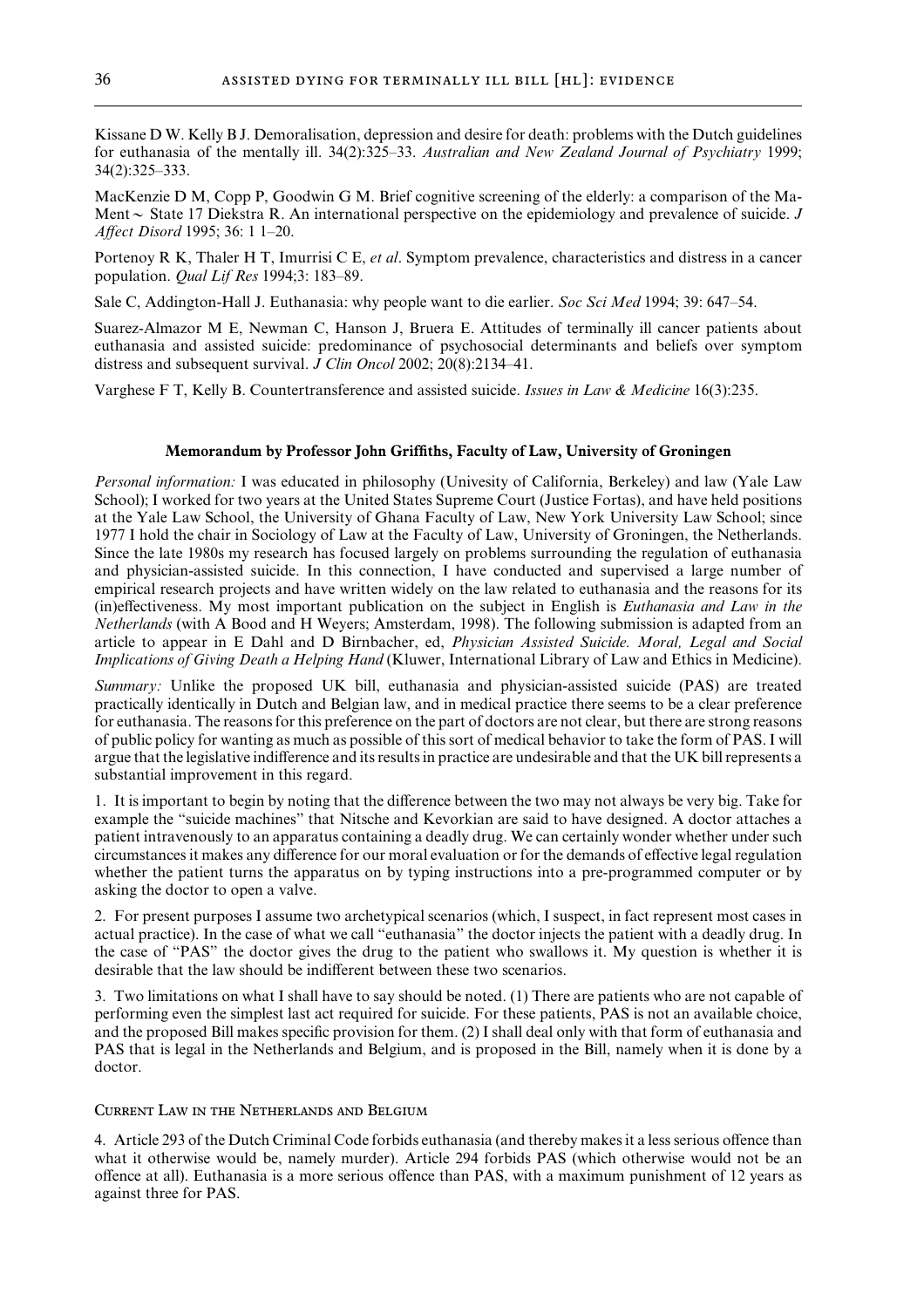5. In the Dutch legalisation discussion there has seldom been any distinction made between euthanasia and PAS: most participants who refer to "euthanasia" mean to include PAS as well.<sup>90</sup> In the case law that brought about the legalisation of both there was no suggestion that there is any difference in legality or in the required "rules of careful practice" that a doctor must abide by. The State Commission proposed in 1985 to legalise them on the same footing. Reports of the Royal Dutch Medical Association (KNMG) until recently made no distinction between the two. The successive legislative proposals and the law enacted in 2001 treat the two in the same way.91 The observation of Leenen—until his recent death the most prominent Dutch expert in medical law—reflects the Dutch debate very nicely. Despite the fact, he said, that two different articles of the Criminal Code are involved, PAS "performed by a doctor in a situation of serious physical or mental suffering . . . is in essence the same as euthanasia." "There is," he continued," no reason to distinguish between the two."92

6. In the last few years there have been sporadic signs of change in the Dutch tendency not to distinguish between euthanasia and PAS.<sup>93</sup> Once in a while a doctor writes an article in a newspaper or elsewhere arguing that in general a patient who wants to die earlier than he otherwise would have done, should take the moral responsibility for the final act himself. The Medical Association, in its most recent policy statement on euthanasia, suggests that where possible PAS should be preferred. So far, however, there has been no indication in the case law or other legal sources that lawyers are inclined to impose any such requirement.

7. Until recently, Belgian law contained nothing more on the subject than an unqualified prohibition of murder (with no lesser offence of euthanasia).<sup>94</sup> PAS was not prohibited at all as far as the Criminal Code was concerned, but the Medical-ethical Code did forbid it for doctors on pain of temporary or permanent suspension from practice. According to Adams some Belgian legal scholars suggested that a doctor who performed PAS might be prosecuted for some other crime (such as failure to assist a person in danger of death). Nevertheless, the situation was one of *de facto* decriminalisation: until the public debate on legalisation of euthanasia got started, a doctor had apparently never been prosecuted either for euthanasia or for PAS.

8. The new Belgian law95 regulates only "euthanasia". It is defined in the same way as in the Netherlands: "intentional termination of another person's life at his request." It appears from the text of the law that "psychiatric patients" are not excluded. A doctor who performs "euthanasia" does not commit an offence if he complies with rules of careful practice very similar to the Dutch rules.

9. The Belgian law says nothing about PAS. In light of the considerable confusion on the matter that marked the debates in the Belgian Senate (different speakers referring to totally different things when using the term "PAS"), it is unclear whether the statutory term "euthanasia" includes PAS or not. However that may be, it is in any case certain that there are no different indications or rules of careful practice for PAS than those that apply to euthanasia. If there is a difference between the two, it would appear to be that whereas the statute legalises euthanasia, PAS, to the extent it ever was prohibited, still is. There is in any case no question of a legally preferred position for PAS.

### The Exceptional Position of the Netherlands and Belgium

10. Just about everywhere in the world where there is any discussion at all of the possibility that a doctor might be permitted, under narrowly specified circumstances, to end the life of a patient at his request, what the proponents have in mind is PAS and not euthanasia. Outside Belgium and the Netherlands, euthanasia is rarely even considered.

11. In the "common-law" countries suicide was traditionally a serious criminal offence. In the course of the last century decriminalisation took place everywhere. In the statutes by which this was accomplished, a new offence of assisting suicide was almost always created. In practically the whole common-law world, the public debate concerns the question whether this relatively new offence should be repealed, or at least limited in its application to doctors.96

12. In countries with continental legal systems, suicide has not been an offence for some two centuries (since the Napoleonic codifications). In principle, assistance with a legal act is also legal. In Switzerland there is an institutionalised practice of PAS by laymen (medical ethics being thought to make assistance by a doctor

<sup>96</sup> Cf Otlowski 2000.

<sup>&</sup>lt;sup>90</sup> See Griffiths, Bood & Weyers 1998: 111 ff.

<sup>&</sup>lt;sup>91</sup> See Griffiths, Bood & Weyers 1998 for the successive legislative proposals and Weyers 2004 for the history of legal change. The new law is the Wet toetsing levensbeëindiging op verzoek en hulp bij zelfdoding, Stb. 2001, 194, in effect as from 1 April 2002. For a full account of Dutch euthanasia law shortly before the final act of legislative legalisation, see Griffiths, Bood and Weyers 1998.

<sup>92</sup> Leenen 1994: 296.

<sup>&</sup>lt;sup>93</sup> See Griffiths, Bood & Weyers 1998: 112-113.

<sup>94</sup> On the situation in Belgium see Adams 2001: 29-31.

<sup>&</sup>lt;sup>95</sup> For the text of the law see Kamer van Volksvertegenwoordigers, doc 501488/001.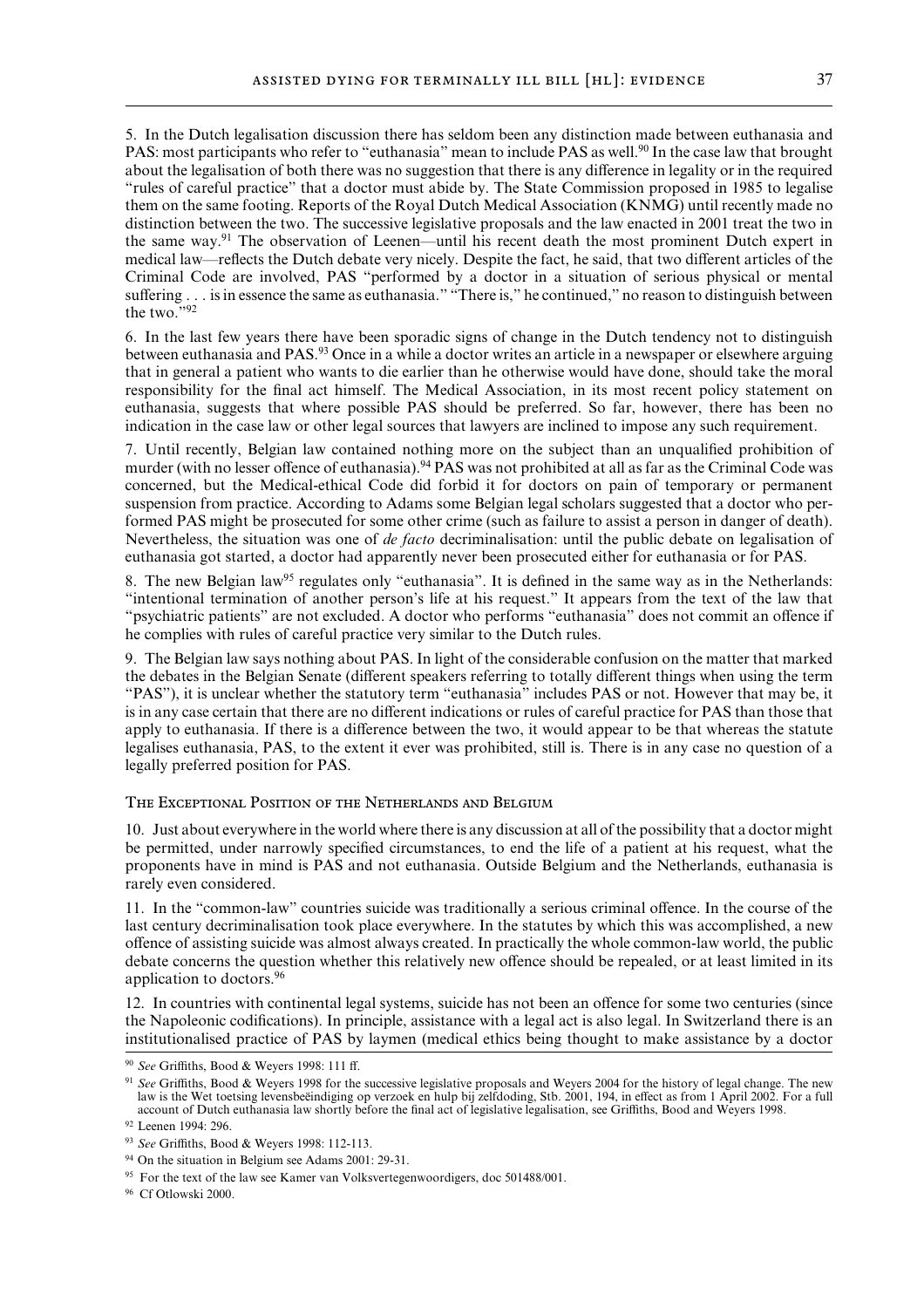impossible). In some countries (France and until recently, at least, Germany) the requirement of helping a person in danger is thought to stand in the way of assistance with suicide.

13. The Netherlands is thus exceptional in two respects. It deviates from the other countries in the continental tradition in that the legislator—in the second half of the 19th century—added to the Criminal Code a specific prohibition of assistance with suicide. And it deviates from the rest of the world in the predominant position that euthanasia occupies in the public debates and in legal development. Belgium, as a result of its new law and despite the uncertainties concerning the legal status of PAS, has come in these respects to resemble the Netherlands.

The Place of PAS in Medical End-of-Life Practice

14. How deviant the Dutch and Belgian situation is becomes even clearer if we look not only at the law but also at medical practice. From the very beginning, Dutch doctors have practised euthanasia far more frequently than PAS. As far as we can tell, the same applies to their Belgian colleagues.

15. In the three years for which we have reliable national statistics, the picture for the Netherlands is as follows:97

Euthanasia and PAS, Netherlands, 1990, 1995 and 2001 (percentages of all deaths)

|            | 1990    | 1995    | 2002    |
|------------|---------|---------|---------|
| euthanasia | $1.8\%$ | $2.4\%$ | $2.5\%$ |
| <b>PAS</b> | $0.3\%$ | $0.3\%$ | $0.2\%$ |

In 2001, of every 12 cases of termination of life by a doctor on request only one was PAS. The imbalance had become rather more pronounced since 1990, when it was seven to one. Similar data are available for Belgium (Flanders) for the year 1998.98

16. The annual reports of the Dutch Regional Assessment Committees cover cases that the responsible doctor officially reported (currently about half of all cases). For 1998 through 2001 these reports give the following distribution over euthanasia and PAS:<sup>99</sup>

|              | euthanasia | PAS    | combination | all reported cases |
|--------------|------------|--------|-------------|--------------------|
| 1998 Nov/Dec | 91%        | 8%     | $1\%$       | 349                |
| 1999         | 90%        | $9\%$  | $1\%$       | 2,216              |
| 2000         | 88%        | $10\%$ | $2\%$       | 2,123              |
| 2001         | 89%        | 9%     | $2\%$       | 2,054              |
| 2002         | 89%        | 10%    | $1\%$       | 1,882              |

# EUTHANASIA AND PAS, NETHERLANDS, 1998–2001 (PERCENTAGES OF ALL REPORTED CASES)

As in the national data covering both reported and unreported cases, it appears from the data on reported cases that the share of PAS in all medical termination of life on request is about 10 per cent.100 There is no indication of any movement in the direction of a greater role for PAS. It is interesting to note that the Assessment Committees give no indication in their annual reports that they are concerned about this situation.

17. These data say a lot, but not everything. To be scrupulous in interpreting them we would have to limit ourselves to cases in which the patient could have performed the final act himself, for it is only in these cases that there is a real choice. As far as I am aware, such data do not exist. If we make the rather crude assumption that patients with less than a week to live are generally not able to perform the final act, whereas if remaining life is longer than that they generally are, then in 1990 there were 920 and in 1995 1,280 cases of euthanasia in which PAS was an available alternative.<sup>101</sup> That is two to three times the number of cases in which PAS in fact occurred.

<sup>&</sup>lt;sup>97</sup> *Source:* Griffiths, Bood & Weyers 1998: 210; Van der Wal and Van der Maas 2003. A study among ALS-patients gives a similar picture (Veldink *et al*, 2002). One study suggests that among AIDS patients the frequency of assistance with suicide may be rather greater: about half (Bindels and Krol 1996).

<sup>98</sup> *See* Deliens *et al*. 2000: 1808.

<sup>99</sup> *Source:* Regionale Toetsingscommissies Euthanasie 2000–02.

<sup>&</sup>lt;sup>100</sup> Comparison of the data from the national studies (all cases) with those of the Assessment Committees (reported cases) shows that the ratio of PAS to euthanasia apparently is not correlated with the frequency with which doctors report.

<sup>&</sup>lt;sup>101</sup> See Griffiths, Bood & Weyers 1998: 224-225.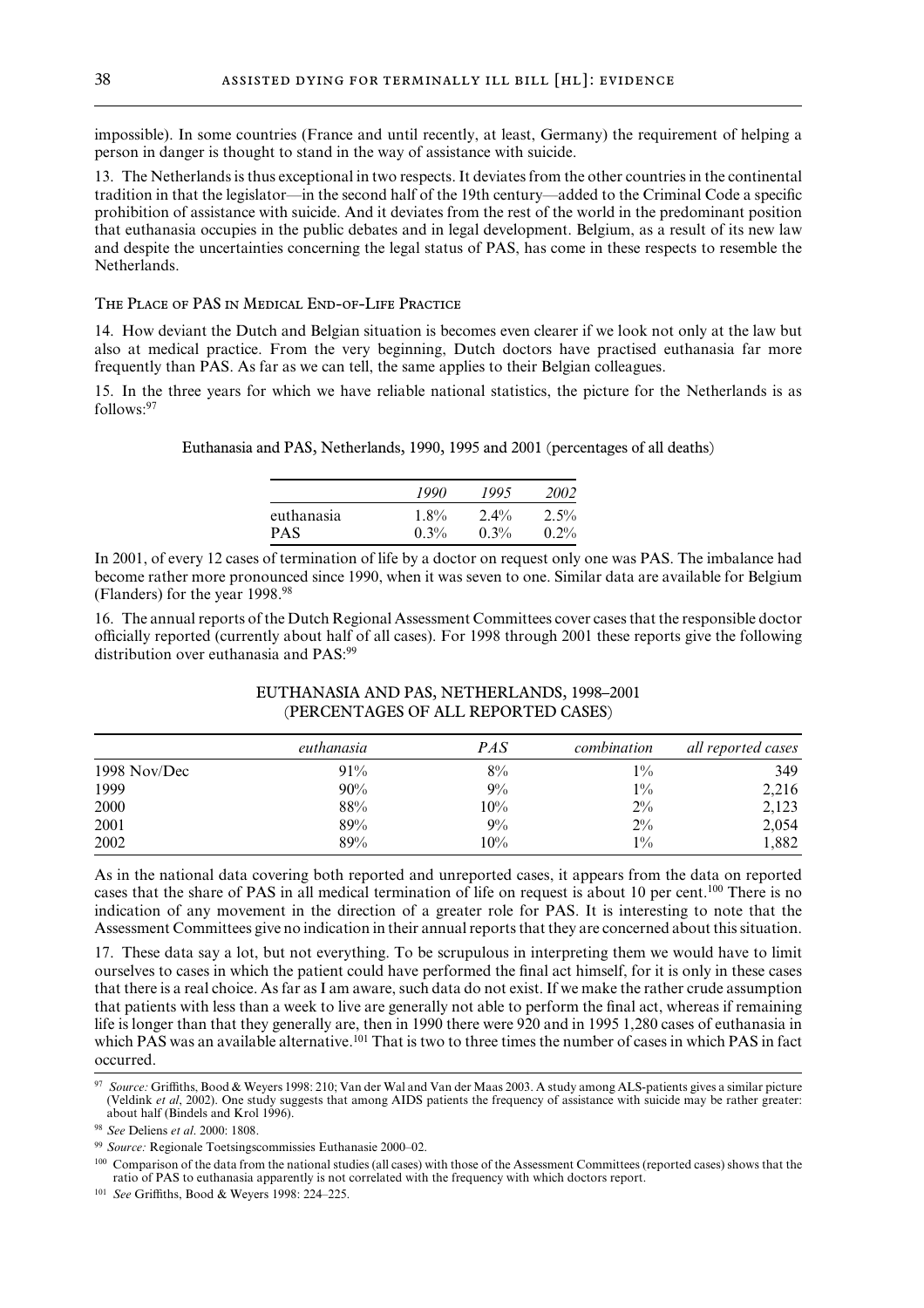How Can the Preference of Dutch and Belgian Doctors for Euthanasia Be Explained?

18. We do not know why it is that Dutch and Belgian doctors so overwhelmingly prefer euthanasia to PAS, the question never having been seriously addressed in research. There are, however, some suggestive hints in the Dutch literature.

19. One possibility, of course, is that it is not doctors but their patients who choose for euthanasia. However, a doctor who has a preference for PAS could offer only PAS as an option to a patient, or he could try to convince the patient that it is the better choice, or he could simply refuse to perform euthanasia. In short, the ultimate choice lies with the doctor.

20. It has been suggested that at the beginning of the process of legal change in the Netherlands many doctors associated suicide with psychiatric disorder. Since in the view of doctors patients' requests for termination of life have nothing to do with any such disorder, they preferred that form of termination of life free from any such association.<sup>102</sup> This may be a plausible explanation for the early years but it does not explain why the share of PAS is still so low and in fact declining.

21. In the early years of euthanasia practice Dutch doctors were supported in their preference for euthanasia by influential organisations.<sup>103</sup> It was not until 1984 that the Medical Association recognized PAS as a legitimate alternative for euthanasia. Proponents of legal euthanasia, such as the Dutch Association for Voluntary Euthanasia, apparently sought in the early years to avoid any association with psychiatric disorders. But if the position of such organizations was an important influence on doctors, the fact that the organizations concerned long since changed their position should have been reflected in a change in medical practice. Quod non.

22. Another possible explanation for the preference of Dutch doctors for euthanasia is the fact that from the beginning legalisation in the Netherlands was seen as a matter of the empowerment of doctors and not, as in the United States for example, in terms of the rights of patients. Perhaps doctors find it natural, once they have taken a decision that is conceived of as uniquely theirs, that they should carry it out themselves.

23. There may also be reasons of a more practical nature. Euthanasia can be performed with drugs that act very quickly, so that the dying process is over within a few minutes and the duty of the doctor to be present the whole time is less burdensome. The dying process is also more within the doctor's control. On the other hand, one must not forget that in the early years, when current practice achieved institutionalised form, the drug of choice for euthanasia was morphine, whose working is slow and notoriously unpredictable. Any difference between euthanasia and PAS in this respect cannot have been great. Such practical considerations therefore offer no explanation for the emergence of Dutch doctors' preference for euthanasia, at most for its resistance to change.

24. The risks that outside the Netherlands are often associated with PAS might also offer an explanation for the preference for euthanasia. But when proper drugs are used, these risks are in fact small.<sup>104</sup> Furthermore, they are principally relevant in the case of PAS outside the presence of the doctor, something that in the Netherlands is permitted, if at all, only in exceptional circumstances. These supposed risks, too, seem not to explain doctors' preference for euthanasia.

25. In short: it remains a mystery why Dutch (and apparently also Belgian) doctors exhibit such a consistent, long-term, and apparently growing preference for euthanasia over PAS.

## CONSIDERATIONS THAT WOULD SUPPORT A DIFFERENT CHOICE

26. Whatever the reasons may be that explain the preference of doctors for euthanasia, these would not seem nearly comparable in weight to the reasons that point in the other direction: that PAS should be the "normal" procedure and euthanasia the exception. Let me mention some of them:

— Legalisation of euthanasia deviates more strongly from the law in other countries and arouses stronger emotional and ethical objections than legalisation of PAS. Even if one does not share the objections, there is something to be said for a "healthy respect for the opinion of mankind", at least when one does not have to offer up any basic principle. To the extent law and practice were to move in the direction of PAS, international opposition would probably lose much of its fervour.

<sup>&</sup>lt;sup>102</sup> Cf. KNMG 1984.

<sup>&</sup>lt;sup>103</sup> *See* Weyers 2004: 136-137, 178 n 83; cf Griffiths, Bood & Weyers 1998: 57-58.

<sup>104</sup> *See* Horikx and Admiraal 2000; Oregon Health Division 1999–2002.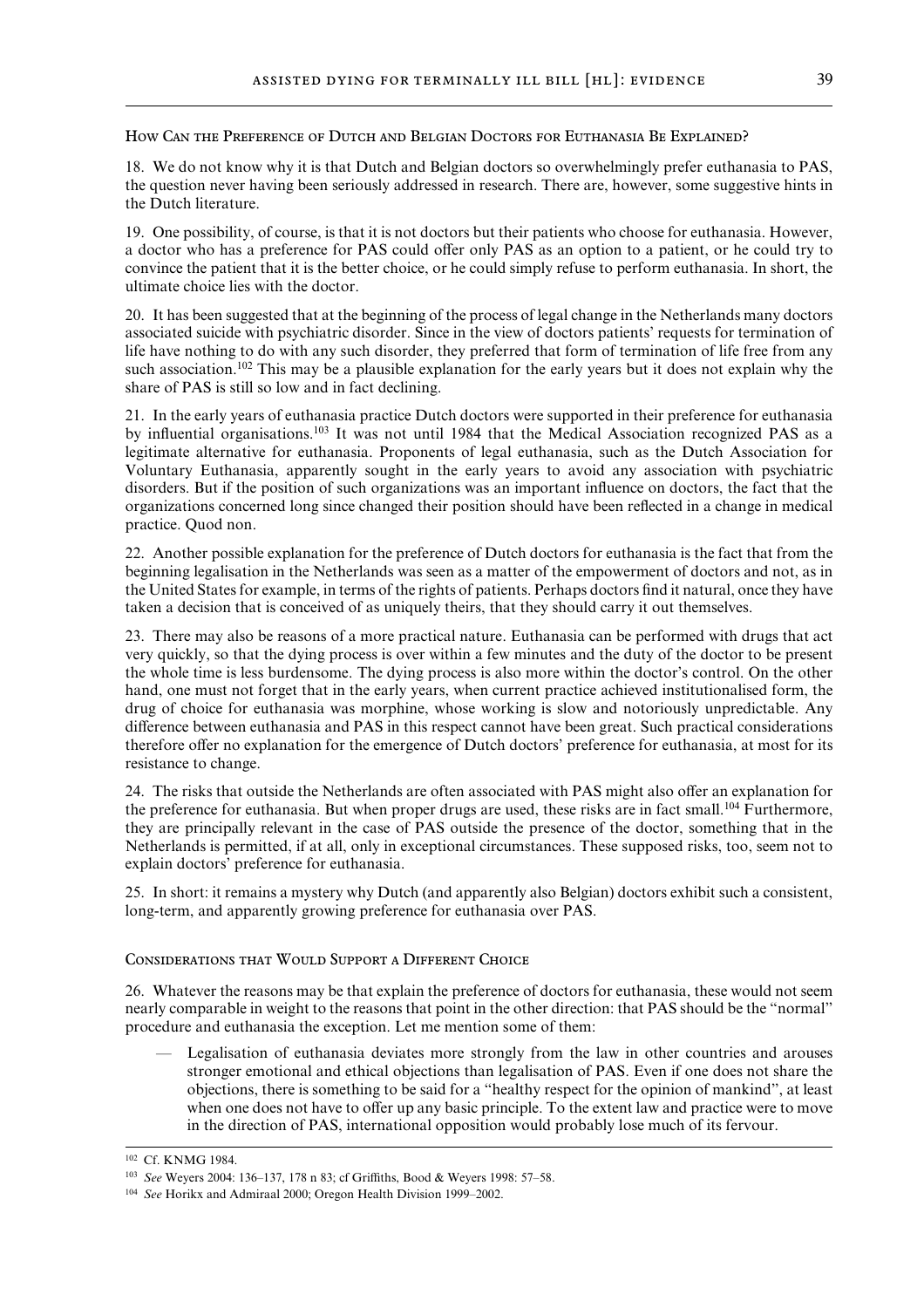- In the case of PAS the patient bears the moral responsibility for actually carrying out his wish. A number of Dutch doctors have pointed out that in the case of a patient who could have done the fatal act himself euthanasia involves a shift of responsibility to the doctor.<sup>105</sup> Whether it is the patient who prefers to pass the moral buck, or the doctor who prefers to keep everything in his own hands, the shift of responsibility is in itself undesirable and imposes a far greater psychological burden on the doctor than in the case of PAS.
- When the patient takes responsibility for carrying out his decision, the seriousness and autonomy of his wish to die are better guaranteed than when all he has to do is ask.
- It appears that it regularly happens in practice that a patient whose doctor has agreed to participate in PAS decides at the last minute not to take the lethal drugs the doctor has supplied. This may be a confirmation of point (3): the patient's wish for death was not as authentic as it appeared. But it may also indicate—and some thoughtful doctors are of this view—that what the patient really sought was control over the situation surrounding his death.<sup>106</sup> Once given that power of control the patient recovered the will to continue struggling for life.
- The transparency of medical behavior and the effectiveness of the control regime are undermined by the presence of a "grey zone" between euthanasia and pain relief. It appears from the Dutch data that a significant part of what is actually euthanasia is—consciously or unconsciously—regarded by the doctor as pain relief and reported as a "natural death", so that the controls applicable to euthanasia do not operate.107 There is no room for such (self) deception in the case of PAS.108

We can conclude from considerations such as these that there are substantial reasons for preferring doctors to choose PAS whenever that is possible. I am not aware of any counter-argument.

27. The simplest and best way to make PAS more attractive whenever it is a real alternative is to give PAS a preferred legal position, and to require a specific justification in the case of a choice for euthanasia. Because it does precisely this, the UK Bill is in my opinion a considerable improvement over the Dutch and Belgian legislation.

#### **REFERENCES**

Adams, M, 2001 "Euthanasia: the process of legal change in Belgium. Reflections on the parliamentary debate." Pp 29-47 in A Klijn, M Otlowski and M Trappenburg, ed, *Regulating Physician-Negotiated Death*. Den Haag: Elsevier.

Arentz, D H, 2001 "Hulp bij zelfdoding." *Medisch Contact* 56: 217-219.

Benjaminsen, M, 1988 *Bij het einde. Een onderzoek naar terminale zorg en euthanasieproblematiek in Utrecht*. Utrecht: Afdeling Bestuursinformatie, Gemeente Utrecht.

Bindels, P J E and A KROL, 1996 "Euthanasia and physician-assisted suicide in homosexual men with AIDS." *The Lancet* 347: 499-505.

Blijham, G H, 2002 "Ondraaglijk lijden: over standaarden en afgrenzingen." Lecture Vrije Universiteit (to be published in a collection of essays edited by G. Kingma).

Deliens, L et al, 2000 "End-of-life decisions in medical practice in Flanders, Belgium: a nationwide survey." *The Lancet* 356: 1806-1811.

Griffiths, J, 1999 "Wat is de medische exceptie?" *Medisch Contact* 54: 656-659.

Griffiths, J, A Bood and H Weyers, 1998 *Euthanasia and Law in the Netherlands*. Amsterdam: Amsterdam University Press.

Horikx, A and P Admiraal, 2000 "Toepassing van euthanatica; ervaringen van artsen bij 227 patienten, 1998–2000." *Nederlands Tijdschrift voor Geneeskunde* 52: 2497-2500.

KNMG (Royal Dutch Medical Association), 1984 "Standpunt inzake euthanasie." *Medisch Contact* 1984: 990-1002, 2002 "Duidelijkheid voorbereidende handeling euthanasie." *KNMG Nieuws*, archief 2002, June/ July 2002, http://www.knmg.nl.

<sup>&</sup>lt;sup>105</sup> See Arentz 2001, Zwaveling 1994. Cf. Griffiths, Bood & Weyers 1998: 112 n 78. According to Van der Wal and Van der Maas (1996: 173) and Benjaminsen (1988), many doctors say they share this view. Such a general attitude apparently has little influence on their behaviour.

<sup>&</sup>lt;sup>106</sup> *See* Griffiths, Bood and Weyers 1998: 113-114.

<sup>&</sup>lt;sup>107</sup> *See* Griffiths, Bood and Weyers 1998: 255-256, 271-272.

<sup>&</sup>lt;sup>108</sup> It might be objected here that it is precisely the greater possibility to report the death of the patient as a "natural" one, thereby eluding the control system, that consciously or unconsciously leads doctors to choose euthanasia. There may well be some truth to this idea, but perhaps not quite as much as one might think at first. The choice between PAS and euthanasia will seldom depend only on a doctor's anticipation of his willingness to report accurately.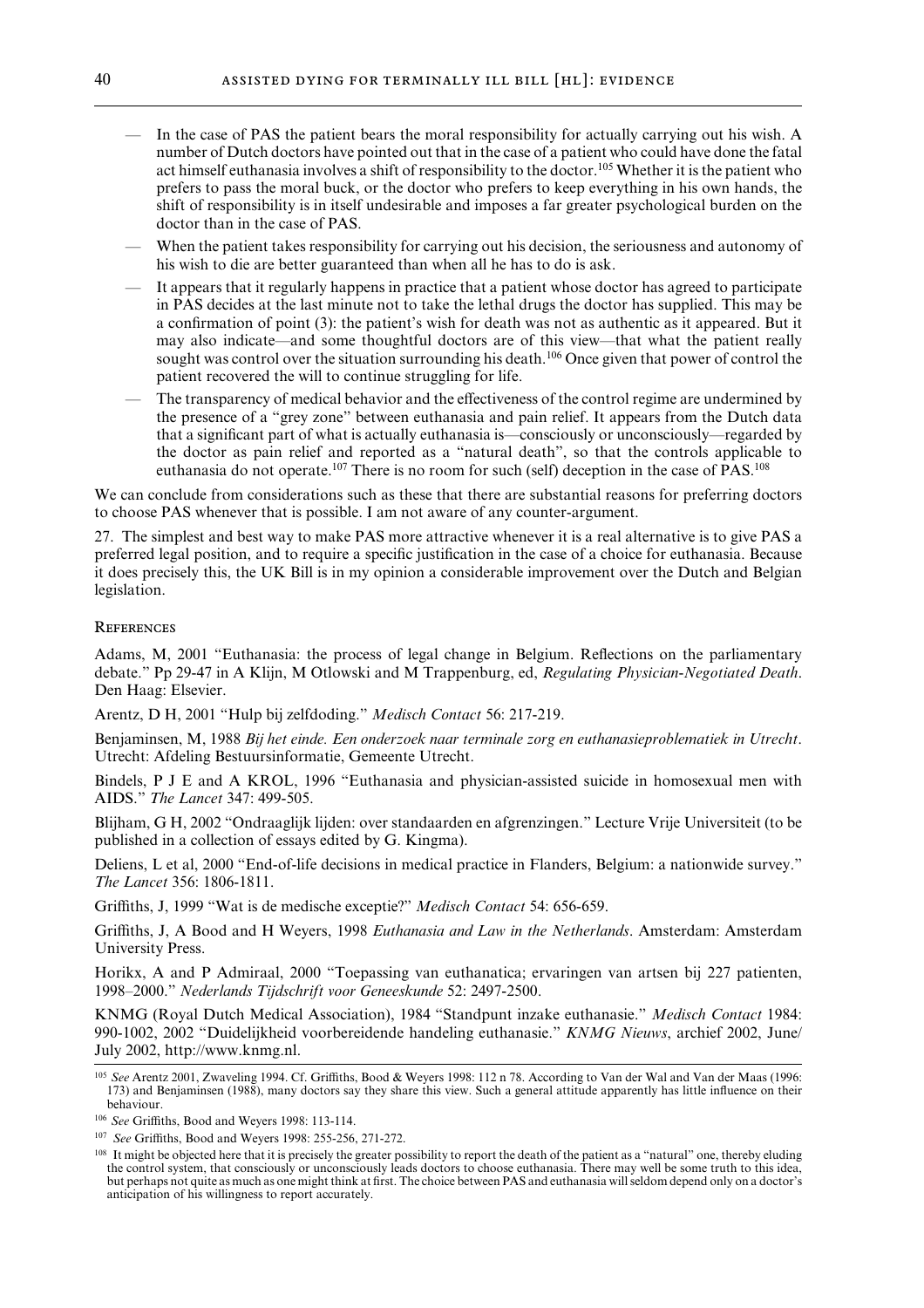Leenen, H J J, 1994 *Handboekgezondheidsrecht. Deel I: Rechten van mensen in de gezondheidszorg (3d ed.)*. Alphen a/d Rijn: Samsom H.D. Tjeenk Willink.

Nederlandse Vereniging Voor Psychiatrie, 1998 *Hulp bij zelfdoding door patienten met een psychiatrische stoornis. Richtlijnen voor de psychiater*. Utrecht: NVP.

Oregon Health Division, 1999–2002 *Annual Reports on Oregon's Death with Dignity Act*. Portland: Department of Human Services.

Otlowski, M, 2000 *Voluntary Euthanasia and the Common Law (2nd ed)*. Oxford: Oxford University Press.

Regionale Toetsingscommissies, 2000–2002 Jaarverslagen, 1998–2001. Den Haag: Ministerie van WVS.

Veldink, J H et al, 2002 "Euthanasie and physician-assisted suicide among patients with Amyotrophic Lateral Sclerosis in the Netherlands." N Engl J Med 346: 1638-1644.

Wal, G van der, and P van der MAAS, 1996 *Euthanasie en andere medische beslissingen rond het levenseinde*. Den Haag: Sdu Uitgeverij.

Wal, G van der, et al, 2003 *Medische besluitvorming aan het einde van het leven*. Utrecht: De Tijdsstroom.

Weyers, H A M, 2004 *Euthanasie: het proces van rechtsverandering*. Amsterdam: Amsterdam University Press.

Zwaveling, J H, 1994 "Euthanasie legt te zware last bij de arts." *NRC Handelsblad*, 25 November 1994.

## **Memorandum by Colin Harte**

## 1. Introduction

1.1 I have been a full-time carer of a severely disabled woman, Alison Davis, since 1989 (having known her from 1987). For the first six of those years (1989–95) Alison had a persistent wish to die, and she had had a persistent wish to die for some years before that (since 1985). Before I started to care for her she had attempted to end her life on several occasions. Some of the attempts were serious, as a result of which she was hospitalised and recovered only because she was treated, against her will, after she lost consciousness. Alison has written her own submission to the Select Committee on behalf of the group No Less Human and I am mentioning her in my submission with her consent. I am thankful that legislation like the Assisted Dying for the Terminally Ill Bill, or the Dutch euthanasia law, did not exist during the period 1985–95. Alison would have qualified for euthanasia, would have requested it, and her wish would have been granted and she would now be dead. Alison is also grateful now that she did not then have the opportunity to choose death. In this submission I will comment on the difficulties that a law allowing euthanasia would pose for family members or carers of terminally ill/disabled people.

1.2 In this submission I shall avoid the euphemism "assisted dying" and use the more appropriate term "euthanasia." By euthanasia I mean an act or an omission which of itself and/or by intention causes death (ie, kills someone) with an aim of ending a life that is regarded as burdensome either for the person concerned or someone else.

1.3 The title of the Assisted Dying for the Terminallly Ill Bill is misleading because good health care (eg, as found in hospices) provides a legitimate assistance in dying which does not involve euthanasia. Also, the definition of "assisted dying" in the Bill includes the situation in which a physician is not in fact "assisting" but is actually "ending the patient's life" (Clause 1.2).

1.4 The Bill is further misleading in claiming that it will "make provision for a person suffering from a terminal illness to receive pain relief medication." In fact, the Bill makes no provision for pain relief medication that is not already available. The inclusion of such a "provision" in the Bill⁄which is even mentioned in its long title⁄would seem to serve no purpose but to deceive.

## 2. The Focus on "Terminal Illness"

2.1 The Assisted Dying for the Terminally Ill Bill [2004] differs from its predecessor, the Patient (Assisted Dying) Bill [2003], insofar as it would allow euthanasia for those who are "terminally ill" but not for those who have a "serious and progressive physical illness." It might be claimed that the 2004 Bill refers to those who are "terminally ill" but not to those generally regarded as "disabled," and thus should not encounter objections from groups run by disabled people who have been particularly opposed to euthanasia. Disability groups would be right to continue to object to the Bill insofar as those "terminally ill" patients to whom it might apply can rightly be regarded as disabled as a result of their illness.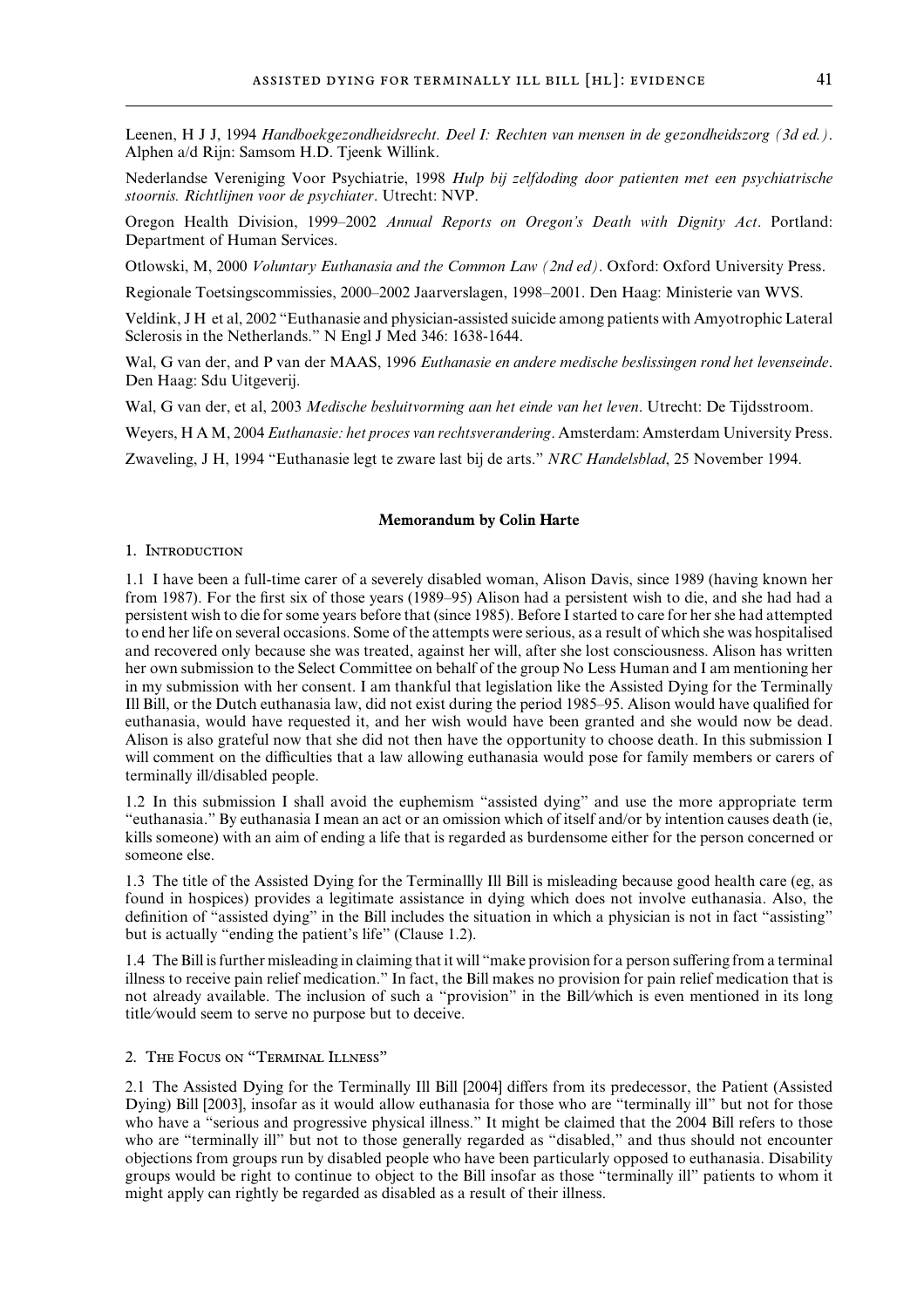2.2 Because my submission will refer to my association with Alison Davis I think it is important to explain that her situation, whilst more obviously applicable to the 2003 Bill and a law like the current Dutch euthanasia law, is also applicable to the 2004 Bill. In the mid-1980s, it was believed that she did not have long to live. Her physical suffering (intense pain which caused her to lose consciousness and vision for long periods, difficulty breathing, etc) was such that I certainly did not think she could have long to live, and this was also medical opinion. Medicine is not an exact science, and it causes little surprise to hear of individuals given two months to live with a terminal illness, living for a further two years.<sup>109</sup> I was called to the bedside of a dying friend in December 2002; she is still alive. The concept of "terminally ill" is vague and there is, of course, no way of knowing for how long patients might have lived if they had not been killed under an Assisted Dying type law. The 2004 Bill does not say how close to dying a patient must be to qualify for euthanasia—and of course *this is a judgment that is impossible to make;* the Bill merely says that the patient's illness "must be likely to result in the patient's death within a few months at most." The word "likely" is as nebulous as the whole criteria for allowing euthanasia under the 2004 Bill. Doctors who thought from 1985 that Alison was "likely" to die in a few months would not have been proven wrong if Alison had been granted euthanasia (as she wanted) at that time. The same applies to anyone else killed under a euthanasia law. If the patient is killed the doctors can never be proven wrong. This makes Alison's story particularly pertinent to discussions about euthanasia.

2.3 Although the 2004 Bill refers to the "terminally ill" and not to those with a "serious and progressive physical illness," a law allowing euthanasia for the former will, as a matter of logic, soon be changed to allow (or, in spite of the so-called "strict safeguards", will be interpreted in practice as allowing) it for the latter. The 2004 Bill is clearly a product of the Voluntary Euthanasia Society's carefully orchestrated campaign in recent years, by which it has abandoned the public expression of some of its policies not because they are deemed wrong in principle, but because they seem politically inexpedient (notably, in view of the opposition of disability-rights groups to euthanasia; see 2.1 above). It would seem that the promoters of the 2004 Bill are not aiming to allow euthanasia for all the people they believe should qualify for it. They are, rather, aiming to establish as *a principle* the legality of euthanasia, but the focus on the terminally ill is in fact unprincipled. Barbara Smoker, Former Chair of the VES, made the VES's position clear in its own newsletter, emphasizing that those who are not terminally ill may, in the VES' view, be better qualified for euthanasia.

Why should the question of terminality be regarded as a relevant criterion at all? Indeed, provided pain is adequately controlled, the terminally ill patient is less likely to need euthanasia than someone whose equally distressing illness or disability is not terminal, since the latter could face many years of suffering. The two most important criteria are surely the intolerable nature of the condition and its incurability⁄the proper question being whether an intolerable condition is apparently incurable, not whether it is terminal.<sup>110</sup>

Euthanasia of those who are terminally ill may result in the loss of days, weeks, months or even years that could have been spent purposefully in spite of/or maybe because of/the difficulties faced by the individual.<sup>111</sup> I am as opposed to euthanasia of those who are terminally ill as I am to euthanasia of disabled people who are not terminally ill. Although the Bill may appear to affect only the former, I believe it will inevitably also affect the latter.

## 3. The Dynamics of a Change in the Law on Euthanasia

3.1 I would like the Committee to consider how a change in the law to allow euthanasia will inevitably influence an individual's thoughts about ending his or her life, and how the role of family members and carers (as well as others involved like nurses and doctors) would inevitably change if the law were to allow euthanasia.

3.2 In 1989, when Alison wanted to die and would have requested euthanasia were it available, I was assisted by the knowledge that the law prohibited it. The legal prohibition demonstrated that a higher value was attached to Alison's life than to her death. If euthanasia is not an option, those associated with someone who wants to die are able to act with the certainty that there is a presumption in favour of life, and to encourage the person who wants to die to find a purpose, meaning and value to their life.

3.3 If euthanasia were an option, carers, family members and others would live under a constant uncertainty as to what is the best option for someone wanting to die. Instead of being able to assure the person considering euthanasia that their life does have a purpose, meaning and value, there would be an uncertainty as to whether euthanasia would or would not be a better option. Indeed, the encouragement that I gave to Alison over many

<sup>109</sup> *See*, for example, the obituary of Laura Branigan in *The Times* (2 September 2004).

<sup>110</sup> Barbara Smoker, "Remember the Non-Terminally Ill and the Disabled," *Voluntary Euthanasia Society Newsletter* (September 1991).

<sup>&</sup>lt;sup>111</sup> This is not to say that euthanasia is any more acceptable if the person is apparently unconscious and thought to have no awareness of or purpose in being alive.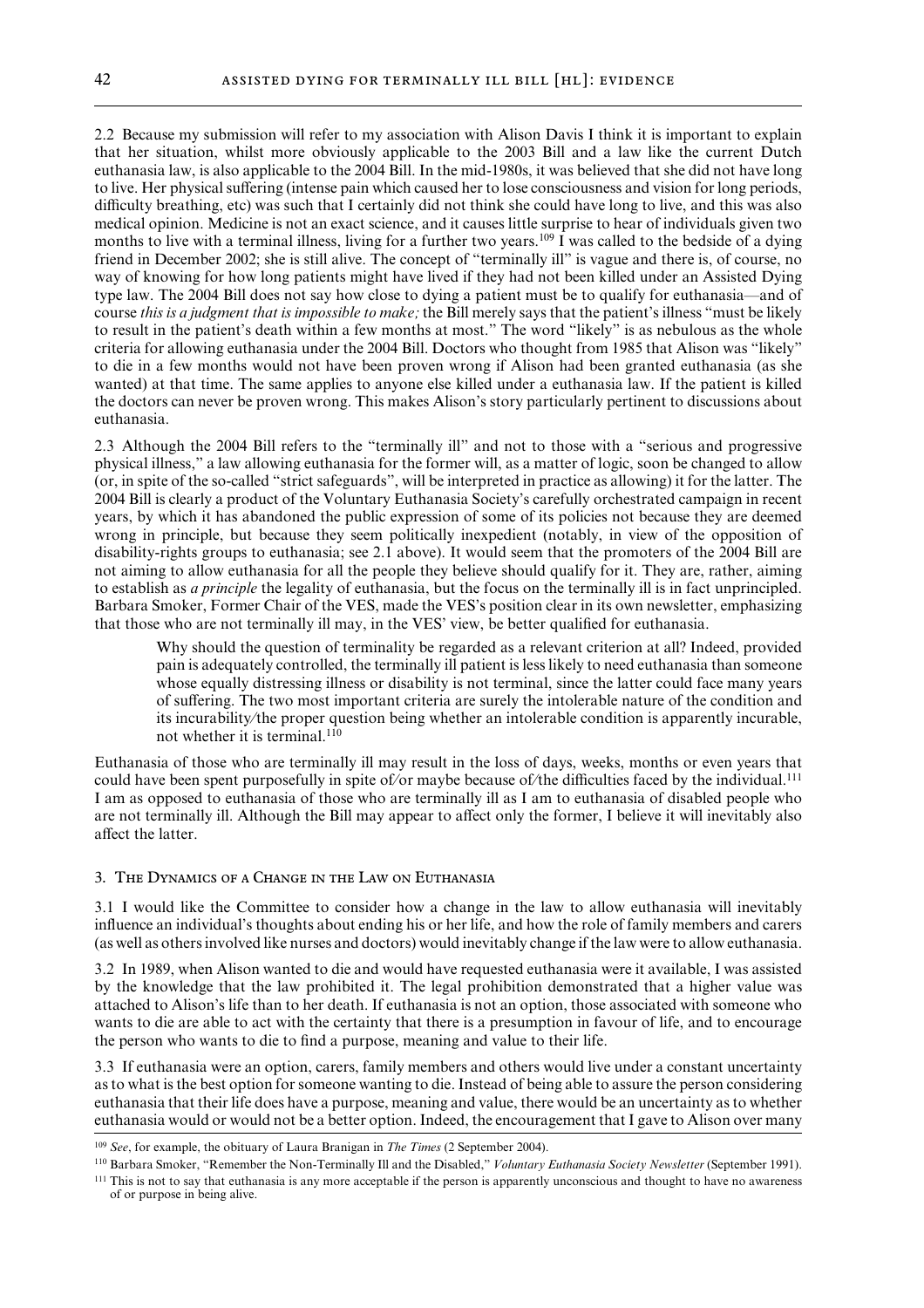years—which eventually enabled her to see that her life had a purpose and value—would be regarded as the most intolerable cruelty in a situation where legal euthanasia would allow her to be "put out of her misery."

3.4 If the Assisted Dying for the Terminally Ill Bill had been enacted in the late 1980s Alison would have qualified for euthanasia. The existence of such legislation would mean that people like Alison were "right to choose death," whereas the only way of encouraging someone to positively re-evaluate their life—as Alison did—is by convincing them that their life does in fact have a value and purpose. And the chances of doing this are greatly diminished if the law is simultaneously telling them that their life does not have a value and purpose—and that their situation is such that not only would they be "right to choose death" but that the means to be killed will be provided. Euthanasia legislation betrays vulnerable people insofar as it reinforces negative attitudes towards their life and facilitates their ending of it.

3.5 Alison has written about her personal experience in her submission (on behalf of No Less Human) to the Committee. In short, she wanted to die between 1985 and 1995. Between 1985 and 1989 she made several serious attempts at ending her life. Between 1990 and 1995 she wanted to die—she said she would go to bed every night hoping not to wake up in the morning but no longer attempted to end her life. During this period she was able to discern ethical objections to euthanasia even though she did not want to live herself. In August 1995 I accompanied her to visit a small project set up to care for 35 disabled children in India. On the night we left the project, Alison said to me "I think I want to live" and noted that it was the first time she had had such a thought for 10 years. She had "fallen in love" with all the disabled children she had met and wanted to do something to help them. She founded a charity Enable (Working in India) [www.enable-india.org.uk] which has grown considerably and now supports 350 disabled children, most of them in residential centres built by the charity. Many of these children owe their present happiness and future good prospects to the fact that Alison was not killed under a euthanasia law in the 1980s. Since 1995, Alison has continued to endure much suffering—in some respects it is greater and she is becoming increasingly less able. What has changed is an appreciation of her own life, and an awareness that she can make a difference to others.

3.6 Although Alison's experience is particularly dramatic, I am familiar with other instances in which people suffering, near the end of their lives, were glad that a choice for death—which might have been made were euthanasia available—had not been made. A friend's wife died of cancer a few years ago. After her death he told me that on several occasions during the last year of her life she had said she could "no longer go on." Yet, at several subsequent stages she would say, "I'm glad I'm still here." If there were a euthanasia law carers (including family members, nurses, etc) would be put under enormous pressure if they heard patients saying they can "no longer go on." As I mentioned earlier, it could be regarded as an intolerable cruelty for them to encourage the person to persevere and, if the law allowed euthanasia, carers might feel obliged to give weight to the patient's expressions in favour of death and see the path towards euthanasia as inevitable. This would in turn reinforce the suffering person's view that death was an appropriate—desirable, even "sensible"—option.

3.7 In fact, suffering people sometimes need the freedom to say that their life is unbearable, that they cannot go on, that they would prefer death, etc—and to know that they will not be taken at their word. During the period in the 1990s when Alison would not have chosen euthanasia even though she persistently wanted to die, she would say such things. She has frequently expressed her fear that if the law did allow euthanasia she would not have the liberty of saying such things because, if she did, she might be taken at her word. The dynamic of end-of-life decisions is such that if euthanasia were legalized, terminally ill people who might say such things—as they do now, *more as a cry for help than with the expectation of being taken at their word* would find that family members and carers might believe that they were inevitably heading down the path towards choosing euthanasia, and the response by carers who anticipate what seems inevitable would in turn further influence the suffering person to choose euthanasia.

3.8 In short, if the law were to change and allow euthanasia it would not be a simple matter of enabling "choices" to be made. The factors involved in choosing euthanasia are complex, and the very existence of a law allowing euthanasia would tip the balance in favour of decisions to end life. If euthanasia is not prohibited by law it will be regarded as a legitimate—and hence acceptable and good—choice. A change in the law inevitably means that being killed is regarded as a legitimate option for suffering people, and this entails that the continuation of life for the suffering person is not regarded as having a value such that he or she should be protected from lethal harm. Essentially, euthanasia laws indicate that a negative value is attrributed to suffering people and this seems to me—as someone who has a long experience of being with someone who attached no value to her own life—as the ultimate betrayal of suffering people.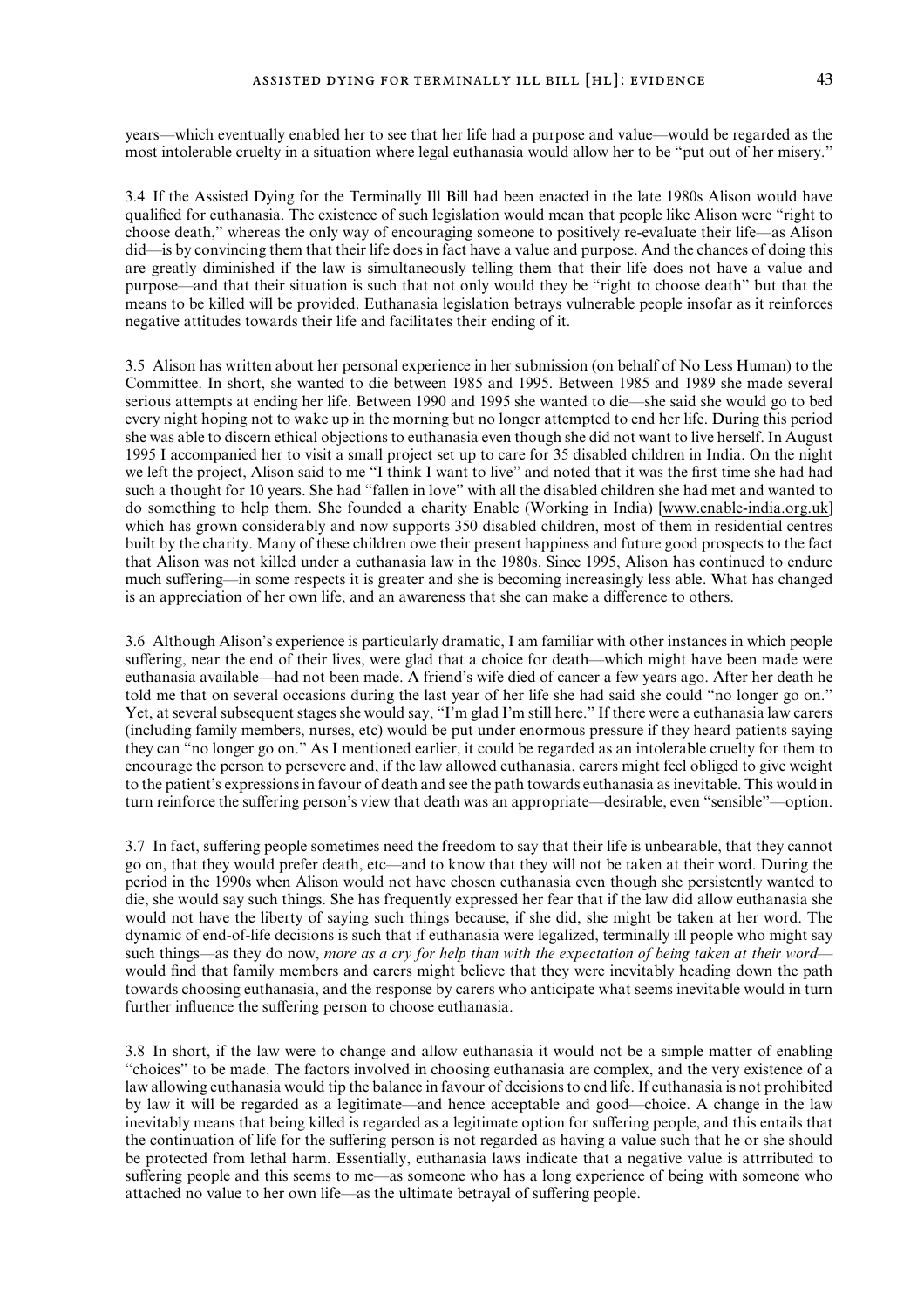## 4. A Particular Objection to Voluntary Euthanasia

4.1 Some people have objected to the legalisation of voluntary euthanasia not because they object to it in principle, but because they believe it will inevitably lead to involuntary euthanasia which they find objectionable. I believe they are right to believe it will lead to involuntary euthanasia; the so-called "strict safeguards" in place in Holland have been revealed to be cosmetic and it is widely accepted that non-voluntary and involuntary euthanasia takes place there. I believe it is a matter of logic that voluntary euthanasia will always lead to non-voluntary euthanasia,112 because if voluntary euthanasia is allowed it means that this is regarded as a legitimate and good option. This being so, medical practitioners will inevitably apply this option to patients who have never requested it: the laws of logic would compel them to apply it. This submission has, however, focused on *voluntary* euthanasia. Although I do not think it is possible to say that one form of euthanasia is "worse" than another, I think there are particular objections to *voluntary* euthanasia.

4.2 The particular objection to *voluntary* euthanasia is that it betrays suffering people who believe death is preferable to life. The proper response to those who want to end their life is to deter them and to present a positive view of life. This is what ordinarily happens with able-bodied people who want to die, and the work of the Samaritans is well known and respected in this regard. With respect to the terminally ill or disabled who want to die a different—very negative—judgment is made about the value of their life.

4.3 Unless voluntary euthanasia were to be made available for anyone who requested it—irrespective of medical condition—then any law allowing it will ultimately be based not on "choice" but on a negative value of life with a terminal illness or disability. The fact is, however, that whereas some people with a terminal illness or disability may want to die, others may value their lives and not want to die. This shows that the mere existence of terminal illness or disability should not be regarded as an indicator that death is preferable and that causing death is legitimate. Thus suicide/assisted dying/euthanasia for those who are terminally ill or disabled should not be regarded as distinct from the question of suicide generally. The problem to be faced is that some people who are terminally ill (or disabled) have lives that they perceive as lacking meaning, purpose or value. Just as there is a public policy against suicide for able-bodied people—as indicated by unanimous support for the work of the Samarians—likewise there should continue to be a public policy, upheld by the law, against suicide/euthanasia for those who are terminally ill or disabled.

#### 5. Conclusion

5.1 In this submission I have generally avoided arguments that I believe are likely to be found in other submissions. I have tried to indicate that a law allowing euthanasia will inevitably undermine the value attached to the lives of those deemed to qualify for it. This submission is written after many years' experience of the very real difficulty of trying to support someone who desperately wanted to die. I understand why euthanasia may seem attractive, but believe support for euthanasia involves a false compassion that reinforces the negativity felt by those who feel life serves no more purpose. Given that not all terminally ill or disabled people believe the continuation of life serves no purpose, it is more appropriate to try to solve the problem by trying to foster a better appreciation of life itself. A law that allows people to be killed—even if it is at their request and with their consent—as a means of overcoming their problems with living is not only inappropriate; it is ultimately a betrayal of the truth that their life has a value. The enactment of the Assisted Dying Bill would be a betrayal of those who would avail themselves of what it allows.

5.2 I urge the Committee to reject the Assisted Dying bill.

*2 September 2004*

### **Memorandum by Raymond Hoffenberg MD PhD FRCP**

I am a retired physician and from 1983 to 1989 was President of the Royal College of Physicians of London. I have had a longstanding interest in medical ethics, was President of the Institute of Medical Ethics and spent two years as Visiting Professor of Medical Ethics in the University of Queensland. My views on the subject of assisted dying have developed after witnessing many deaths in over 40 years of clinical practice and war service in World War II in North Africa and Italy.

<sup>112</sup> In fact, the UK law has started with the legalization—in case law—of non-voluntary euthanasia. The *Bland* judgment (1993) that food and fluids need not be given to Tony Bland (who, with continued sustenance, was expected to live for about 30 years) is an example of non-voluntary euthanasia by omission. Since then other people in a persistent non-responsive state have been similarly killed with judicial approval. At the root of all decisions about euthanasia—whether voluntary or non-voluntary—is a view that some lives need not be, or should not be, protected. Instead of further legalizing euthanasia, I recommend that Parliament overturn the *Bland* judgment and ensure that those who are most vulnerable are granted the protection of the law to which all should be entitled.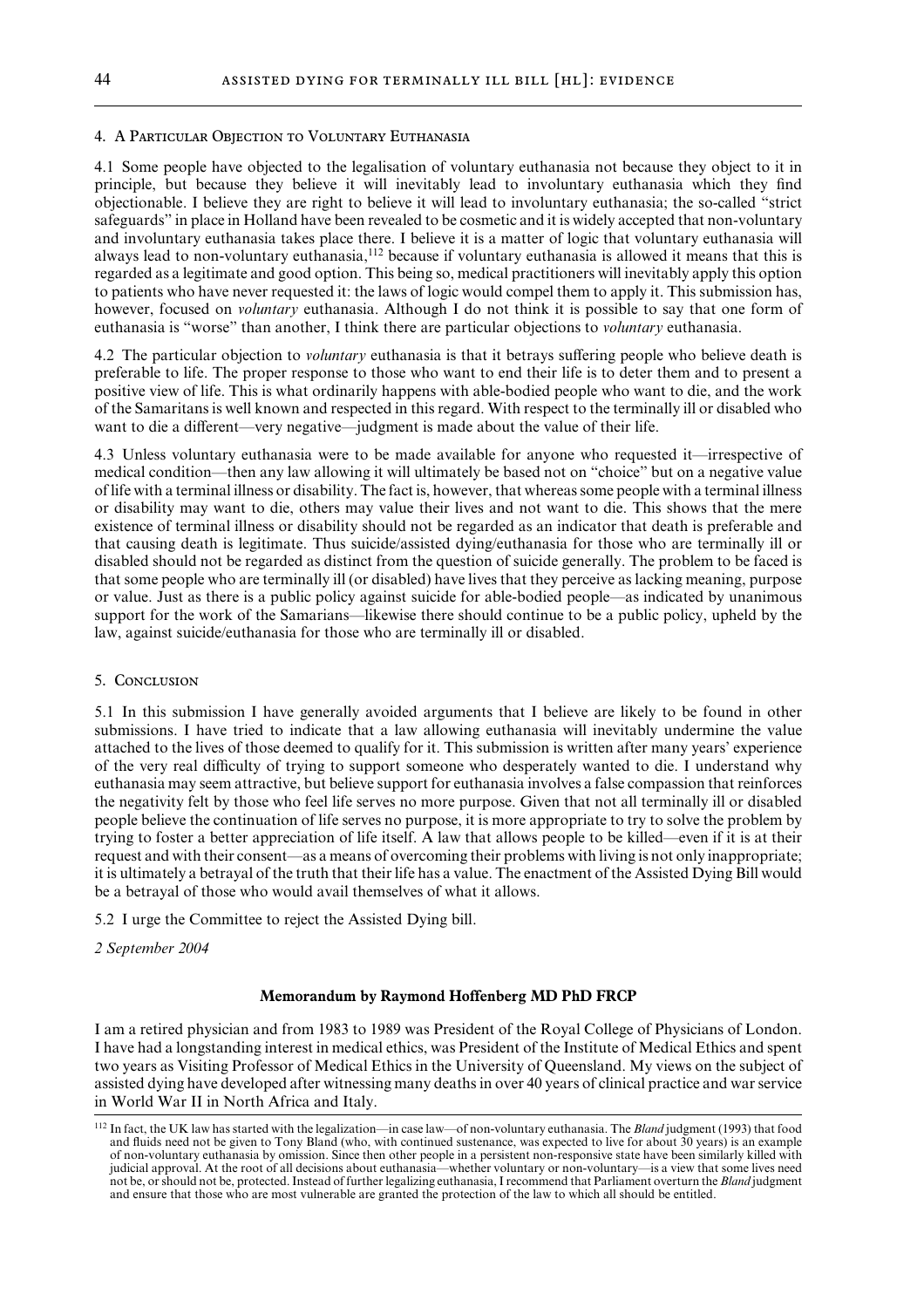In my submission I have considered possible objections to the practice of assisting those who are dying (as defined in section 1(2) of the Bill) to achieve an "easy, gentle and placid death"—a phrase used by William Munk, Harveian Librarian of the Royal College from 1857 to 1898, in a monograph on euthanasia published in 1887. Where possible, I have tried to respond to these objections.

### Objections to Assisted Dying and My Responses

### *Objection 1*

1. Adopting such means to end the patient's life should not be necessary, as modern therapy can always relieve physical pain, and the hospice approach is able to provide the emotional, social and spiritual care that characterises a good death.

### *Response*

2. Experienced terminal care specialists admit there is a core of patients whose pain and suffering cannot be relieved except by using extremely large doses of drugs that induce states of coma or accelerate death. Dame Cicely Saunders, the distinguished hospice specialist, estimated that pain could not be controlled in about 2 per cent of dying hospice patients (personal communication). Other experts estimate that not more than 95–98 per cent of pain in terminally ill patients can be relieved. These figures appear to be at the top end of achievement and do not reflect what patients themselves say. In surveys of hospice patients who were asked about their pain level shortly before death, 5–35 per cent rated their pain as "severe" or "unbearable"; 25 per cent said their shortness of breath was "unbearable". Even in the best of hands the figures for unrelieved pain are not insubstantial. Other symptoms such as nausea and vomiting or severe itch can also be difficult to control.

3. Additionally, to many patients loss of capability and independence and/or the indignity of losing control of bodily functions, including sphincters, is more frightening and upsetting than the prospect of pain; these problems are not easily palliated. (As an extreme example I would refer to the case of Mrs Lilian Boyes, a dying patient to whom Dr Nigel Cox administered a fatal dose of intravenous potassium chloride, an act that brought him before the General Medical Council. She was in extreme pain unresponsive to massive doses of morphine, possibly due to the phenomenon of paradoxical pain, she had ulcers and abscesses and gangrene that extended through her rectum into bone; she was doubly incontinent and blind. Even if it had been possible to control her pain, her condition was so distressing that she and her two loving sons begged Dr Cox to put her out of her misery).

4. The reality of the situation is that *a majority of dying patients do not have access to optimal terminal care*. Richard Smith, retiring editor of the British Medical Journal, has written "For the minority who die under the care of palliative teams it is probably good, but there is a suspicion that for the majority who die in acute hospitals or nursing homes the experience is bad". For many of those who die at home it is almost certainly worse.

### *Objection 2*

5. Knowledge that a doctor practises "euthanasia" might undermine the trust that patients have in doctors. They might be fearful of what will be done to them in the last illness.

#### *Response*

6. Evidence from surveys carried out in places in which euthanasia is permitted shows that this has not happened. On the contrary, in the Netherlands the percentage of people in favour of continuing the practice has increased steadily over the years. In Britain the number in favour of euthanasia rose from about 50 per cent in the 1960s to about 80 per cent after the Cox and Bland cases in the 1990s, suggesting that the public actually approved of the role of doctors in assisted dying. Surveys of elderly people in Australia confirm this view.

#### *Objection 3*

7. Vulnerable members of society will be placed at risk, eg the disabled, the elderly and ethnic or other minorities. A voluntary request for assistance in dying will be replaced by involuntary disposal of unwanted people. Various forms of pressure might be applied to people who want to live, especially the elderly who might be induced to request early death by uncaring members of the family or others.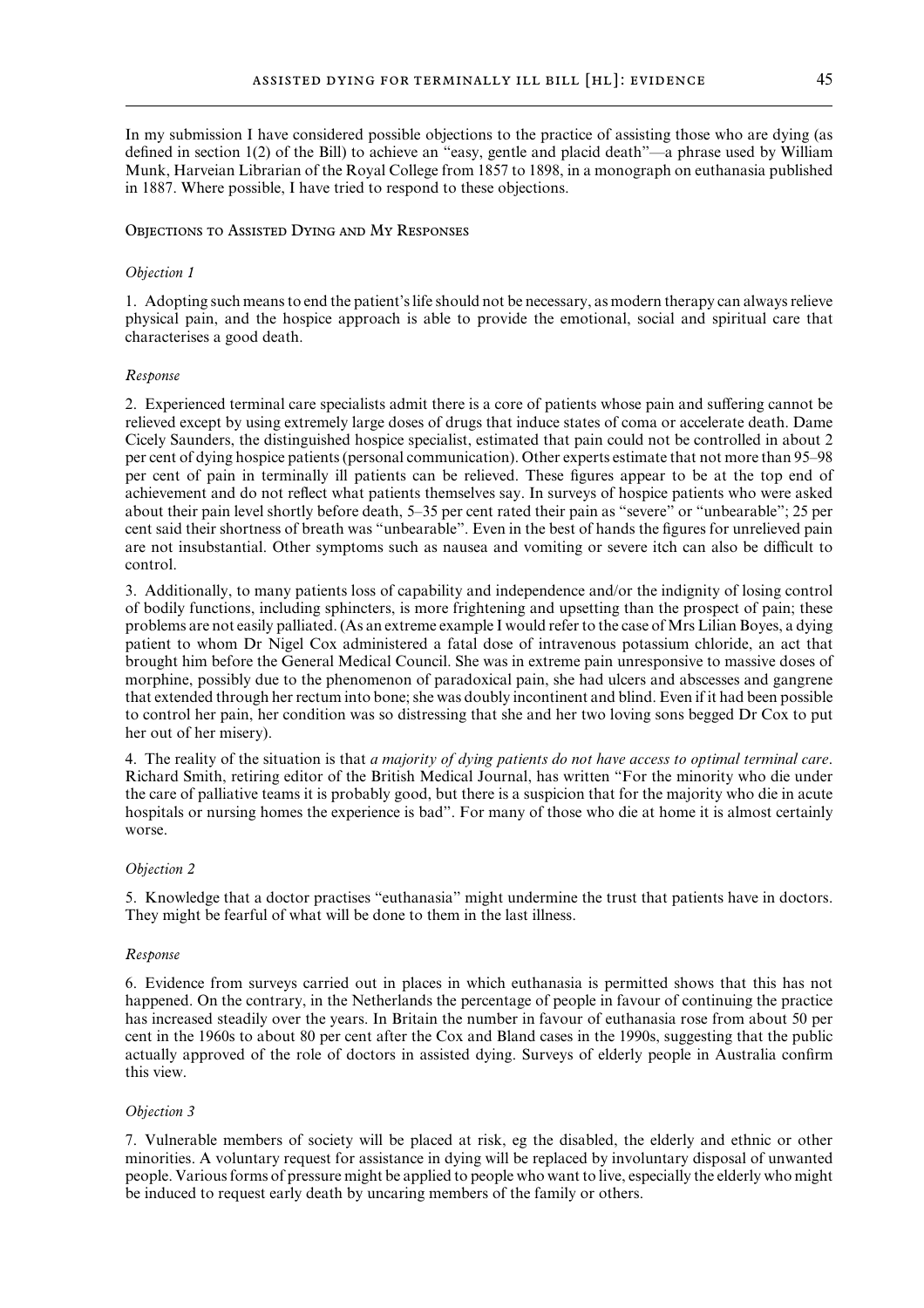### *Response*

8. In a civilised society it is highly unlikely that a doctor, other than a pervert or a criminal (Shipman), would acquiesce in the killing of individuals or groups, simply to get rid of them.

9. It is probably impossible completely to eliminate inducements or pressure but the safeguards outlined in the Bill, if followed meticulously, should all but do so. (There is an analogy here in the transplantation field in which free voluntary consent to organ donation is regarded as critical, but undue pressure or coercion is equally hard to eliminate, except through the exercise of close scrutiny and maximal care).

10. This objection exploits the "slippery slope" argument. The flaw in the argument is the following: If practice A (acceding to voluntary requests) is accepted or desired, but practice B (involuntary disposal of people) is not, it makes no sense to ban A simply to prevent B. The right action is to retain A and outlaw B, imposing stringent scrutiny and appropriate punishment for those who transgress the boundary.

### *Objection 4*

11. There is a risk of mistakes in diagnosis or prognosis. There are occasional examples of patients believed to be terminally ill who then recover and return to normal life.

### *Response*

12. It is impossible completely to exclude the possibility of medical error. The likelihood of error would be greatly reduced by the provisions of the Bill, which require confirmation of the diagnosis and prognosis by another physician and a specialist in palliative care. Close observation through the 14 day period should help to minimise the chance of error. In contemplating the possibility of assisted dying doctors could be expected to exercise even greater care to avoid errors.

### *Objection 5*

13. It may be difficult to determine the mental competence of the individual, on which the validity of the request for assistance is dependent. It is known that this might fluctuate in patients with a terminal illness.

### *Response*

14. Competence has to be attested formally by two doctors, a solicitor and the witness. In addition, in most cases there will be family members who can provide information about the mental state of the patient. If there is any doubt on the part of any of these individuals, a psychiatric referral is mandatory.

## *Further comments*

15. In present day medical ethics paramount importance is accorded to the concept of patient autonomy. Competent patients may decide whether or not to accept treatment, and may reject it even if it is thought to be lifesaving. They have power to make decisions about all aspects of their care but not to demand treatment that is regarded by their doctors as harmful or valueless. Presumably, it is under this rubric that patients with terminal illness are denied assistance in dying. They have the right, if they wish, to forgo all treatment including the ingestion of food and water and so to die from dehydration and inanition. Thus, they may elect to die a slow and distressing death but, having made the decision to end their lives, they are denied the means to achieve one that is quicker and more expeditious. Knowing that they are suffering from a terminal illness, they are denied autonomy—the right to choose how and when they would like to die.

16. The provision of the means to end their own lives or the knowledge that their wish to do so will be carried out at a time of their choosing, if their suffering becomes intolerable, can be a great comfort to those who fear the dying process more than death itself. Experience shows that patients who are given the means to end their lives frequently do not do so, but they are reassured by the knowledge that they have the means to do so if necessary.

17. It is usually agreed that there is very little ethical (as opposed to legal) distinction between allowing patients to die by withholding or withdrawing treatment and taking a more active step to end their lives. In all cases the intent is the same and the outcome is the same; only the means of achieving the end is different. Following the Bland case, the House of Lords gave consent in certain circumstances for the withdrawal of food and water from patients in a persistent vegetative state. Death follows about 10 days after withdrawal. During this time the relatives have to watch the slow inexorable extinction of life and the nursing staff have to wash, turn, toilet and generally tend what they know to be an incipient corpse. Would it not be more humane for the family and the nursing staff to expedite the process of dying?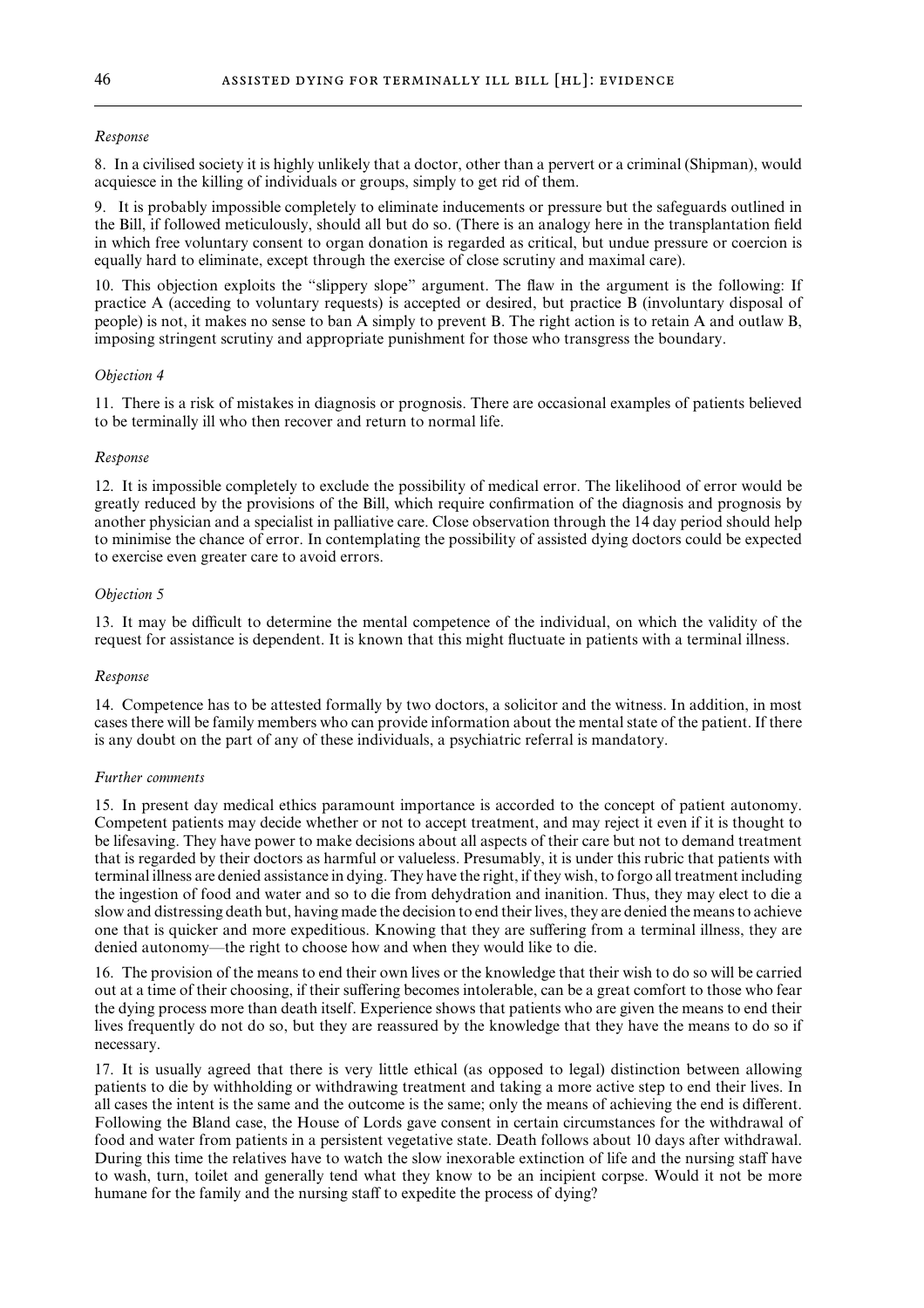18. There is little doubt that many doctors—good caring doctors—do assist the process of dying. They do so under the guise of the double effect principle—using large doses of a drug in order to relieve symptoms in the knowledge that this might shorten life. In many cases, I suspect, there is an implicit intent to end the patient's misery by doing so. If this intent were overt, they would expose themselves to serious legal and professional condemnation. Had Dr Cox been less ingenuous he might have chosen some other substance that would have hastened death and pleaded that he had acted under the principle of double effect without making his true intent known. A decision to allow assisted dying as outlined in the Bill would obviate a moral and legal contrivance, behind which many doctors take shelter.

19. It is clear from many studies that doctors and other health professionals have little comprehension of the real views of the public with regard to end-of-life decisions. In a Queensland survey, in which I took part some year ago:

- (i) 57 per cent of general practitioners believed that patients would prefer to leave such decisions to their doctor; this view was held by only 34 per cent of the community;
- (ii) 84 per cent of doctors felt that patients do not like to think about death and dying; only 31 per cent of the community shared this view;
- (iii) 62 per cent of patients were in favour of assisted dying compared to 30 per cent of doctors,
- (iv) 65 per cent of patients felt the law should be changed to allow the process.

I suspect that a British public would respond in a similar way.

20. I appreciate that many people object to assisted dying on religious grounds. It stands to reason that there should be a "conscience clause" that permits doctors who have this belief to recuse themselves. No doctor should be obliged to carry out any measure that is contrary to a firmly held belief or principle.

## *August 2004*

## **Memorandum by Professor Emily Jackson, Chair of Medical Law, Queen Mary, University of London**

### 1. Introduction

The absolute prohibition on euthanasia coexists with doctors' extensive involvement in shortening their patients' lives.

Why does the line between lawful and unlawful life-shortening practices lie where it does?

- line only makes sense if we ignore the perspective of the individual patient.
- at odds with patient-centred development of medical law.

### 2. Reasons for Proscribing Euthanasia

(a) *Euthanasia is intrinsically wrong*

#### I Sanctity of Human Life

(i) Religious belief that life is not ours to dispose of as we please,

BUT this cannot be the basis of public policy in a secular society.

- (ii) Some argue it is illegitimate to make qualitative judgements about whether a life is worth living BUT doctors already make this sort of judgement:
	- $\equiv$  doctrine of double effect:
	- for PVS patients, eg Bland;
	- *R v Cambridge DHA ex p B* [1995] 1 WLR 898 Sir Thomas Bingham:

"I have no doubt that in a perfect world any treatment which a patient, or a patient's family, sought would be provided if doctors were willing to give it, no matter how much it cost, *particularly when a life was potentially at stake.* It would however, in my view, be shutting one's eyes to the real world if the court were to proceed on the basis that we do live in such a world." (my emphasis.)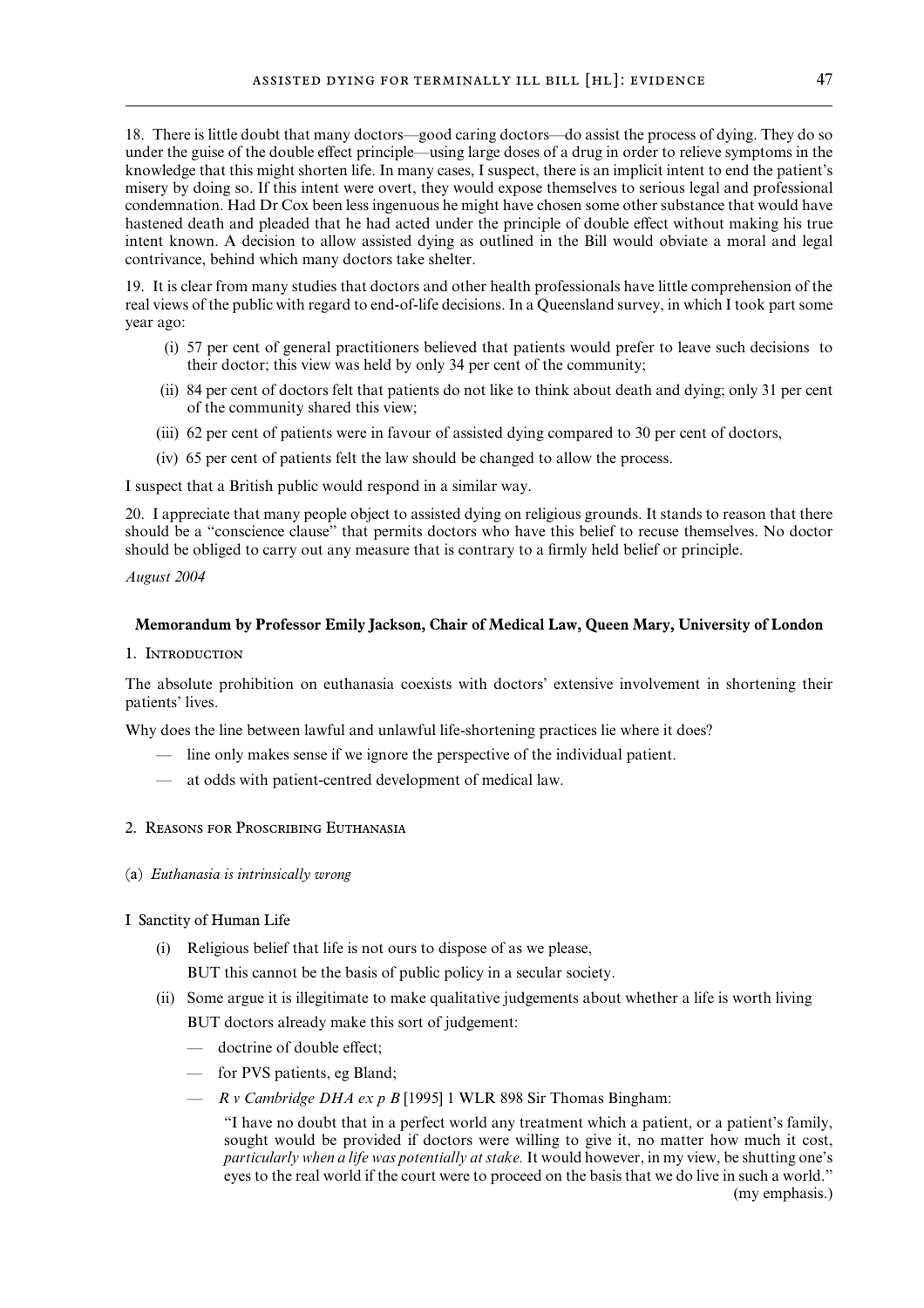### II Act/omission distinction

- Is killing always worse than letting die?
	- Instead of a binary division between acts and omissions, it makes more sense to think in terms of a spectrum.
	- Withdrawing treatment lies in the middle of the spectrum. Depending on the context, it could be either an *act* (eg a malicious interloper) or an *omission* (eg *Bland*).
- Morally relevant fact is whether surrounding circumstances justify treatment withdrawal, not whether its an act or an omission.
- Act/omission distinction adds a redundant layer of sophistry to moral reasoning:
	- ie we currently say:
		- the competent patient has refused treatment
		- *therefore* treatment withdrawal is an omission,
		- *therefore* it is morally permissible,

clearer to say:

- the competent patient has refused treatment
	- *therefore* treatment withdrawal is morally permissible.
- If withdrawing life support is an omission, how could there be a conscientious objection to "omitting to act?" Yet:

*Ms B v An NHS Trust* [2002] 2 All ER 449. Dame Elizabeth Butler-Sloss P:

"[Dr C] did not feel able to agree with simply switching off Ms B's ventilation. She would not have been able to do it. She felt she was being asked to kill Ms B."

### (b) *Regulatory difficulties*

I Ensuring request is voluntary and preventing abuse

- (i) Patients are very ill, judgement may be distorted by depression.
- (ii) No scope for correcting decisions based upon a mistaken diagnosis of competence or terminal illness.
- (iii) Principle of patient confidentiality makes it difficult to scrutinise oral discussions to ensure requests were informed and voluntary.
- (iv) Patients might be pressurised into requesting euthanasia because they perceive themselves to be a burden.

BUT we already allow patients to make life and death decisions, when these considerations may be even more compelling:

### *Re MB* 38 BMLR 175 Butler Sloss LJ:

"A mentally competent patient has an absolute right to refuse to consent to medical treatment for any reason, rational or irrational, or for no reason at all, even where that decision may lead to his or her own death."

Common practices, such as withholding life-prolonging treatment without consent, pose a greater risk than euthanasia to vulnerable individuals.

*A carefully regulated system would oVer much more eVective protection than a blanket ban, which simply pushes the practice underground.*

### II Slippery Slope

ie difficult/impossible to draw a line between acceptable and unacceptable practices.

- Empirical claim? BUT seldom proved/refuted by the evidence.
- Blanket ban is not necessarily the best response to slippery slope concerns, regulatory safeguards might offer more protection to vulnerable patients.
- Risk that a blanket ban drives the practice underground.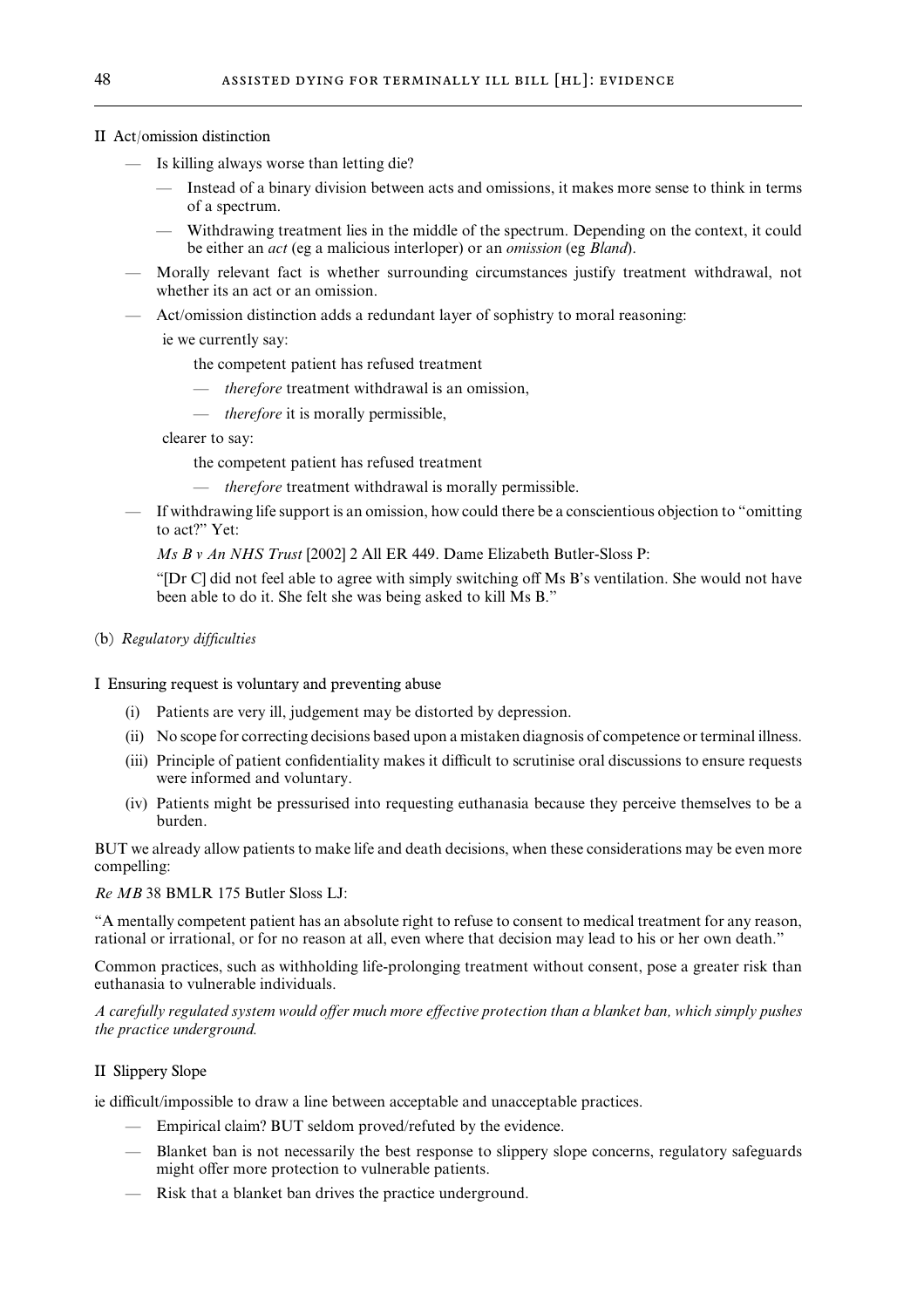- (c) *Protecting the medical profession*
	- Intrinsically good for doctors to cultivate a virtue based upon adherence to a strict ethical code.
	- Instrumentally good because it fosters patient trust and confidence.

BUT doctors *do* routinely shorten our lives—purely symbolic/linguistic resonance of killing?

— Euthanasia's prohibition is principally directed to preserving this symbolic moral ideal about the proper limits of medical power.

#### 3. Ignoring the Patient's Perspective

Can only distinguish lawful/unlawful life-shortening practices from the doctor's perspective:

- From the patient's perspective, the line drawn between lawful and unlawful life-shortening practices makes very little sense.
- Clinicians prefer methods of shortening life that are more like letting die and less like killing. However, from the patient's perspective, a painful, protracted death is self-evidently worse than a quick, painless one.
- From the patient's perspective, it seems arbitrary that those on life support can insist upon compliance with their requests for withdrawal, while those who are terminally ill but not dependent on machines cannot receive any assistance to die.
- None of the lawful means of ending patients' lives promote the sort of death that most of us would prefer (that is, to die at home in the presence of someone we love).

#### 4. AN ABSOLUTE PROHIBITION

- Unlike other ethical principles (such as prohibition on sexual contact with patients and duty to respect confidentiality), there are no exceptions to the prohibition on doctors helping their patients to die, however compelling the circumstances.
- Better to prevent euthanasia for vulnerable patients and to allow it for non-vulnerable patients:
	- We believe that we have the requisite certainty to draw this line for treatment refusals.
	- Whether or not we can tell if a patient is vulnerable does not depend upon whether they want active or passive assistance with dying.
- We can only defend an absolute prohibition on euthanasia if we ignore the needs of a small sub-set of patients for whom it may represent the only way to relieve pain or distress.

A refusal to accept that there are circumstances which would justify making an exception from a general rule against active euthanasia does not take seriously enough the perspective of a competent patient for whom life has become unbearable.

### *Whose Death is it Anyway: Euthanasia and the Medical Profession*

A significant proportion of all deaths are now preceded by a decision taken by a doctor which, when acted upon, will end the patient's life. The purpose of this paper is to investigate why we continue to forbid the medical profession from doing this in the most humane and painless way, namely by administering a single lethal injection. I shall argue that the distinction that the law draws between lawful and unlawful lifeshortening practices ignores the perspective of the individual patient. In doing so, the current legal position on euthanasia represents an extraordinary exception to the patient-centred development of medical law over the past 50 years.

There are several stages to my argument. First I critically evaluate the conventional justifications for an absolute prohibition on euthanasia. I argue that euthanasia is not always intrinsically wrong, and that regulatory difficulties do not necessarily pose an insuperable obstacle to legalisation. I suggest that we prohibit euthanasia only in order to protect an abstract idea about the proper role of the medical profession. Next, I contrast the lawful and the unlawful ways in which doctors' decisions may shorten their patients' lives, and argue that these can be differentiated only if we refuse to take into account the plight of individual patients. I then consider the absolute quality of the ban on active euthanasia and suggest that the law's refusal to admit any exceptions to a general rule against killing reveals its inability to respond to individual patients' needs.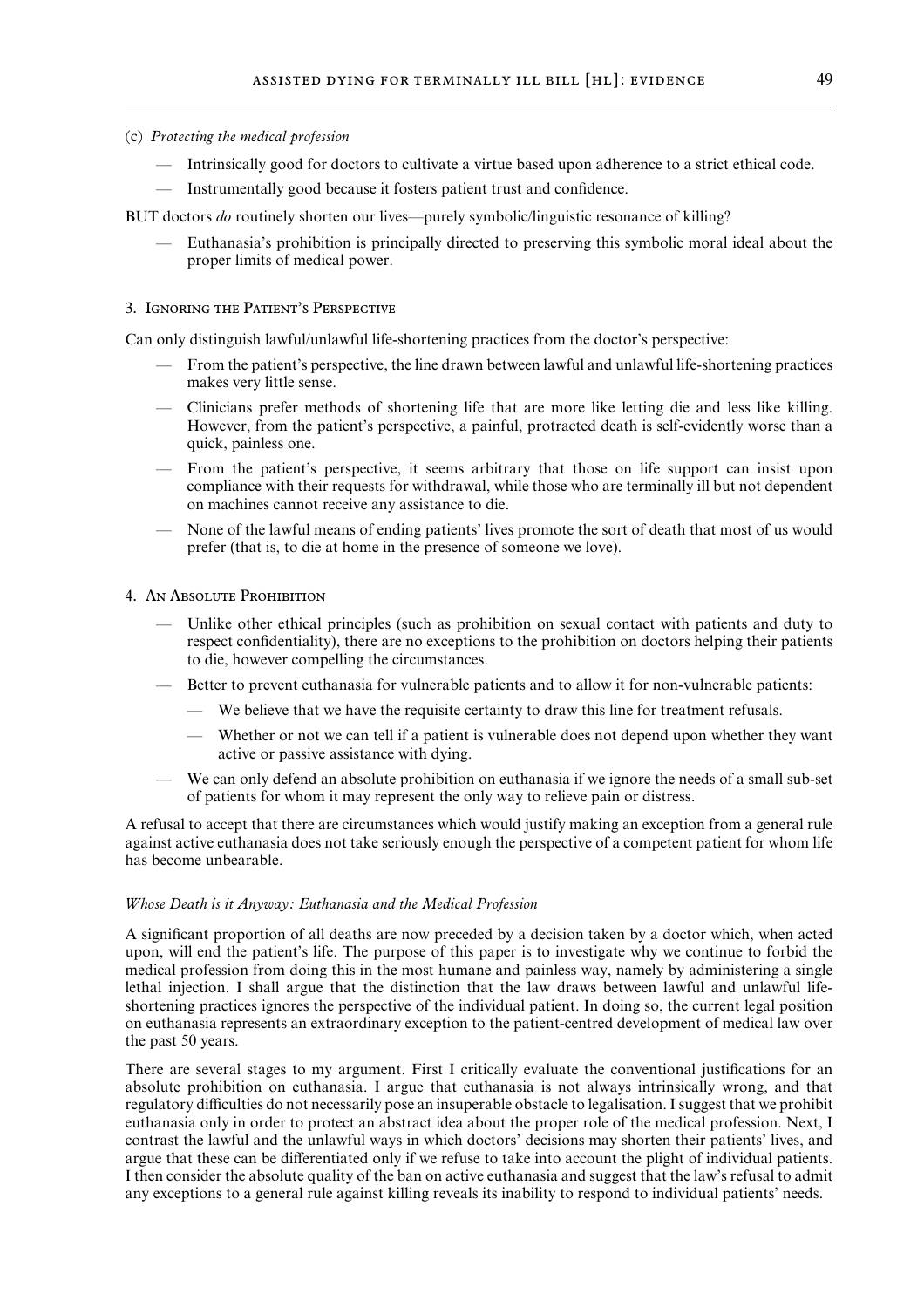#### 1. The Reasons for Proscribing Euthanasia

#### (a) *Arguments from euthanasia's intrinsic wrongness*

#### (i) The sanctity of human life:

Some commentators have argued that legalisation of euthanasia/assisted suicide would be incompatible with the principle that all human life is intrinsically valuable.113 There are two strands to this objection to euthanasia. First, there is the religious belief that life is not ours to dispose of as we please. Secondly, some people believe euthanasia involves making a quality of life judgment that is irreconcilable with the principle that all lives are of equal value.<sup>114</sup>

Neither of these arguments is persuasive. In a culturally diverse society, there is no justification for using religion to restrict the choices available to others.115 The belief that God alone should decide the moment of an individual's death cannot be the foundation of public policy. It could also be argued that God's monopoly on determining the moment of death has already been substantially undermined by routine practices such as the withdrawal of life-support.

The idea that euthanasia involves unacceptable qualitative judgments about whether a life is worth living is unconvincing, since we already allow competent adult patients to make this sort of judgment by refusing lifesustaining medical treatment. In some cases, doctors must positively remove the equipment that keeps the patient alive, and thus are effectively under a duty to act deliberately to hasten death, even where the patient is likely to make a complete recovery, and wants to refuse life-prolonging treatment for illogical reasons, or for no reason at all.<sup>116</sup>

Doctors are allowed to administer potentially lethal doses of painkilling drugs by virtue of the doctrine of double effect. According to the doctrine, a doctor who intends a good consequence—relieving pain—is not guilty of murder just because she foresees, but does not intend, a bad consequence—ie death.<sup>117</sup> But in the context of palliative care, when a doctor foresees that the dose of analgesic drugs which she is about to give is going to cause death, she must have reached the conclusion that death would be an acceptable outcome. Even if we accept that death is not the principal purpose, she must have decided that the patient's interest in pain relief now outweighs her interest in continued life. It is difficult to see how this decision can be made without taking into account the patient's quality of life.

When life-prolonging treatment is removed from incompetent patients, the judgment that continued life has ceased to be a benefit to the patient is generally made by a third party. The House of Lords decision in *Airedale NHS Trust v Bland*<sup>118</sup> confirmed that life support could be withdrawn from patients in a persistent vegetative state (PVS) because it is not in their best interests to have their lives prolonged, but once a patient has irrevocably lost the capacity for consciousness, it is a matter of complete indifference to him whether treatment is continued or withdrawn. Such a decision cannot be made without imposing *our* judgment about whether a permanently insensate life is worth living,119 and this inescapably involves making a quality of life judgment.

Adherents of the "sanctity of life" argument should also be troubled decisions of "medical futility". From the patient's perspective, treatment that has a one in 20 chance of curing them is not necessarily futile, rather it may represent their only chance of postponing death. Yet the courts do not condemn doctors who withhold potentially life-saving treatment from patients who want to go on living for as long as possible. Such decisions are believed to lie within the proper scope of medical discretion.

### (ii) *The act/omission distinction:*

One possible justification for distinguishing between euthanasia and treatment withdrawal is the distinction between acts and omissions, or between killing and letting die. Instead of a binary division between acts and omissions, I suggest that it makes more sense to think in terms of a spectrum. Towards either end of this continuum might lie cases such as shooting someone at one end, and failing to give money to charity at the other; but in the middle, the line between "doing" and "not doing" becomes much less clear.120

Treatment withdrawal, which indubitably involves doctors doing something, is a good example of conduct

<sup>&</sup>lt;sup>113</sup> L Gormally "Euthanasia and Assisted Suicide: Seven reasons why they should not be legalised" in D Dickenson, M Johnson, J S Katz (eds) *Death, Dying and Bereavement* 2nd ed. (London, Sage, 2000) 286–90.

<sup>114</sup> J Keown *Euthanasia, Ethics and Public Policy: An Argument against Legalisation,* (Cambridge UP, 2002) 244.

<sup>115</sup> M Otlowski *Voluntary Euthanasia and the Common Law* (Oxford UP, 2000) 216.

<sup>116</sup> See, for example, the statements of all three judges in the Court of Appeal in Re T (*Adult: Refusal of treatment*) [1993] Fam 95, and of Butler Sloss LJ in Re MB (*An Adult: Medical Treatment*) [1997] 2 FLR 426.

<sup>&</sup>lt;sup>117</sup> For a defence of the doctrine of double effect, see J. Keown *supra* n 4, 18–29.

<sup>118</sup> [1993] AC 789.

<sup>119</sup> R Dresser "Missing Persons: Legal Perceptions of Incompetent Patients" (1994) 46 *Rutgers Law Review* 609, 662.

<sup>120</sup> A P Simester "Why Omissions are Special" (1995) 1 *Legal Theory 3*11–35.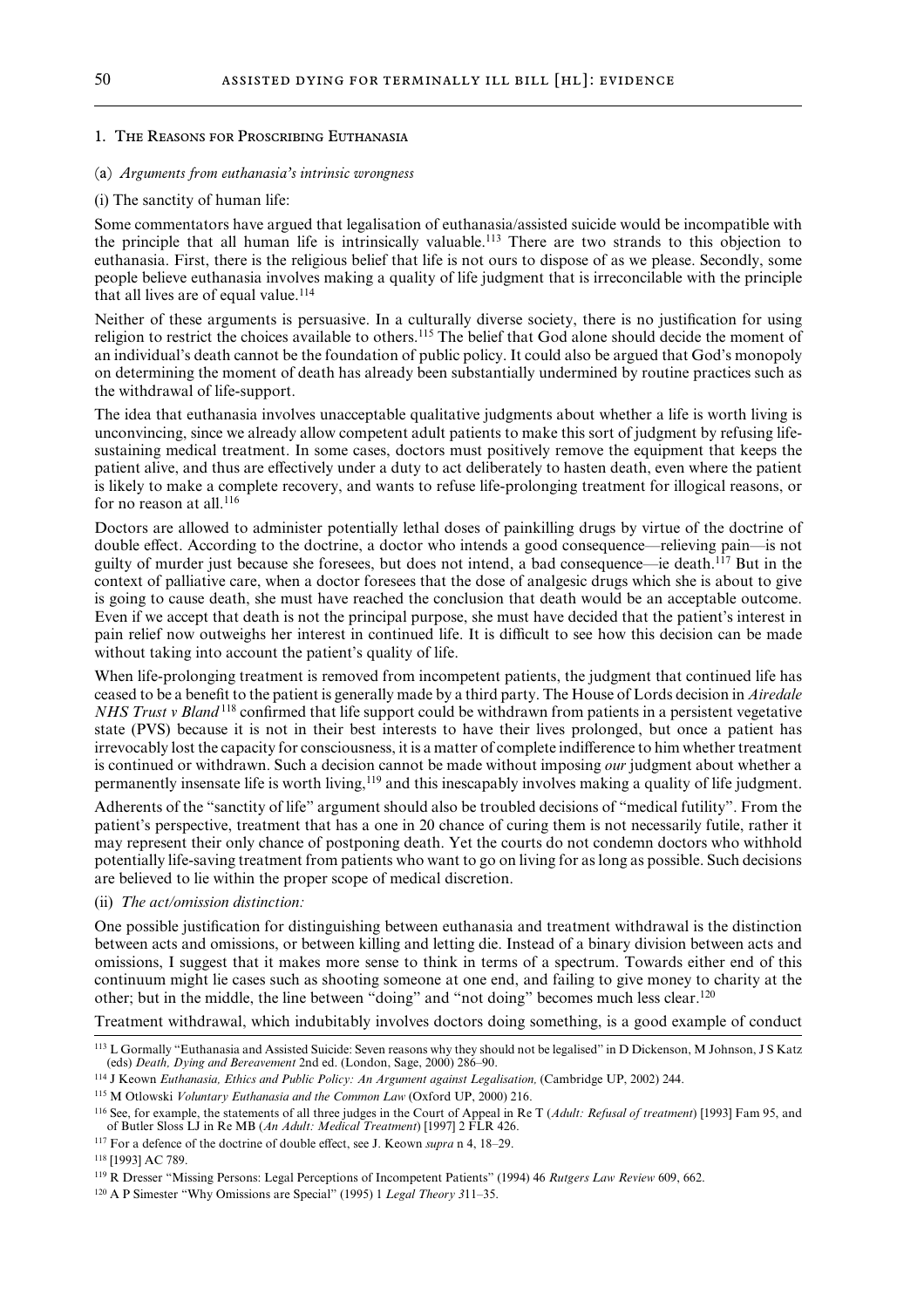which lies on the boundary between acts and omissions, because it could easily be described as an action. It is by taking into account the surrounding circumstances, and not by labelling what the doctor does as an omission, that we can ascertain whether her conduct is acceptable. The morally relevant fact is not whether what the doctor does is an omission or an action, but rather whether the background against which the decision has been taken justifies the doctor's conclusion that life, in these circumstances, should not be artificially prolonged.

Evidence that withdrawing life support might be inappropriately categorised as an omission comes from consideration of conscientious objection. Doctors whose consciences prompt them to refuse to participate in the withdrawal of life-prolonging treatment are unwilling to *act* deliberately to cause their patients' deaths. This was the perspective of the treating clinicians in *Re B (adult: refusal of medical treatment).*<sup>121</sup> Dame Elizabeth Butler-Sloss P explained that clinicians

could not, however, bring themselves to contemplate that they should be part of bringing Ms B's life to an end by the dramatic *step* of turning off the ventilator. (My emphasis).

## (b) *Arguments from regulatory obstacles*

## (i) *Problems in ensuring the voluntariness of requests:*

For a number of reasons, it has been suggested that ensuring requests for assisted death are made voluntarily represents an insuperable obstacle to legalisation. First, because it would be hard to guarantee that a patient's desire to die was genuine—and not, for example, a symptom of treatable depression—some argue that we should not comply with any patient's request for euthanasia.<sup>122</sup> Secondly, given the finality of euthanasia, opponents of legalisation have argued that we could never be sufficiently certain that a person's request for euthanasia had been both properly informed and competently made. Finally, the privacy of the doctor/patient relationship would, it has been argued, make it almost impossible to ensure that the patient had not been pressurised into requesting euthanasia.123

The obvious response to these arguments is that we already allow patients to make decisions which will result in their deaths through refusals of life-prolonging treatment. A patient who is connected to a ventilator may be depressed, and we may wrongly judge her to be competent, but this inescapable risk of error does not persuade us that we should prevent patients from taking life and death decisions. Instead the appropriate response is a careful assessment of her decision-making capacity. Nor do we think that the principle of patient confidentiality represents an insurmountable obstacle to our ability to protect vulnerable patients from being coerced into agreeing to the withdrawal of life-prolonging treatment.

## (ii) *Preventing abuse:*

It has been suggested that if euthanasia were legal, elderly patients would be pressurised into electing a premature death by unscrupulous relatives. Pressure may also come from the medical profession, since euthanasia would be cheaper than providing optimum palliative care, and might appear to be a cost-effective "treatment" for old age and terminal illness.<sup>124</sup> It is also common for elderly people to perceive themselves to be a burden to their families, and there is a danger that they might request euthanasia despite their desire to go on living.

The legalisation of euthanasia would not present a unique opportunity for the mistreatment of the elderly. Common practices, such as withholding or withdrawing life-prolonging treatment *without* the patient's consent, may pose an even greater risk to vulnerable individuals. Do Not Resuscitate orders, for example, are often made without consulting the person whose life is at stake. Life-prolonging treatments are commonly withheld from competent patients because the doctor judges treatment to be futile, even if the patient herself would prefer to live on. And if we are concerned to protect vulnerable patients from electing a premature death against their wishes, we should probably be *more* concerned about refusals of life-prolonging treatment, where the patient's decision must be respected even if it is wholly irrational.

<sup>121</sup> [2002] 1 FLR 1090.

<sup>122</sup> J D Velleman "A Right of Self-Termination?" (1999) 109 Ethics 606–628, 618.

<sup>&</sup>lt;sup>123</sup> D Callahan and M White "The Legalisation of Physician-Assisted Suicide: Creating a Regulatory Potemkin Village" (1996) 30 *University of Richmond Law Review* 1.

<sup>124</sup> L Gormally n 3 above.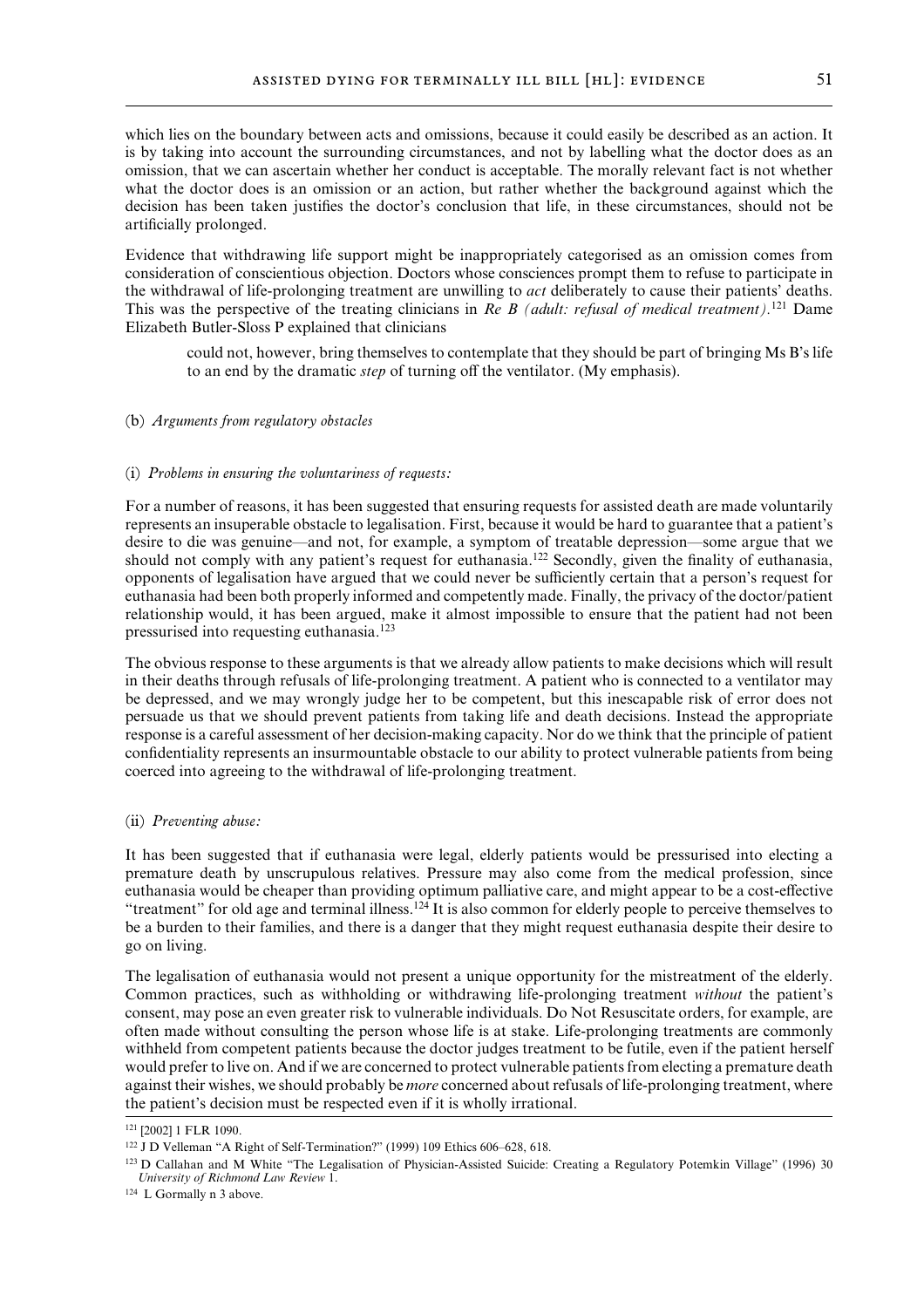A carefully regulated system would offer much more effective protection than a blanket ban which simply pushes the practice underground and magnifies the risk of abuse. An analogy could be drawn with arguments made prior to the partial decriminalisation of abortion: advocates of legalisation argued that abortion's continued illegality ensured that pregnancies were terminated in unsanitary conditions, without the safeguards and control that would be possible if doctors were allowed to provide women with safe, legal abortions.125

## (iii) *A slippery slope?*

The slippery slope claim is that even if we accept that euthanasia might sometimes be reasonable, we should nevertheless prohibit it because sanctioning some compassionate acts of killing would make it difficult to prevent doctors with less benevolent motives from ending their patients' lives.126 The argument suggests that although we might be able to distinguish paradigm cases at the top of the moral slope from those at the bottom, it would be very difficult to locate or police the line between acceptable and unacceptable practices towards the middle of the slope. Yet this "grey area" problem exists whenever we attempt to regulate *anything*.

Would legalising euthanasia make involuntary killing more likely? We might answer this question by examining statistics from countries which have legalised euthanasia, but there are different and contradictory interpretations of the available data. Despite their essentially empirical character, slippery slope arguments are seldom decisively proved or refuted by the available evidence, because the evidence will inevitably be interpreted through the partisan lens of the opponent or the supporter of legalisation.

A blanket ban seems a peculiarly blunt approach to regulation, especially since the consequence for patients who do clearly merit access to euthanasia will be a painful or otherwise intolerable death. It would be more logical to advocate regulations which confine access to euthanasia to patients whose circumstances lie at the top of the moral slope (whatever those might be), and prohibit it in all other cases. Hypothetical speculation about an as yet unwritten law's possible future inefficacy does not offer adequate justification for a refusal to contemplate even thinking about regulation.

### (c) *Protecting the Medical Profession*

The British Medical Association has consistently opposed the legalisation of euthanasia on the grounds that for the medical profession to "acquire an additional role alien to the traditional one of healer" would be "in tension with the fundamental role of doctors".127 If doctors had to learn how to kill, the medical profession's image of itself as a healing profession would be fatally undermined.<sup>128</sup>

It might be argued that it is intrinsically good for doctors to cultivate adherence to a rigorous ethical code which absolutely forbids killing, or that the complete prohibition of medicalised killing promotes optimum patient care by fostering a relationship of trust and confidence. Patients are able to trust their doctors, it is argued, precisely because they belong to an honourable profession with its own strict ethical codes. But of course, we already know that doctors routinely make decisions which shorten their patients' lives, although none of the lawful ways in which doctors routinely cause their patients' deaths have the brutal linguistic resonance of "direct killing": withdrawing treatment "lets nature take its course"; a life-threatening dose of analgesics is simply intended to relieve pain. I would argue that euthanasia's continued illegality is principally directed towards preserving this symbolic moral ideal about the proper limits of medical power.

## 2. Contrasting Unlawful and Lawful Ways to Shorten Patients' Lives

From the patient's perspective, the line the law draws between lawful and unlawful life-shortening practices makes very little sense. If we allow doctors to engage in some practices which will end their patients' lives, why not permit doctors to accomplish exactly the same end more swiftly and painlessly?

Lawful and unlawful life-shortening practices can be distinguished only by adopting the medical practitioner's perspective. For example, the practice of terminal sedation, whereby a patient is lawfully sedated into a coma, and then removed from the artificial ventilator which is keeping her alive, is functionally indistinguishable, from the patient's point of view, from active euthanasia.<sup>129</sup> For the dying patient, it is difficult to see why terminal sedation should be treated so differently from euthanasia.

<sup>125</sup> *See* further S Sheldon "The Abortion Act 1967: A Critical Perspective" in E Lee (ed) *Abortion Law and Politics Today* (London, Macmillan, 1998) 43–58.

<sup>126</sup> D W Brock "Voluntary Active Euthanasia" (1992) 22 *Hastings Center Report* 10–22.

<sup>127</sup> *End of Life Decisions Views of the BMA* (London, BMA, 2000).

<sup>128</sup> L Kass and N Lund, n 36 above.

<sup>&</sup>lt;sup>129</sup> *See* further D. Orentlicher n 7 above, 855–7 and M P Battin n. 43 above, 104–5.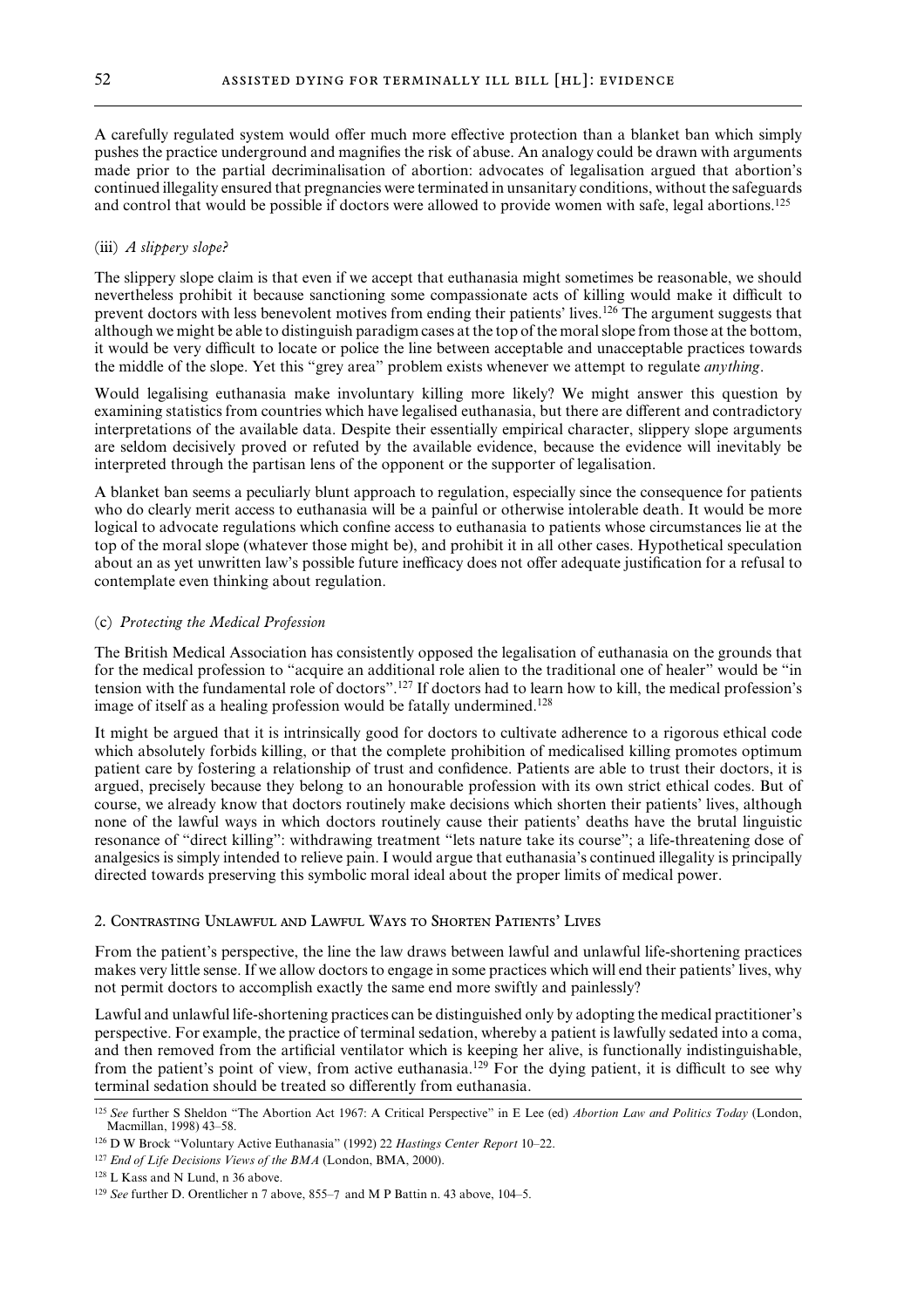In *Re B (adult: refusal of medical treatment)*, <sup>130</sup> the clinicians involved in Ms B's care did not want to withdraw artificial ventilation, but were prepared to adopt a "one-way weaning" programme, gradually reducing the breaths supplied by the ventilator, even though death would take several weeks. From the doctors' perspective, one-way weaning was preferable to complete withdrawal because it would be more like "letting die", and less like killing. It would be easier for them to live with. But however difficult it might be for the doctors, from the patient's perspective, a protracted and perhaps painful death is self-evidently and emphatically worse than a quick, painless one.

In the same year the English courts heard Mrs Pretty's request for assistance in dying. Mrs Pretty was not connected to artificial life-support, and hence needed more active assistance in order to end her life. But while Ms B could insist upon compliance with her wish that her life be brought to a quick and painless end, Mrs Pretty had to endure a distressing and frightening death.<sup>131</sup> From the patient's perspective, it makes little sense that access to a "good" death should depend upon something as apparently arbitrary as whether or not one is able to breathe unaided. It also seems strange that doctors can end the lives of patients (like Tony Bland) who have many years of pain-free existence ahead of them, while no assistance can be provided to competent adult patients (such as Dianne Pretty) whose final few days have become unbearable.<sup> $132$ </sup>

Most of us would prefer to die quickly and at home, in the presence of someone we love, yet none of the lawful means of ending patient's lives promote this sort of death. Withdrawal of life-sustaining treatment invariably takes place in hospital, and when artificial nutrition and hydration is withdrawn, the patient will slowly starve to death. The moment of death is unpredictable, and the patient's family may not be present. Voluntary euthanasia, on the other hand, could be given to a patient in her home in the presence of friends or relatives. Evidence from the Netherlands indicates that the relatives of patients who die as a result of euthanasia cope better with bereavement than the relatives of patients who die naturally, because they have the opportunity to talk openly about dying and say goodbye, and are prepared for the time and manner of the death.<sup>133</sup>

## 3. Conclusion

Competent adult patients seeking to end their lives will generally fall into one of three groups. First, there are those who are able-bodied enough to take their own lives. Suicide is not a criminal offence;<sup>134</sup> therefore it is lawful and relatively straightforward for patients in this group to end their suffering by taking their own lives. Secondly, there are patients, such as Ms B, who are connected to artificial means of life support and have the right to insist that their doctors do something to bring their lives to a quick and painless end. Finally, there are patients like Dianne Pretty, who fall somewhere in between. They are not sufficiently able-bodied to commit suicide, but neither are they sufficiently disabled to require artificial life support. This third group of patients have no option but to endure an unendurable death.

The purpose of this paper has been to show that we can only defend an absolute prohibition on euthanasia if we ignore the needs of this small sub-set of patients for whom it may represent the only way to relieve their pain or distress. This disregard of the individual patient's perspective is wholly at odds with the trend towards a patient-centred approach to medical law and ethics.

What is particularly important about the prohibition of euthanasia is that it admits absolutely no exceptions. However compelling an individual patient's reasons for wanting her doctor to help her to die, and however sympathetic a doctor might be to her request, euthanasia remains illegal. No other rules of ethical conduct have this absolute quality—it is always possible to make an exception if there are sufficiently compelling reasons. Instead of anticipating the different situations in which euthanasia might be requested, and attempting to work out which requests should be honoured, and which refused, the law insists that all requests, including those from people who are plainly both competent and suffering truly intolerable distress, must be turned down. A refusal to accept that there might be circumstances which would justify making an exception from a general rule against active euthanasia does not take seriously enough the perspective of a competent patient for whom life has become unbearable.

<sup>130</sup> [2002] 1 FLR 1090.

<sup>&</sup>lt;sup>131</sup> Mrs Pretty died precisely the death she feared 12 days after the ECHR rejected her application.

<sup>132</sup> M Freeman, n 20 above, 606.

<sup>&</sup>lt;sup>133</sup> N B Swarte *et al*, "Effects of euthanasia on the bereaved family and friends: a cross sectional study" (2003) 327 *British Medical Journal* 189.

<sup>134</sup> Suicide Act 1961, s 1.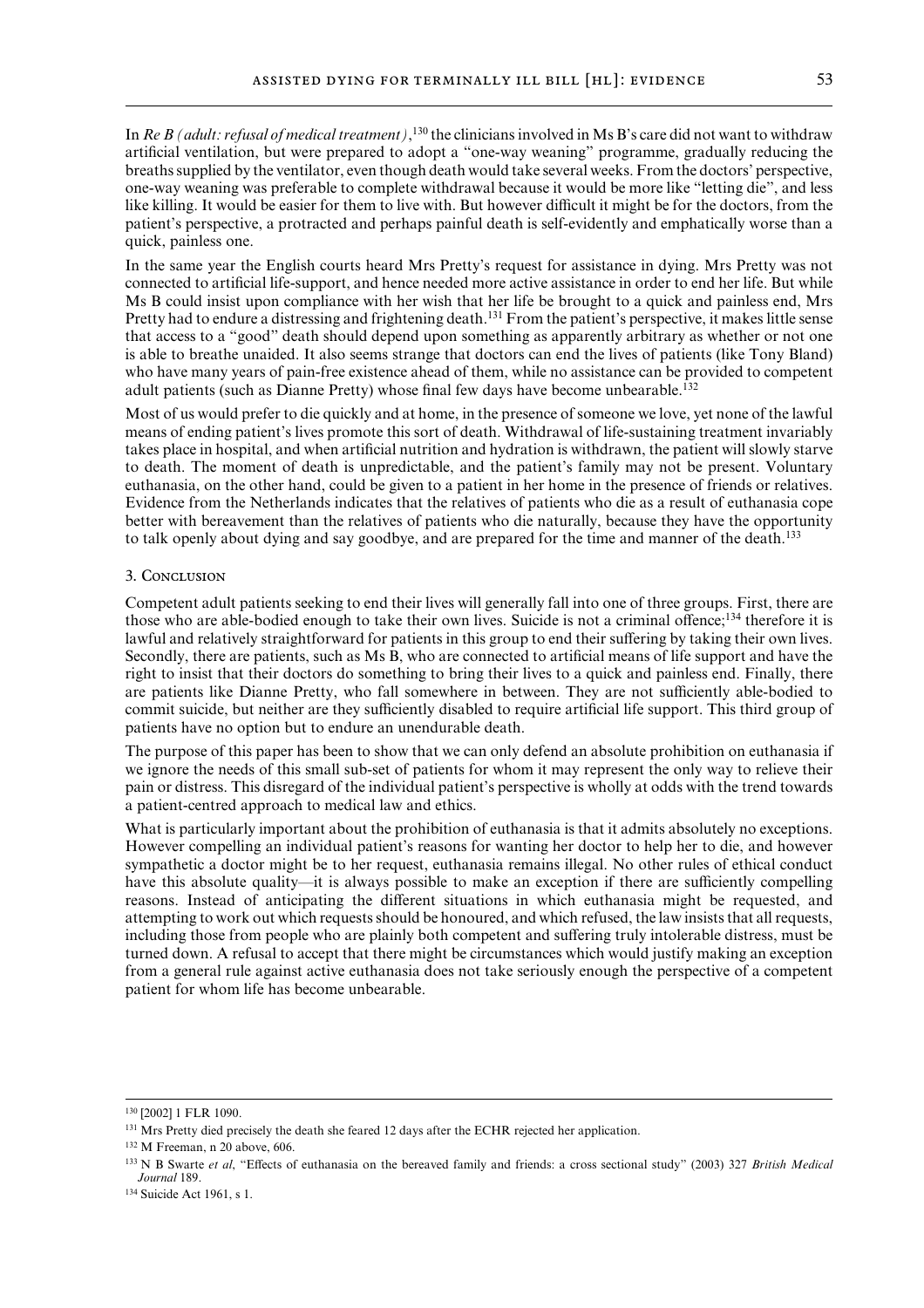## **Memorandum by Dr Bert Keizer**

### EUTHANASIA IN THE NETHERLANDS

Euthanasia is the handing or administering of an overdose to a patient at his or her request. It is allowed under the following conditions:

- The patient suffers unbearably without any prospect of recovery.
- The request for death is not uttered in the course of a psychiatric disease such as dementia or depression.
- The request is durable and consistent ie not uttered in a flash of despair.
- The request is put in writing.
- The doctor calls in a colleague who is not in any way involved in the case and this second doctor evaluates the above and puts her or his findings in writing.
- Death is brought about in a humane manner using the type of medication particulalrly suited to such a course of action.
- After the patients death the doctor reports to the authorities in the figure of the coroner who is called in to assess the procedure.

These conditions sound pretty straightforward, and yet, it has taken us some 30 years of intense social debate before we were agreed about them. Many people are pro euthanasia when asked in passing, but when it comes to working out a proper procedure which can be made to work in practice, it turns out to be a very complicated matter.

The patient's suffering being *unbearable* involves a hopelessly subjective judgment. This is not the case when it comes to the prospect of recovery. Doctors know the expected course of a serious disease and can give an objective estimate of the prognosis.

As to *durablilty:* when a patient asks for death on Tuesday and would be handed the overdose on Wednesday the doctor involved would be in deep trouble. A question of this complexity, an answer with such a grave consequence, these are not matters that can be decided overnight.

*Depression* is often used in the manner of a Catch-22: anyone asking for death must be suffering from a depression and this depression must be treated, not the patient killed. This is wrong for two reasons: many patients asking for death are not depressed, and, secondly: the hidden suggestion that depressions can be treated easily is of a horrible flippancy.

It sounds strange but it takes some skill to let a patient die *humanely.* Therefore the use of certain drugs is strongly advised instead of outlandish often jolting and sometimes agonzing ways of ending a patients life.

It is useless to worry about the slippery slope. Once a society has decided that euthanasia is allowed in certain cases, one is on it. Thus in Holland we have given up the condition that a patient must be in a terminal situation. Next, mental suffering was allowed to be unbearable and in some cases to be without any prospect of revovery. Then one's future *dementia* was suggested as a reason for a request for death. And lastly the suffering of extreme old age with all it entails in terms of social isolation, loss of children and bodily decay was put up as sufficient reason in itself to ask for death. Unsuccesfully, as it turned out, because the Dutch judiciary decided in the latter case that euthanasia was not allowed and condemned a GP accordingly. Only a provisional sentence was pronounced and the doctor was praised by the court for his frankness about his doings. In that praise the awkwardness of the entire situation was neatly expressed.

#### *Was legalisation a success in Holland?*

Yes, if one considers the unsavoury kinds of messing around doctors inevitably fall into when not being overlooked by colleagues or society at large. Under the rule of law, patient and doctor both feel safer, the one in asking, the other in supplying euthanasia.

No, legalisation failed if one realises that inspite of all the work done in Dutch society still only 54 per cent of cases are being duly reported. There is some slight consolation in the fact that the number of duly reported cases in Britain is 0 per cent, a figure assuredly not reflective of reality, because we know that the practice of euthanasia is a given, ever since the days of the Hippocratic oath. We had better realise that the practice was abjured in that spurious oath precisely because it occurred.

The problem of euthanasia has not been solved in the Netherlands. But if we have achieved anything it is the growing realisation, also internationally, that there is such a problem.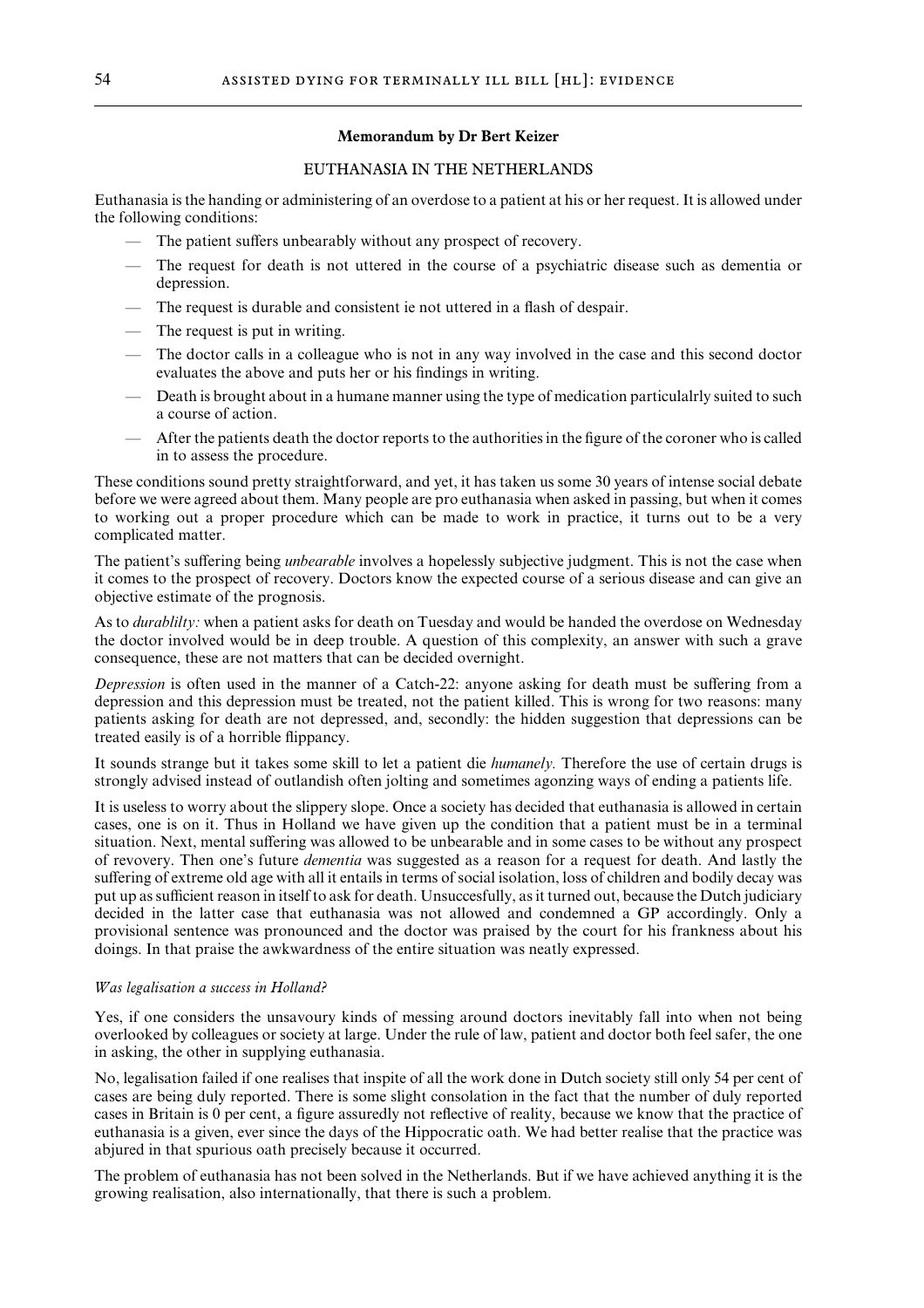Finally, I believe, on the grounds of the more than 1,000 deathbeds I attended as a physician, that euthanasia is a blessing in certain exceptional situations, yet I would rather die in a country where euthanasia is forbidden but where doctors do know how to look after a dying patient in a humane manner, than I would in a country where palliative medicine is ignored but euthanasia can be easily arranged.

#### *About the author.*

A A Keizer BA MD born 1947 in Amersfoort Holland.

Lived in England from 1968–1972. Studied philosophy in Nottingham University. Then medicine at the Univerity of Amsterdam. Qualified as a doctor in 1981, worked shortly in Kenya Africa, and has been working as a geriatrician in Amsterdam for 23 years.

Published a collection of personal sketches and philosophical essays about his work as a doctor in a nursing home in 1994 in the Netherlands. The book was translated into German, Spanish, Japanese, Danish, Swedish and French.

The author translated his work into English under the title of *Dancing with Mister D* published in 1996 by Transworld—Doubleday in London.

*2 August 2004*

#### **Memorandum by Dr Helga Kuhse**

As a researcher in the field of medically assisted dying, I am writing in support of the *Assisted Dying for the Terminally III Bill* [HL].

Before doing so, allow me to introduce myself. I am the former Director of the Centre for Human Bioethics and Associate Professor at Monash University. I am now semi-retired and currently hold the position of Senior Honorary Research Fellow at the University. Throughout my professional career, spanning nearly 30 years, I have researched various fields within bioethics. Ethical issues, as they arise at the end of life, have been one of my special interest areas. I have published more than 150 professional articles and 12 books in the field of bioethics, including many publications on medical end-of-life decisions.

I am co-founder of the International Association of Bioethics and have served as a Consultant on medical endof-life decisions and euthanasia

- to the Human Rights Commission of Australia;
- to the Government of the Australian State of Victoria;
- to the Select Committee on Euthanasia to the Legislative Assembly of the Northern Territory of Australia;
- as an Expert Witness for the Northern Territory of Australia [on its voluntary euthanasia law] before the Supreme Court;
- as a Witness appearing before the Social Development Committee of the Parliament of South Australia.

My research into medical end-of-life decisions and other ethical issues has been supported by competitive grants from the Australian Research Grants Foundation, The Australian Research Council, The National Health and Medical Research Council and Monash University.

In the course of my thinking and research in the area, I have reached the conclusion that there are two broad grounds for legalizing direct help in dying to terminally ill patients who request such help.

(1) The first reason is an ethical reason, in the narrow sense of the term. With many others, I take the view that it is wrong to deny a terminally ill and suffering patient direct help in dying. To deny this right to competent, well-informed patients is to fail to treat them as persons and as autonomous moral agents. It shows lack of moral respect for persons as persons.

(2) The second cluster of reasons encompasses ethical grounds in the wider sense of the term. It relates to issues of public policy, to questions of justice and fairness, and to control and regulation.

My attached submission will focus on Point 2. My reason for focusing on the second, rather than the first, point is this:

In multicultural and pluralist societies, such as Britain or Australia, people give very different answers to questions such as whether voluntary euthanasia, stem-cell research, or organ donation (to give just three examples) are morally right or wrong. Because these different answers have their source in different value systems, they cannot be shown to be true or false, in the ordinary sense of those terms.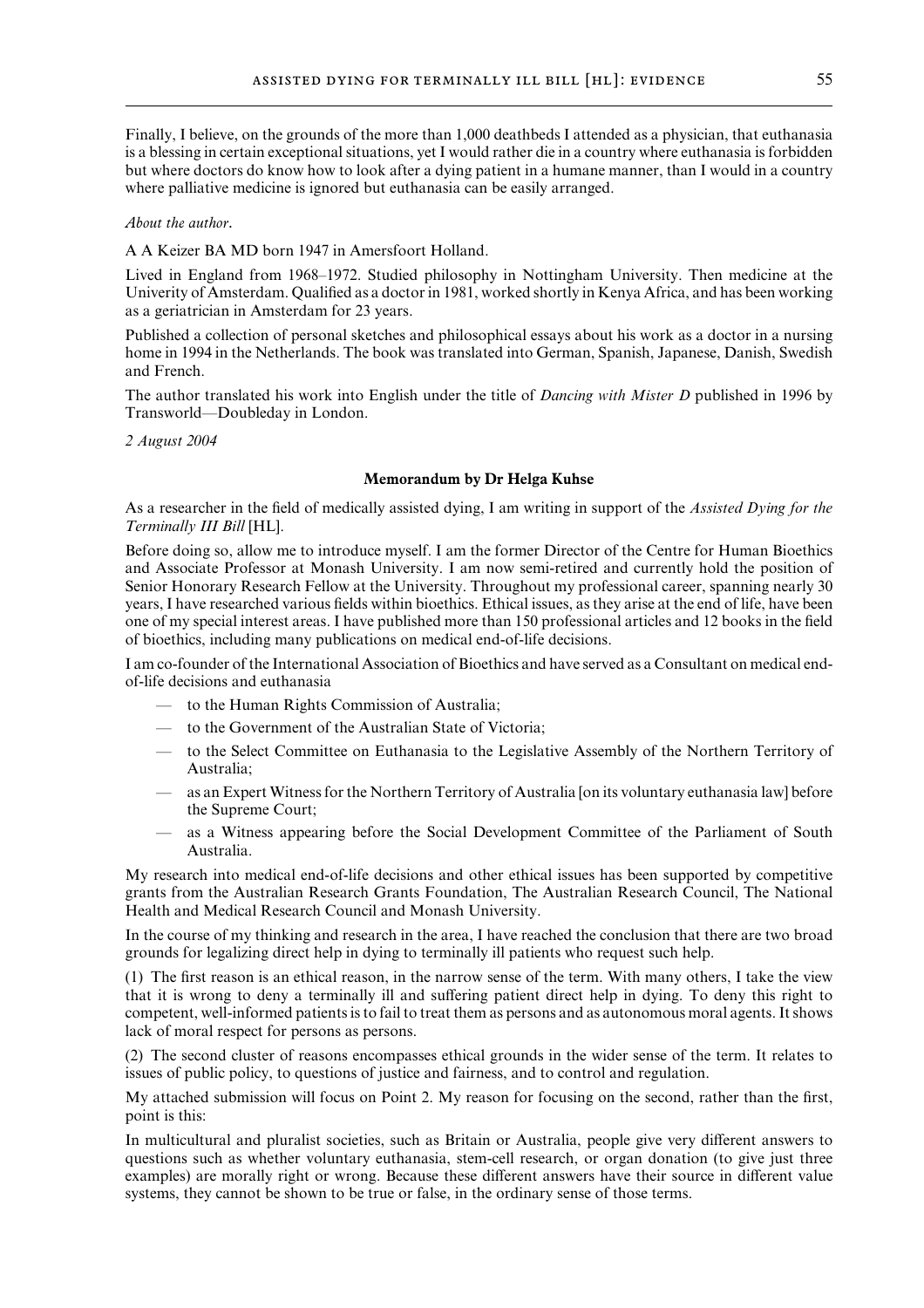This raises the question of an appropriate *social*response. Given that there is fundamental disagreement about the morality of a practice, how should modern pluralistic and liberal societies respond to it: Should they allow or prohibit the practice, and on what grounds?

It is now widely accepted that personal autonomy or liberty is a very important value and that it is inappropriate for the state to either adopt a paternalistic stance towards its mature citizens, or to restrict their freedom through the enforcement of a particular moral point of view. Only if one person's actions cause harm to others is it legitimate for the state to step in, and to bring in laws that restrict individual liberty. As John Stuart Mill put it in his famous essay *On Liberty:* "The only purpose for which power can be rightfully exercised over any member of a civilised community, against his will, is to prevent harm to others . . . Over himself, over his own body and mind, the individual is sovereign."

If this standpoint is accepted, it follows that the House of Lords, in its deliberation on the *Assisted Dying for the Terminally Ill Bill,* should not so much concern itself with the question of whether or not it is intrinsically morally right or wrong to ever render direct help in dying, but with rather the issue of Public Policy: whether there are good grounds for retaining the prohibition on direct help in dying for terminally ill patients who request such help.

## **INTRODUCTION**

In this submission I shall focus on two clusters of problems that may be grouped under the following two headings:

## 1. The Problem with Drawing Boundaries

Existing law prohibits the intentional termination of life. This assumes that a morally relevant and/or practically workable distinction can be drawn, in end-of-life patient-care, between cases of the intentional termination of life, on the one hand, and other end-of-life decisions—such as non-treatment and palliative care decisions—that are tolerated by the law.

This submission will show that the assumed distinction between lawful and unlawful medical end-of-life decisions is marred by serious conceptual and practical problems.

## 2. THE PROBLEM WITH PROHIBITION

It is often assumed that a restrictive public policy approach that prohibits direct or intentional help in dying to the terminally ill who request it ("assisted dying", as defined in the Assisted Dying for the Terminally Ill Bill), is more protective of patients as a whole than a liberal approach. As an earlier House of Lords Select Committee put it: "The prohibition (of intentional killing) is the cornerstone of law and of social relationships. It protects each of us impartially, embodying the belief that all are equal. We do not wish that protection to be diminished."<sup>135</sup>

This submission will show that empirical evidence challenges this belief. Patients as a whole appear to be better protected by laws that regulate assisted dying than by laws prohibiting it.

*Terminology:* My discussion is limited to competent, terminally ill patients, as defined in the *Bill*; and I shall use the term "assisted dying" to refer to both medically assisted suicide and voluntary euthanasia for the terminally ill.<sup>136</sup>

### 1. The Problem with Drawing Boundaries

Around 40 per cent and more than 80 per cent of deaths are preceded by a medical end-of-life decision, that is, an action or an omission undertaken by the doctor in the knowledge or belief that the patient will die earlier as a consequence of that decision than she or he would if that decision were not taken. In other words, with or without the patient's consent, doctors are taken courses of actions that will often determine when and how a patient dies.

Doctors who engage in these end-of-life decisions are not necessarily acting contrary to the law. Rather, in many countries it is lawful for doctors to implement decisions that will shorten the patient's life. Under certain circumstances, doctors can lawfully withhold or withdraw life-sustaining treatment, and a consensus is

<sup>135</sup> House of Lords, *Report of the Select Committee on Medical Ethics*, Vol 1, Report, London: HMSO, 1994, p 48.

<sup>&</sup>lt;sup>136</sup> While some writers hold that the two practices are morally distinct as far as the role of the doctor is concerned, I do not share that view. A doctor who prescribes a lethal drug, at the patient's request, is as morally responsible for the foreseen outcome—the patient's death—as a doctor who, at the patient's request, administers a lethal drug. I also believe it would be bad public policy to limit legislation to medically assisted suicide. Not all patients are capable of ending their own lives, and attempts at suicide may fail.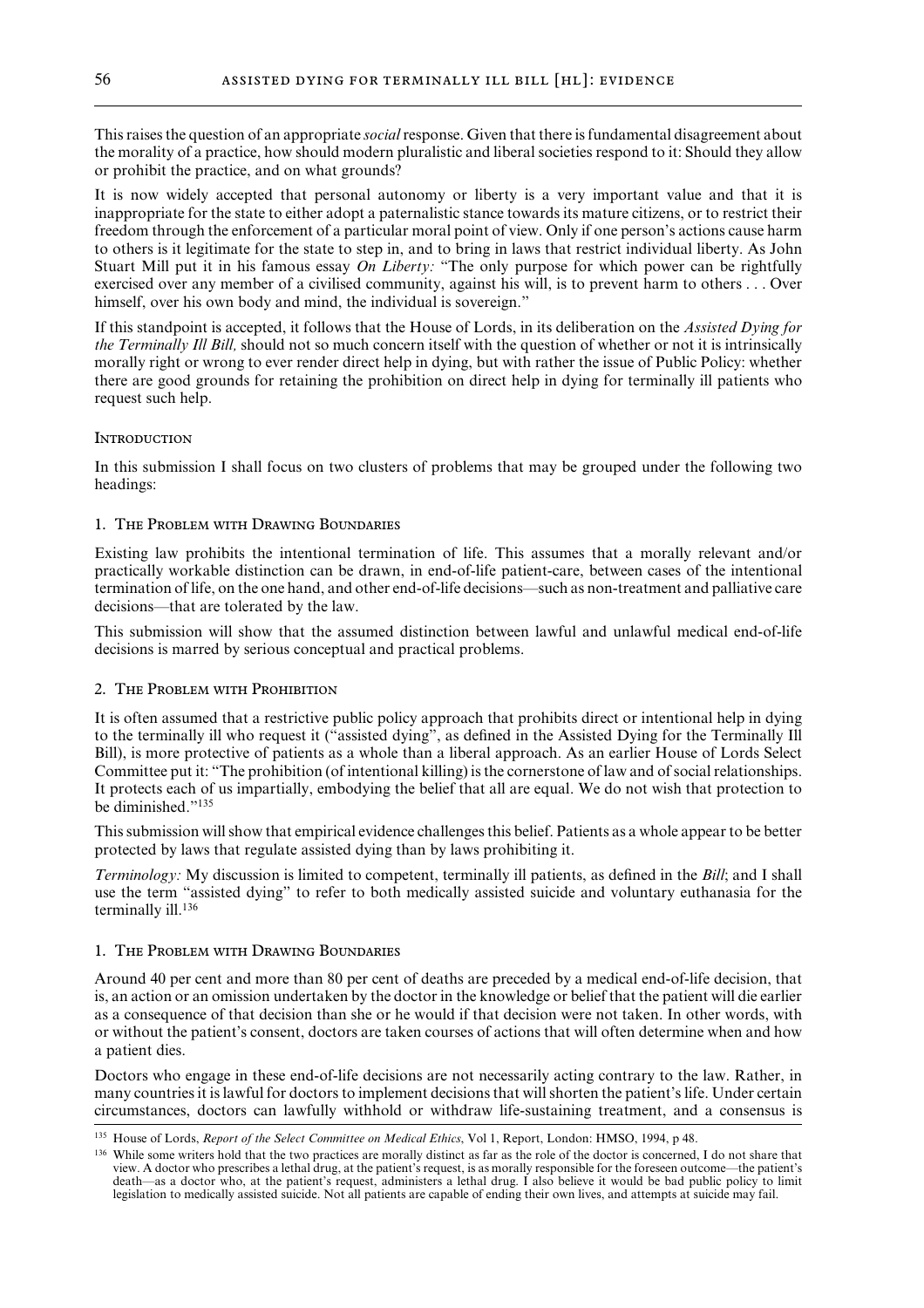evolving according to which doctors may administer life-shortening pain of symptom control, in full knowledge of their "double effect".

There are a number of reasons why the present situation of permitting some but seemingly prohibiting other medical end-of-life decisions is problematic:

### *Discrimination*

### Non-treatment decisions:

Contrary to what the House of Lords Select Committee on Medical Ethics stated in its Report137, the continued prohibition of assisted dying in the practice of medicine does not "protect [ . . . ] each of us impartially". Rather than treat all patients impartially, and give expression to "the belief that all are equal", laws that prohibit assisted dying are, on the face of it, discriminatory: they allow some patients—those who are fortunate enough to require life-support—to take control of their dying process, and to shorten their suffering; they do, however, deny the same rights or opportunities to others: those who are in the unfortunate position of not requiring life-support, but whose suffering is just as great, and may be greater, than that experienced by patients in the first group.

### Palliation

Modern palliative care can help many patients, but can unfortunately not help all patients. At the end of life, some 15–20 per cent of patients referred for palliative care may experience intolerable pain, delirium, shortness of breath, nausea, persistent vomiting that is refractory to the usual therapies.138 Some patients can be helped only by what has been termed "terminal sedation", but terminal sedation, it has been argued, is a form of assisted dying indistinguishable in all its relevant features from currently prohibited forms of the intentional termination of life<sup>139</sup>, with some doctors referring to it as "slow euthanasia"<sup>140</sup>.

This leaves one with the following conclusion:

- (a) If terminal sedation is rejected as a morally licit and lawful means of aiding a patient's death, then patients suffering refractory pain cannot be helped by available medical care; and some of these patients may also feel discriminated against on the grounds that in addition to not being able to refuse treatment, they are also experiencing intolerable and unrelievable pain and suffering.
- (b) If terminal sedation is accepted as lawful, then doctors will be permitted to intentionally end the lives of patients "slowly" and in a—for many patients, relatives, and health care professionals distressing way, but not quickly and in according with the patient's own considered wishes, values and beliefs. As one well-known physician has put it:

In many cases, terminal sedation amounts to euthanasia because the sedated patient often dies from the combination of two intentional acts by the physician—the induction of stupor or unconsciousness and the withholding of food and water . . . It is the physician-created state of diminished unconsciousness that renders the patient unable to eat, not the patient's underlying disease.<sup>141</sup>

THE PROBLEM WITH "INTENTION"

How can one be sure what doctors intend to bring about when they engage in end-of-life decisions? Under the Principle of Double Effect, an outwardly identical action or omission, such as administering a potentially lifeshortening dose of a palliative agent, or the withdrawing of life-support, can be a case of impermissible assisted dying or the intentional termination of life, depending on what the agent intends to bring about. Since intentions are internal mental states, often only the doctor herself will know what she intended to do when she did what she did.

The legal presumption is that doctors administering palliative care to dying patients, and those who withhold or withdraw life support from the terminally ill, are not intentionally terminating these patients' lives. But what do doctors actually intend when they engage in end-of-life decisions?

<sup>137</sup> *See* note 1.

<sup>138</sup> *See* eg, N I Cherny, R K Portenoy, "Sedation in the Management of Refractory Symptoms: Guidelines for Evaluation and Treatment", *Journal of Palliative Care:*, Vol 10, (2), 1994, pp 31–38; David Orentlicher: "The Supreme Court and Physician-Assisted Suicide—Rejecting Assisted Suicide but Embracing Euthanasia", *New England Journal of Medicine*, Vol 337 (17), 23 October 1997.

<sup>139</sup> *See* eg, Helga Kuhse: "Why Terminal Sedation is no Solution to the Voluntary Euthanasia Debate", in T Tannsjo: *Terminal Sedation: Euthanasia in Disguise?*, Kluwer, 2004.

<sup>140</sup> *See* eg, J A Billings, D Block: "Slow euthanasia", *Journal of Palliative Carer*, Vol 12(4), 1996, pp 21–30.

<sup>141</sup> David Orentlicher, see footnote 4.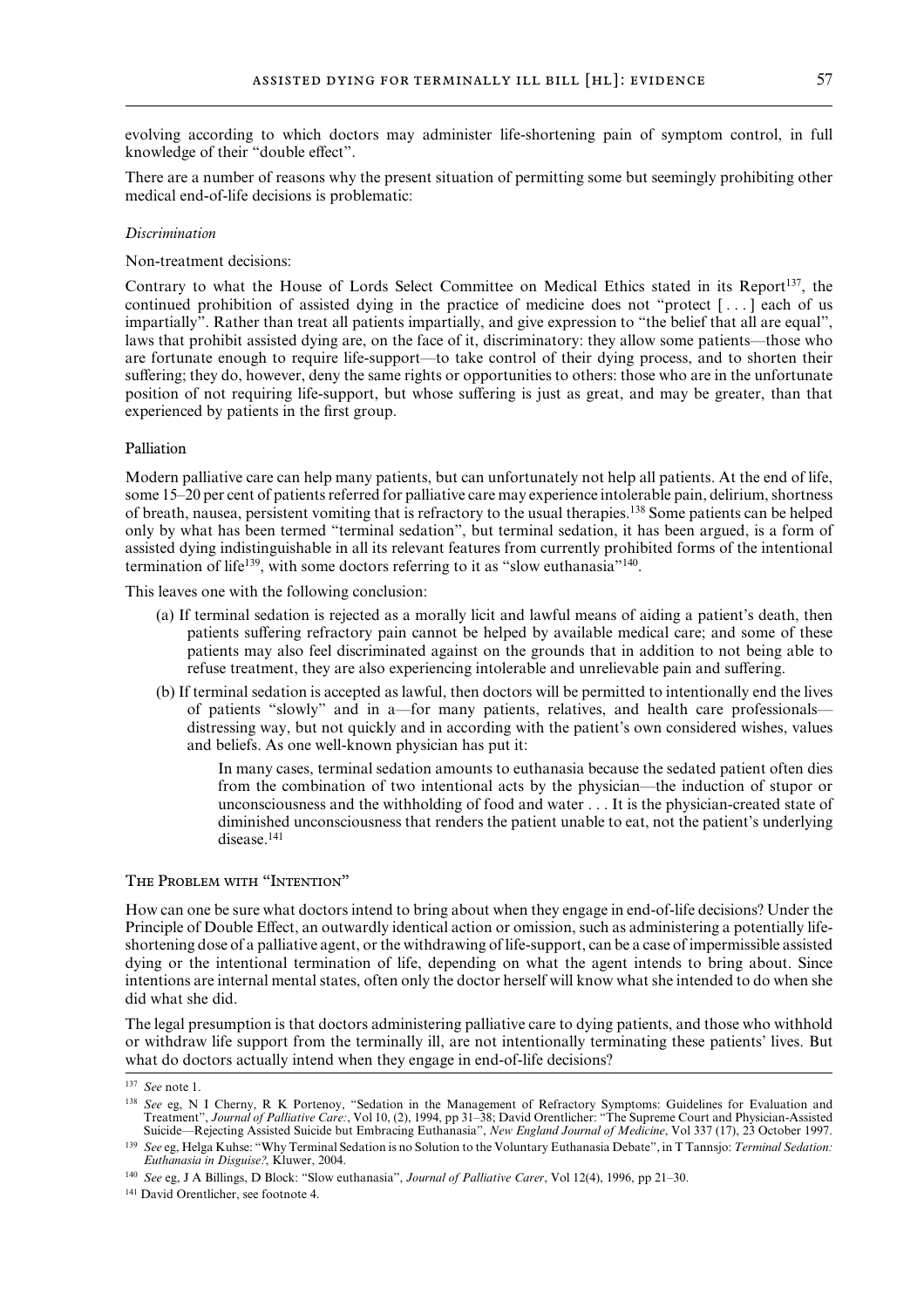A number of important, comparable nationwide studies—conducted in the Netherlands, Australia and Belgium—asked doctors about their intentions; they can shed some light on this question. Here my main focus will be on some data from the Australian study. The Committee may want to access the original studies.<sup>142</sup>

#### *Non-treatment decisions:*

The study found that of all Australian deaths in the period, 28.6 per cent were preceded by a non-treatment decision that in the doctors' opinion would hasten the patients' death.

In 24.7 per cent of all deaths, the doctors acted with the intention of shortening the patient's life; in 3.9 per cent of all deaths was there no intention to shorten the life of the patient.

#### *Palliation*

30.9 per cent of all Australian deaths were preceded by a palliative care decision. 24.4 per cent did not involve an intention to hasten death; 6.5 per cent involved a partial intention to hasten death.

*The Administration of Prescription of drugs, Administered or prescribed with the explicit intention of hastening the endof-the patient's life:*

The study found that 5.3 per cent of all Australian death involved this form of medically assisted dying.

Setting partially intended deaths to one side, this means that approximately every third patient's death was preceded by a decision that was directly intended to result in their death.

This shows that existing laws prohibiting the intentional termination of life are not being observed by Australian doctors. While the prohibition of the intentional termination of life may prevent some doctors from using fast-acting non-therapeutic drugs, prohibition does not, and cannot, prevent doctors from intentionally ending the lives of suffering patients in some other "lawful" ways.

This brings us to the cluster of problem associated with prohibition.

## 2. The Problem with Prohibition

#### *Prohibition does not work*

The reason for the non-workability of the prohibition of the intentional termination of life lies in the mainstream legal assumption that doctors do not intend all the foreseen "natural" consequences of their actions and omissions. Rather, existing laws rely, at least in part, on a subjective notion of intention. If the notion of intention where understood in a wide objective sense, then the death resulting from each and every deliberate medical-end-of-life decision, to the extent that it was not accidental or inadvertent ⁄ would be taken to be the intended consequence. Since this is not the mainstream view, it entails that current regulatory frameworks and laws are at least to some extent based on a subjective notion of intention.

This makes for the extreme malleability and "constructability" of medical end-of-life decisions and with this, for the unworkability of existing laws.<sup>143</sup> Existing laws can neither prevent doctors from intending what it is impermissible to intend—the death of a suffering and dying patient, for example—nor effectively prevent them from implementing those intentions. A doctor who does not, for whatever reason, wish to administer a nontherapeutic lethal drug to aid the patient's passing, will often be able to achieve the same result by using a therapeutic drug, by a non-treatment decision, or both.

### *Lack of transparency and consent*

The legal focus on the doctor's intention in medical end-of-life decisions offers neither transparency nor regulatory protection. Rather than encourage honesty and openness in the doctor/patient relationship, it encourages, self-deception and hypocrisy, and seems to lead doctors to act without their patients' consent.

<sup>142</sup> Helga Kuhse, Peter Singer, Peter Baume, Malcolm Clarke and Maurice Rickard: "End-of-life decisions in Australian medical practice, *Medical Journal of Australia*, Vol 166, 17 February 1977; P J van der Mass, G van der Wal, I Havercate et al: "Euthanasia, Physician-Assisted Suicide an d Other Medical Practices Involving End of Life in the Netherlands, 1990–95", *New England Journal of Medicine*, Vol 335, 1966, pp 1699–05. Luc Deliens, Freddy Mortier, Johan Bilsen, et al: "End-of-life decisions in medical practice in Flanders, Belgium: a nationwide survey", *The Lancet*, Vol 356, 25 November 2000, pp 1806–11.

<sup>&</sup>lt;sup>143</sup> John Griffith: "The Regulation of Euthanasia and Related Medical Procedures that Shorten Life in the Netherlands", Medical Law *International*", Vol 1, 1994, pp 137–158.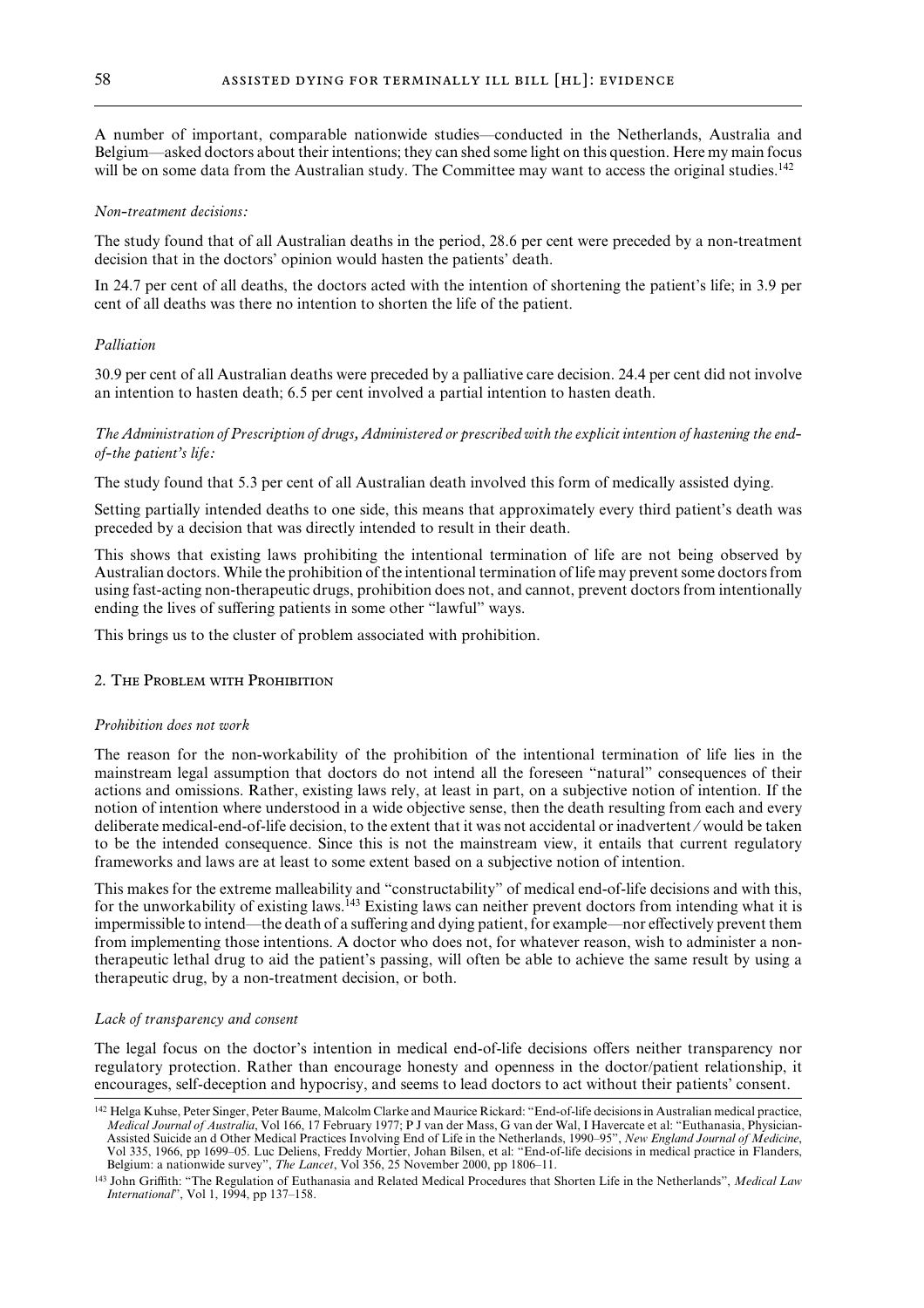### *The Slippery Slope—Which way does it slope?*

It has often been claimed that the acceptance of assisted dying [voluntary euthanasia], at the patients' request, will lead to non-voluntary or involuntary euthanasia. The British academic J Keown, for example, has argued that this is illustrated by evidence emerging from the Netherlands, where doctors have been able to practice voluntary euthanasia for a number of years: ". . . since [voluntary] euthanasia became widely tolerated in the Netherlands, thousands of patients have had their lives intentionally shortened without an explicit request."144

The claim by Keown and others that voluntary euthanasia leads to non-voluntary euthanasia is not born out by empirical studies. Rather, comparable international empirical studies suggest that the acceptance assisted dying at the patient's request, is associated with fewer—not more—cases of non-voluntary euthanasia.

The Australian survey into medical end-of-life decisions was modelled on the 1996 Dutch study.145 One of the central findings of the Australian study was that 3.5 per cent of all Australian deaths result from the administration of drugs explicitly intended to end patients' lives without their consent. The figure was five times higher than in the Netherlands, where it was 0.8 per cent and 0.7 per cent, respectively. [The asymmetry between the Dutch and Australian figures is also born out by a comparable Belgium study Belgium doctors administered drugs with the explicit intention of ending the patient's life in 3.2 per cent of all deaths.146

These findings [for further important data, please consult directly the Dutch, Australian and Belgium studies] raise the question of why more Australian [and Belgium] than Dutch doctors chose intentionally to end the lives of some of their patients without the patient's consent. One plausible explanation is that since existing laws prohibit the intentional termination of life, doctors are reluctant to discuss medical end-of-life decisions with their patients lest these be construed as collaboration in the intentional termination of life.

## **CONCLUSION**

To conclude: there appears to be good evidence to suggest that laws prohibiting the intentional termination of life, but permitting the withholding and withdrawing of treatment and the administration of life-shortening palliative care, do not prevent doctors from intentionally ending the lives of some of their patients.

There are also good grounds for believing that these laws are discriminatory and unjust, that they encourage hypocrisy and lack transparency, and the unconsented—to termination of patients' lives.

For the purposes of public policies and laws governing medical end-of-life decisions for competent patients, we should stop asking whether a doctor "intends" death or merely "foresees" it, whether death comes about as the result of an action or an omission, or as the result of administering a slow-acting therapeutic or a quick acting non-therapeutic drug.

What is needed is a single regulatory framework for all medical end-of-life decisions for competent patients, a framework that does not rely on the largely unworkable notion of intention, but on the substantive notion of respect for the patient's autonomy, which finds expression in the procedural requirement of consent. Under such a framework, patients and doctors would be free to jointly decide on a mode of dying that best meets the needs of patients. For many patients this would involve foregoing life-sustaining treatment, and accepting palliative care. But for some patients this would also involve direct help in dying, through the prescription or administration of a drug.

*2 August 2004*

## **Memorandum by H M Laane, MD, GP, PhD, MAS**

Summary and Conclusions—Based on My Experiences as a Dutch GP

1. When (optimal) palliative care is exhausted, Euthanasia/Doctors Assisted Suicide (EU/AS) is a medical option for patients:

- With severe and non curable diseases,
- Who are going to die anyway,
- Who are suffering physically and/or mentally,
- After informed decision.

<sup>144</sup> As quoted in the Australian Senate and Constitutional Legislation Committee report: *Consideration of Legislation Referred to the Committee—Euthanasia Laws Bill 1996*, Canberra: The Parliament of the Commonwealth of Australia, March 1997, p 103.

<sup>145</sup> See footnote 142.

<sup>146</sup> See footnote 142.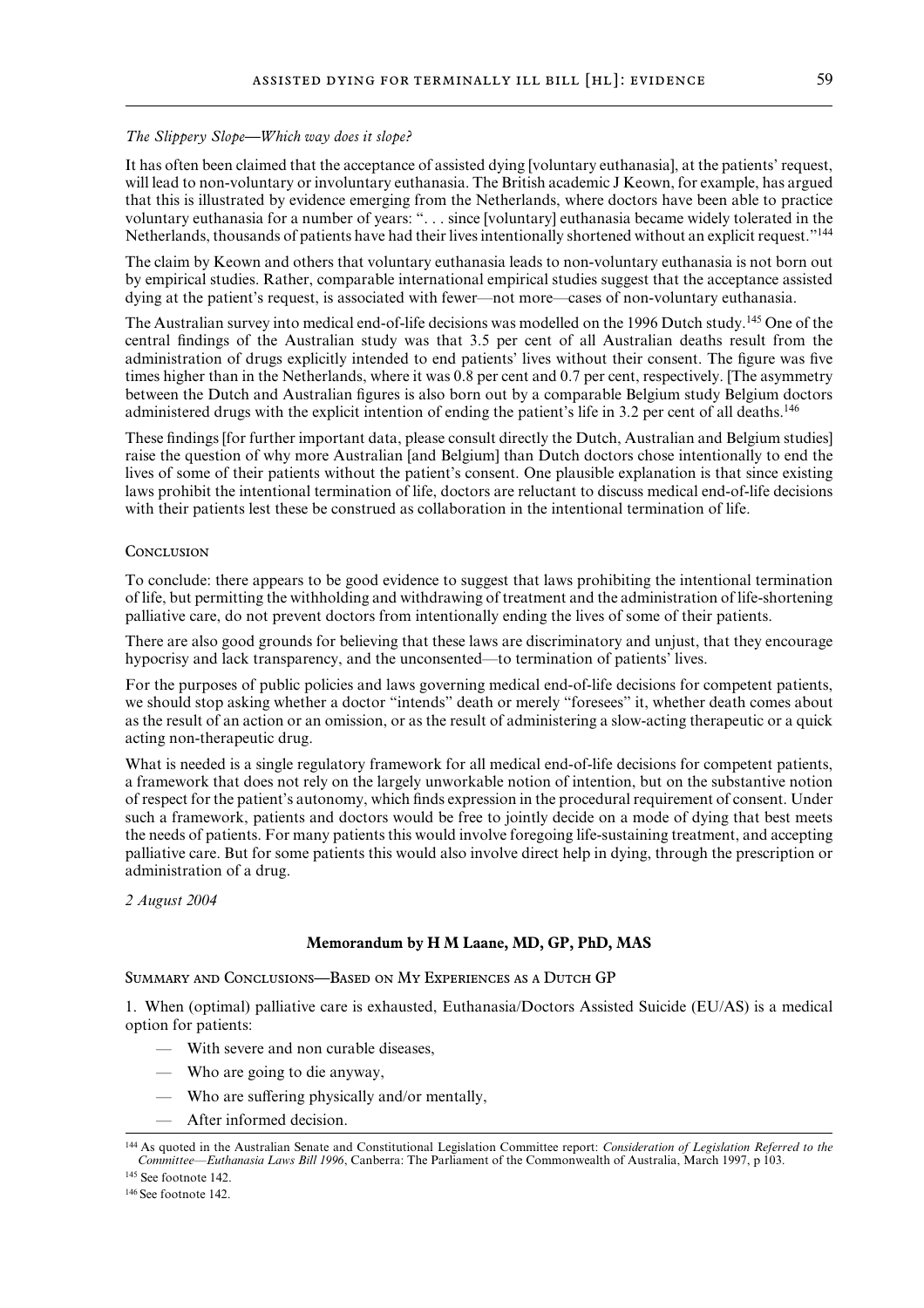2. The autonomy of the patient that chooses assisted dying (EU/AS or terminal sedation) must be respected as long as the criteria (above) are fulfilled.

3. Cases where patients come to doctors seeking assisted dying because they are "tired of life" do not constitute a medical issue. These patients do not make the above criteria.

4. A promise from the doctor not to let their patient suffer enables the patient to deal with their death. This promise of help, should it be needed, enables the patient to continue with his/her life while they are waiting for their death.

5. The patient is in fact the only person who can tell his limits. They will be different for different people and can involve a combination of the following:

- Not being able to do things he/she did before
- The loss of their skills: not able to cook or dial a phone number
- The loss of senses: blind, deaf
- The loss of the taste
- The loss of communication, also due to mental dysfunction
- Incontinent for urine and faeces or severe constipation with colic pains
- Persistent nausea/persistent vomiting
- Dyspnoea
- Severe itching
- Mental pain
- $\qquad$  Etc.

6. It is easy for us to understand physical pain. However, it much more difficult to understand another's mental pain/suffering.

7. Who has the right to choose? If nature takes its course, animals and men die in a natural way. However, due to our medical knowledge and technology, we are able to keep people alive beyond the borders of natural death—by: days, weeks, and even years. It is now the case that patients hardly get the opportunity to die.

8. The practice of EU/AS in the Netherlands cannot be exported to other countries *per se*. It is possible in the Dutch system because it provides the patients with the latest treatment developments. In the Netherlands all costs for all ill patients are completely reimbursed by the insurance system, so no financial aspects are involved.

9. The task to end a patient's life is a disturbing personal experience. It is emotionally very difficult. The doctor has to live with his own emotions. It is and never will be, a routine medical practice. You take it home with you. It is a scar on your soul.

10. At the other hand I, as a doctor, can offer my patients a death with human dignity, in which he/she is able to talk with his family and friends and can see goodbye to life, voluntary and without suffering.

11. Then I know, I feel and I can say as a doctor: "I have done a good job".

#### Some Detail About my Personal Experiences 1973–2004

1. My first personal experience of assisted dying was in 1973 when an old sailor asked me for help to die. He was dismissed from the hospital because there wasn't any treatment for his (lung) cancer and the metastases in bones and liver. He was suffering a lot of pain, was extremely dyspnoeic and had a severe itching. The specialist couldn't offer any relief at all. At that time I was horrified by the idea that somebody asked me to "murder" him, but on the other hand I realised that I wasn't able to help him in a way that I could relieve the symptoms sufficiently. I didn't know what to do, so I referred him to a nursing home. He died eight days later and his wife told me that he had a horrible time. At that moment I felt that I had betrayed my patient because I hadn't found the right solution.

2. In that same year—1973—there was a lawsuit of a Dutch (female) GP. She had helped her mother to die when she was in a medical horrible situation. I was very interested and followed this case. In fact in this case there were the same principles involved that I had encountered with my patient: "the protection of life" and "the obligation from the doctor to help a patient not to suffer".

3. Between 1973 and 1976 I was able to relieve the symptoms of the terminally ill and dying patients. But in 1976 I was confronted again by a desperate medical "case". For this patient my medical/professional knowledge and skills weren't enough to relieve his symptoms although he also had the consultations of two specialists. This patient asked me to help him to die. After a difficult decicision-making process I promised him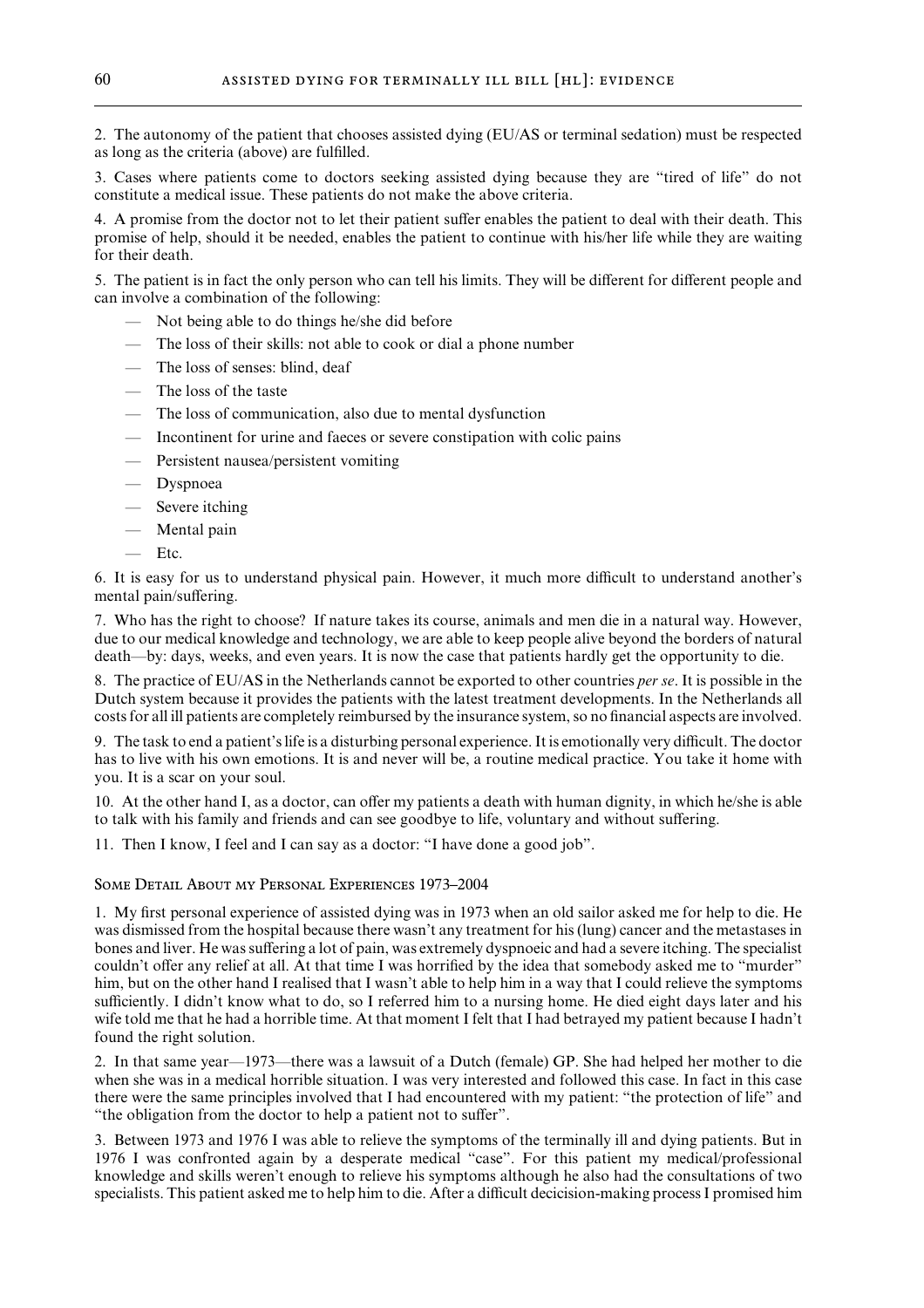to help. But now I had another problem: how do you let your patient die in a gentle way? I asked advice of a friend (anaesthesiologist) and he helped me out with the right medications. He explained the procedure: first of all induce a coma and in the second phase administer curare-medication, so the heart will stop beating. So I did. His daughter was present and after the death of her father she was very relieved and thanked me on behalf of her father. This was a very emotional moment.

4. From the beginning of the eighties I helped other patients to die, not frequently but with an average of 1 patient per two to three years. All but one were cancer patients. All were treated properly (operations, chemotherapy and radiation). And because of these treatments those patients "lived beyond the border of natural death", sometimes many years. But also because of these treatments their final medical situation turned into "nightmares" in which palliative care wasn't helping any more.

5. In the vast majority of the cases as a GP, you can offer efficient palliative care to your terminally ill patients. But this is not always the case. Sometimes there were exceptions and I helped those "palliative resistant" patients to die. I was able "to correct" the unwished extremely negative effects of their medical treatments.

6. Also from the beginning of the eighties I reported to the responsible authorities that I wasn't able to issue a certificate of natural death. You have to realise that at that time, when you reported a case of euthanasia, the Police officers (in uniform) came to the house of the deceased. They then told you that you were a "suspect of an offence". I had to go several times to Police stations to be interrogated. In all cases I was "cleared as a suspect". However, such procedures each took at least three years, so for a doctor, it was an exhausting procedure. And now in the year 2004, I, this "suspect" from the seventies and eighties, am now consulted by the Dutch Court as an expert. Over the past 20 or so years, times have certainly changed in the Netherlands.

7. Based on my personal experiences in assisted dying, in the second half of the eighties I wrote a number of articles to inform other GPs.

8. In the beginning of the nineties the number of terminally ill AIDS patients had started to grow very rapidly. Because I was also involved in AIDS research many people with aids (PWAs) consulted me. At that time there wasn't a cure, so I saw all complications in terminally ill PWAs: no cure and no hope. Because many PWAs realise that they were going to die and because they had seen "needless" suffering with friends, a great number of them asked for euthanasia if their suffering couldn't be resolved. In 1992 in Amsterdam about 30 per cent of the terminally PWAs died by EU/AS. I published five articles on this subject in the period 1992–96. One of those articles is added to this submission.

9. In 1996–97 the new combination therapy for aids was introduced. This therapy had very good results. This was also reflected in the number of PWAs who died by euthanasia/assisted suicide (EU/AS)! In1992 45 PWAs died by euthanasia in Amsterdam, and a lot more for the Netherlands! However, in 1999 (three years after the start of the combination therapy) there were only six cases of EU/AS in the whole of the Netherlands.

This shows that when the prospects for medical treatments improve, the need for EU/AS decreases.

10. When I started in the seventies the level of palliative care was in accordance to the level of medications and treatments of those days. The last 30 years there has been a huge development in the possibilities of palliative care and nowadays we can offer our patients a lot more.

This also illustrates that the fear of a "slippery slope in the Netherlands" hasn't come true: at the moment we can offer our patients enough prospects and alternatives, and as a result, the need for EU/AS is going down.

11. Being in most cases also the family doctor of the relatives, I have experienced that they are so relieved about the possibility of "dying with dignity". I have never met with negative reactions from relatives.

### My Experiences as a Second Opinion Doctor

1. From 1995 I was involved in the so-called SCEN-project (second consultation for euthanasia in the Netherlands). We started this project in Amsterdam. Because of the high quality of the second consultations that SCEN provides, this project has been implemented in the whole of the Netherlands.

2. The expertise of the SCEN-doctors is not limited to only EU/AS. As a second opinion doctor I have done over 150 second opinions,  $> 100$  as a SCEN second opinion doctor. Through reviewing all those secondopinions, my first conclusion is that in the vast majority of those cases the criteria of carefulness had been fulfilled by the patient's doctor. In 21 cases this was not so. In 13 cases I visited the patients again three months to a year and a half later. After this second visit the criteria were fulfilled. In eight cases it became clear that EU/AS was not the right option. In several cases the patient was (already) in coma, in several cases the patients weren't able to express their will explicitly and in several cases the symptoms should relieved by medical treatment and two patients died naturally during the period of the second opinion.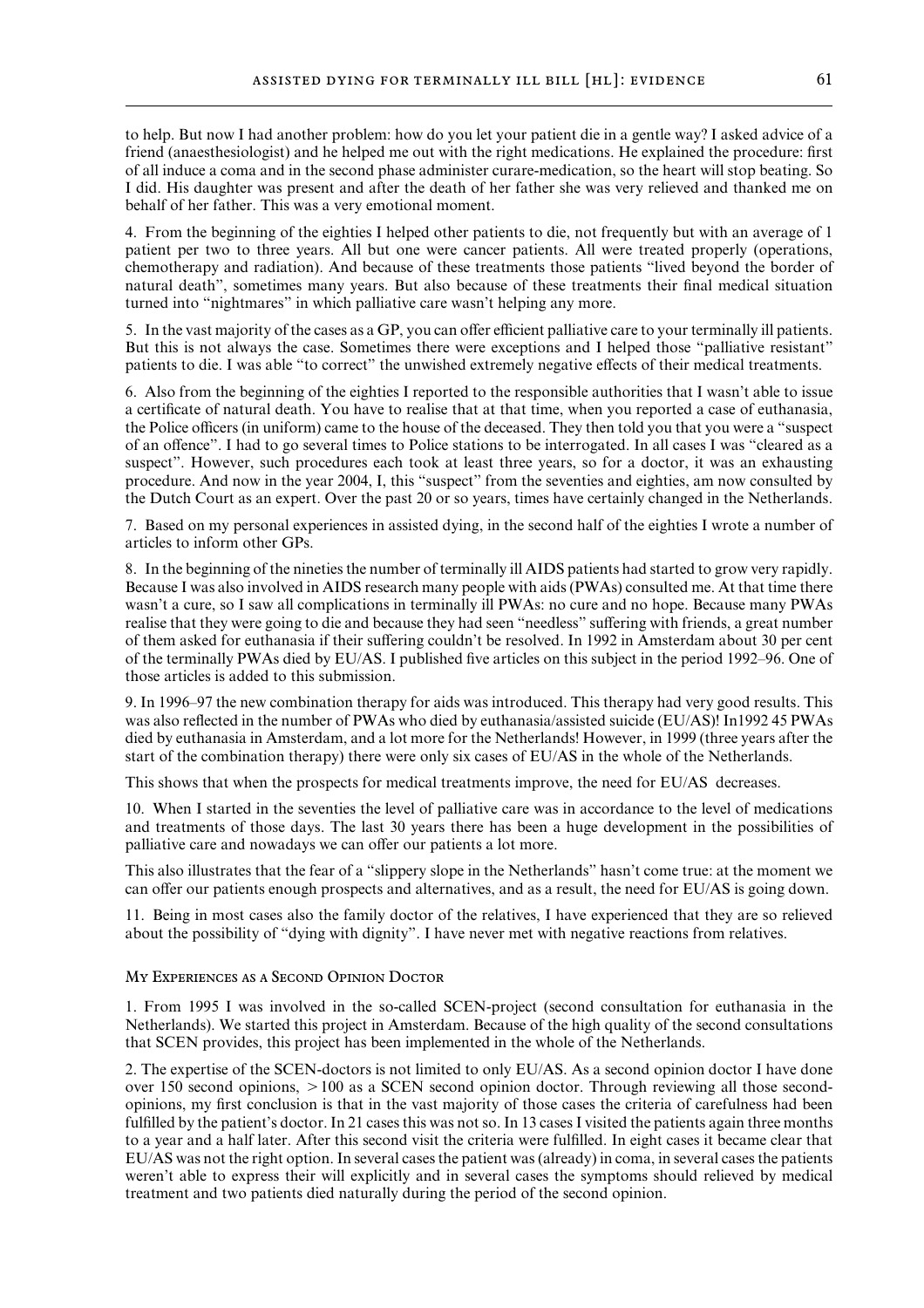3. Because EU/AS is only an option when palliative care is exhausted all SCEN-doctors have followed additional palliative training and give advice for proper palliative treatment.

4. Second opinion doctors must be very experienced and skilled doctors. In the Netherlands all second opinion doctors have a history of at least five years of practice as a family doctor or nursing home doctor and must have personal experience with EU/AS. If those criteria are fulfilled they have to follow the specialised SCEN-course to be a qualified second opinion doctor.

My Experiences with Monitoring Commission

1. Since the monitoring commissions for assisted dying have been installed, I have sent my reports as an attending physician and as a consulting physician. This procedure is relatively simple and as an attending physician, you will get an answer within a couple of weeks and the final results in most cases within three months. It is a satisfying procedure compared with my experiences in the eighties!

## **APPENDIX 1**

## **Curriculum Vitae of Henk-Maarten Laane, MD, GP, PhD, MAS**

1967–1990: Teacher in Gross Anatomy and Embryology University of Amsterdam

1973–1984: Coroner for the City of Amsterdam

1973–2004: General Practitioner in Amsterdam

1982–2000: Teacher in General Practice—University of Amsterdam

1995–2004: Second opinion doctor in the SCEN project

1996–2004: Teacher for the (second opinion) doctors in the SCEN organisation

2004: Consultant for the Dutch Court on Euthanasia issues

1987–1989: Six articles about EU and AS in Dutch Magazines for GP's

1992–1996: Five articles on the subject "Euthanasia and Assisted Suicide in Aids patients"

1980–2004: presentations, interviews for newspapers, magazines, radio and TV

## **APPENDIX 2**

## **Example of a Report of Doctors Assisted Suicide**

Dr H M Laane, GP Healthcentre Nellestein Liendenhof 114 1108 HE Amsterdam phone: 020-6962020 Amsterdam, 28 February 1995

REPORT OF DOCTORS ASSISTED SUICIDE

Concerning Mr X Xxxxxxx, 4 April 1966

Address: .............

Amsterdam

I am the attending physician of the above-mentioned patient.

I know him several years with HIV infection.

After the diagnosis of "oral hairy leucoplacia" in combination with thrombocytopenia, he was diagnosed as an AIDS patient.

At the end of 1994 he was admitted to the Academic Medical Centre of the University of Amsterdam because of a progressive dyspnoea. A very big tumour was found in his right lung extending in the mediastinum. A curative operation wasn't possible any more, so he got (palliative) radiation. Nevertheless there was a further growth of the tumour in all of the three lobes of the right lung.

He was dismissed from hospital with antiretroviral medication (AZT) and opioids (MS Contin).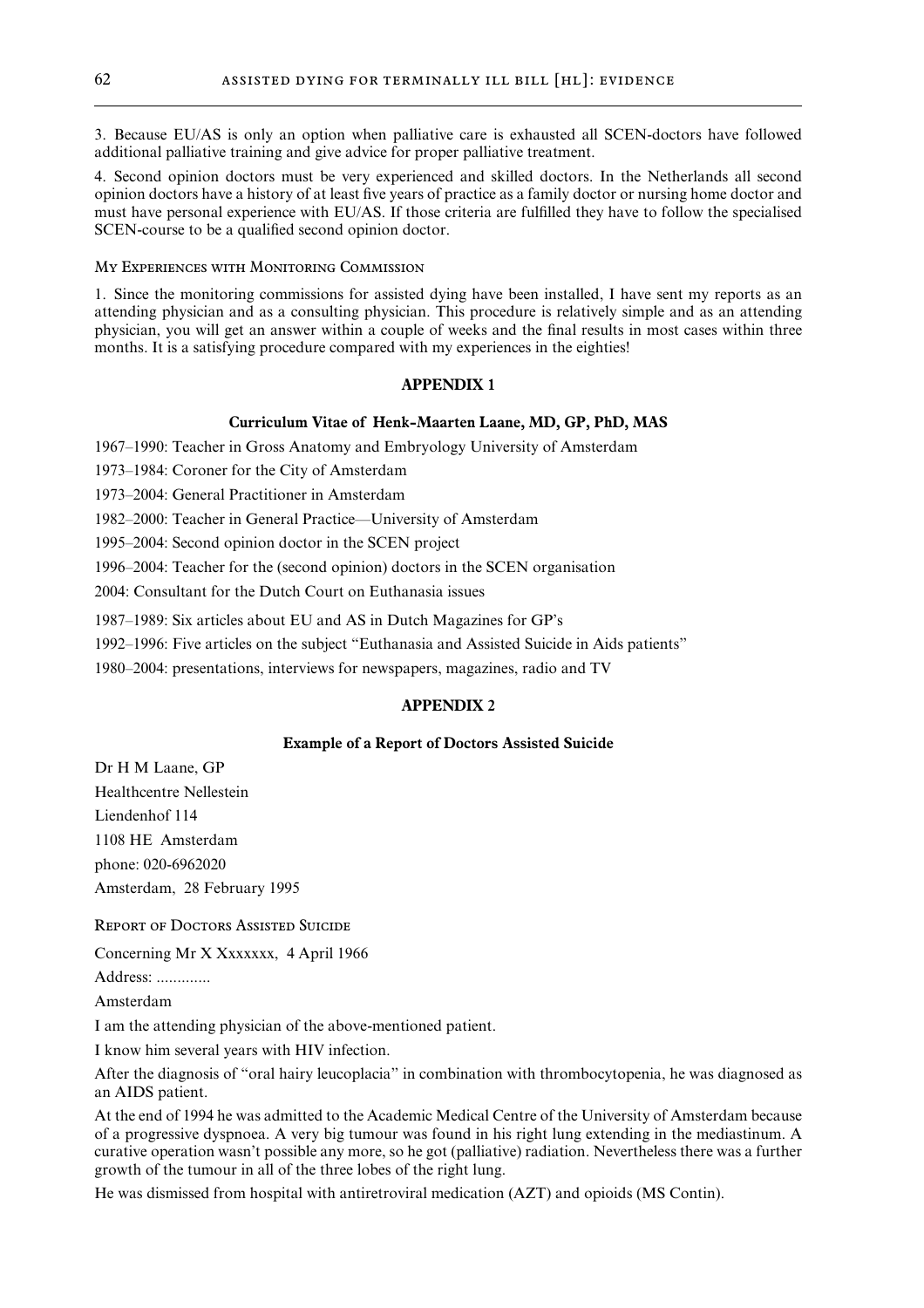When I made a visit last January he asked me about the possibilities for EU/AS. We discussed all possibilities and I explained to him the procedure. He had already arranged and subscribed to the declaration for assisted dying via his partner, who is also his witness.

Because of the pain, the medication was extended with other type of morphine in combination with amitryptilin. An oxigenator was placed at home and sufficient home nursing was arranged.

In February the pain and dyspnoea were unbearable; he wasn't able to sleep at night and was sitting upright. His situation is almost terminal and there aren't any treatment options left. Everything possible is done to relief his symptoms.

Last months we have spoken several times about EU/AS.

Mr Xxxxx is very determined and on 16 February I had also an extended conversation with his partner, his mother and his sister. I told the relatives what was going to happen.

The decision for EU/AS was made for the end of the month.

In the last two months I have spoken two times with his father, a Pastor of the Dutch Reformed Church, who is opposed to EU. We exchanged our views and I told him that I respect his values and beliefs and I asked him to respect the decision of his son. He wasn't able to tell if he would be present at the moment of dying. I asked him to do act in accordance with his conscience.

### **CONCLUSION**

Mr Xxxxx has a terminal and non-treatable disease. The palliative options are exhausted.

He is mentally competent and has no signs of a mental disease. There is a (in January signed) declaration. The decision is made after full information.

## **PROCEDURE**

Yesterday my colleague Dr J D....., GP visited him for a second opinion and to see if all criteria were fulfilled. He phoned me after his visit that this is the case.

## **DRUGS**

Mr Xxxxx has asked for a liquid so he can drink it himself. The liquid with 9 grams of barbiturates is prepared today by the K.... Pharmacy (Mr Txxxxxxxx, pharmacist).

## Last Phase

At 16.00 hours I was present at his home.

Mr Xxxxx was lying on his bed between his partner and his sister. The mother as well as the father were present. We had a short conversation and than I asked to Mr Xxxxxx: is what you really want? He confirmed. He told me that he taken the premedication primeran (= *anti-emetic medication-hmL*).

I told him (again) that he was going to sleep in about five minutes after the administration of the drugs and that the sleep turned into a coma and that death should happen between 20 and 60 minutes.

I gave him the medication (in a cup) and he drunk it very fast. His favourite music was playing and during several minutes everybody said goodbye and caressed him till he died 20 minutes later.

Although his mother was crying there was a general relief that his suffering was over. The father thanked me, said "although we disagreed, I understand now what is going on. You have done a good job." An emotional moment.

I phoned the Coroner to make an appointment for the further procedure.

*Henk-Maarten Laane*

*28 February 1995*

## **APPENDIX 3**

### **Example of Report of a Second Opinion for Euthanasia and Assisted Dying**

H M Laane, GP, PhD, scen-consulting physician Herengracht 40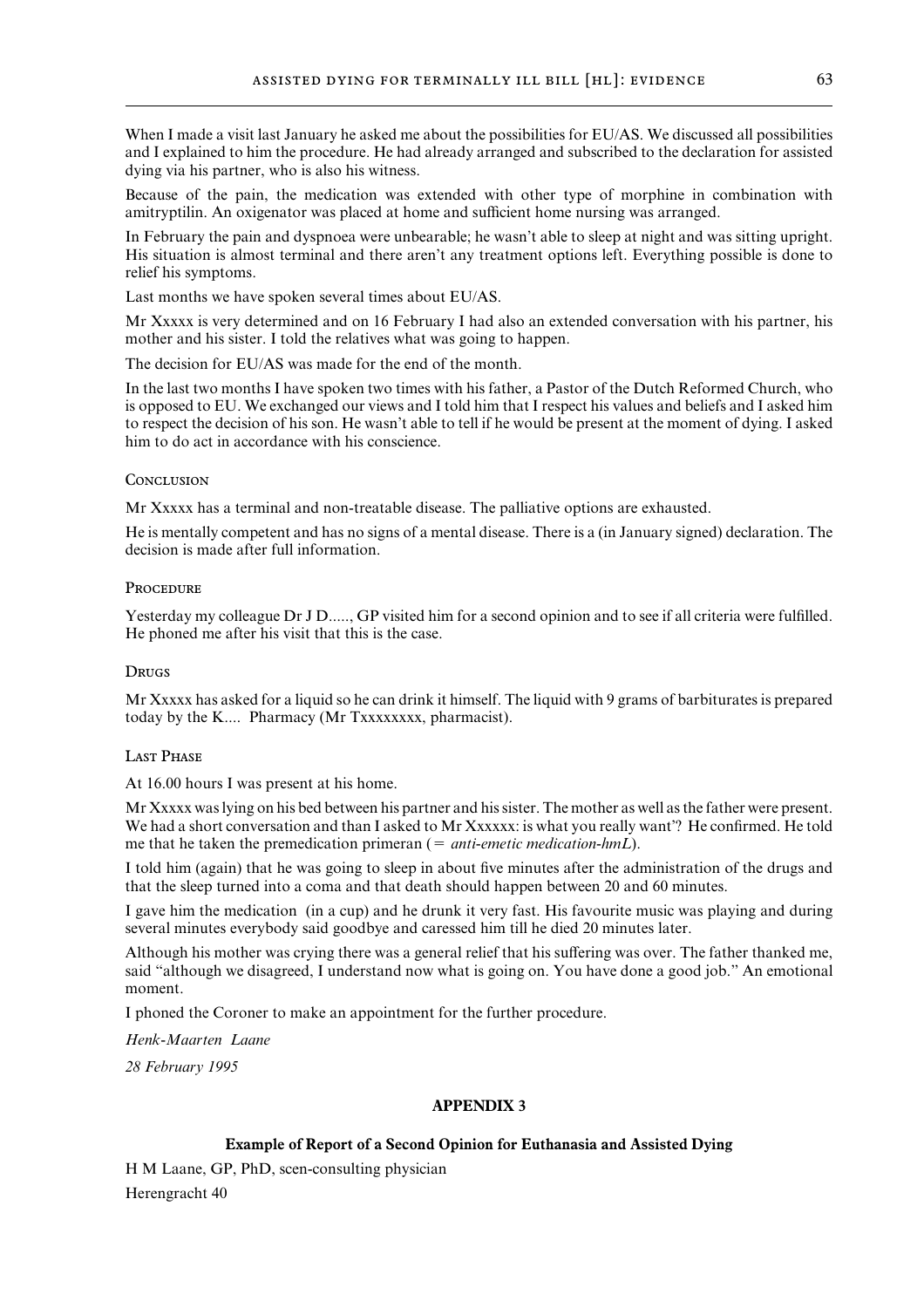1398 AB Muiden phone: 0294.264125 / 06.54.652.435 fax: 0294-262261 e-mail: hm.laane@tiscali.nl Muiden, 29-05-2004

### Report of a Second Opinion for Euthanasia and Assisted Dying

Concerning: Misses M....., born 1966

Address

Amsterdam

I don't know Misses M, so I am independent in my conclusion.

#### *Introduction*

On 28 May 2004 I got a phone call from the SCEN to contact colleague L ..., GP in Amsterdam. I don't know colleague L...... at all.

Colleague L..... gave an extended explanation about her patient, the medical backgrounds and the reason for encounter. The medical records were send to my by fax.

### *Medical history*

In September 2003 Misses M..... got severe symptoms in the abdomen. After consultation of the specialist the complaints were caused by pseudomyxoma peritonei caused by a carcinoma pseudomicosum ovarii.

She was operated two times in October followed by extensive chemotherapy. Nevertheless metastases were found several months later. The metastases grew very fast.

Last April also metastases were found in both lungs.

The major tumour mass in the abdomen compresses the bowels in a way that there is a complete discontinuity, a subileus. Medical intervention for this problem failed.

She can't eat anything at all. Only limited quantities of liquid. She has a continuous IV. In the last three weeks she lost over 8 kilograms.

There aren't any treatable options left.

The life expectations is one month at maximum.

## *Home visit*

On May 28 I made an appointment by phone for a visit that same afternoon. Her partner will be present.

In the afternoon I visited misses M..... She lives in a very nice apartment on the third floor in the Centre of Amsterdam.

Although she lies almost the whole day on bed, she preferred to speak to me sitting on a table.

## *Social situation*

Misses M.... owns a travel agency together with her partner.

She likes this job very much and has many friends and an extended social live.

From a former marriage she has a son of 5 years.

She is a very independent lady and she knows what she wants.

## *The suffering*

She has a lot of pain because of the subileus. There is persistent nausea.

The suffering is a combination of the physical complaints and her loss of dependency, reason why she is dependant of others. She lies almost the whole day on bed, not able to do anything.

She feels her situation as unbearable, but she tries to go on as long as possible, also because of her son: "When I didn't have a child I would have asked for euthanasia a month ago."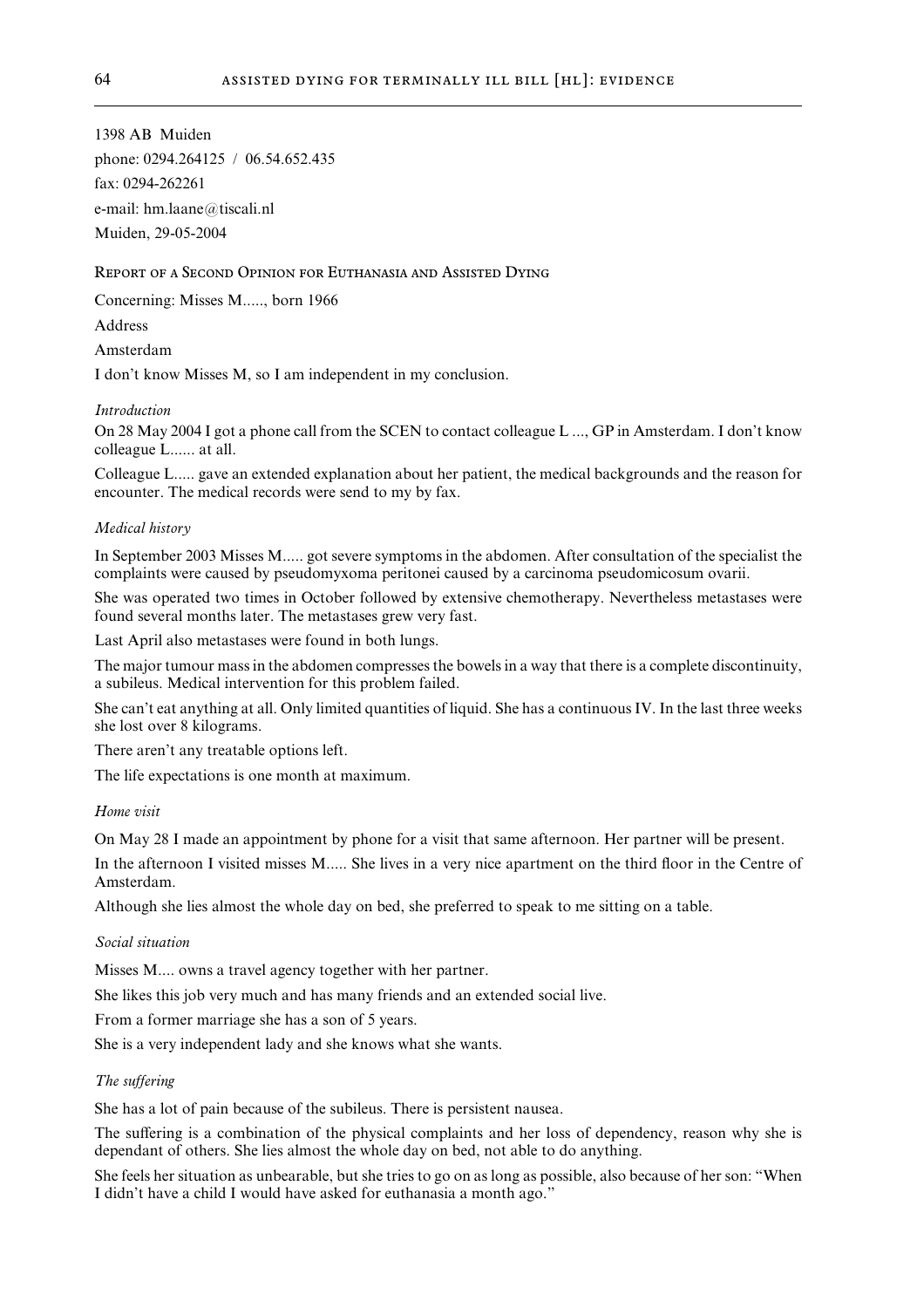## *Declaration*

There is a declaration, signed 2004 April 12.

#### *Summary*

- There is a severe suffering, which can't be improved by medical treatment;
- The suffering is unbearable for Misses M.....;
- A living will is present and signed 2004 April 12;
- Misses M..... is compos mentis, I didn't found any sign of a mental disease;
- Misses M.... has told me her Will very clearly

### *Conclusion*

To my conclusion all criteria of carefulness are fulfilled.

*August 2004*

## **Memorandum by Ian Maddocks**

Emeritus Professor Ian Maddocks is a physician who has had 50 years of clinical experience in Australia, New Guinea and Africa. In 1988 he was appointed to what was probably the world's first Chair of Palliative Care at Flinders University of South Australia. He was Foundation President of the Australian Association of Hospice and Palliative Care (later Palliative Care Australia) and Foundation President of the Australian and New Zealand Society of Palliative Medicine. He retired from the Chair in 1999, and continues in active clinical practice in Adelaide, South Australia.

### 1. Palliative Care

Palliative Care physicians work with individuals confronting an imminent death from advanced illness to relieve discomfort of all kinds and to assist families through the time of dying and the subsequent time of bereavement.

## 2. Patient Responses to Advanced and Terminal Illness

2(i) The patients meet the threat of terminal illness in a wide range of ways. Some seek to deny its reality, and "fight" every inch of the way, accepting toxic therapies and seeking out alternative potions, extreme diets or faith-based healing in desperate attempts to prolong life. Referral for palliative care is anathema to them; it indicates a loss of hope, a "giving-in".

2(ii) Others are fearful of the discomforts of the terminal course, or disgusted by the physical and emotional changes they must cope with, and they "want out", to get it all over quickly. They also may be impatient with the offer of palliative care, seeing it as an unsatisfactory option, stringing out the dying process in unacceptable ways.

2(iii) In between those extremes are those who accept their changed situation with a fatalism, saddened by what is happening to them, and by perceived effect of the imminent loss on those who love them, but they display little anger, and are able to show an equanimity or even serenity in those final days. Others are clearly unhappy about what is happening, but look to their physicians for guidance and accept suggested treatments without much question. They will move on to the care of the palliative care team when suggested, and with no apparent reluctance.

2(iv) Among both the "fighters" and those who "want out" will be many who are accustomed to a high measure of control in their daily lives, and who find great difficulty in being subject to the inexorable decline in function and comfort now forced upon them. The more serene group, comprising persons who might be considered to have achieved a measure of "inner control", and will commonly include many very elderly persons who are able to say life has been good to them and that now they know it is time to go; and do not wish anything to make life last longer.

## 3. Responses Commonly Change or Evolve

Changes in discomfort, in projected prognosis, in responses to therapy (whether directed against the disease itself or to relieve symptoms) or in the family situation may lead to changes in how individuals respond to the threat of death from advanced disease. Some will initially promise to fight, but later feel that it is all pointless, going nowhere, and best finished quickly. Others, who have felt initially that the right course for them is to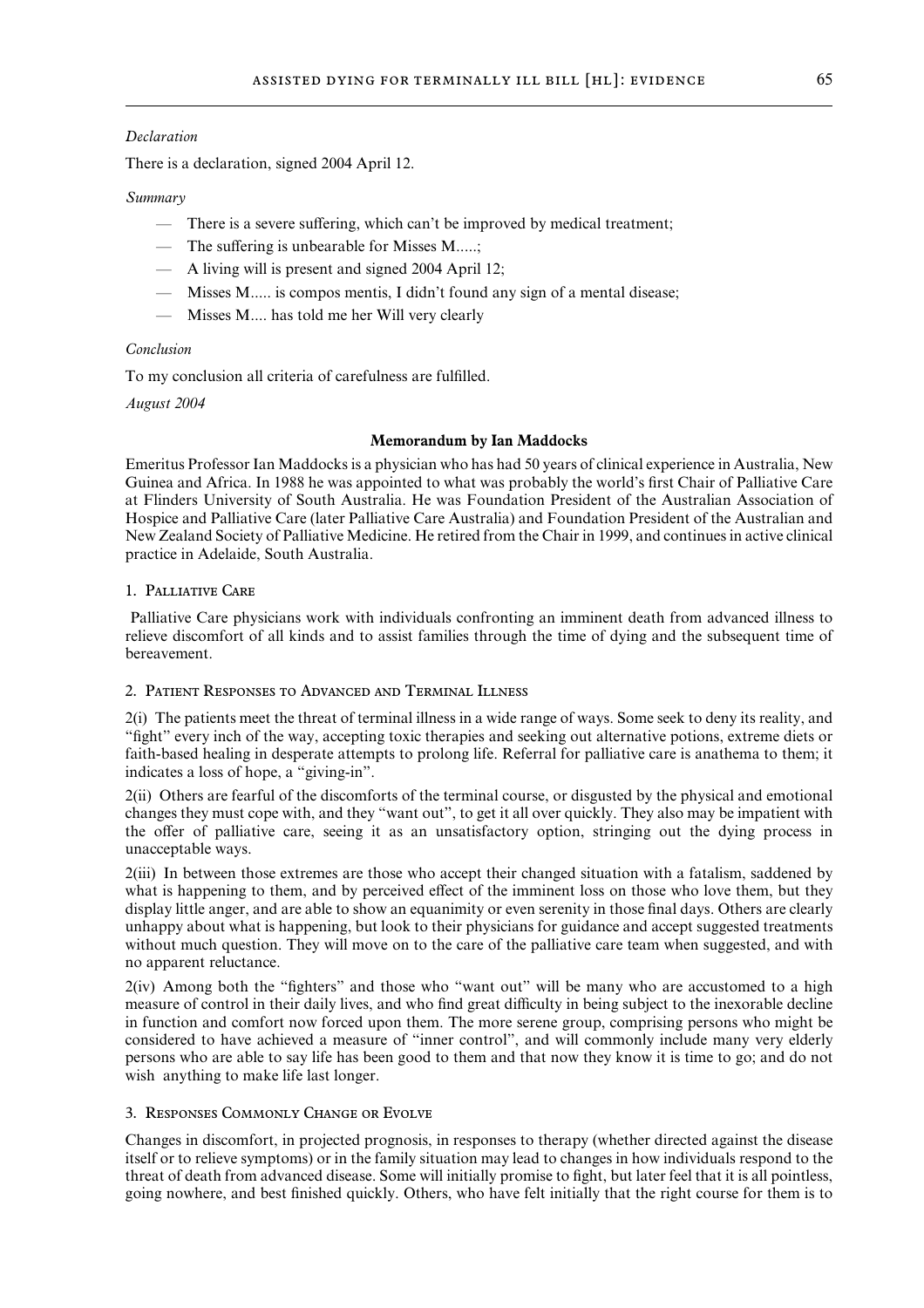seek a quick, comfortable and controlled death that will avoid the cost and discomfort and burden to others that terminal illness can entail, take new heart from some change in circumstance; they accept new therapies, and evince a new hope of staying on, perhaps for an important family event or anniversary.

## 4. Palliative Care Philosophy and Attitude

In that diverse and changing scene, Palliative Care seeks to proclaim a philosophy of care that seeks neither to hasten or shorten the dying process, but is, at the same time, "patient-centred", directed at responding appropriately and comprehensively to patient need—physical, emotional, spiritual. A conflict can arise between those two basic aims, when a patient wants to assume a measure of control that either delays or speeds up the timing of dying.

### 5. Reasons for Opposition to Assisted Dying Among Palliative Care Practitioners

5(i) Palliative care advocates have found a particular difficulty in the care of persons who ask for a deliberate and quick release from their situation of protracted dying.

5(ii) The reasons for that difficulty may be found firstly in the Christian traditions of Western society and their emphasis on the sanctity of life as a God-given gift, the ending of which divine providence alone should determine. The medieval monastic origins of the term "hospice", still used for aspects of palliative care programmes, support that tradition, as does the early work of the religious orders such as the Sisters of Charity, or the Little Company of Mary in the 19th century. More recently it has been fostered by the charismatic Christian leadership that has been so important in the establishment of palliative care in the British Isles and that has taught a consistent opposition to assisted dying, something that has become part of the usual advocacy by Palliative Care practitioners throughout the world.

5(iii) Medical tradition has also prohibited medical interventions to deliberately bring about death, as in the Oath of Hippocrates: "I will give no deadly medicine to anyone if asked, nor suggest any such counsel". This is modified in the Declaration of Geneva, adopted by the World Medical Association in 1948 which reads: "I will not use my medical knowledge contrary to the laws of humanity".

5(iv) There may also be for some practitioners of Palliative Care a feeling that advocacy for assisted dying carries an implied disregard of Palliative Care, a lack of knowledge or appreciation of the help it can bring. The "quick-fix" of assisted dying removes from the patient and the family the opportunity to complete their time together in ways that can celebrate love and patience and courage, qualities of great importance to any society.

5(v) Supporters of Palliative Care claim, and can illustrate with moving examples, that when delivered with skill and appropriate resources, palliative care can make the time of dying a powerful and positive experience for patients and the family members. They feel, with some justification, that there is a lack of awareness and familiarity among members of both the public and the medical profession with the benefits of palliative care, brought into play well before the terminal period. They feel that a widespread ignorance of palliative care is a factor driving the movement for legalising assisted suicide.

## 6. A Wish to Hasten the Process is Quite Commonly Expressed

I am involved in many circumstances in which both patient and loving family, recognizing that no improvement in the disease state can be anticipated, and aware of some discomfort (whether impaired clarity of cognition, pain, nausea, boredom, despair) that cannot be expected to be completely dispelled, express the wish that the process move faster. Sometimes this is a desperate plea—"If I were a dog you would shoot me, why can't you let me go immediately?"—more often it is a calm statement, a logical assessment of the unsatisfactory quality of current existence, and a wish that more active intervention was allowed. Commonly, there is an acknowledgement that the attending physician is not permitted to assist dying but included is an expression of hope that nothing will be done to hold back the approach of death.

### 7. Palliative Care Cannot Dispel all Suffering

Palliative care has been my full-time professional activity for 16 years. I do not pretend that my expertise can consistently relieve all discomfort, though I pride myself that I am often able to make a major difference, and engender a new hope that the further course of an incurable illness need not be one of great discomfort. However, there will often be situations where I feel unable to make such a major difference. I cannot reverse dementia, I am able to assist weakness and frailty only by suggesting helpful equipment and human support, sometimes for the most basic hygiene activities that cause great embarrassment. I cannot remove the burden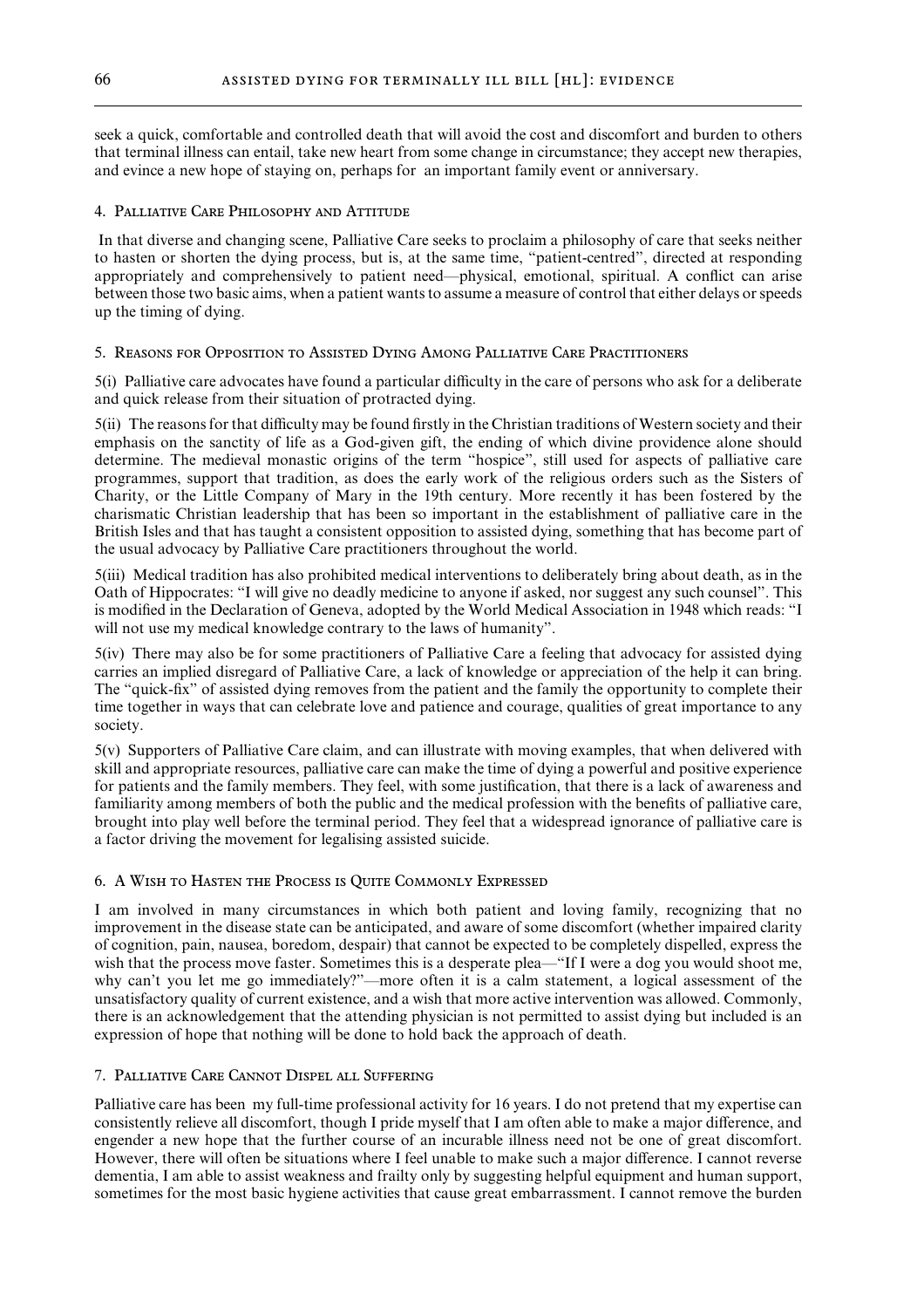of the cost of care that sometimes erodes a family's resources in unforeseen ways. I can sometimes relieve pain or dyspnoea or extreme anxiety only by offering sedation that inhibits markedly the opportunity for continuing awareness and relationship.

## 8. A Request for Assisted Dying can be Rational and Logical

Therefore I recognize that a request for a quick release from an uncomfortable situation is quite often rational and not inappropriate. I sometimes will say to myself, "If I was in this situation, I would want to be removed from it quickly and painlessly".

## 9. Requests for Assisted Dying Will Increase

In my view, it is likely that the requests from patients and families for assistance with dying will increase, partly as a result of demographic change, making it more and more difficult for frail elderly persons to receive adequate care, partly through the increasing burden of health care costs on individual families, communities and nations (an enormous proportion of the health budget is being spent on care provided in the few short weeks prior to a death that is predicable) and partly through a greater public advocacy for the availability of deliberate assistance with dying.

## 10. CAN LEGISLATION PROTECT AGAINST ABUSE?

The question then is, "Can this be achieved through legislation in ways that avoid abuse, and protect those who are particularly vulnerable and at risk of being led to a decision, in which they have had little part, to end life quickly? Persons in the last phase of advanced illness can be confused, may have handed over authority for their care to a friend or family member who feels able to speak on the patient's behalf, but not always after asking the patient. I have had responsibility for the care of a person with advanced cancer who responded well to symptom control and was regarded as able to return home (which was her wish) only to find that the children had already sold the house without asking her permission. Family pressure upon doctors to suggest assisted suicide is conceivable, should legislation make it permissible under certain circumstances.

## 11. Is the Assisted Dying for the Terminally Ill Bill Adequate?

11(i) Specifically, is the Bill being proposed in the House of Lords one which could allow assistance with dying, but at the same time protect the vulnerable?

11(ii) The Bill requires that:

- 1. the request come from a *bona fide* resident, restricting foreigners from taking advantage of the provisions of the legislation
- 2. the person requesting assisted dying is regarded by two independent physicians (one a consultant) as suffering from a terminal illness (which I judge cannot be defined more precisely than appears in the definitions listed in the Bill)
- 3. the individual requesting dying is fully informed of diagnosis, prognosis and alternatives
- 4. the individual is judged by a consulting physician to be "suffering unbearably". I submit that this cannot be defined too rigorously; it should depend on open exchange between patient and physician, both acting in good faith. Suffering is more than physical suffering, but still accessible to objective judgement by an experienced physician.
- 5. the person have a right to tell or not tell family members. It is clearly desirable that the decision to undertake assisted dying be shared with those who can support the patient in this decision, but in some circumstances there is enormous family tension that is an important part of the "unbearable suffering". An encouragement to share the process with close family, and to recruit their acceptance and support of whatever decision is made would be potentially very helpful for the family. In some instances, however, a patient's declaration of a wish for assisted dying might exacerbate family tension in unfortunate ways, and a compassionate physician ought to be able to assess such circumstances.

11(iii) The need to create a document signed by independent witnesses (neither family nor attending physicians nor persons associated with a care institution housing the patient) and including a solicitor, seems to me an adequate protection against abuse.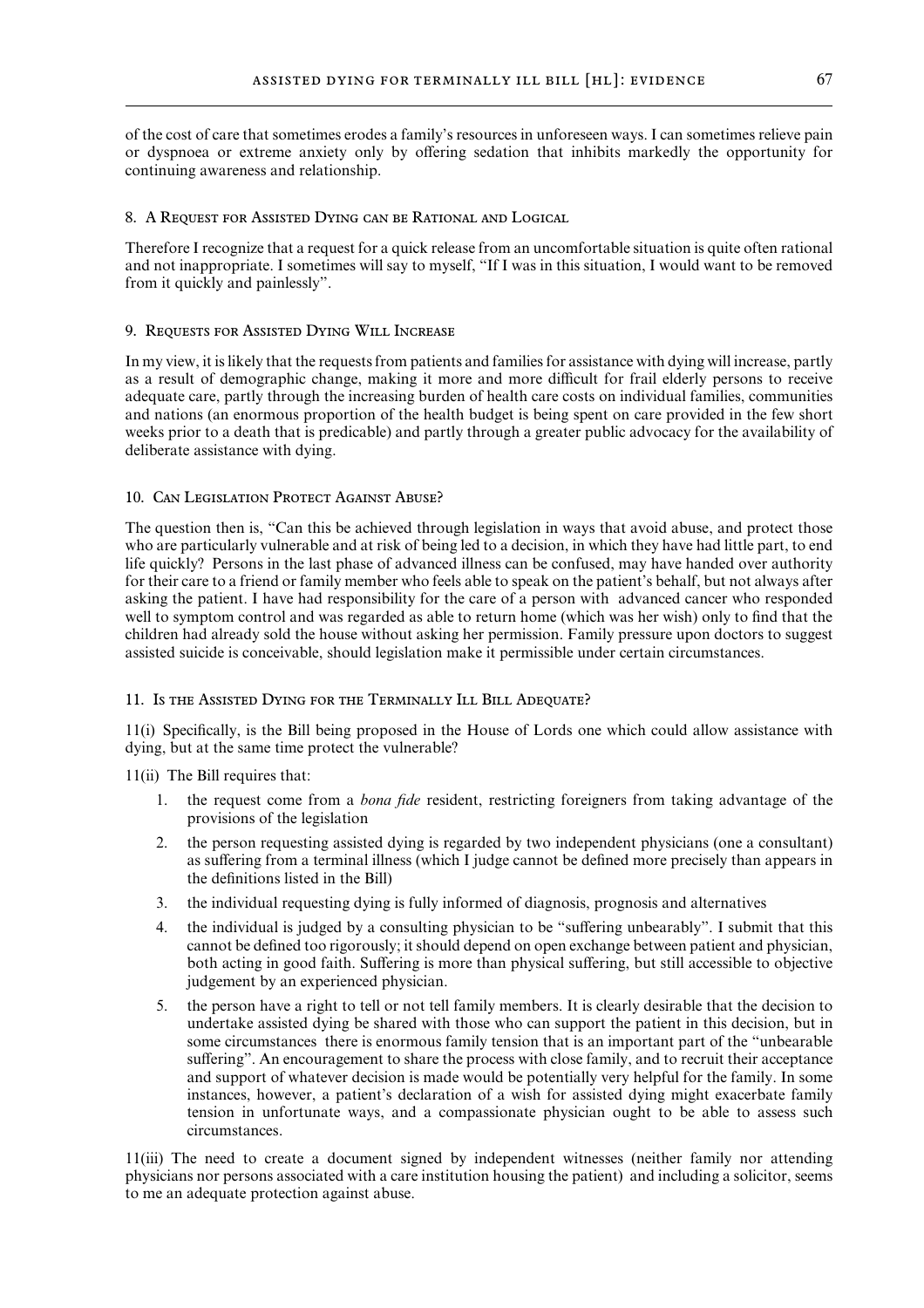11(iv) My personal view is that permission for doctors to assist death in particular circumstances and in carefully regulated ways is inevitable in the future, forced upon our societies by the reality of poor care for people born in our generation as we move into the aged persons category over the next 20 years. The proposed Bill is, my view, as well formulated as any I have seen, and deserves serious consideration.

## 12. Do I Have Any Reservations About the Bill as it Stands?

12(i) The bill limits the availability of assisted dying to persons who are competent and of sound mind. There is no provision for the decision to accept assisted dying being made in advance of (say) the onset of dementia, nor of authorising another person to make the decision to proceed with assisted dying should the patient be deemed to be not competent.

The exclusion of incompetent persons seems to me to be an important provision at this stage. I believe that most societies will be forced in time to consider further legislative measures that allow dying by advanced directive or by an authorised substitute decision-maker, but theological, public and medical opinion will need much deeper consideration and extensive discussion before accepting any move to allow and implement such additional measures.

12(ii) I look for some recognition of the need to give time for adequate discussion between physicians, patient, and family members. No hasty assessment from the foot of the bed or through a quick perusal of the notes and some consultations in the corridor will suffice. It is a most important contract between physician and patient, and it calls for most serious and careful medical assessment that will hopefully encourage the best honest exchange, mutual respect among the parties and sympathetic concern for the patient's wellbeing on the part of each and every physician who may be involved. It is in that context that the offer of alternatives should be made, not seeking to influence a decision, but listening very carefully for all the nuances and associations that may accompany a request.

*20 August 2004*

#### **Memorandum by Professor Roger Magnusson, Faculty of Law, University of Sydney**

1. I am an Associate Professor in the Faculty of Law, The University of Sydney, Australia. I am the author of *Angels of Death: Exploring the Euthanasia Underground*, published in the United Kingdom by Yale University Press (2002). I am also the author of a short article entitled *Euthanasia: above ground, below ground*, that appeared in the *Journal of Medical Ethics*, October 2004, 30: 441–446, published by the British Medical Journal Publishing Group. This article expands on issues raised in this submission.

2. I am one of a very few researchers to have conducted interview-based research into the practice of illicit or "underground" euthanasia. *Angels of Death* presents data from interviews I conducted with health care workers in Sydney, Melbourne and San Francisco, who worked extensively with patients with HIV/AIDS. The contribution that research into "underground euthanasia" can make is to provide a window on hidden practices, exposing the kinds of things that occur. This research is also important because it indicates that euthanasia practices will continue to occur whether they are prohibited or not. The only issue is whether Parliament wishes to try to regulate these practices, or to leave them to the "underground".

3. The Select Committee is likely to hear many passionate, well-motivated arguments about the dangers of a "slippery slope". I do not disregard these risks (see *Angels of Death*, p 260ff), but they should also be balanced against the realities of "underground euthanasia", as practiced in countries where assisted death is prohibited. Currently, euthanasia is hidden and practiced in an idiosyncratic manner without meaningful constraints. Chapters 10–11 of *Angels of Death* (and the first part of my accompanying article) detail some of the harms to society that result from a policy of prohibiting assisted death. I argue that "underground euthanasia" (which surveys show is relatively common, although practiced only by a minority of doctors) embodies the very opposite of those attributes which characterise "medical professionalism". In the euthanasia underground, there is no specialised training: the criminal law ensures that participants remain ignorant about what is needed to achieve a gentle death. This results in "botched attempts": doctors who only manage to put their patient into a coma and end up suffocating or strangling the patient in order to "finish the job". "It took four or five hours", said one doctor. "It was like Rasputin, we just couldn't finish him off". (This was a respected professional, with a good media profile). "I tried insulin, I tried just about everything else that I [had] around and it just took forever . . . [It was] very hard for his lover. So I um sort of shooed the lover out of the room at one stage and put a pillow over his head, that seemed to work in the end [laughs, nervously] . . . That was one of the worst [clearing throat] one of the most horrible things I've ever done".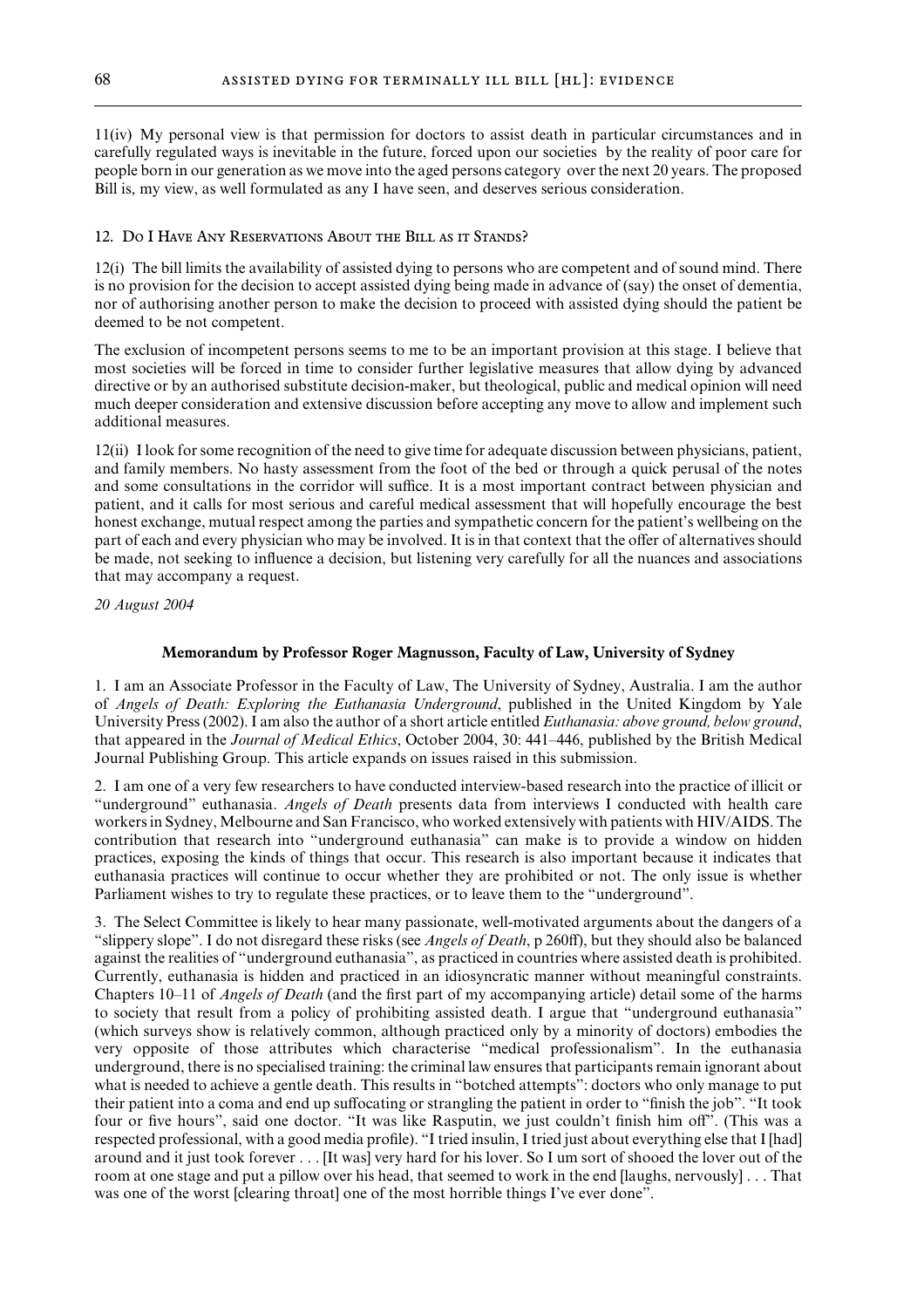4. Accountability is also absent when assisted death is carried out surreptitiously. Professional medical bodies know what happens but for the most part they turn a blind eye. In the "underground", there are no accepted norms or principles guiding involvement: none of the safeguards mentioned in ss 2–5, 8, 13–14 of the proposed legislation. Instead, participation is shrouded in secrecy and deception: doctors lie on the death certificates, they create false "paper trails" so as to generate a plausible clinical case for larger doses of medication that are then administered as an overdose. There is evidence of casual and precipitative involvements: one doctor performed euthanasia on a patient on the first occasion they met, despite concerns from friends and family that the patient was depressed. Another doctor, called out in the middle of the night to "finish off" a patient whose suicide attempt had failed, told me: "I realized [he] was not going to survive this . . . I might as well speed it along. I think also because it was four o'clock in the morning, *I had a cold and I felt dreadful and I just wanted to get out of there*". Examples could be multiplied.

5. *Angels of Death* puts these issues on public record. These are the costs of prohibition, and they must also be weighed in the balance. The *Assisted Dying for the Terminally Ill Bill*, by providing a statutory procedure for assisting the dying of terminally ill suffering people, aims to re-regulate these practices. The Bill provides a process through which a patient's desire to die can be rationally assessed. It contains safeguards, which are absent when euthanasia is practiced surreptitiously. The choice that Parliament faces is not between permitting euthanasia to occur or not permitting it. It is between making it visible or allowing the "underground" to continue. The challenge is to weigh the risks of legalisation against the harm that underground euthanasia currently causes. I do not pretend that it is an easy decision. These policy questions are considered in more depth in the accompanying article and in Chapter 13 of *Angels of Death*.

6. The Select Committee will likely hear many assertions about euthanasia as practiced in the Netherlands. I would submit to your Lordships that our ability to castigate the Dutch about their rates of non-compliance (with the statutory criteria that are pre-conditions to lawful involvement in euthanasia, under Dutch legislation) comes courtesy of the relative transparency created by the Dutch policy of legalisation. If we wish to make ambit claims about slippery slopes, it is only fair to point out that the reporting rate for euthanasia in Britain, Australia, and most other countries, is *zero*. In light of that, even partial compliance with statutory safeguards may represent an improvement on the kinds of clinical decisions that currently occur in secret. As one interviewee said, if euthanasia is to be practiced, "it needs as much recognition as a tonsillectomy; if you're going to medicalise it and give doctors all this power, then it needs to be subject to scrutiny, like a surgical audit", in order to protect patients from mentally disturbed, impaired or alcoholic doctors. I would submit that the interests of terminally ill patients are sufficiently important that Parliament should seek to re-regulate the "euthanasia underground", in order to protect patients at the time that they are most vulnerable.

7. One final brief comment. The Select Committee may hear some opposition to legalization from doctors themselves. While the literature demonstrates, empirically, that a substantial number of health care workers do, in defiance of the law, assist patients to die,147 health workers are also quite fragmented in their attitudes towards assisted death. Some oppose it for moral reasons. Others oppose it because they don't want the law to interfere with their "clinical prerogative". One interesting finding that emerged from some of the interviews I conducted was that some of those who were most heavily involved in providing covert assistance did not counter intuitively—want euthanasia to be legalised. One interviewee, a "highly active" nurse, told me that she feared that legalisation would involve too much "red tape" and asked "why should doctors be the only ones who can make these decisions?" The doctor who spoke about "Rasputin" (above) said: "I'd be afraid that if [euthanasia] were legalized that there would be some controlling mechanism which might make it extraordinarily difficult for it to occur . . ." I would submit that if doctors are going to become involved in assisting the dying of their patients, there should be regulation. Despite the skepticism of the medical profession about law and regulation generally, assisted dying is most certainly an area where the law ought to meddle. Anyone who thinks otherwise simply has no idea how underground euthanasia is really practices.

*16 August 2004*

<sup>&</sup>lt;sup>147</sup> In a 1994 study of 312 British doctors, Ward and Tate reported that 124 of 273 doctors answering the relevant question (45 per cent) had been requested by a patient to hasten death; 12 per cent of these respondents complied: Ward B J, Tate PA, Attitudes Among NHS Doctors to Requests for Euthanasia. BMJ 1994; 308: 1332–4. Keown also reports that a survey of 1,000 Scottish health care workers found that 4 per cent had assisted suicide either by providing drugs or advice: see Keown J. *Euthanasia, Ethics and Public Policy: An Argument Against Legalisation*. Cambridge: Cambridge University Press, 2002, p 61. For tables summarising Australian and United States surveys, see Magnusson RS, *Angels of Death: Exploring the Euthanasia Underground*. New Haven and London: Yale University Press, 2002, pp 39–42.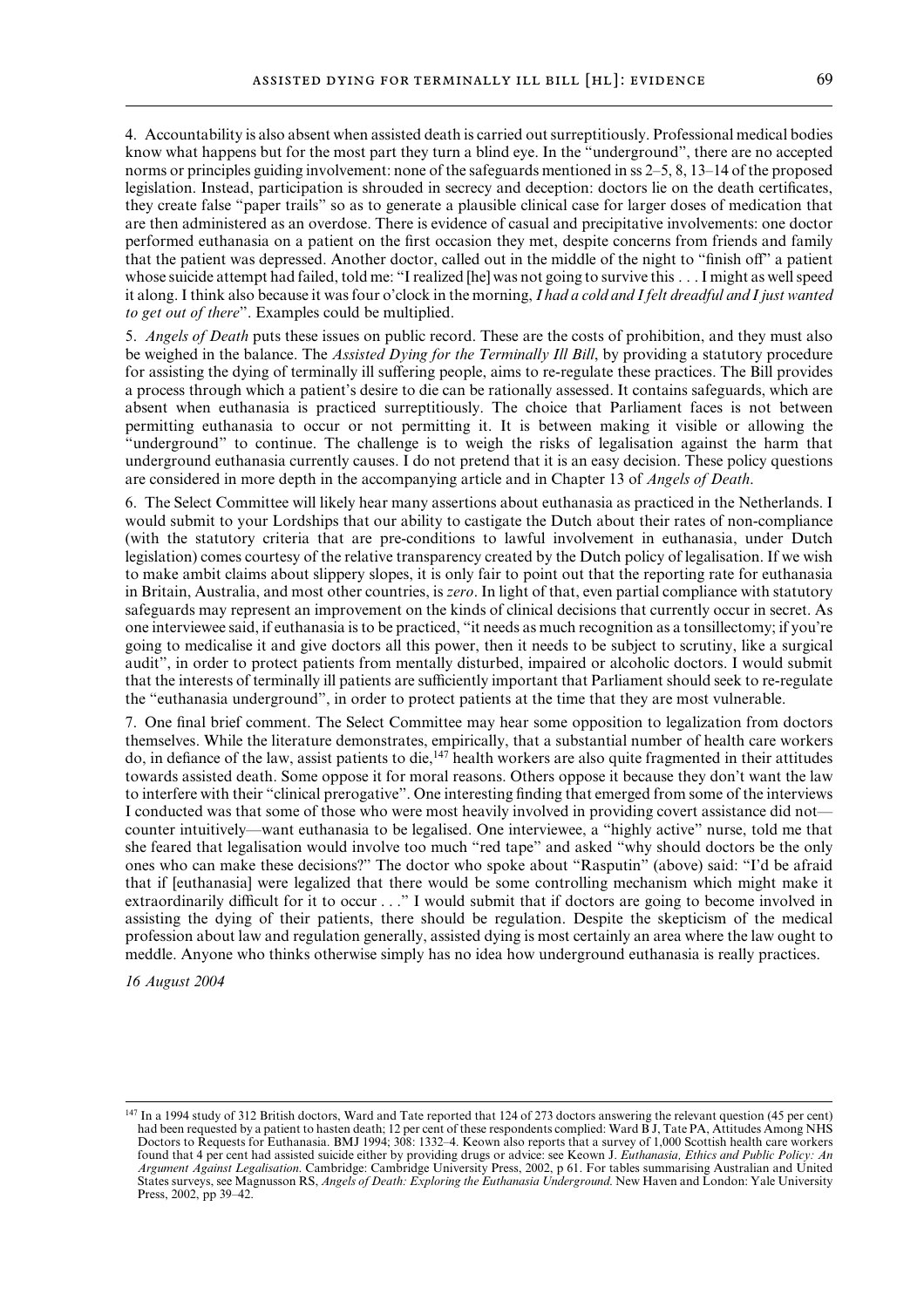# **Memorandum by Yvonne Yi Wood Mak, Medical Officer, Bradbury Hospice, Hong Kong and Glyn Elwyn, Professor in Primary Care, Primary Care Research Group, University of Wales, Swansea Clinical School**

# VOICES OF THE TERMINALLY ILL: UNCOVERING THE MEANING OF DESIRE FOR EUTHANASIA

### NOTE:

The following paper has been accepted for publication by Palliative Medicine. Copyright Edward Arnold Publishers (Ltd).

### **ABSTRACT**

This study aimed to gain deeper understanding of the meaning of desire for euthanasia. An hermeneutic approach was undertaken, using a purposively selected sample of advanced cancer patients who desired euthanasia while receiving palliative care. Unstructured interviews were conducted with six participants, which were audiotaped, transcribed and analysed. This approach allowed in-depth exploration and interpretation of the patients' lived experience. The findings illustrated a timeline from previous wellness to approaching death with five major themes: (1) reality, (2) perception, (3) anticipation, (4) desire and (5) holding environment. The desire for euthanasia is not confined to physical or psychosocial concerns relating to advanced cancer, but incorporates hidden existential yearnings for connectedness, care and respect, understood within the context of the patients' lived experience. Euthanasia requests cannot be taken at face value but require in-depth exploration of their covert meaning, in order to ensure that the patients' needs are being addressed adequately.

*Keywords:* euthanasia; existential; hermeneutics; palliative care; personhood; suffering.

# **INTRODUCTION**

There have been countless debates among medical professionals, ethicists, academics, politicians and proeuthanasia campaigners on the legal and ethical aspects of euthanasia.1-3 Although palliative care has been argued as the alternative to euthanasia,4 a minority of terminally ill request hastened death despite receiving palliative care.<sup>5-8</sup> Euthanasia would seem a rational option in dealing with unrelieved suffering, once all other medical interventions have failed.<sup>9 10</sup> But a controversy remains in both ethical and clinical circles as how best to respond. This leads to arguments about clinical efficacy and questions how society and medicine view human worth and suffering. Some medical professionals have responded by focusing on respecting patient autonomy, assessing mental competence and determining legal guidelines.<sup>9-12</sup> Indeed, euthanasia and physician-assisted suicide have become recognised medical practice in the Netherlands, physician-assisted suicide in Oregon and euthanasia in Belgium.<sup>8 11</sup> Wary of medically assisted death, palliative care experts continue to advocate a holistic approach to alleviating suffering.<sup>4 13-16</sup>

But the fundamental question is, "Why do patients desire euthanasia?" From research evidence, reasons have included pain, functional impairment, dependency, burden, social isolation, depression, hopelessness and issues of control and autonomy<sup>5 7 17-20</sup> These data, however, have been derived primarily from perspectives of healthcare professionals, relatives and the public. Surprisingly, data from patients' perspective is scarce. A few studies have explored patients' intentions towards their desire for death, but those patients were neither terminally ill nor opting for hastened death.18-20 Patient attitudes in response to hypothetical scenarios might not correspond to actual reactions of those who are terminally ill or wanting death.21 In addition, studies have been primarily quantitative, overlooking the complexity of the subjective experience.

Given the scarcity of research that explores euthanasia requests from a patient perspective (Table 1) and the fact that the will to live in the terminally ill is known to fluctuate during the course of illness,  $2^2$  legalising euthanasia is at best, contentious, and at worst, unreliable. It is vital to investigate this area in more detail. We aimed to explore the meaning of desire for euthanasia, gathered from advanced cancer patients who had expressed such a wish.

# **Table 1**

# LIMITATIONS OF RESEARCH STUDIES ON EUTHANASIA AND PHYSICIAN-ASSISTED SUICIDE

| Methodology    | Limitations                                                                             |
|----------------|-----------------------------------------------------------------------------------------|
| Research focus | Attitudes of healthcare professionals, relatives and the public rather than the reasons |
|                | for desiring hastened death according to the patients                                   |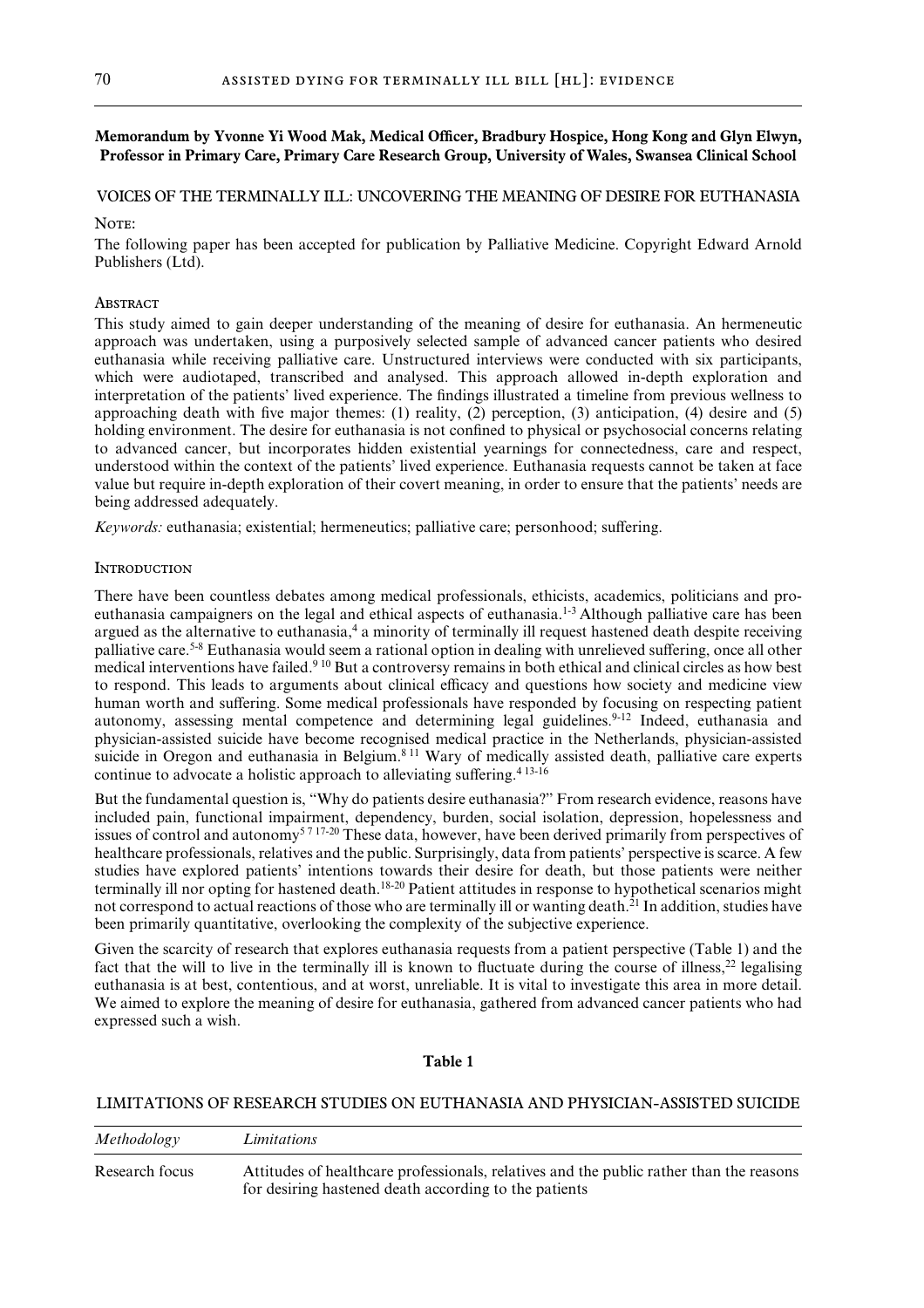| Study design    | Primarily quantitative overlooking the patients' subjective experience and contexts<br>Researchers rather than the patients determined the agenda                                                  |
|-----------------|----------------------------------------------------------------------------------------------------------------------------------------------------------------------------------------------------|
| Sample          | Not necessarily involving the terminally ill or those who desire for hastened death                                                                                                                |
| Data collection | Use of questionnaires, self-report instruments and hypothetical situations<br>Structured interviews rather than allowing the patients to express their experience<br>according to their own agenda |

### **METHODS**

We required a research approach that would examine in depth the innermost voice of patients who desired euthanasia, without neglecting their subjective experiences and contexts. But as this group was considered "vulnerable", we had to ensure that the methodology was compassionate and adhering to high ethical standards. And as we wanted to understand "why" patients desired death, we chose an interpretive approach. With these considerations in mind, we designed an in-depth qualitative study by applying the philosophy of hermeneutics. The methods have been described in detail elsewhere.<sup>23</sup> This approach focused on understanding and interpreting subjective experiences within context through in-depth exploration of text, such as unstructured patient interviews. Ethical approval was obtained from Bradbury Hospice Research Education Ethics Committee.

### *Setting and recruitment*

The study was conducted in a palliative care unit in Hong Kong over a four-month period in 2000. This unit consisted of a 26-bedded hospice and a comprehensive home care service with a caseload of approximately 150 Chinese patients with advanced incurable cancers. We identified participants by purposive sampling, recruiting only those palliative care patients who expressed a "desire for euthanasia", defined as individuals who by their own initiative, had stated a desire or request for their doctor to terminate their life. We excluded patients who were confused, dying, unable to communicate, too weak or emotionally distressed to be interviewed.

#### *Data collection*

YM conducted unstructured audiotaped interviews with each participant, lasting approximately 20–60 minutes. The unstructured format of interviewing ensured the patients' agendas were fully represented and the use of dialogue was a sensitive way of obtaining data. She established rapport by using open questions, followed by queries such as, "You mentioned earlier that you had desired help in ending your life. Can you tell me more?" Patient medical records were read in order to contextualise their accounts of lived experience.

### *Dual role as researcher-physician*

YM had a dual role as a researcher-physician during this study. There were obvious potential biases, whereby patients might feel obliged to participate or modify their replies in an attempt to please their doctor. Therefore consent procedures emphasised that patients were under no obligation. They were reassured that they could talk openly without any detrimental consequences on their future care. An independent team member who had no conflict of interest verified their assent and then reviewed them after the interviews to ascertain that they were free of distress.

# *Data analysis*

YM formulated a preliminary understanding of why patients desired euthanasia before proceeding to the data collection and analysis. This included the review of medical literature, previous pilot study and case reports of patients with euthanasia requests at Bradbury Hospice, and reflections of her personal stance regarding euthanasia.23 This "pre-understanding" served as an initial interpretive framework. After conducting and transcribing each interview, YM read the transcripts several times to develop an impression of the "whole". She then extracted "parts" from the transcripts, which contained significant phrases relating to the experience of euthanasia. She reflected on the interrelations between the "whole" and the "parts", and formulated the data into codes, categories and themes. As she reflected on the data, the data generated more questions to challenge her initial interpretive framework. She validated her pre-understanding with the findings and discarded any pre-understanding that was unsupported, thereby renewing her interpretive framework. As she analysed more transcriptions, the interpretive framework was further refined. The data analysis therefore involved a process of continual reflection, questioning and validation, occurring between the evolving interpretive framework and successive transcriptions. GE verified the occurrence of themes with the original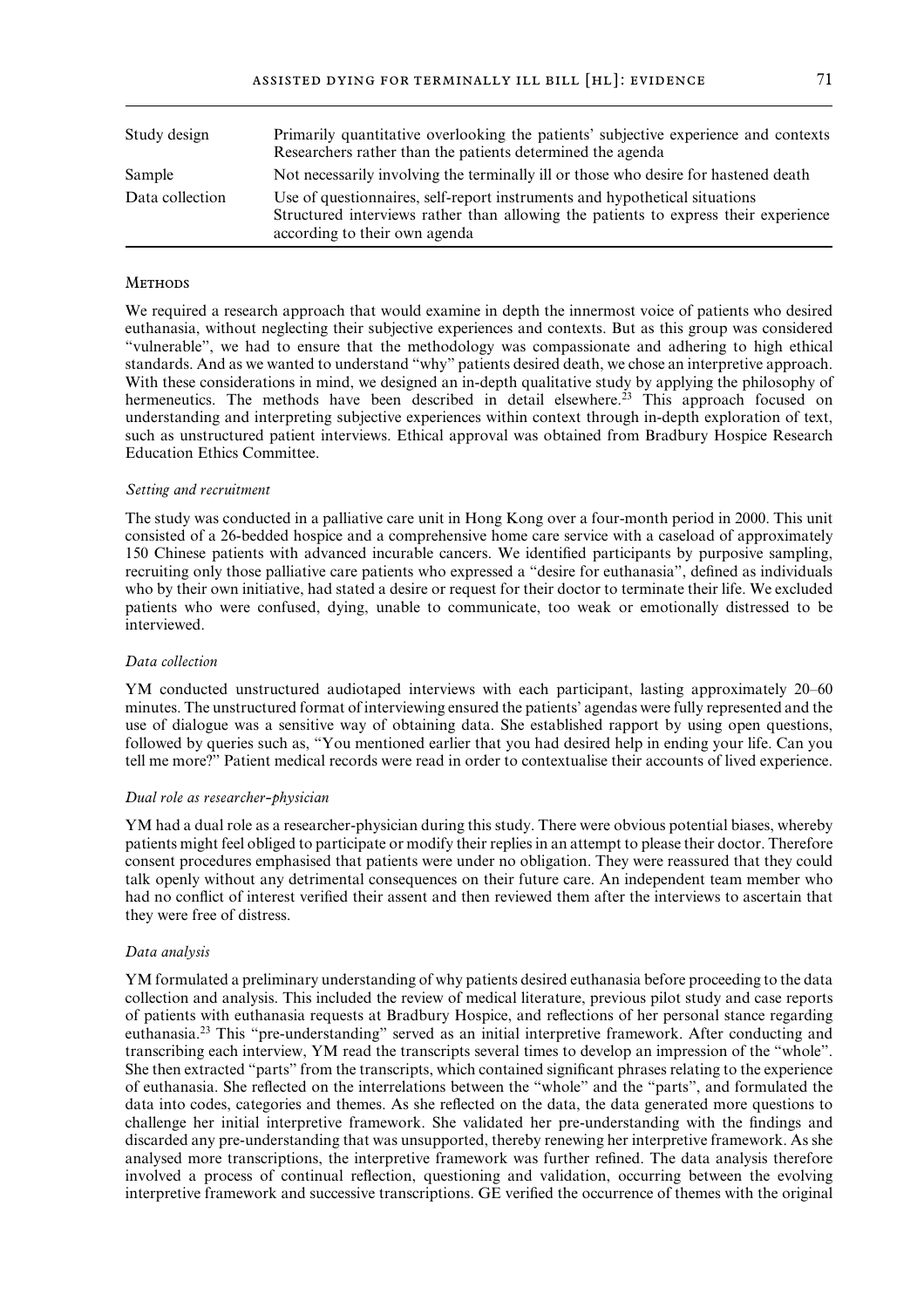transcripts. A palliative care nurse, a psychologist and pastoral care worker from the Bradbury Hospice multidisciplinary team, together with a UK palliative medicine consultant, reflected on the fittingness of findings in relation to their clinical context.

# Findings

We identified seven patients according to the selection criteria. One of them gave cues such as "not having much to say" and "feeling tired", suggesting a disinclination to take part, and this was respected. The remaining six patients' details are shown in Table 2. The findings illustrated a depth of meaning, ranging from overt physical and functional concerns to covert psychosocial and existential needs, along a timeline from previous wellness to approaching death. Data analysis revealed 18 minor themes, categorised into five major themes: (1) reality, (2) perception, (3) anticipation, (4) desire and (5) holding environment. The occurrence of minor themes mentioned by the participants is outlined in Table 3.

**Table 2**

| PARTICIPANTS' DETAILS                                                   |                          |               |               |                |                     |                          |
|-------------------------------------------------------------------------|--------------------------|---------------|---------------|----------------|---------------------|--------------------------|
| Participants                                                            |                          | 2             | 3             | $\overline{4}$ | 5                   | 6                        |
| Age (years)                                                             | 61                       | 73            | 54            | 71             | 70                  | 83                       |
| <b>Sex</b>                                                              | Female                   | Female        | Male          | Male           | Female              | Male                     |
| Malignancy                                                              | Neuro-endocrine Lung     |               | Osteosarcoma  | Kidney         | Leiomyosarcoma Lung |                          |
| Hospice service                                                         | Inpatient                | Home care     | Inpatient     | Home care      | Inpatient           | Home care                |
| Functional status $(\%)^*$                                              | 40                       | 50            | 40            | 70             | 70                  | 60                       |
| Occupation                                                              | Retired manual<br>worker | Retired Amah  | Bus-driver    | Retired Sailor | Manual worker       | Retired manual<br>worker |
| Social support                                                          | Good                     | Poor          | Good          | Poor           | Good                | Poor                     |
| Depression†                                                             |                          |               | Yes           | Yes            | Yes                 |                          |
| <b>Bereaved</b>                                                         |                          |               |               |                |                     | Yes                      |
| Timing of first<br>euthanasia request after<br>starting hospice service | Within 1 week            | Within 1 week | Within 1 week | 9 months       | Within 1 week       | 6 months                 |
| Duration from first<br>euthanasia request to<br>death                   | 3 weeks                  | 9 months      | 6 weeks       | 5 weeks        | 2 months            | 1 month                  |

\*According to Karnofsky Performance Scale

LAccording to Endicott's criteria for clinical depression

|                    | $\overline{c}$     | $\mathfrak{Z}$ | $\overline{4}$ | 5      | 6      | <b>Minor Themes</b>                                               |
|--------------------|--------------------|----------------|----------------|--------|--------|-------------------------------------------------------------------|
| $\hspace{0.1mm} +$ | $^{+}$             | $^{+}$         | $^{+}$         | $^{+}$ | $^{+}$ | Inevitability of death                                            |
| $\hspace{0.1mm} +$ | $\pm$              | $^{+}$         | $^{+}$         | $^{+}$ |        | Hopelessness<br>2                                                 |
| $^+$               | $^{+}$             | $^{+}$         | $^{+}$         |        | $^+$   | No longer who I used to be<br>3                                   |
| $^{+}$             | $^{+}$             | $^{+}$         | $^{+}$         | $^{+}$ | $^{+}$ | Suffering<br>4                                                    |
| $^+$               | $\pm$              | $^{+}$         |                | $^{+}$ | $^{+}$ | Burden<br>5                                                       |
| $^+$               | $\hspace{0.1mm} +$ | $^{+}$         | $^{+}$         | $^{+}$ | $^{+}$ | Witness<br>6                                                      |
|                    | $^+$               | $^{+}$         | $^{+}$         |        |        | Inadequate knowledge                                              |
|                    | $^{+}$             | $^{+}$         | $+$            | $^{+}$ | $^{+}$ | Unskilful communication<br>8                                      |
| $^{+}$             | $\hspace{0.1mm} +$ |                |                | $^{+}$ | $^{+}$ | No one would understand<br>9                                      |
|                    | $^+$               | $^{+}$         | $^{+}$         | $^{+}$ |        | Misconceptions<br>10                                              |
|                    | $^{+}$             | $^{+}$         |                |        |        | Fantasies<br>11                                                   |
|                    | $^{+}$             | $^{+}$         |                | $^{+}$ |        | Fear and anticipation of increasing suffering<br>12a              |
|                    | $^+$               | $^{+}$         | $^{+}$         |        | $^{+}$ | Fear and anticipation of increasing dependency<br>12 <sub>b</sub> |
|                    |                    | $^{+}$         |                | $^{+}$ |        | Fear and anticipation of increasing burden<br>12c                 |
|                    | $^{+}$             | $^{+}$         | $^{+}$         |        | $^{+}$ | Fear and anticipation of future lack of care<br>12d               |
| $^+$               |                    | $^{+}$         | $^{+}$         | $^{+}$ | $^{+}$ | Passive resignation to bad destiny<br>13                          |
| $^{+}$             | $^{+}$             | $^+$           | $^{+}$         | $^{+}$ | $^+$   | Good death<br>14                                                  |
| $^+$               | $\hspace{0.1mm} +$ | $^{+}$         | $^{+}$         | $^{+}$ | $^{+}$ | Attention to needs<br>15                                          |
|                    | $^{+}$             |                | $^{+}$         |        | $^{+}$ | Significant others to care<br>16                                  |
| $^+$               | $^{+}$             | $^{+}$         | $^{+}$         | $^{+}$ | $^{+}$ | Good quality healthcare professionals<br>17                       |
| $\pm$              |                    | $^+$           |                | $^{+}$ |        | Supportive significant others<br>18                               |

**Table 3** OCCURRENCE OF MINOR THEMES IN PARTICIPANTS 1–6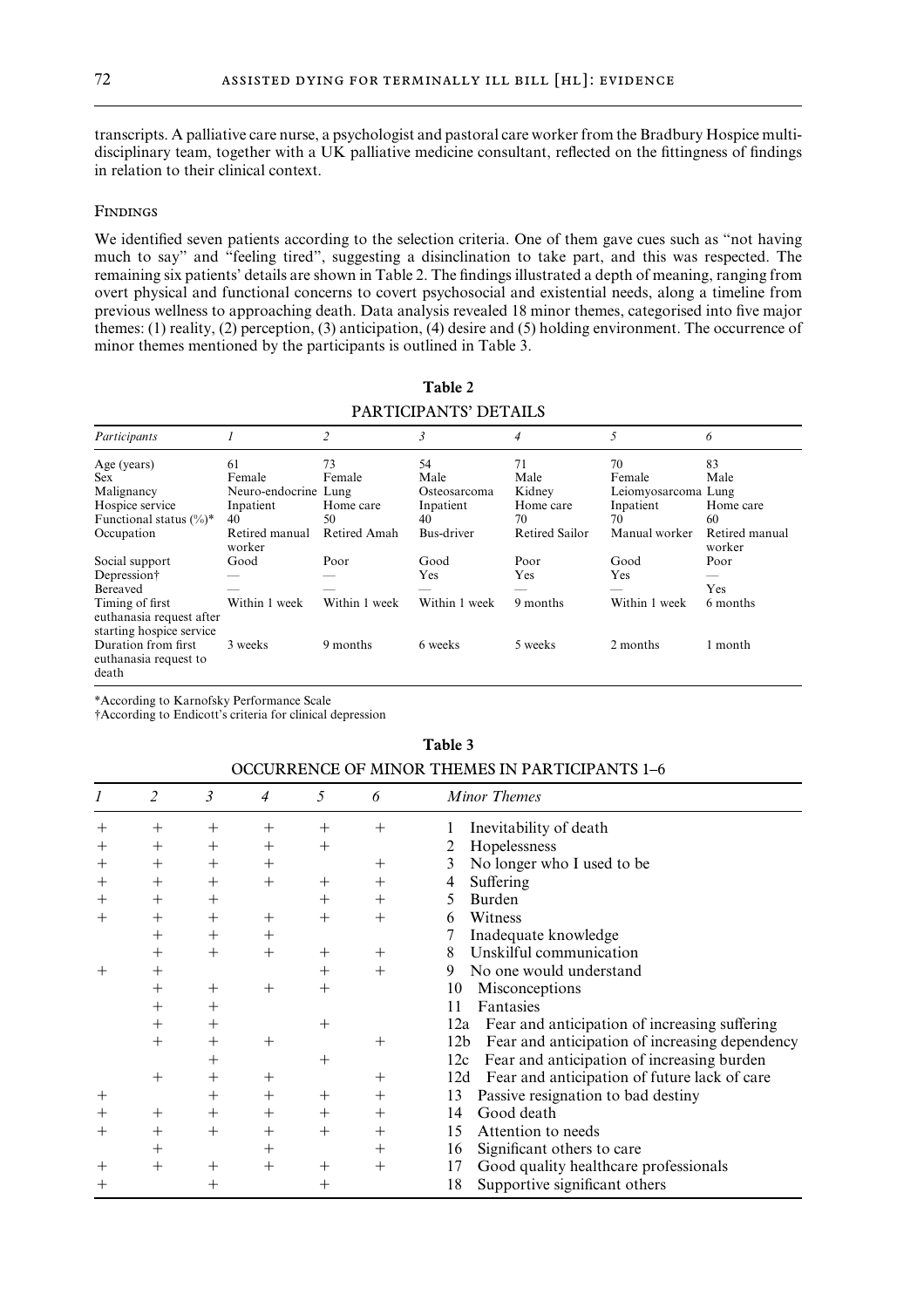### *Reality of Disease Progression*

Participants were aware of the inevitability of death. An incurable disease and progressive deterioration meant hopelessness. They were no longer who they used to be.

*"This sort of disease ultimately leads to death. I have to walk that path."* (1)

*"Not much hope, nor would there be any miracles . . . You doctors can't help when the patients deteriorate and then drop dead . . ."* (4)

*"I used to be the sole breadwinner, but suddenly I couldn't work . . . Instead, they have to care for me."* (3)

#### *Perception of Suffering for Self and Significant Others*

The perception of suffering was multidimensional ranging from physical, functional, social and psychological to existential issues.

*"To have pain and also breathlessness, that would be really terrible and so much suffering. My breathing is suffering and this affects my appetite. So many kinds of suffering ... The social situation is suffering . . ."* (2)

*"I can't move, just lie here . . . feeling like a vegetable . . . a useless person . . . needing people to feed me."* (3)

*"I just don't want to endure these psychological effects ... So much suffering ... I have had the pain for four years . . . So many psychological effects . . . How can I bear it?"* (1)

*"Wish to live but can't live; wish to die but can't die."* (6)

Participants perceived that they were causing suffering for others. They felt a sense of burden, having witnessed the impact of their cancer on the well being of their significant others.

*"For them to see me in pain is suffering. To see the family rushing around is so suffering . . . That makes me suffer* ... *They spend a lot of money ... I fear the rushing around would make her* (wife) *ill*, *burdening her."* (3)

*"My husband has no job ... Wouldn't you agree that my husband is suffering? When I got the cancer, my daughter asked for leave for a month, to allow her dad not to give up his job . . . I didn't want him to resign. My daughter had no option but to get no pay leave for a month . . . Her father then resigned. Who would want to him now? He's already in his sixties."* (1)

*Anticipation of a Future Worse than Death Itself*

Participants had inadequate knowledge about their prognosis and anticipated a future by recounting their observations of other patients in acute hospitals with unbearable pain, helplessness and indignity.

*"I haven't been in hospital before. I wouldn't know the facts. I haven 't been ill before."* (3)

*"I've seen other patients yelling in pain and they were suffering . . . so intolerable . . . Just to hear them was very suffering ... It must have been so unbearable to have to yell like that. If they could endure it, they wouldn't have yelled."* (3)

*"Someone with a tube sticking up the bottom, a tube sticking into the nostrils, another somewhere else. I mean, what for? Can you save them?"* (4)

Participants perceived the doctors' communication to be unskillful, lacking clarity and reassurance. Time allowed for decision-making was inadequate.

*"Just one sentence can hurt me, making things even worse . . . Really bad . . . When I need someone to help me, they just hurt my self-esteem . . . the occasional sentence or even half a sentence. Even a hundred good words wouldn't make up for that one bad word . . . A blunt rejection and a more subtle reply can make a big difference ... very important ... very suffering ... I was right but they said I was wrong . . . What was worst was that I had to admit to being wrong and agree with them."* (3)

*"They suggested radiotherapy and in fact, I didn't know what radiotherapy was about but within a week, I had four doses of treatment."* (4)

*"I asked the doctor, 'Doctor, do people with cancer get a lot of pain?' He answered, 'In the majority they do.' Then I asked, 'Is it possible not to be like that?' He answered, 'Possible, I suppose.' Ah . . ."* (6)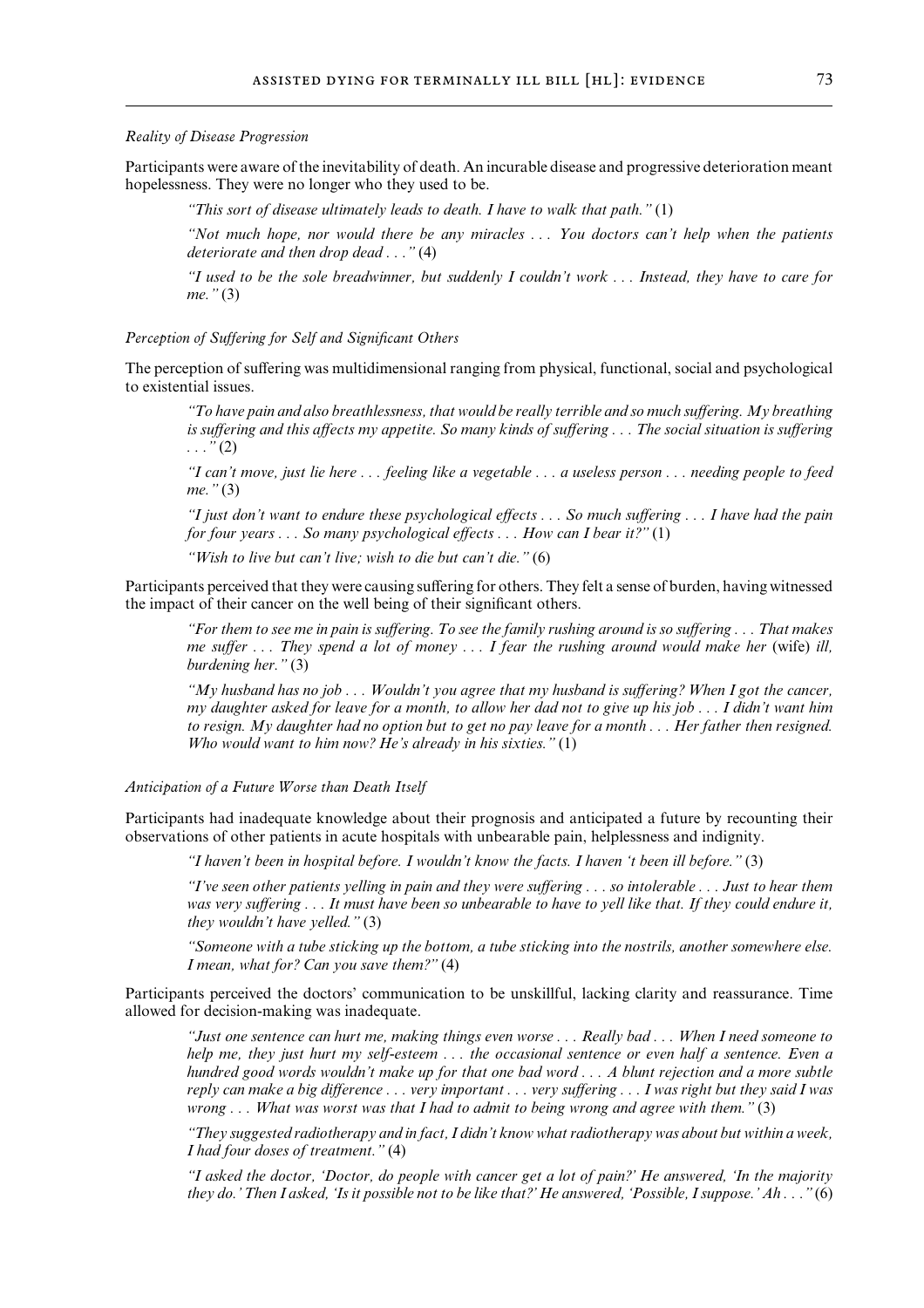Participants perceived that no one could understand their suffering and felt that it was pointless to express their needs. They misconceived that pain would be ultimately inevitable and uncontrollable.

*"I have sought many doctors. In many aspects, they don't understand, right? Only I'd understand."* (1)

*"If you get cancer, you'll get pain. Cancer is a painful disease. It'll just get more and more painful."* (2)

Participants imagined a future with further tumour growth, treatments and complications. They feared increasing suffering, dependency and burden, and future lack of care. They were passively resigned to their bad destiny with helplessness and powerlessness.

*"It'll be extremely terrible. It'll be coming up from here, coming up from there, just everywhere. I mean the complications and that would give me so much pain and suffering. I anticipate the future would be like this. Very severe, very scary when I think about it."* (3)

*"In the future when I can't manage, I would feel very bothersome and very suffering as if I'm really burdening them. I'm afraid of having others to serve me."* (2)

*"Some don't have loved ones around. Others have nobody to care for them. Others have relatives but they don't care . . . I only have one daughter. If she doesn't help, who is going to help? . . . So miserable that I cannot express it in words."* (6)

*"Whether it gets better or not, it's destined. I'll wait to die. There's no way out even if the pain returns. It'll come when it may. I'll just go along with the pain and die. Nothing would help."* (5)

# *Desire for Good Quality End-of-Life Care*

Participants desired an escape in order to relieve the suffering for themselves as well as their significant others. They hoped for holistic care, namely pain and symptom control, maximizing functional potential, psychospiritual support and relieving the burden of their relatives.

*"You want to be cured, that isn't possible but at least give me back some of my energy."* (4)

*"I hope everyone can accept it . . . Most important is that my family wouldn't be heartbroken. If there were no suffering, I would like to see them for longer.*" (3)

### *Holding Environment*

Participants desired connectedness, care and respect from healthcare professionals but more so from their significant others. Family and friends provided them with a sense of intimacy and relatedness. For participants 1, 3 and 5, their suffering was more tolerable and continual existence meaningful.

*"Coming here* (hospice) *has helped me a lot, at least spiritually and in every other aspect. People comfort and reassure me and so it doesn't feel so intolerable."* (3)

*"The doctor is very kind . . . so gentle and willing to help . . . She knows how patients feel and is full of compassion. When she sees us suffer, she also suffers ... She can handle her job well ... The pain is gradually getting better. . . Having the opportunity to talk to her is a blessing . . . Having her to look after me, I feel more at peace."* (5)

*"There is meaning, because I realise so many people are showing their care and concern. It's totally incredible. I am very touched by that . . . So many people supporting me . . . totally unexpected."* (3)

Participants (2, 4 and 6) with poor social support or conflicting family relationships expressed the desire to be cared for by their significant others.

*"In the hospice, definitely enough care. That's their job. But I have only one daughter . . . I need her to care for me . . . I need her to care for me!"* (6)

*"Are there any real good friends? Yes, there are, not that there aren't. But that's only once in a while. But for others to show concern daily, you can't expect much . . . I wanted to find a companion as I was getting old . . . But little did I know it was better not to find one. So I have no children . . . not a relative."* (4)

### **Discussion**

The desire for euthanasia cannot be interpreted at face value. Its meaning is not confined to the reality of physical disintegration or suffering from the effects of cancer, but includes fears and existential concerns with desires for connectedness, care and respect, understood within the context of the patients' whole lived experience.

To our knowledge after a detailed literature search, this is the first study to explore in-depth the views of advanced cancer patients who have desired euthanasia using a qualitative method. The analytic framework and interview process of interpretive phenomenology was aligned with our aims and ethical considerations,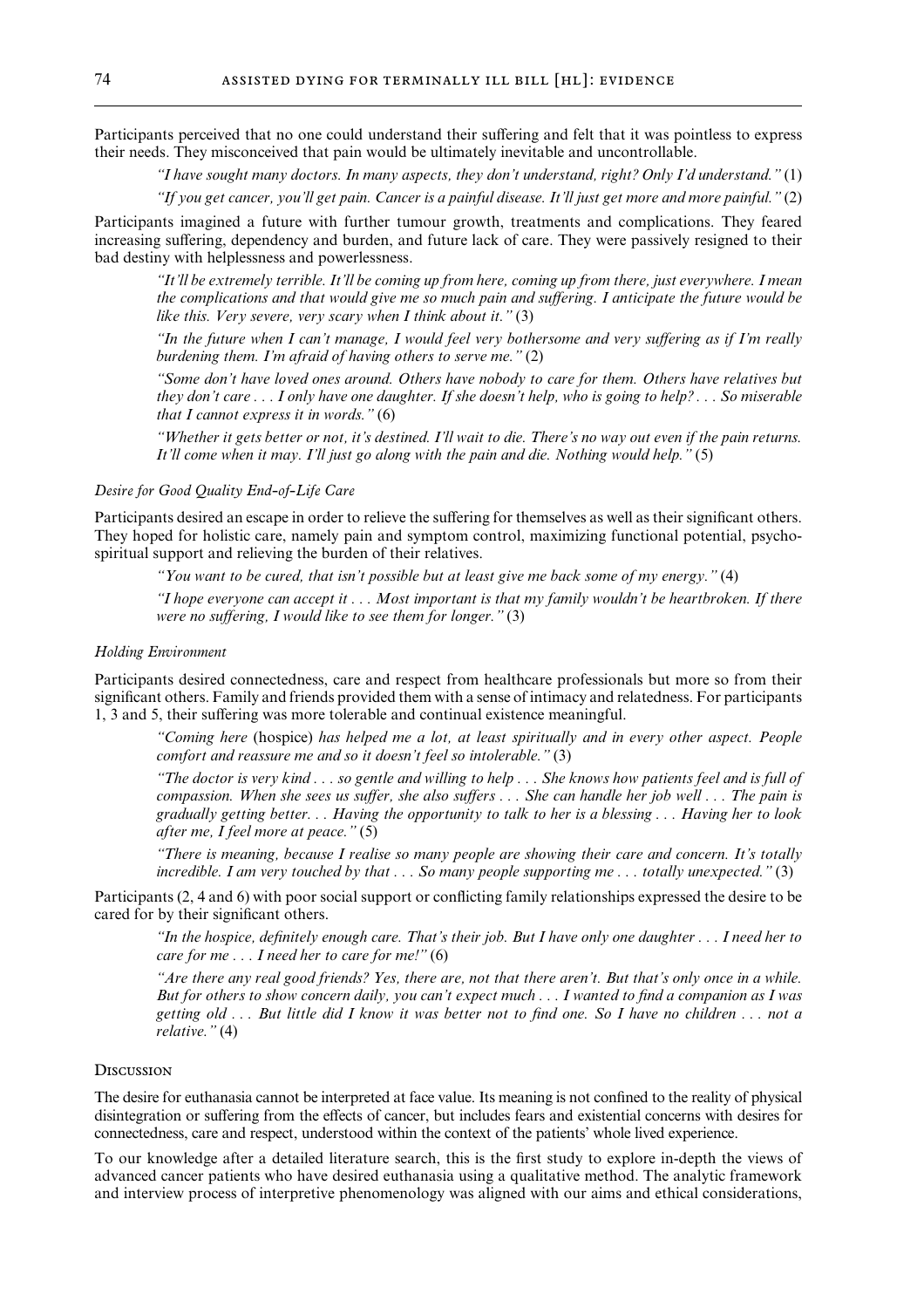given the need for an inductive synthesis and sensitive data collection. Interviews were short and repeat interviewing difficult, owing to the participants' debility and limited life expectancy. Only six patients were recruited due to the time constraint of this study as part of a MSc course, but this sample size was acceptable for in-depth studies of this nature. Although we do not attempt to generalize from these interviews, we believe that our findings are transferable to other terminal care settings. The bias generated by the researcher's dual role as a researcher-physician is stated openly. The requirement to formulate a statement of pre-understanding prior to data collection and analysis contributed to the methodological rigour of this study.23

The thematic analysis corresponded to the concept of personhood. Cassell emphasizes that clinicians need to explore the complex nature of suffering according to the patient's personhood in order to diagnose suffering.<sup>24, 25</sup> The sense of existence in relation to the world of relationships, roles and rights within the person's unique context are also relevant dimensions of one's personhood other than the body, mind and spirit. Threat to any of these issues would lead to a reduced sense of wholeness. A qualitative study on the desire for euthanasia and physician-assisted suicide in HIV patients revealed similar findings relating to the loss of personhood, namely bodily disintegration and loss of relatedness to the community.<sup>26</sup>

Issues of burden were prevalent in this study. Participants who were supported by their significant others felt a sense of burden. Chinese patients are family-orientated and would be willing to sacrifice their own personal interests for the benefit of their family.27 Their loss of serving role gave them a sense of worthlessness and suffering having to burden others. On the other hand, those participants with poor social support desired care and connectedness. Elderly patients also perceived themselves as a burden to the younger generation; yet they expected and yearned to be cared for. Lo quotes,

*"According to the Confucian social version, the good society is one, through extensive support network, in which 'widows, orphans, the childless, the disabled, and the sick are to be well taken care of 'Further more the elderly were highly esteemed in ancient China . . . Hence the sick elderly were not allowed to be seen as 'burden to anybody at all'."*<sup>28</sup>

Thus one could argue that in a culture that values utility and family obligations, legalising euthanasia on the grounds of burden could lead to moral disintegration. Social isolation has also been found to correlate with the desire for hastened death in the western culture,<sup>5, 18, 29</sup> but others have argued that the need for control and autonomy were more significant factors.30

The minor themes related to "anticipation" provided insight into the patients' inner world and perception of medical care, illustrating how these factors could mould their anticipation and fears of a dying process worse than death itself. Witness of poor care and unskillful communication have been reported but not emphasized as contributing factors to patients desiring hastened death.<sup>18, 21, 29, 31, 32</sup> Patients who have witnessed others in suffering might anticipate the same dying trajectory for themselves. Patients with HIV and serious chronic diseases, who have experienced what perceived to be undignified deaths, were significantly more likely to consider physician-assisted suicide.<sup>18, 21</sup> Other studies have shown that inadequate information, excessively candid explanation, hasty decision making and phrases such as "no more active treatment" and "transfer to hospice" contributed to the patients' suffering, hopelessness and experiences of a bad death.<sup>29, 31, 32</sup> All these factors could govern their rationale for wanting hastened death.

The natural flow of the interviews revealed a depth of meaning in the participants' desire for euthanasia (Table 4). They progressed from overt comments about physical disintegration and functional impairment as reasons for desiring death to deeper psychosocial and hidden yearnings for care, connectedness and respect.

| Depth of Meaning    | <b>Major Themes</b>                                 |
|---------------------|-----------------------------------------------------|
| [Overt]             | I. Reality                                          |
| Physical/Functional | — Disease progression                               |
|                     | $-$ Inevitability of death                          |
|                     | - Physical deterioration                            |
|                     | $-$ No longer who I used to be                      |
| [Deeper]            | II. Perception                                      |
| Psychosocial        | - Current suffering for self and significant others |
|                     | III. Anticipation                                   |
|                     | - Increasing suffering                              |
|                     | — Increasing burden                                 |
|                     | — Increasing dependency                             |
|                     | — Future lack of care                               |

# **Table 4**

# DEPTH OF MEANING OF DESIRE FOR EUTHANASIA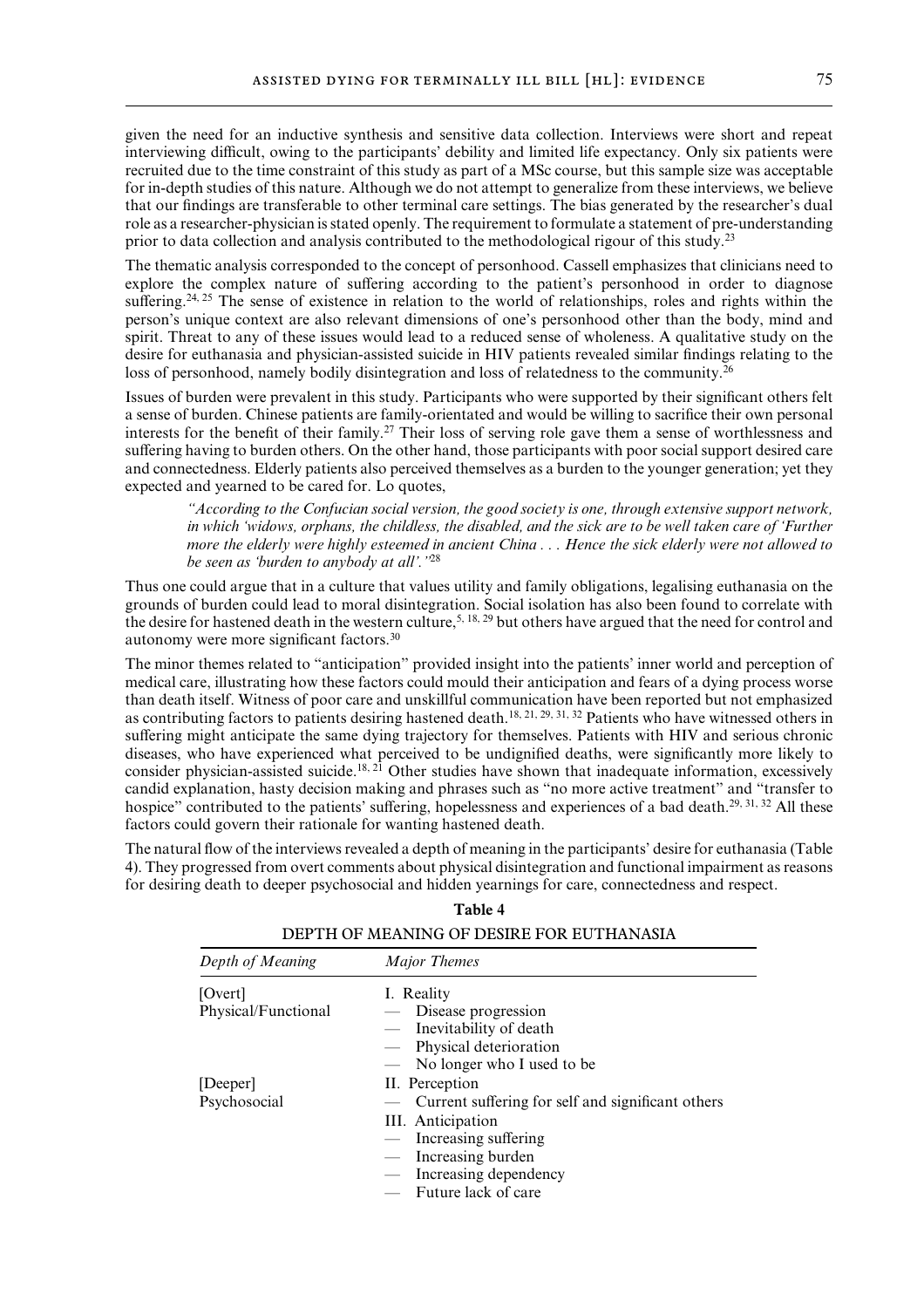| [Covert]              | IV. and V. Desire and Holding Environment |
|-----------------------|-------------------------------------------|
| Spiritual/Existential | — Being cared for                         |
|                       | — Connectedness                           |
|                       | — Respect                                 |
|                       |                                           |

Existential suffering has been least researched. Morita and colleagues conducted a literature search on existential distress, which they classified into 13 categories.<sup>33</sup> Categories such as meaninglessness in present and past life, loss of social role functioning, feeling emotionally irrelevant, dependency, burden, separation grief and "why me?" corresponded to our findings. We postulate that current clinical mandate in dealing with euthanasia requests might not have addressed underlying existential concerns adequately, thus leading to unrelieved suffering.

The lack of previous analysis from the patients' perspective should temper the call to legalise euthanasia. The Royal Dutch Medical Association judges that existential suffering should not be a justification for euthanasia.34 As this study revealed many hidden existential concerns, the desire for euthanasia cannot be taken at face value. The clinical mandate requires a paradigm of care beyond the biomedical model, by reorientating to the patient's lived experience. We should not focus on our patients' mental competency in their decision-making, but rather our professional duty in ensuring competent existential care, by exploring the covert meaning of their desire for euthanasia (Tables 5 and 6). The lack of previous evidence in this pivotal area of palliative care indicates the need for further work in different cultural contexts.

| PROPOSED CLINICAL FRAMEWORK IN DEALING WITH PATIENTS DESIRING DEATH |                                                                                                                              |  |  |
|---------------------------------------------------------------------|------------------------------------------------------------------------------------------------------------------------------|--|--|
| <i>Themes</i>                                                       | Exploration from the superficial to hidden agenda                                                                            |  |  |
| Reality                                                             | Understand patient's unique personhood                                                                                       |  |  |
|                                                                     | "Who I used to be"                                                                                                           |  |  |
|                                                                     | Effects of cancer and major life events on the integrity of personhood<br>Losses of roles, lifestyle, dreams and aspirations |  |  |
| Perception                                                          | Explore perceived present—"Tell me about your suffering"                                                                     |  |  |
|                                                                     | Explore current suffering for patient and their significant others                                                           |  |  |
|                                                                     | Explore multi-dimensional of suffering                                                                                       |  |  |
| Anticipation                                                        | Explore perceived future                                                                                                     |  |  |
|                                                                     | Explore what patients have seen, heard and experienced in terms of care                                                      |  |  |
|                                                                     | Elicit any misconceptions                                                                                                    |  |  |
|                                                                     | Explore fears and fantasies regarding disease trajectory                                                                     |  |  |
| Desires                                                             | Explore hidden yearnings—"What do you really want?"                                                                          |  |  |
|                                                                     | Explore hopes and dreams                                                                                                     |  |  |
| Holding environment                                                 | Identify a holding environment congruent with patient's unique personhood                                                    |  |  |
|                                                                     | Identify significant others                                                                                                  |  |  |

# **Table 5**

# **Table 6**

Define individual sense of belonging

# PROPOSED MORAL FRAMEWORK FOR CLINICAL INTERVENTION IN PATIENTS DESIRING DEATH

| Holding environment Clinical mandate |                                                                                                                                                                                                                                             |  |  |
|--------------------------------------|---------------------------------------------------------------------------------------------------------------------------------------------------------------------------------------------------------------------------------------------|--|--|
| Connectedness                        | Presence<br>Genuineness<br>Trustworthiness                                                                                                                                                                                                  |  |  |
|                                      | Active listening and empathy<br>Acknowledgment<br>Attention to non-verbal communication and cues<br>Non-abandonment                                                                                                                         |  |  |
| Care                                 | Holistic carer with knowledge, skills and virtues<br>Tailor-made individualised holding environment<br>Address needs/concerns and prioritise actions<br>Compassion—willingness to "walk" with the suffering patient<br>Adequate explanation |  |  |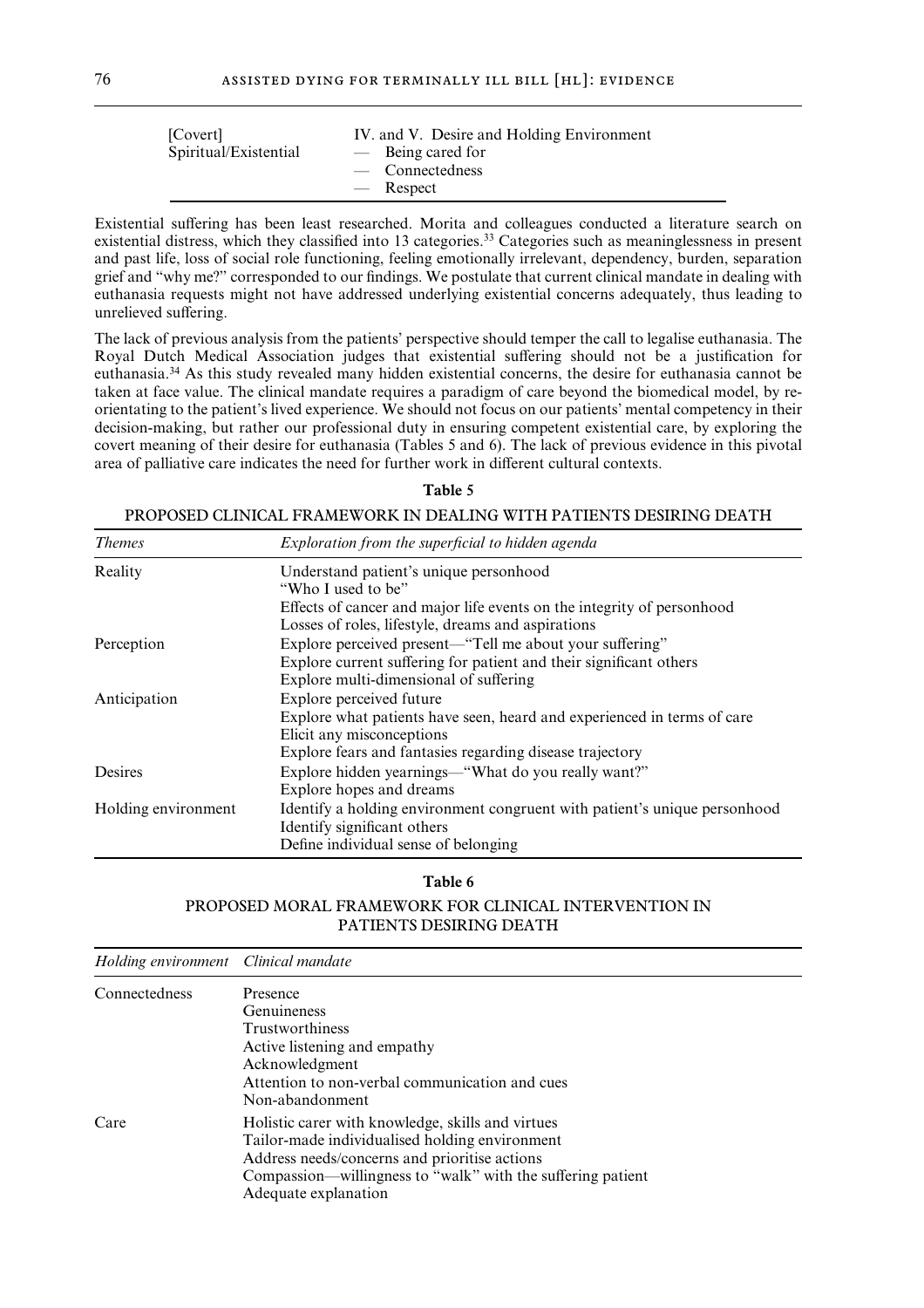| Troums environment Cumcai mundate |                                                                                                                                                                                                                                                                                                                                                            |  |  |  |  |
|-----------------------------------|------------------------------------------------------------------------------------------------------------------------------------------------------------------------------------------------------------------------------------------------------------------------------------------------------------------------------------------------------------|--|--|--|--|
|                                   | Correct misconceptions about diagnosis/treatment/prognosis<br>Reassurance about commitment to care<br>Pain and symptom control<br>Maximise functional potential<br>Social support to reduce burden of significant others<br>Help patients surrender to the physical/need for control and independence<br>Psychological re-framing                          |  |  |  |  |
| Respect                           | Empower the spiritual dimension<br>Sensitivity<br>Prudence and practical wisdom<br>Promote self-worth—"You're still you."<br>Explore meaning for continual existence<br>Encourage expression of needs however unrealistic they might seem Adequate<br>information according to patient's pace<br>Negotiate with patient in setting realistic goals of care |  |  |  |  |

#### **ACKNOWLEDGEMENTS**

*Holding environment Clinical mandate*

We thank the patients and staff of Bradbury Hospice, Hong Kong for their cooperation in this study.

### **CONTRIBUTORS**

YM, who is the guarantor for the study designed the study, collected and analysed the data. GE supervised the MSc in Palliative Medicine to which the work contributed, provided advice about design and analysis and helped write the article.

# **REFERENCES**

1. Doyal L, Doyal L. Why active euthanasia and physician assisted suicide should be legalised. *BMJ* 2001; 323: 1079–1080.

2. Singer P. Practical ethics. *Practical Ethics*. 2nd Edition. New York: Cambridge University Press, 1993; Chapter 7.

3. House of Lords Patient (Assisted Dying) Bill [HL] 2003 London; HMSO [Online] Available at: http:// www.parliament.the-stationery-office.co.uk/pa/ld200203/ldbills/037/2003037.htm

4. Foley K. Competent care for the dying instead of physician-assisted suicide. *NEJM* 1997; 336: 54–58.

5. Chochinov H. Desire for death in the terminally ill. *Am J Psychiatry* 1995; 152: 1185–1191.

6. Cole R. Communicating with people who request euthanasia. *Palliat Med* 1993; 7: 139–143.

7. Seale C, Addington-Hall J. Euthanasia: why people want to die earlier. *Soc Sci Med* 1994; 39: 647–654.

8. Sullivan A, Hedberg K, Hopkins D. Legalized physician-assisted suicide in Oregon, 1998–2000. *NEJM* 2001; 344: 605–607.

9. Block S, Billings J. Patient requests for euthanasia and assisted suicide in terminal illness. *Psychosomatics* 1995; 36: 445–457.

10. Quill T, Lee B, Nunn S. Palliative treatments of last resort: choosing the least harmful alternative. *Ann Intern Med* 2000; 132: 488–493.

11. Gordijn B, Janssens R. New developments in Dutch legislation concerning euthanasia and physicianassisted suicide. *J Med Philos* 2001; 26: 299–309.

12. Tulsky J, Ciampa R, Rosen E. Responding to legal requests for physician-assisted suicide. *Ann Intern Med* 2000; 132: 494–499.

13. Byock I. Beyond symptom management. *European J Palliat Care* 1996; 3: 125–130.

14. Cherny N, Coyle N, Foley K. The treatment of suffering when patients request elective death. *J Palliat Care* 1994; 10: 71–79.

15. Kissane D. Models of psychological response to suffering. *Progress Palliat Care* 1998; 6: 197-204.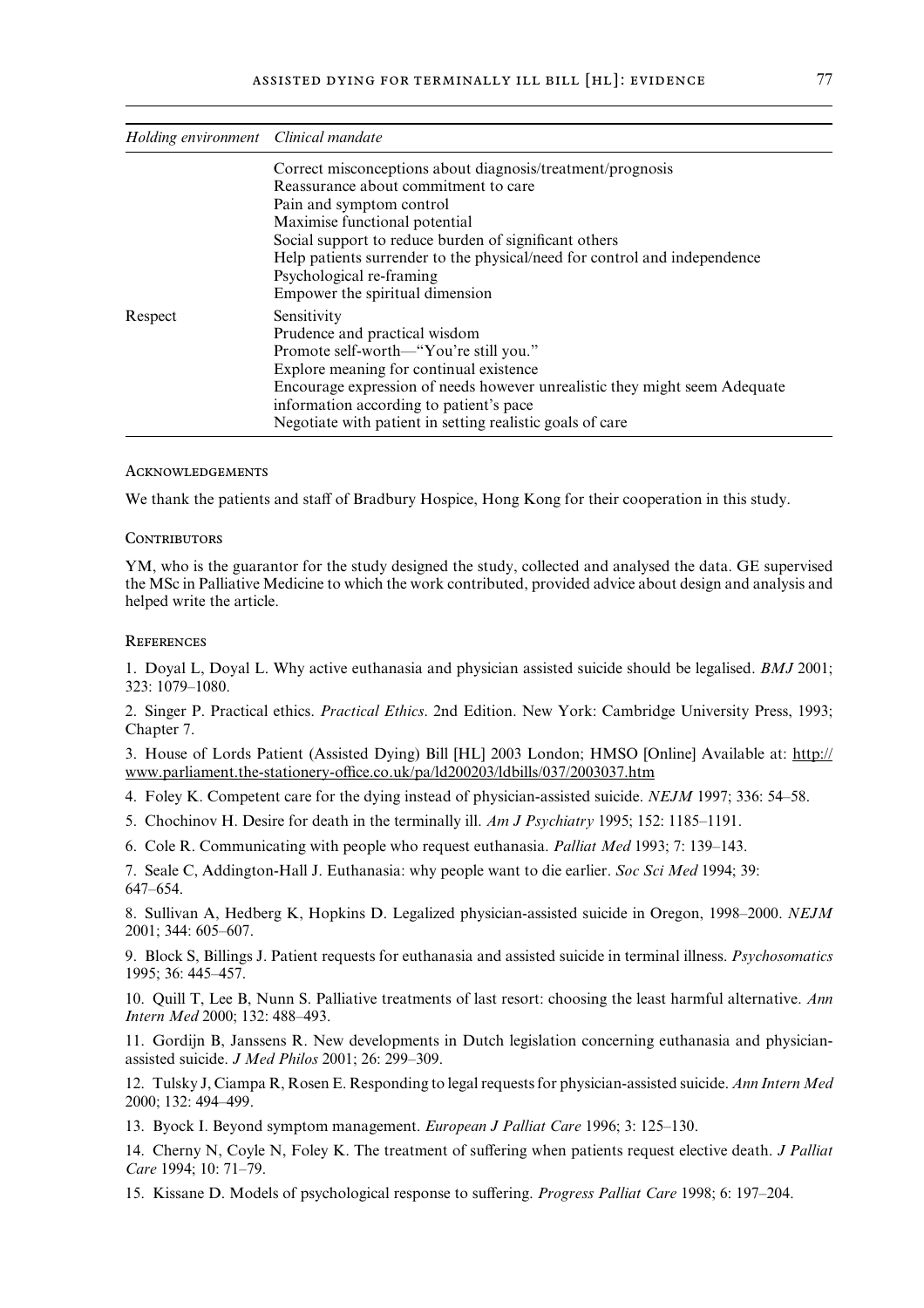16. Mount B. Whole person care: beyond psychosocial and physical needs. *Am J Hospice Palliat Care* 1995; Jan/Feb: 28–37.

17. Back A, Wallace J, Starks H, Pearlman R. Physician-assisted suicide and euthanasia in Washington State. *JAMA* 1996; 275: 919–925.

18. Breitbart W, Rosenfeld B, Passik S. Interest in physician-assisted suicide among ambulatory HIV infected patients. *Am J Psychiatry* 1996; 153: 238–242.

19. Emanuel E, Fairclough D, Daniels E, Clarridge B. Euthanasia and physician-assisted suicide: attitudes and experiences of oncology patients, oncologists, and the public. *Lancet* 1996; 347: 1805–1810.

20. Sullivan M, Rapp S, Fitzgibbon D, Chapman C. Pain and the choice to hasten death in patients with painful metastatic cancer. *J Palliat Care* 1997; 13: 18–28.

21. Mishara B. Synthesis of research and evidence on factors affecting the desire of terminally ill or seriously chronically ill persons to hasten death. *Omega* 1999; 39: ii.

22. Chochinov H, Tataryn D, Clinch J, Dudgean D. Will to live in the terminally ill. *Lancet* 1999; 354: 816–819.

23. Mak Y, Elwyn G Use of hermeneutic research in understanding the meaning of desire for euthanasia. *Palliat Med* 2003; 17: 395–402.

24. Cassell E. The nature of suffering and the goals of medicine. *NEJM* 1982; 306: 639–645.

25. Cassell E. Diagnosing suffering: a perspective. *Ann Intern Med* 1999: 31: 531–534.

26. Lavery J, Boyle J, Dickens B, Maclean H, Singer P. Origins of the desire for euthanasia and assisted suicide in people with HIV-1 or AIDS: a qualitative study. *Lancet* 2001; 358: 362–367.

27. Woo K. Care for Chinese palliative patients. *J Palliat Care* 1999; 15: 70–74.

28. Lo P. Confucian views on suicide. *CAE Occasional Paper*. Hong Kong: Centre for Applied Ethics. Hong Kong Baptist University, 1997; 23.

29. Street A, Kissane D. Dispensing death, desiring death: an exploration of medical roles and patient motivation during the period of legalised euthanasia in Australia. *Omega* 1999–2000; 4: 231–248.

30. Nitschke P. "Dispensing death, desiring death" by Annette Street and David Kissane: a commentary. *Omega* 1999–2000; 4: 249–253.

31. Cherny N, Coyle N, Foley K. Suffering in the advanced cancer patient: a definition and taxonomy. *J Palliat Care* 1994; 10: 57–70.

32. Steinhauser K, Clipp E, McNeilly M, Christakis N, McIntyre L, Tulsky J. In search of a good death: observations of patients, families, and providers. *Ann Intern Med* 2000; 132: 825–832.

33. Morita T, Tsunoda J, Inoue S, Chihara S. Terminal sedation for existential distress. *Am J Hospice Palliat Care* 2000; 17: 189–195.

34. Sheldon T. "Existential" suffering not a justification for euthanasia. *BMJ* 200: 323: 1384.

### **Letter from Baroness Masham of Ilton DL**

I greatly welcome the opportunity to share my views on the Assisted Dying for the Terminally Ill Bill with the Committee.

I must declare a personal interest in this subject.

I had a serious accident nearly 46 years ago. I was taken to the casualty department of an accident hospital with a fractured spine, a suspected fractured skull, several fractured ribs, internal hemorrhage and semi-conscious.

The doctor on duty, after examining me, said to my fiancée (who later became my husband), "If she lives through the night she will never move again." The view of my attendant physician was that I was suffering without any reasonable prospect of cure from a distressing physical disability and he may well have thought it intolerable. Under the cover of a Bill like this, that doctor might well have let me die.

I do not know how one measures pain. I know that in the first three weeks of injury my pain was indescribable. When one is suffering and sweating pain there is somehow a light at the end of the tunnel, and that is the light of hope. Even with patients with a terminal condition who should, and generally do, have drugs to make them comfortable, the aim should be where there is life there is always hope for a cure.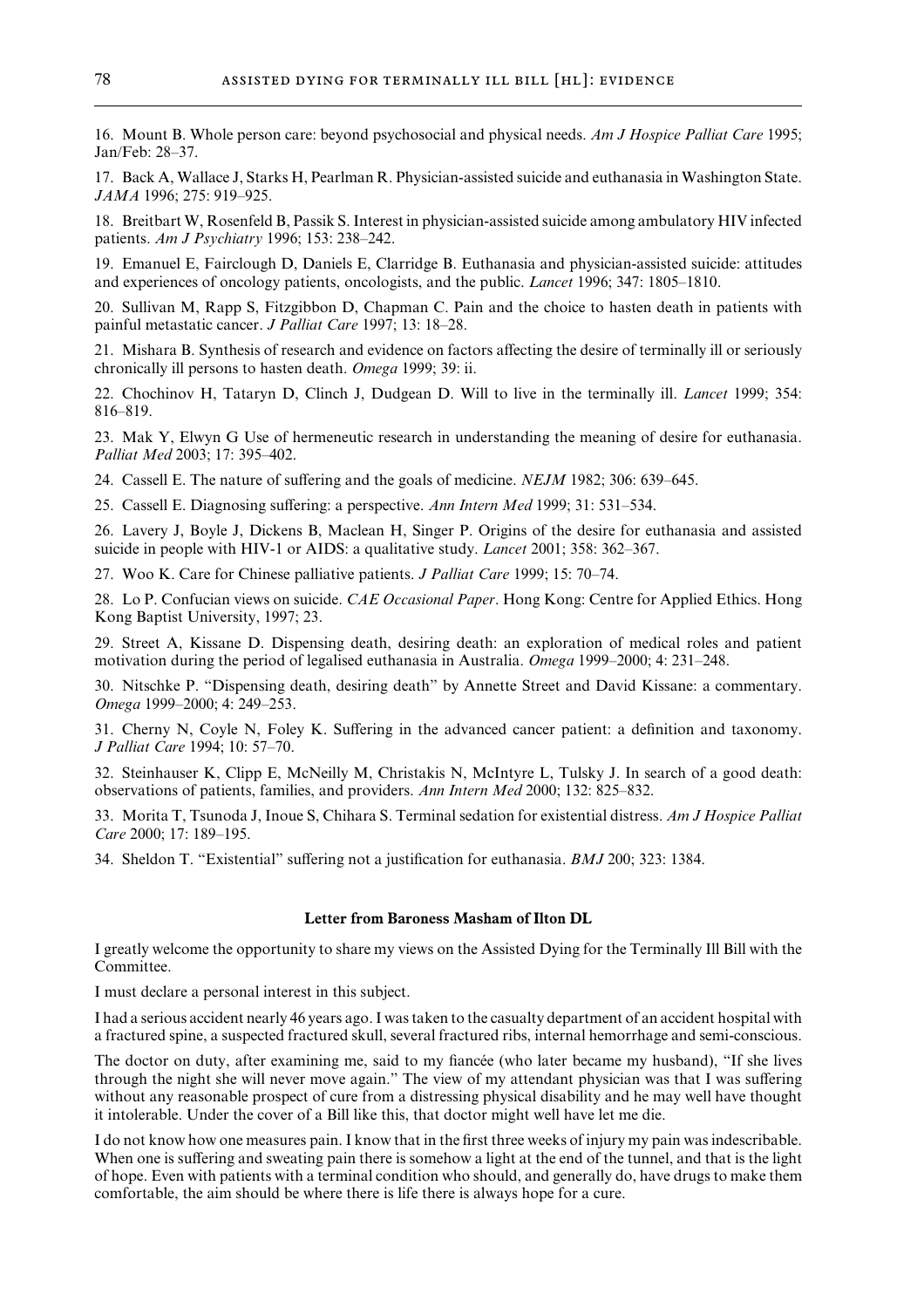It is encouraging that there are many new hospices being set up and of the increasing concern towards the care of the dying. If a patient can die in calm dignity it is a relief for all concerned.

Clause 15 of this Bill makes provision for pain relief medication. However, good symptom control is already lawful. Morphine and other similar drugs measured for pain control, and even sedatives in the terminal phase of illness, do not shorten life. There will always be a last dose of course, but it is the disease that has killed the patient. One does not need to kill the patient to kill the pain.

I am sure that it is not the intention of Lord Joffe to frighten people, but all sorts of complications occur with some legislation and already this Bill itself will have caused a great deal of harm. The Sponsor of the Bill continues to stress about so called "safeguards" contained in his Bill. However, there is no system of "safeguards" that can detect the hidden pressures and strains from family (who will quite often have much to gain financially), friends and even carers that may drive a disabled person to seek an assisted suicide. There is added pressure because of the expense and difficulty of providing long term care for severely disabled people. Rather then ensuring the right to die, I strongly believe that this Bill will quickly translate into a duty to die for disabled people.

This Bill is contrary to the ethical principles of most medical and nursing staff and it would be morally wrong to enforce this pressure on anyone. For example, the Royal College of Nursing and the British Medical Association have both stated that they are against the Bill. Euthanasia is illegal and the Royal College and the British Medical Association do not condone it. The Royal College have stated that they believe that the practice of euthanasia is contrary to the public interest, to nursing and medical ethical principles as well as patients' civil rights.

### CONCLUSION

The key principles of this Bill are so dangerous that it is unacceptable for them to be even considered as public policy, let alone being introduced into Parliament as legislation.

I submit that the Committee should examine closely how such policy developments in the area of assisted suicide has gone so astray as to arrive at such unethical proposals.

*2 September 2004*

#### **Letter from Professor T S Maughan**

I am writing to you to express my very great concern about the possible legalisation of assisted dying and to put my opinion before the Committee.

As a Cancer Specialist working at the cancer centre in Cardiff, my everyday work brings me into close contact, often after prolonged relationship, with patients facing their death. It is my experience that the vast majority wish to live, though they come to terms with their impending death and often face it with great courage and peace. The involvement of palliative care services is of immense help to many patients who are suffering distressing symptoms. It seems however, that there are some patients, in my experience a very small number, who have made a clear and determined decision to end their lives as in the cases of Diane Pretty and Reginald Crew. The Joffe Bill seeks to legitimize this process in order to extend the autonomy of these individuals. I am much more concerned by two other groups of patients who are equally vulnerable yet are likely to be much more at risk if this goes ahead.

The first are the many patients—with cancer and indeed any serious disease—who go through a period of severe depression or a sense of hopelessness, either at diagnosis or at some point in their disease journey. It is these patients who have asked me for a lethal injection. Yet in every case I have observed that this episode of depression is self limiting and patients come through to accept and work with their new situation—often to address important issues with their families which would otherwise have been unresolved. If this Bill was approved, I suspect many of these patients would be helped to die, a decision they would have regretted once that episode of depression is past, just as they have looked back on their request with chagrin. This correlation of depression with a desire to die has been reported in most publications on this issue. The Bill calls for a psychiatric opinion if the physician considers the patient not to be competent. That will not be an adequate defence—these patients are at that point reflecting their true desires—the point is those desires are often relatively short lived and reverse with support, good palliative care and where people are treated with dignity. The first patient to receive euthanasia in Northern Territories Australia was just such a patient and I am sure it would happen here, repeatedly.

The second group are those who feel themselves to be a burden, as many do in our burdened Health Service and increasingly disjointed society. They themselves want to live, but believe themselves to be placing an intolerable burden on loved ones. It may not be that they are being pressured, but they feel a burden. There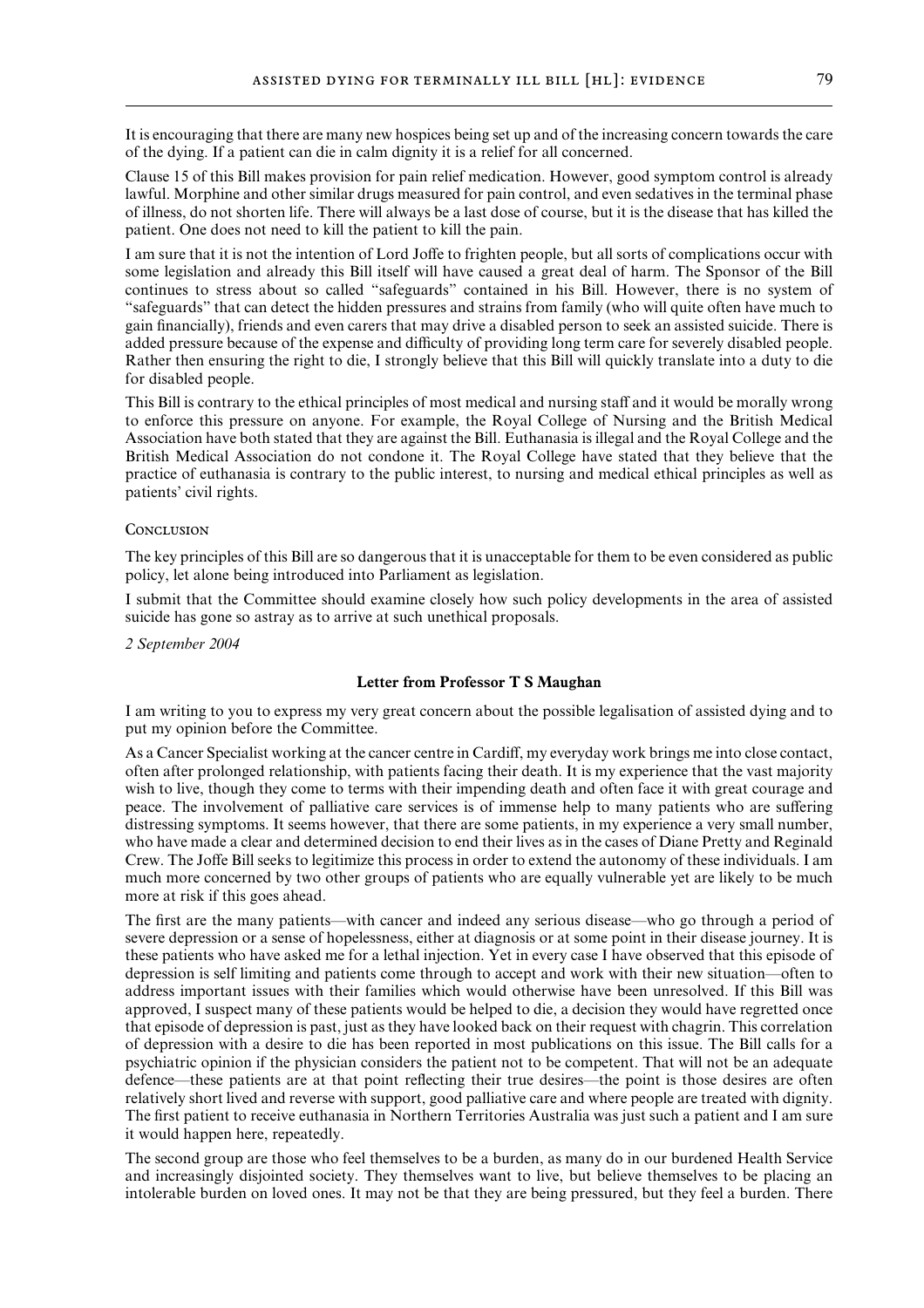is no doubt that there is much suffering at the side of a loved one who is dying, it can be a terrible place—it's the pain of anticipated loss—and for the person who is dying the added sense of guilt because they are the cause of their families' pain. Yet grief is an important and natural part of loss and it is often better to grieve together than to grieve apart especially after an abnormal and perhaps early death. So legalisation would provide a way to relieve their families of this perceived burden. This raises the important issue of who are the supporters of assisted dying seeking to help? Those who are dying or their families around them?

So the question is, is it right to alter the law to extend the autonomy of some patients if in the process it puts others at risk?

Thirdly I am very concerned about the effect this change will have on the medical profession and the Health Service. If legalized, euthanasia will become a legal way to end suffering; as such it could, paradoxically, be seen as a moral good—and doctors may feel they have to offer it as a "therapeutic" option. This is a dreadful prospect that will utterly demoralize many in the caring professions who are motivated by a desire to support people and enhance life. The impact on our society will be incalculable.

We have evidence of what such practice has lead to elsewhere. In Holland we have seen the extension of application of euthanasia—to those unable to consent as shown in the Remmelink report—that is, very rapidly it became not the consent of the patient that was crucial but the condition of the patient. Later it has been applied even for depression! This point was brought out with force in the very death of the couple suffering from diabetes and epilepsy at the Dignitas clinic in Switzerland in 2003.

My colleagues who work with patients with cancer, both in oncology and palliative medicine are unanimously against this Bill. Some say that there is already widespread practice of ending people's life with morphine or terminal sedation. This is errant nonsense—patients near the end of life need expert care and for that they are given effective pain relief or mild sedatives. They are dying of their disease. There is no doubt that there are difficult and distressing cases. The decisions in these hard cases may not be black and white but various shades of grey. What is immensely helpful at the moment is the absolute clarity that actively ending a patient's life is against the law. Legalisation of euthanasia will lead to even less clarity in our thinking, and ultimately to widespread abuse.

If the Government wishes to do something to relieve the distress of those people who loose hope in the face of a terminal illness, the better way is to provide adequate funding to support and extend the excellent work of those in Palliative Medicine, a discipline founded and developed in the UK of which we should be justly proud. The cardinal purpose of law is surely to protect the vulnerable. Any attempt to legalise euthanasia threatens the most vulnerable in our society and I sincerely hope you will oppose it.

*1 September 2004*

#### **Letter from Professor Charles F McKhann, MD**

### 1. About Myself

I am a former professor of surgery and vice chair of the Department of Surgery at Yale School of Medicine where I was a specialist in cancer surgery. I have been a specialist in cancer through most of my professional career. I have conducted research and published on the role of the immune system in cancer. More recently I have written about end-of-life care. In particular, I conducted in-depth interviews with people who were dying from a variety of illnesses and with the physicians who cared for them. I published the findings from this research alongside my views on end of life care and physician-assisted death in a book titled "*A Time to Die: The Place for Physician Assistance*" (Yale University Press, 1999). I have also authored another book titled: "*The facts about Cancer: A guide for patients and their families and friends*" (Prentice Hall, 1981).

# 2. Summary of my Main Points

- Modern medicine exists in a state of optimism that can be hard to deflect. As a result, patients are often given inflated hopes of the possibility that treatment will be successful, in an atmosphere where everything that can be done should be done, unless someone says so.
- This results in many deaths being prolonged and uncomfortable. Almost everyone knows some friend or relative who has had a "bad death".
- In spite of all attempts at comfort (palliative and hospice) care, some patients really do wish to die.
- Terms such as *murder*, *self-murder* (suicide), *killing* and *doctor-executioner* are used deliberately to inflate passions and stifle reason.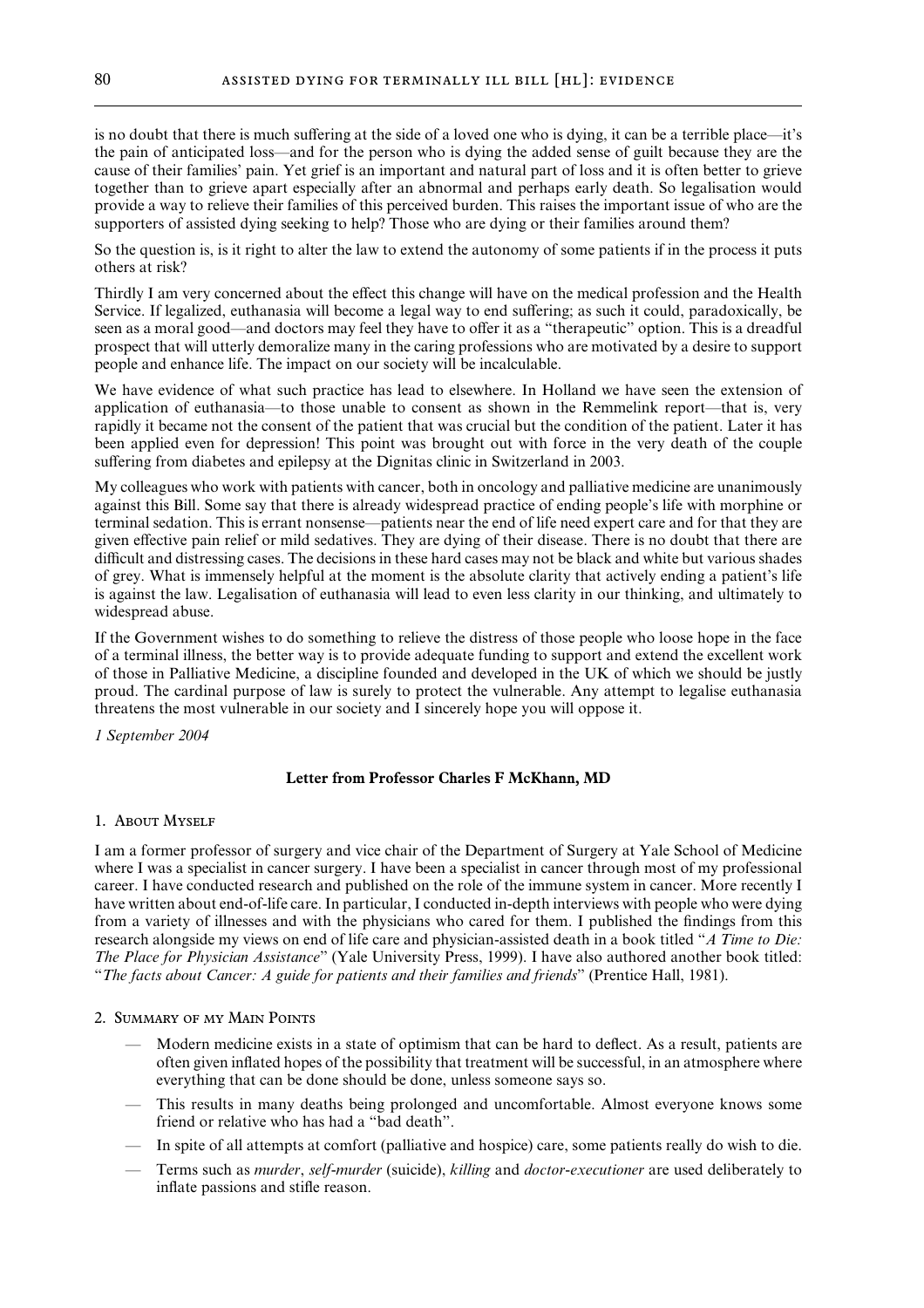- There is so obviously a difference between murder and helping a person die at his own request that gross attempts to blur the distinctions are offensive. They also discourage debate and polarize the community at a time when the public would be better served by thoughtful consideration of all the facets of such a complex issue.
- People who want to die are not necessarily depressed and irrational; rather some have valid reasons that are easily understood by objective and rational people.
- A significant number of physicians who care for the terminally ill have helped their patients to die (in secret).
- Without laws for assisted dying, there can be no control.
- Far from being a step toward moral oblivion, assisted dying may in fact be a step uphill to a better society, which places a greater value on life.
- The passing of compassionate laws will not bring about the end of our civilization any more than with the acts of compassionate physicians

# 3. Modern Medicine, Technology and Society

Modern medicine exists in a state of optimism that can be hard to deflect. Today, extended life is the gift of public health measures, miraculous drugs, and medical technology. At the same time, the concept that a patient's death is a failure on the part of the physician (alongside the resulting guilt this can induce) is heard throughout medicine.

In such an environment, patients are often given inflated hopes of the possibility that treatment will be successful, in an atmosphere where everything that can be done should be done, unless someone says no. The net result is that many deaths are now prolonged and sometimes very uncomfortable. Almost everyone now knows a friend or relative-who has had a "bad death". Indeed, our ageing population means that many live to experience the accumulation of chronic discomforts and disabilities that are often the price of a long life. Near the other end of the age spectrum, the AIDS epidemic continues to expand, only now the drugs that delay death can result in greater suffering and disability than ever before.

Years ago people feared being snuffed out by disease too early in life. Now, in far greater numbers, they fear lingering deaths that may include years of being incapacitated and in nursing homes. In the United States, many polls show that 65 per cent of the public are now so concerned about how life may end that they feel the law should be changed to permit some access to physician-assisted dying (1).

It is clear that the major goals of medicine are to cure disease, prolong life, and relieve suffering. In the course of many illnesses however, a point is reached where curing the disease and prolonging life are no longer possible. When this happens, the original goal of medicine, to relieve suffering, now becomes the final and only goal for the individual patient. But how far can one go to relieve suffering?

# 4. Some Patients, Despite Good Comfort Care, Still Want to Die

Comfort (palliative and hospice) care must always be given priority. However, in spite of all attempts at comfort care, some patients really do wish to die. This is usually late in the course of a prolonged, irreversible illness associated with significant suffering.

When a patient wishes to die, two important principles of medical ethics, to benefit the patient and to do no harm, can come into conflict. Helping a person to die can be easily seen as the ultimate harm. On the other hand, what if the patient sees his or her suffering as being a much greater harm than death that is only a few days away? In the patient's eyes, the shorter the period of suffering, the greater the benefit. Most physicians who take care of dying patients have seen situations where death was preferable to continued existence and doing harm was hardly an issue, particularly from the patients' point of view.

### 5. The Problem with Current Terminology

The terminology associated with physician-assisted dying has acquired its own set of emotional meanings. Terms such as murder, self-murder (suicide), killing and doctor-executioner are used deliberately to inflame passions and stifle reason (2). For example, opponents of physician-assisted dying knowingly use the word killing for its emotional impact. Their intent is to link the common concept of violent killing with the far less threatening concept of assisted dying. Killing implies the willful taking of the life of a person who does not wish to die. The crime of killing (or murder) requires a victim. The basis of our sympathy is that the victim's life is extinguished against his will. But one can hardly speak of a person who is suffering and already dying, and who requests help to speed up the process, as a victim. He may be seen as a victim of his illness, but hardly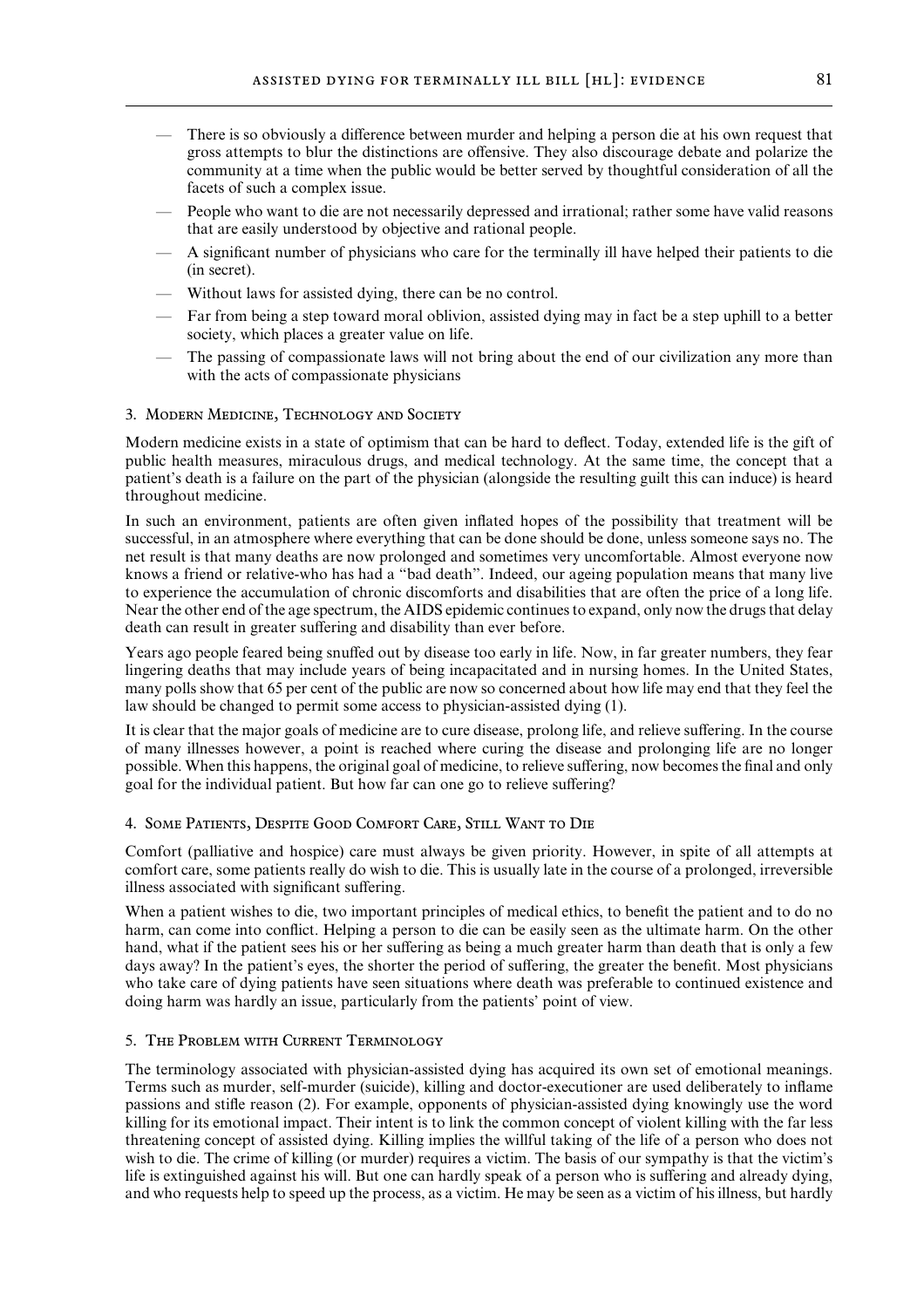of the physician who would help him die. Moreover, his future is not one to envy. Most if not all of the "great good that life had in store" is past.

There is so obviously a difference between murder and helping a person die at his own request that gross attempts to blur the distinctions are offensive. Further, the use of extravagant language discourages debate and polarises the community at a time when the public would be better served by thoughtful consideration of all the facets of such a complex issue.

### 6. People Can be Rational and Wish to Die

We are gradually recognising that people who want to die are not necessarily depressed and irrational; rather some have valid reasons that are easily understood by objective and rational people.

Competence is a legal concept, but one that often requires medical evaluation. Most physicians feel that they can judge the competence of their patients to make medical decisions, even those involving life and death. The law and the medical profession no longer seriously question the competence of a person who refuses treatment, even when the result would be predictably fatal. In line with this, it should be understood and accepted that the desire of seriously ill patients to shorten the duration of their suffering is by itself no reason to consider them incompetent to make such a medical decision. It can be argued that if by all other criteria a person is competent, but he wishes to die, he is really demonstrating his competence rather than his incompetence in asking that his autonomy be respected.

Closely associated with competence is the question of depression in people who wish to end their lives and suffering early. It is important to note that "Clinical depression", which often leads people to suicide, is usually quite distinct from the sadness and "reactive" depression that is experienced and expressed by people with fatal illnesses (3). Dying patients who may be sad and have "reactive" depression consider their diseases to be a violation of what was previously a normal life. They would prefer to live if they could do so in comfort but would prefer death to their current condition. Most physicians and psychiatrists do not have any trouble distinguishing between these two forms of depression.

# 7. Physicians and Their Role in Assisted Dying

Polls show that a significant number of physicians who care for the terminally ill have helped their patients to die. More surprising is the finding that moral and religious convictions aside, many more physicians would participate in helping patients die if only the law permitted it. For example, a United States poll showed that 53 per cent of the 938 physicians contacted were in favor of laws that would permit assisted suicide and that 40 per cent would participate if it were legal. The figures for euthanasia were 53 per cent and 33 per cent respectively (4). Another poll showed that 50 per cent of physicians were in favour of assisted suicide and 36 per cent willing to participate (5).

When a patient asks a physician to help him die, the physician may be moved by genuine compassion, recogniszing the severity of suffering and the understandable fear that more and worse may lie ahead. The physician may realise that under similar circumstances he would want the option of escape through death. The physician is the patient's logical choice for help with assistance to die; there is no one else. Not surprisingly, some physicians have a double standard in this respect. They have personal plans or medication for their own use that they are unwilling to extend to their patients.

Any physician who has actively participated in ending a patient's life, such as discontinuing a respirator, realises the heavy weight of responsibility that this entails. This goes beyond our professional responsibilities. Most people swerve vigorously to avoid striking an animal in the road with a car. We share a repugnance for ending life. To be associated with a death is bad enough, to be responsible for it can be unacceptable. But as physicians, if this means relieving the intolerable suffering of our patients, we must occasionally accept moral responsibility for their death.

The American Medical Association holds that approval of assisted dying would tarnish the image of individual physicians who could no longer be considered pure healers and would subsequently damage the image of the profession (5). My own interaction with terminally ill people indicates that both of these suppositions are wrong. During my research with dying patients, when asked if the knowledge that their personal physician had helped others to die would damage their esteem for the individual, they universally said that it would not. Some even said that such knowledge would elevate the physician in their eyes.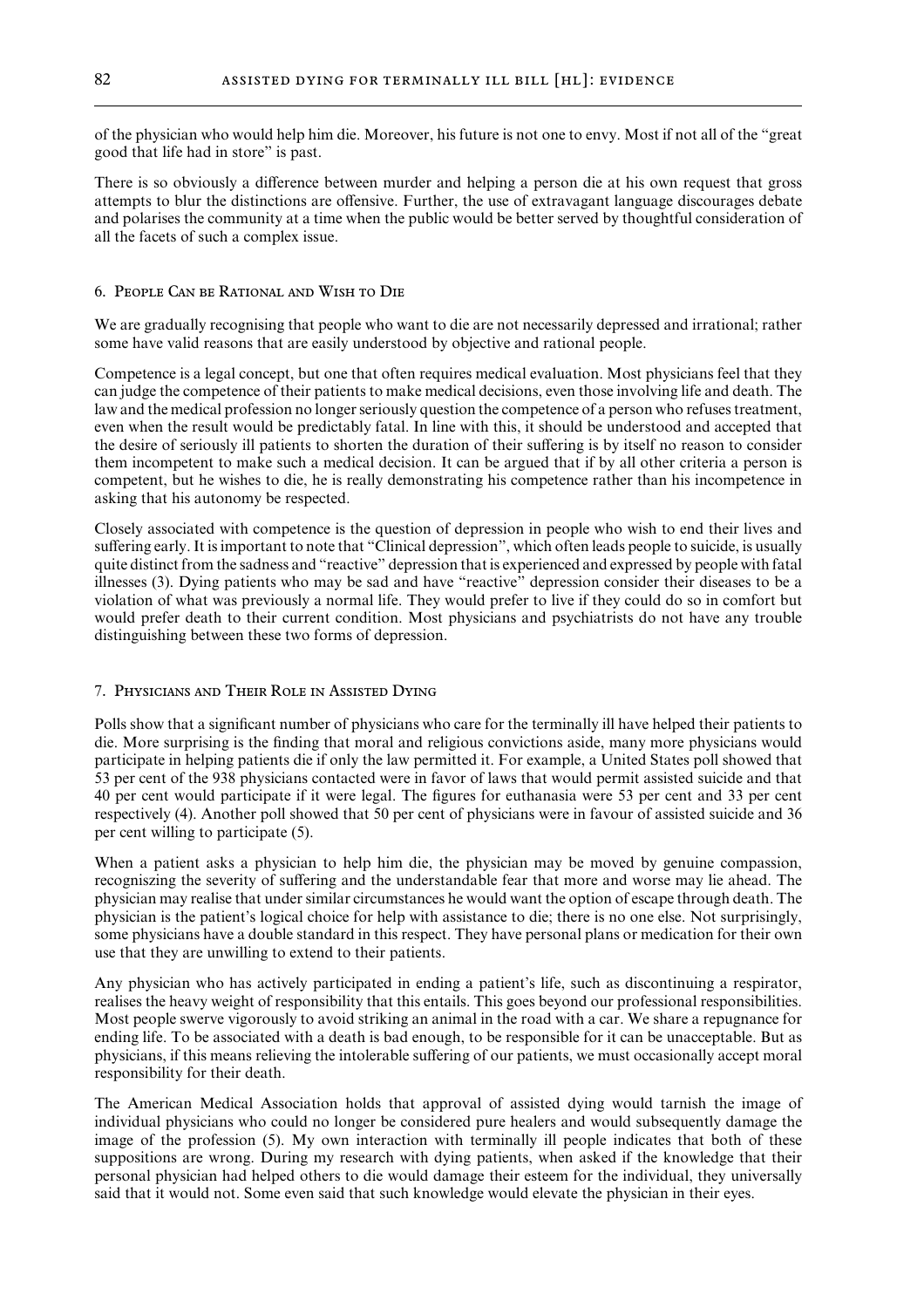# 8. CURRENT AND FUTURE LEGAL STATUS

In the United States, assisted dying is against the law in every state except Oregon. However, assisted dying has long been practiced in secrecy as a private matter between patient and physician. Yet without laws there can be no controls. Only through more permissive laws can guidelines be promoted and controls enforced, not to mention the collection of important data, such as who requests assisted dying and for what reasons.

Although I think that legalisation of assisted dying is inevitable, it will be slow to evolve. In the foreseeable future in the United States at least, the goal will be assisted suicide (not euthanasia), by which a physician provides a prescription for a lethal drug which the patient can take at the time of his own choosing or not at all. Many patients take solace in having on hand the means to end their own lives, although they never actually do so. Abuse in the form of coercion is unlikely, and the patient can change his mind up to the last minute. The responsibility for taking the drug, however, is an onerous one for the patient, requiring considerable bravery and determination. The option will be rejected by many and the numbers who see it through will be small.

The Oregon experience is instructive in this regard (6). In 2003, only 67 patients received prescriptions for drugs that could be used to end their lives and 39 died after ingesting medication; 18 died of their diseases without taking the drugs, and ten remained alive at the end of the year. There has been no stampede of unhappy people to end their lives and there is no evidence that any were coerced or that the deaths were medically inappropriate.

### 9. Concluding Remarks

The twentieth century saw significant changes in our moral and religious views and even greater changes in the acceptance of the traditional precepts by the public. Laws regulating marriage, conception, and maintenance of pregnancy went by the wayside. Attitudes towards sex changed in one generation and attitudes towards sexual preferences are changing almost as rapidly. Our needs for progress and social tolerance are forcing moral and religious attitudes to catch up. Longer lives provide greater opportunities to observe and experience the inevitable slide towards death. As we become increasingly conversant with end of life problems, it will become clear that some people have very valid reasons for not wishing to live any longer.

The process of creating social and legal change, however, begins and ends with the public, and the controversy that surrounds assisted dying has encouraged many people to examine their own wishes more closely. We are in transit from a society that did not want to think about death at all to one that is increasingly concerned about how life may end. Far from being a step toward moral oblivion, assisted dying may in fact be a step uphill to a better society, which places greater value on life. We have no need to be frozen with terror, unable to go up or down, for fear of causing an avalanche that will wipe out all that is good in humankind. The passage of compassionate laws will not bring about the end of our civilization any more than will the acts of compassionate physicians.

### **REFERENCES**

(1) Blendon RJ, Szalay US, Knox RA et al: Should physicians aid their patients in dying? The public perspective. *JAMA* 267: 2658-2662, 1992

(2) Quotation from "U.S. Not ready for doctor-executioner". *American Medical News*, November 25, 1991, p. 17

(3) Burnell, GM: Psychiatric Assessment of the suicidal terminally ill. *Hawaii Med J* 54: 510, 1995; Interview with Dr. James Ciarcia, Associate Clinical Professor of Psychiatry, Yale University (August 1999)

(4) Cohen JS, Film SD, Bayko ES, et al: Attitudes toward assisted suicide and euthanasia among physicians in Washington State. *N Engl J Med* 331: 89-94, 1994

(5) Reisner M, Damato AN: Attitudes of physicians regarding physician assisted suicide. *New Jersey Med* 92: 663-66, 1995

(6) Oregon Department of Human Services (ODHS), Office of Disease Prevention and Epidemiology, Sixth Annual Report on Oregon's Death with Dignity Act. (2004)

*August 2004*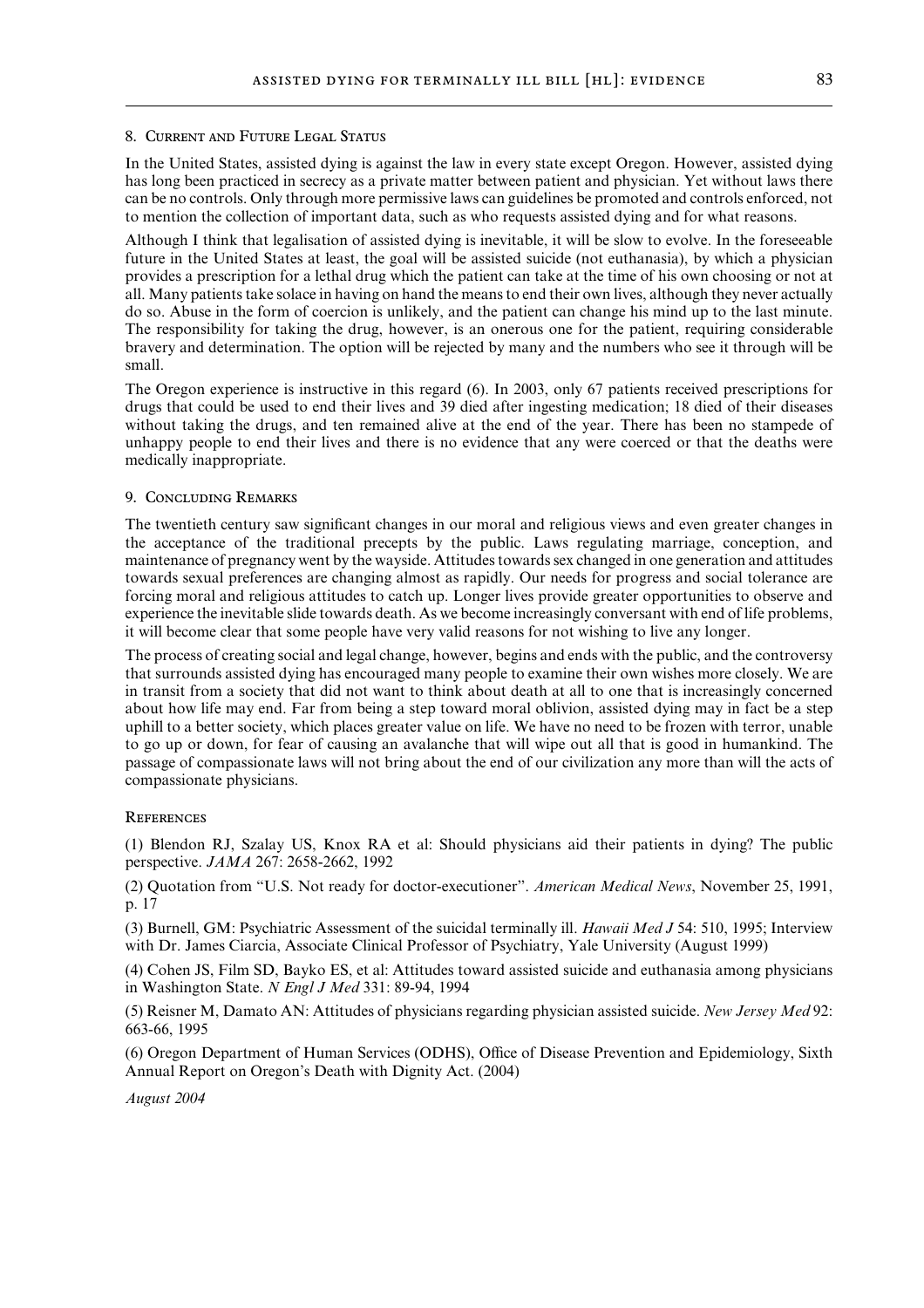# **Memorandum by the National Centre for Social Research (NatCen)**

This evidence is presented by the National Centre for Social Research (NatCen) and is based upon findings from its British Social Attitudes survey.

1. The National Centre for Social Research (NatCen)

1.1 NatCen is the largest independent social research institute in Britain. It designs, carries out and analyses research studies in the fields of social and public policy—including extensive research among members of the public.

# 2. The British Social Attitudes Survey (BSA)

2.1 The British Social Attitudes survey (BSA) is NatCen's longest running survey. It was set up in 1983 to measure the changing attitudes, values and beliefs of the British public. Over the years it has covered an extensive number of complex social, political and moral issues.

2.2 The sample is designed to yield a representative sample of adults aged 18 and over. It is drawn from the Postcode Address File, a list of addresses compiled by the Post Office. The selection of an adult to interview at each address is carried out randomly.

2.3 The survey is independent of political pressure, an important reason for its success and longevity. It obtains funding from a variety of sources. Core funding is provided by the Gatsby Charitable Foundation, one of the Sainsbury Family Charitable Trusts. A condition of this funding is that all aspects of question design and data analysis are controlled by the survey series' researchers, rather than by the survey's funders. Other funding is obtained from government and grant-giving bodies such as the Economic and Social Research Council.

2.4 The 1995 BSA survey included a set of questions about euthanasia, funded by the Nuffield Foundation. These questions were asked of just under 1,200 respondents, Earlier rounds of the survey had also included some questions about this topic, allowing an assessment of the extent to which attitudes have changed over time. We are currently applying for funds to repeat the 1995 survey, in order to assess whether attitudes have changed over the last decade.

2.5 The remainder of this document describes the key findings of the research to date.

# 3. Public Attitudes to Euthanasia

3.1 Between 1984 and 1994, the BSA survey found opinion on euthanasia to have shifted in a more "liberal" direction. In both years, respondents were asked "suppose a person has a painful incurable disease. Do you think that doctors should be allowed by law to end the patient's life, if the patient requests it?". In 1984, 75 per cent thought that the law should allow this (24 per cent disagreed), rising to 82 per cent in 1994 (15 per cent disagreed).

3.2 The 1995 survey considered euthanasia in more detail than had previously been possible. It centred upon the acceptability or otherwise of doctors being allowed by law to end a patient's life, reflecting the focus of the debate at that time. It found considerable public support for assisted dying in certain limited circumstances for example, the case of a person in an irreversible coma on a life-support machine (with their relatives' consent). Nearly nine in 10 (86 per cent) of people thought that euthanasia should "definitely" or "probably" be allowed in these circumstances. (The exact question wording can be found in the appendix to this document, 5.1).

3.3 However, opinion was more divided over cases where the patient was conscious, where the illness was painful but not life-threatening, or where they were simply tired of living. For example, just over half (51 per cent) of people thought euthanasia should be allowed in the case of a person who is completely dependent upon relatives for all their needs but who is not in much pain nor in danger of death. Only 12 per cent felt euthanasia to be acceptable for someone who is "simply tired of living". (The exact question wording can be found in the appendix to this document, 5.2 and 5.3).

3.4 There were marked variations in support for euthanasia between different social groups. The characteristics most strongly associated with a person's views were:

- *Religion:* the non-religious and those who did not attend religious services regularly were notably more pro-euthanasia than their more religious counterparts.
- *Ethnicity:* white respondents were more pro-euthanasia than respondents from minority ethnic groups.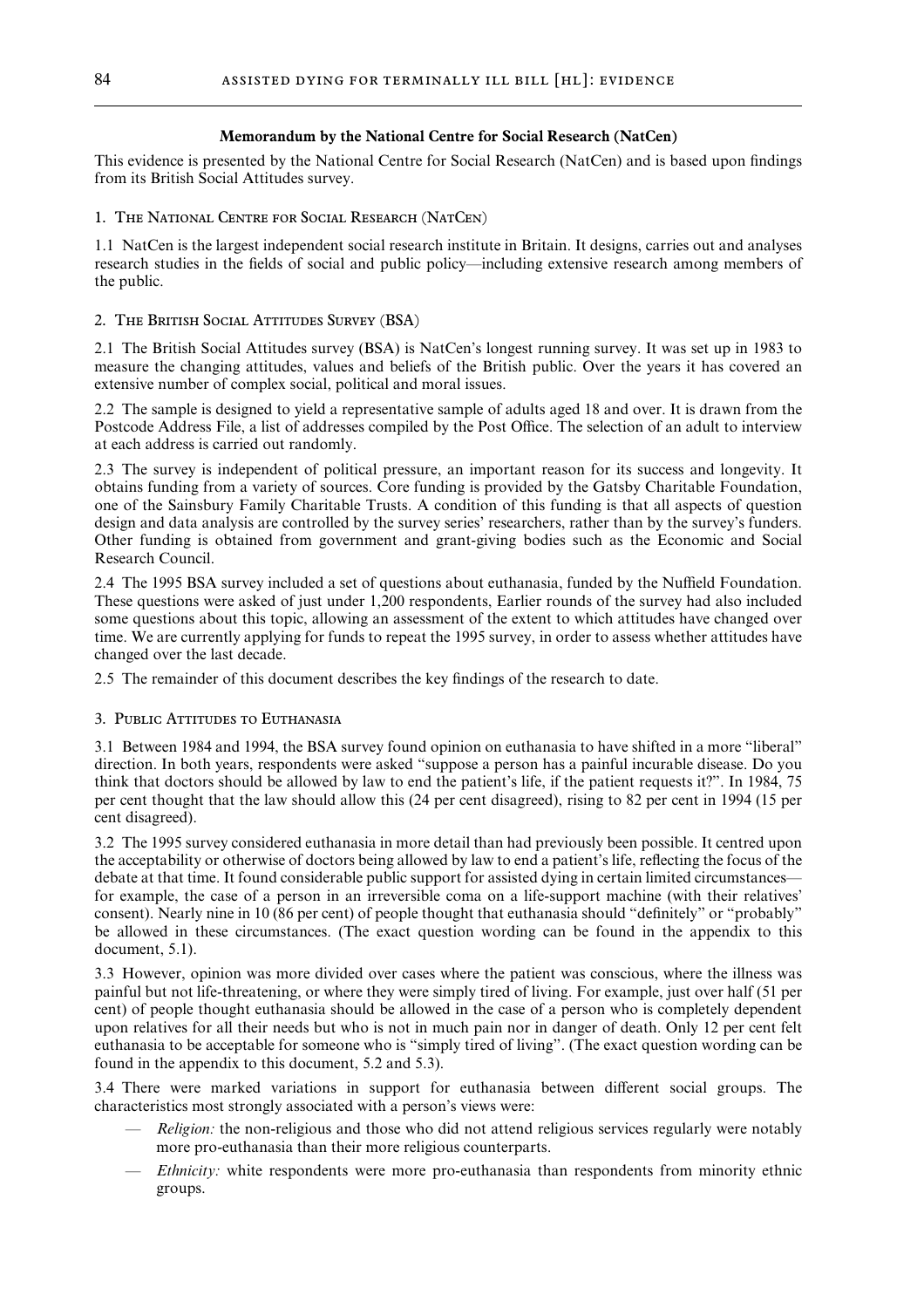- *Geography:* respondents in England and Wales were more pro-euthanasia than those in Scotland.
- *Disability:* respondents with a disability were more pro-euthanasia than the able-bodied.
- *Educational attainment:* respondents with qualifications were more pro-euthanasia than those with no qualifications at all.

3.5 Once these factors were taken into account, there were no significant differences between different age groups, and between men and women. Although opposition to euthanasia is highest among older groups, this largely reflects the fact that a higher than average proportion of this age group are religious (rather than their age *per se).*

3.6 We also found a clear association between a person's views about euthanasia and their beliefs about a range of "sanctity of life" issues. Being "anti-suicide" or "anti-capital punishment" is strongly associated with being anti-euthanasia.

3.7 The strong relationship between attitudes to euthanasia and religion suggests that euthanasia will become increasingly acceptable as older, more religious, generations gradually die out and are replaced by less religious generations.

# 4. CONTACT DETAILS

4.1 This submission was prepared by Alison Park, British Social Attitudes, National Centre for Social Research, 35 Northampton Square, London EC1V 0AX. Telephone: 020 7549 9573. Email: a.park@natcen.ac.uk

# 5. Appendix—Details of Questions Included in the 1995 Survey

5.1 "Now think about what should happen to someone who has an incurable illness which leaves them unable to make a decision about their own future. For instance, imagine a person in a coma on a life support machine who is never expected to regain consciousness. If their relatives agreed, do you think a doctor should ever be allowed by law to turn the machine off, or not?" (See para. 3.2)

5.2 "And now, how about a person who is not in much pain nor in danger of death, but becomes permanently and completely dependent on relatives for all their needs—for example, someone who cannot feed, wash or go to the toilet by themselves. Do you think that, if they ask for it, a doctor should ever be allowed by law to end their life, or not?" (See para 3.3)

5.3 "Now think of a person who is not ill or close to death but who is simply tired of living and wishes to die for example someone who is extremely lonely and no longer enjoys life. Do you think that, if they ask for it, a doctor should ever be allowed by law to end their life, or not?" (See para 3.3).

5.4 In all cases, respondents could choose between the following options:

- Definitely should be allowed.
- Probably should be allowed.
- Probably should not be allowed.
- Definitely should not be allowed.

### **Memorandum by The National Group of Palliative Care Nurse Consultants**

# 1. Collective Statement

The National Group of Nurse Consultants in Palliative Care brings together all the palliative care nurse consultants in England to promote excellence in the field of palliative care nursing. We are a reference group of expert nurses able to comment on and influence the development of policy and advise on its implementation in the field of palliative care.

We firmly believe that the law needs no change to allow for euthanasia or any form of therapeutic killing to meet the needs of people approaching the end of their natural life. It is our view that no suffering is unamenable to relief when a patient and family and expert practitioners work together to tackle its complexities. It is our opinion, based on many years of clinical and personal experience that this Bill is fundamentally flawed and sets a dangerous precedent.

We believe that the participation of nurses in helping patients to die fundamentally undermines the purpose of nursing in its duty of care and erodes trust between nurse and patient. Such a loss of trust could potentially increase suffering.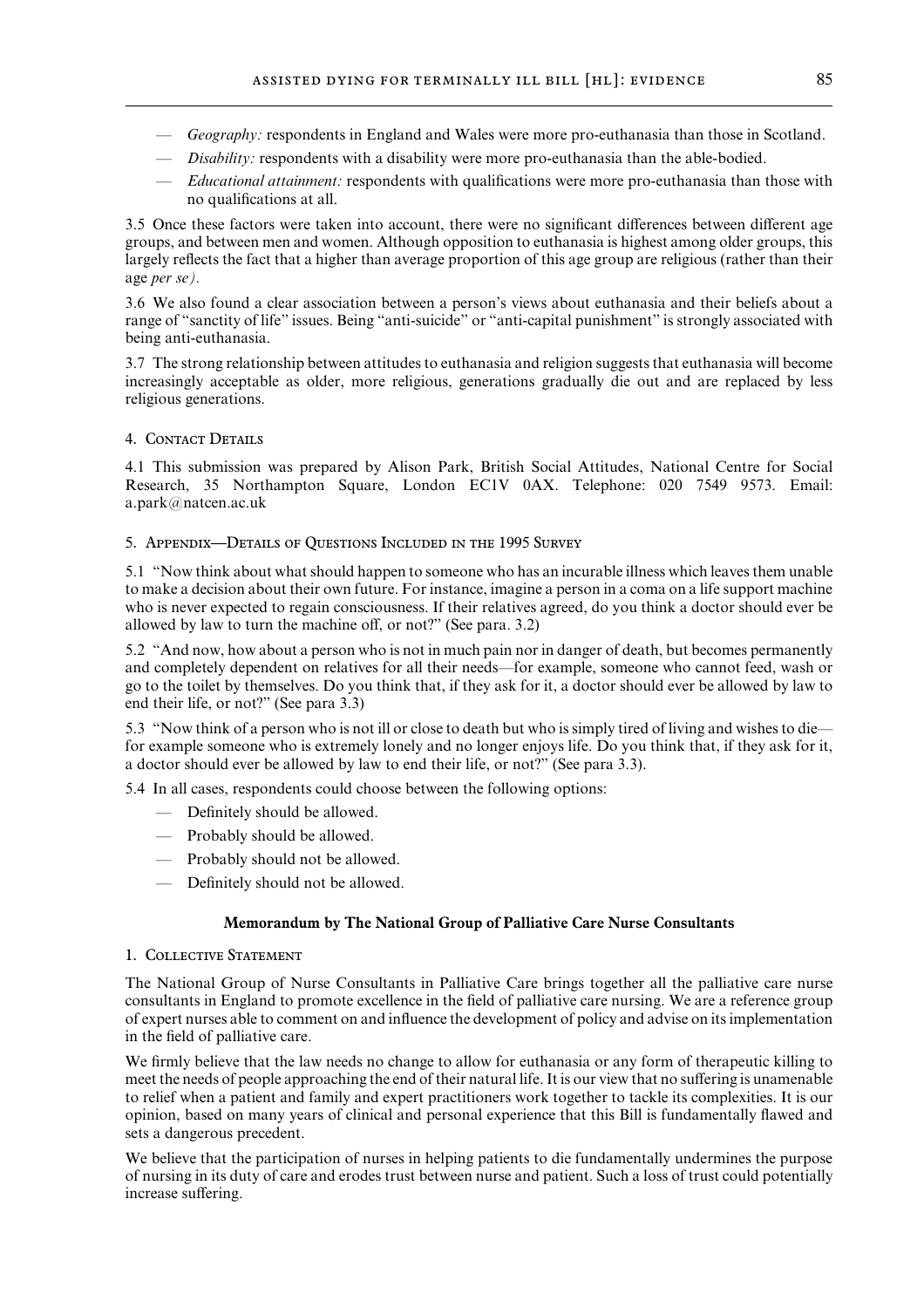Nursing is defined by the Royal College of Nursing (2003) as:

*"The use of clinical judgement in the provision of care to enable people to improve, maintain, or recover health, to cope with health problems, and to achieve the best quality of life, whatever their disease or disability, until death."*

A key characteristic of nursing is its concern with the whole person and the identification of "human responses to actual or potential health problems" (International Council of Nurses 1987). This means that the public expect a nurse to have the ability and the duty to engage an individual in a relationship of mutual trust, as well as providing for physical comfort. Thus, the relief of suffering, whether physical, social, emotional or spiritual is of central importance to the nurse-patient relationship. The relationship of trust that exists between nurses and the public is based on a dear understanding of the nature and quality of the service provided by nurses.

This brings us to a critical issue in this debate, and that is the motivation and values that nurses have in caring. Our training emphasises care and encourages intuition and emotional intelligence. This is of immense value in walking the path with a patient. However, when the burden of witness is great and a suffering is sustained or the skills to engage and manage it are absent, the natural role that a nurse adopts is to identify with and voice that "pain" rather than to step back and evaluate it. This, however, does not translate into the commonly held myth that 80 per cent of nurses support euthanasia. What it does imply is that 80 per cent of nurses carry emotions accrued from entering into an important, laudable, but unresolved psychological relationship with the dying. Sadly, professional development and supervision only addresses these matters of professional grief and burnout if senior nurses have the skill to recognise and address them. For example, we find repeatedly in the classroom that nurses, regardless of their experience, over the years are deeply uncomfortable with the thought that they may at one time or another have administered an injection that, because it was the last, it must also have been fatal.

Nurses are not good at analytical reasoning because they are not trained to stand back from the burden of witness to reflect on the strategy of care or issues in hand. Rather they will respond to and act upon the raw emotion that flows from the imperative to serve and care, which leads many to consider euthanasia as a necessity because they do not know how to manage suffering.

We now turn to our principle objections.

# 2. Points of Principle

#### *Unbearable suffering*

The Bill states that it will allow:

*. . . for a competent adult who has suVering unbearably as a result of a terminal illness to receive medical assistance to die at his own considered and persistent request; and to make provision for a person suVering from such a condition to receive pain relief medication."*

1. We are gravely concerned as to how the degree of suffering is to be measured. Unbearable is a subjective term, open to interpretation. Patients, families and professionals often have divergent views. Despite a growing body of literature there is no reliable and valid way of measuring degrees of suffering. We reemphasise that there is no suffering that cannot be relieved or removed if patients have the opportunity for expert clinical support and care by suitably trained staff. We challenge the assumption that the attending physician is able to determine that a level of unbearability has been reached. In our experience suffering is temporal and fluctuates.

2. The Bill's definition of suffering is narrow, somewhat simplified, and in several places is confined to the relief of pain. In contrast there is a growing literature and our clinical experience which point to its complexity. Psychological, spiritual, ontological or existential crises can all come under the rubric of this experience (Dewar and Morse, 1995; George and Martin 2004).

3. We argue that an appropriate response to suffering, which is core to the human experience, is care, commitment and presence. That by being present and accompanying individuals on a difficult journey we can help them explore meaning in their experience. Nurses affirming life dignify the individual. In our experience the number of people for whom this has not been possible, and have persistently asked to be killed is very small<sup>148</sup> and despite their continued suffering they have welcomed and embraced skilled and committed care from both generalist and specialist staff, and most, if not all, changed their mind as their illness progressed.

4. This Bill is a fundamental challenge to values and purpose of nursing. Caring for the dying is core and quintessential to nursing. In the minds of many, suffering is analogous to dying. The notion that one is able to remove suffering from dying is fanciful, and the idea that therapeutic killing further helps this process has

<sup>&</sup>lt;sup>148</sup> We can quantify this for the Committee at a later date if required.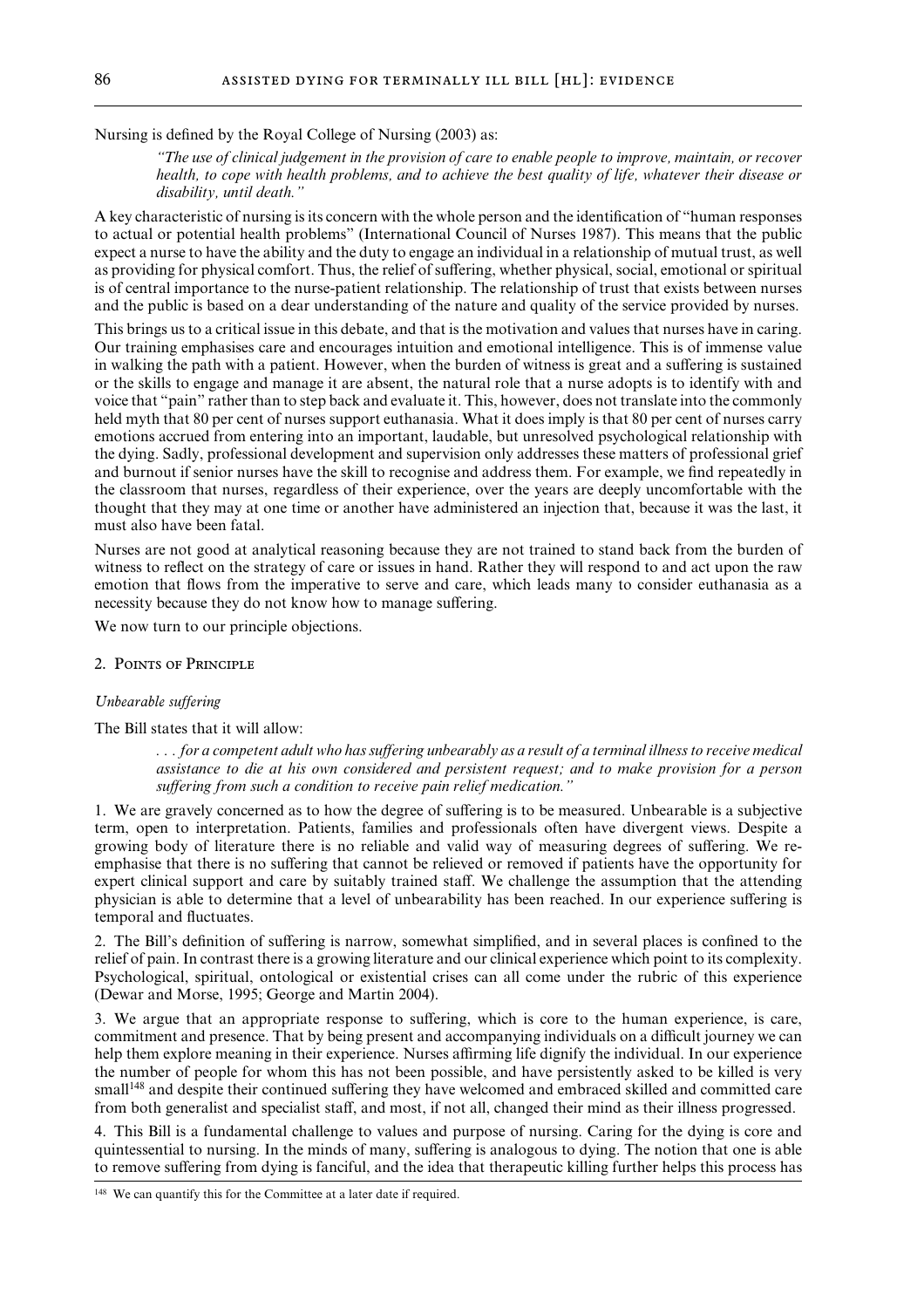the potential to drive out nursing from the care of the dying. Other times of human crisis at the end of life where a nursing response is essential will also be irrevocably compromised.

5. Another deep-seated fallacy in the Bill is that the eradication of unbearable suffering through euthanasia will lead to improved care for people who choose this option. According to the Bill a patient need not inform his/her next of kin. We recognise that this takes account of patients' rights to confidentiality, but we are astonished that the Bill's drafters and clinical advisers fail in any measure to register that suffering is both an individual and collective experience. By removing the burden of witness for families and by using euthanasia as a tool to diminish suffering we absolve ourselves from responsibility, devalue human life and dumb down nursing's duty to care for the dying.

6. The Bill makes the assumption that end of life care is physician led. This is an antiquated anachronism.

7. The conscientious objection clause is wholly inadequate and fails to take account for the pivotal role that nurses have in initiating discussions around end of life care.

8. The Bill is incompatible with the principles and practices of Palliative Care, which affirms life and intends neither to hasten nor postpone death (World Health Organisation 2003). This perspective of palliative care has been informed by many years' experience in clinical practice and only recently embraced in national policy.

9. The Bill is incompatible with the current policy direction (the availability of good palliative care for all); we have yet to attain the sentiment of this policy in practice. The intention that palliative care should be a robust alternative to therapeutic killing is laudable but not attainable until tenets of the modernisation agenda (accessibility; equitability, and timeliness) are achieved. We have not achieved these policy objectives by a long way. It would be wrong, therefore to allow this bill to become law.

We now turn our attention to the implications for nursing practice.

### 3. Points of Practice

The Bill raises four major implications for nursing practice.

### 3.1 *Qualifying conditions*

From experience we know that the qualifying conditions required by the Bill are extremely difficult to fulfil. In order for a patient to make a request for assisted dying they need to be aware that they are dying. Outside the field of palliative care very few patients are given this information explicitly<sup>149</sup>. A particular need for an improvement in communication skills amongst health care professionals has been identified by the Department of Health and training programmes are currently being rolled out nationally. The knowledge and skills required to discuss the choices available at the end of life, however, lie far in advance of those covered by these training programmes. There are times, even in specialist practice, where we fall short.150 In short, a workforce who already has major difficulties in discussing simple questions about end of life care (eg preferred place of care) would struggle to include the option of therapeutic killing. We are offended that as a speciality the option of euthanasia might be discussed with dying patients by colleagues who do not have the advanced skills necessary to talk about other end of life issues.

#### 3.2 *Issues of informed consent*

Recent policy developments have reinforced the importance of informed consent. Our professional code of conduct demands that all patients have a right to receive information about their condition in order that they might make informed choices about available care and treatments (Nursing and Midwifery Council 2002). If euthanasia became lawful, nurses caring for the terminally ill would be duty bound to ensure that patients were made aware of assisted dying, *whether they had requested it or not*. The implications of this fact on the nursepatient relationship are highly significant. If euthanasia were made a "moral good" nurses' ethical responsibility would be turned on its head. The potential for causing psychological, emotional or spiritual distress and suffering to those who do not want to discuss assisted dying is considerable. At a time when individuals are at their most frightened and vulnerable, nurses would be required to discuss death as a "care and treatment" option. As clinical leaders we find this repugnant.

<sup>149</sup> This point can be expanded for the Committee if required.

<sup>&</sup>lt;sup>150</sup> This point can be expanded for the Committee if required.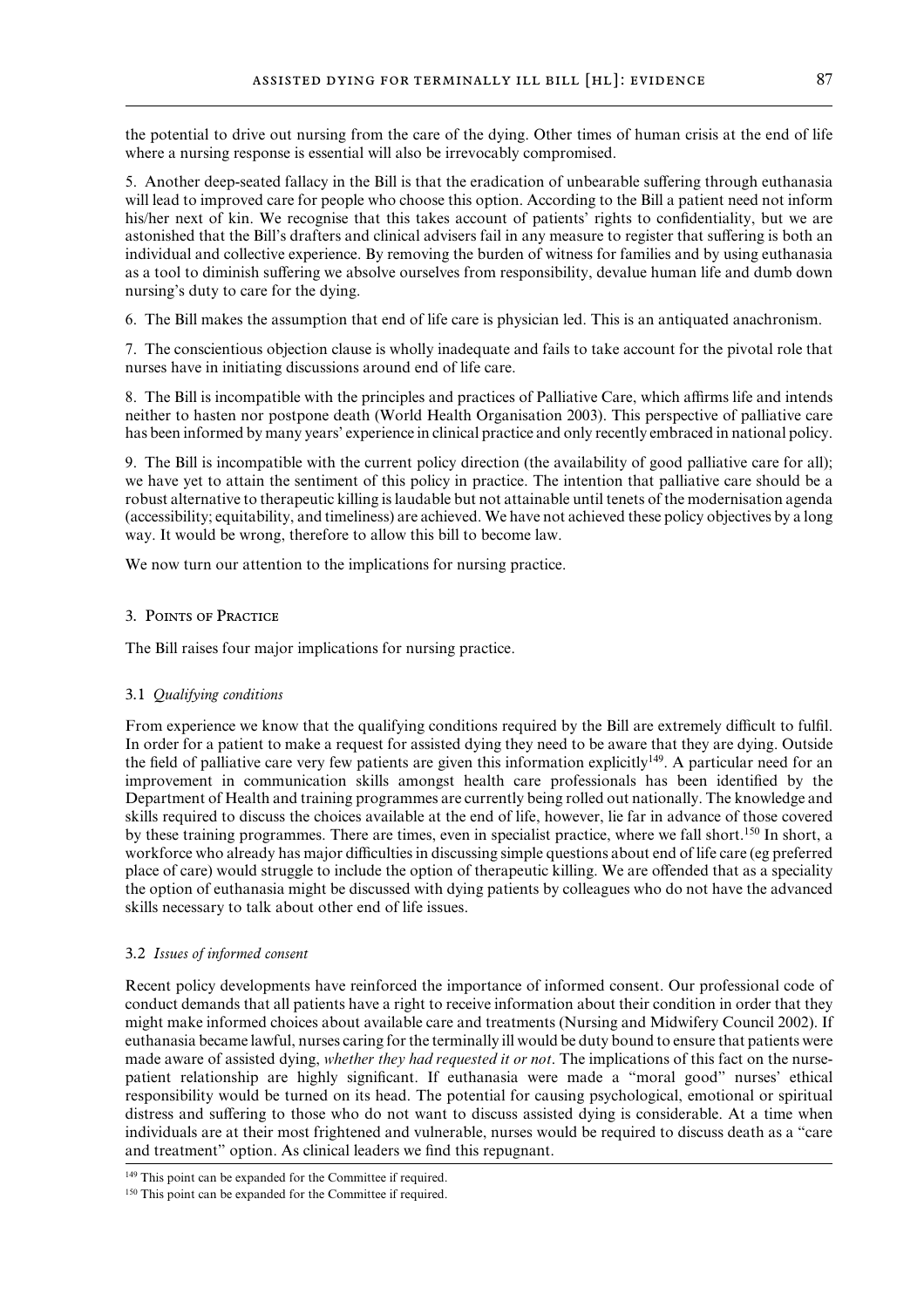### 3.3 *Implications for the practice of palliative care*

The Bill states that it is a requirement for people seeking assisted death to be seen by a specialist in palliative care. This requirement produces an ambiguous effect. On the one hand it ensures that patients will be made aware of the palliative care expertise available, but on the other hand it marries palliative care with assisted dying. We take issue with the consequences of this ambiguity.

First, the association between assisted dying and palliative care will confuse people's perception of palliative care. The work that has been done to develop an understanding that palliative care is applicable throughout an illness will be undone. The association with death will be re-established. This will be to the detriment of our speciality and the work that has gone in to establishing it at the very time that it is staring to bear fruit. We have to recognise that palliative care is far from the standard and quality it should be.

Second, for any practitioners who are motivated enough to train in palliative care, the internal conflict and discord between the values espoused in the Bill and those in authentic specialist palliative care practice are unsustainable. This discordance undermines inter-team working. The positive model of collaborative and complementary working developed by many palliative care services will be threatened and undermined. In addition we can anticipate that the requirement for a consultation with a palliative care specialist may have a very detrimental effect on Palliative Care Teams with issues of conscientious objection and personal values and views on this issue undermining teamwork and common team values.

Third, the conflicting agendas within the proposed consultation with a palliative care specialist in the Bill will lead to confusion with respect to the intent of the consultation—is it to complete a requirement for the process of attaining assisted dying or to assess how a person's suffering may be supported and if possible relieved through palliative care provision. If it is the former, it is not a palliative care assessment. If it is the latter, then assessment takes at the very least a week, and in proportion of the severity of the suffering, may take months.

The impression we are left with from the Bill is at best lip service and at worst a parody. We are most disappointed that the Lord Joffe and the VES who drafted the Bill clearly have no understanding of the nature, purpose and complexity of authentic palliative care nursing. Assisted dying has no place in palliative care.

### 3.4 *Preparing Acts*

It is well known in the caring professions that nurses, not doctors are the clinicians who look after patients as they die. There is absolutely no recognition of this in the Bill. If the Bill were to progress to the statute book then nurses would undoubtedly be intimately involved at every stage: sensitive listening and responding to patient's requests by alerting medical colleagues to a request for assisted dying; supporting the patient through the decision making process and acting as the patient's advocate when required; it is also custom and practice that doctors prescribe and nurses prepare and administer medication. This is yet another example of an illconsidered piece of proposed legislation as there is every likelihood that doctors will assume that nurses will also prepare injections for therapeutic killing or administer oral medications for assisted dying. It is nurses who attend to the deceased, support the family through the process and through to bereavement, and not infrequently who are left to field the raw emotions of relatives and friends who may have been unaware of the patient's death.

In Holland the lack of recognition of the breadth and depth of these roles has caused significant confusion over the legal status of the nurse's role in what are called "preparing acts" (Hermsen and Kuunders 2004). There is a tendency to view such acts as technical ones associated with the killing itself. The wider counselling, supporting and comforting roles of the nurse are far more significant. The nurse's role in the provision of and contributing to decision making as equal partners with our medical colleagues must be recognised and legally acknowledged within the framework of the bill. Nurses are personally accountable for their practice, answerable for their actions and omissions, regardless of advice or directions from another professional (Nursing and Midwifery Council 2002). This autonomy must be enshrined within this legislation in order to prevent coercion and erosion of the nurse's integrity. This has been the experience in Holland and will become the experience in the UK.

# 4. Concluding Comments

We would suggest that what is required to meet the needs of those with unbearable suffering is a collective response on behalf of health and social care providers, policy makers and society in general to close the gaps in service provision and to reduce inequities wherever they exist. These are widespread and wholly unacceptable.

By allowing this Bill to pass an inevitable societal pressure would ensue. As nurses we have a duty to protect the most vulnerable in our society who as a result of such pressure may be made to feel their lives of no value. We believe this can clearly be seen in the Dutch experience where patients who have not volunteered their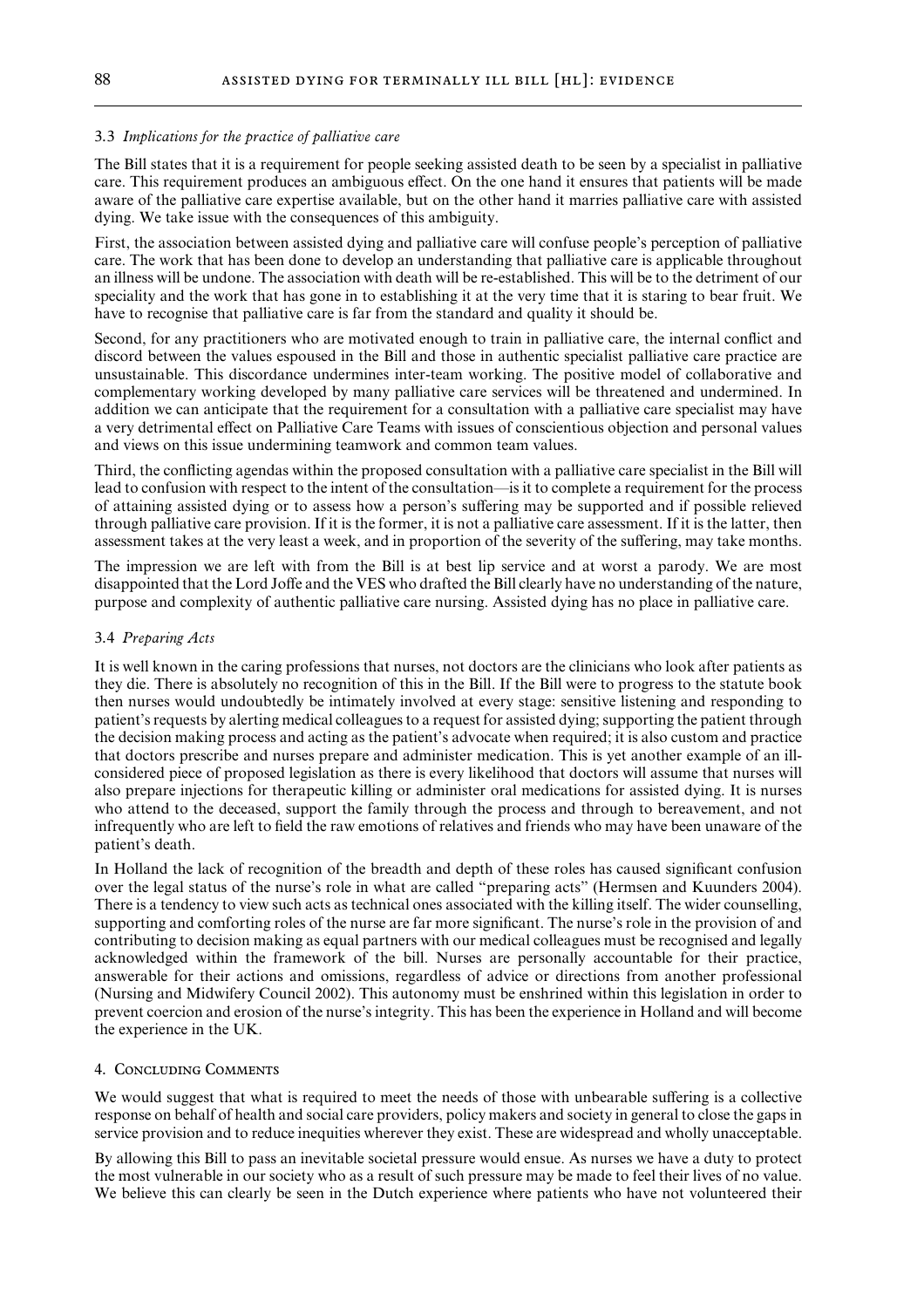consent or sought assisted dying have been killed by doctors against their wishes for economic reasons such as bed pressures (Hendin 2002). The potential for therapeutic killing to be used as an economic health care option in an ageing population and limited economic resources is of the greatest concern.

The legacy that a "bad death" leaves in society is a destructive one and yet evidence exists to demonstrate that skilful nursing care makes a significant difference to patients. Skilled nurses can deliver care in a "friendly" manner that encourages patients to talk intimately about their concerns (Hunt 1992, May 1995). This is particularly important in the cultural context of death and dying. Patients attach importance to such relationships, value them and feel supported by them. Our efforts should be focused on raising the levels of skill amongst the healthcare team to relieve suffering not eliminating the problem by eliminating the patient.

It is consensus view of this expert body of Nurse Consultants in England that if the latter became an option, we would have no choice but to leave nursing.

### **REFERENCES**

- 1. Dewar A L and Morse J M (1995) Unbearable suffering: failure to endure the experience of illness. *Journal of Advanced Nursing* 22 (5), 957–964.
- 2. George R, Martin J (2004) Non-physical pain: suffering in action. In: Royal College of Physicians. *The effective prevention and control of symptoms in cancer.* RCP, London (in press).
- 3. Hendin H (2002) The Dutch Experience. *Issues Law Med* 17 (3): 223–46.
- 4. Hermsen and Kunders (2004) Nurses' role in euthanasia in the Netherlands. *International Journal of Palliative Nursing* Vol 10 (5): 249–250.
- 5. Hunt M (1992) "Scripts" for dying at home-displayed in nurses', patients' and relatives' talk. *Journal of Advanced Nursing* 17, 1297–1302.
- 6. International Council of Nurses (1987) *Position Statement.* Geneva: ICN.
- 7. May C (1995) To call it work somehow demeans it: the social construction of talk in the care of terminally ill patients. *Journal of Advanced Nursing* 22 (3): 556–561.
- 8. Nursing and Midwifery Council (2002) *Code of Professional Conduct.* London UK.
- 9. Royal College of Nursing (2003) www.rcn.org.uk/downloads/definingnursing/definingnursing-a5.pdf-199.8KB
- 10. World Health Organisation (2003) www.who.int/cancer/palliative/definition/en

*3 September 2004*

### **Letter from Professor Richard Glynn Owens**

My name is Richard Glynn Owens, I am Professor of Psychology at the University of Auckland, on temporary attachment to the University of Wales. I was previously Professor of Health Studies at the University of Wales (from 1992–95). I am a specialist in the application of psychology to medical problems, and for 20 years have primarily worked in the care of dying people, treating (*pro bono*) dying patients from a number of hospices and hospitals including the Gwynedd Hospice at Home service, the Marie Curie Hospice in Liverpool, the Wigan Hospice, Ysbyty Gwynedd and elsewhere. In New Zealand I was a member of the board of trustees of the South Auckland Hospice. I am the author (with Dr Freda Naylor) of "Living While Dying", a guide for dying patients and those close to them, and recently conducted (with Dr Kay Mitchell) a large-scale study of decisions regarding euthanasia and similar issues in New Zealand and of the practice of euthanasia in New Zealand and the Netherlands. I have a deep commitment to the provision of good palliative care for those patients who are approaching the end of their lives.

In the light of this, I have marked professional concerns regarding the Bill that is proposed to the House. A number of relevant issues will no doubt be brought to the Committee's attention by other commentators, including the observation that some patients who request euthanasia subsequently withdraw those requests if good palliative care is provided, and the commonplace claim in palliative care circles that around 95 per cent to 98 per cent of pain associated with terminal illness can be adequately controlled without recourse to the killing of the patient. Many observers have also raised concerns regarding the so-called "slippery slope", whereby a change which is initially humanitarian may lead to consequences not foreseen or desired by those who made it. Some commentators have also raised concerns regarding the possible impact on doctor-patient relationships that might result from the former being in a position legally to end the patient's life.

Such concerns need to be considered carefully in the preparation of any legislation, and indeed may appear to call into question the need for euthanasia at all. Despite such concerns, however, I am, albeit reluctantly, forced to the conclusion that a change in the law to permit euthanasia under certain circumstances is both necessary and timely. That I come to such a conclusion despite these reservations may seem incongruous, and my reasons for doing so are summarised briefly below: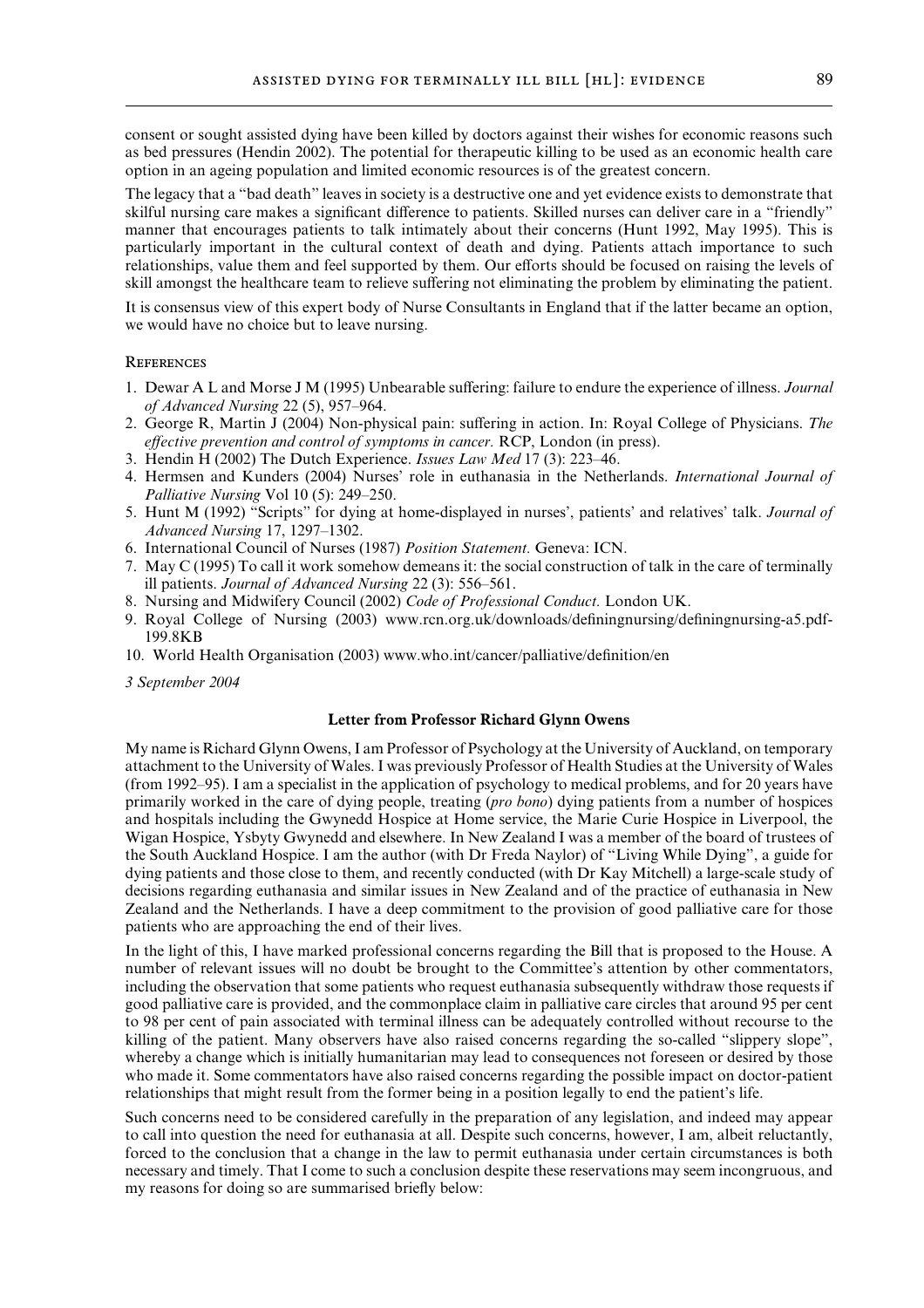- (i) The common withdrawal of requests; whilst this has been interpreted by some observers to mean that the patient "did not really mean it", this is far from the only interpretation, and indeed it is not surprising that in a context where euthanasia is illegal, a request will be dropped or withdrawn. The only real test of whether the patient "really means it" is to provide the opportunity, together with a provision for revoking the request. This is done in the present Bill.
- (ii) The adequacy of pain control; although the figures cited are common within palliative care, there is actually surprisingly little good evidence of their validity. Nevertheless, I remain convinced that a well-conducted study would find that the claims are not far from the truth. In the present context, however, it is important to remember (a) that with the greatest expertise in the world, some forms of pain remain intractable—as with the Cox case many years ago—and (b) that pain is not the only legitimate reason for people wishing to end their lives.
- (iii) The "slippery slope"; whilst much vaunted, this concept has neither been critically examined nor rigorously investigated. Although it is true that sometimes one change is subsequently followed by further changes in the same direction (for example the Clean Air Act of the 1950s being followed by other changes designed to enhance protection of the environment, like the removal of lead from petrol) these need to be considered in the context of the underlying processes. Often the shifts mark independent consequences of broader societal change, and of course in some instances they result from discovery that what seemed like a daunting prospect when making even a small change turned out to be less problematic than originally expected, leaving people confident to make others. There is no reason whatever to believe, as some are wont to claim, that provision of voluntary euthanasia would lead to people's lives eventually being ended against their will; indeed if such were to happen, one might more have expected that to be a consequence of a slippery slope from the days of capital punishment, with the slope taking us from one group being killed against their will to others. All too often the notion of a "slippery slope" is invoked without a logical basis or detailed analysis simply to shore up an otherwise inadequate argument.
- (iv) The impact on doctor-patient relationships; although this has been raised by a number of observers, it does not appear to correspond with the evidence, nor to provide any kind of insuperable obstacle. Indeed, since we are talking of doctors acceding to patients' wishes, it is arguable that such a change would enhance rather than impair relationships. Moreover, if this were seen as a major objection, there is no real obstacle (as I note below) to moving the task away from the medical profession.

It is perfectly clear that being at the end stages of one's life does not in itself preclude one from making clear, reasoned choices that are the consequence of thinking logically. From a purely civil libertarian perspective one would need especially compelling arguments to continue restricting the options available to needy individuals who are in the best position to determine their own preferences and values. I do not believe that the arguments commonly presented provide justification for such restriction, and therefore somewhat reluctantly support the passing of a Bill such as is presently proposed.

In the light of these considerations, I believe that a Bill such as the one that has been drafted needs to be passed into law. I should remark, however, that there are matters of detail which the Select Committee may wish to consider further. Primary amongst these are;

- The Bill correctly alludes to the need to ensure that a patient is competent, but fails to address the requirements for expertise in those involved. Whilst it is likely that a psychiatrist may have some experience and knowledge of normal psychological processes, I would be disinclined to expect substantial expertise in this field below Consultant level. I would therefore, given the importance of the issue, suggest that the Committee consider requiring that any referral be required to be dealt with specifically by a Consultant, rather than simply a "psychiatrist". It should be remembered, however, that the key expertise in assessing cognitive processes lies not with psychiatry, which is concerned with mental disorders, but with psychology, which is concerned with the broad field of cognitive functioning. I would therefore suggest that the Bill provide for the option that the assessment of competence be made either by a Consultant Psychiatrist or a Consultant Clinical Psychologist. This would also have the additional benefit of increasing the number of available professionals. The notion that a solicitor has special expertise in this field seems incongruous, although of course it would be a necessary part of any solicitor's Code of Practice to draw attention to any evidence for incompetence.
- (ii) It is assumed throughout the Bill that the ending of the patient's life shall be performed by a medical practitioner. There seems no reason in principle for such a restriction, and evidence from our own research suggests that this may not be essential, and that (for example) a nurse with appropriate expertise may be equally competent. I would suggest therefore that the Committee give consideration to changing the wording to suggest that the act be performed "under medical supervision", giving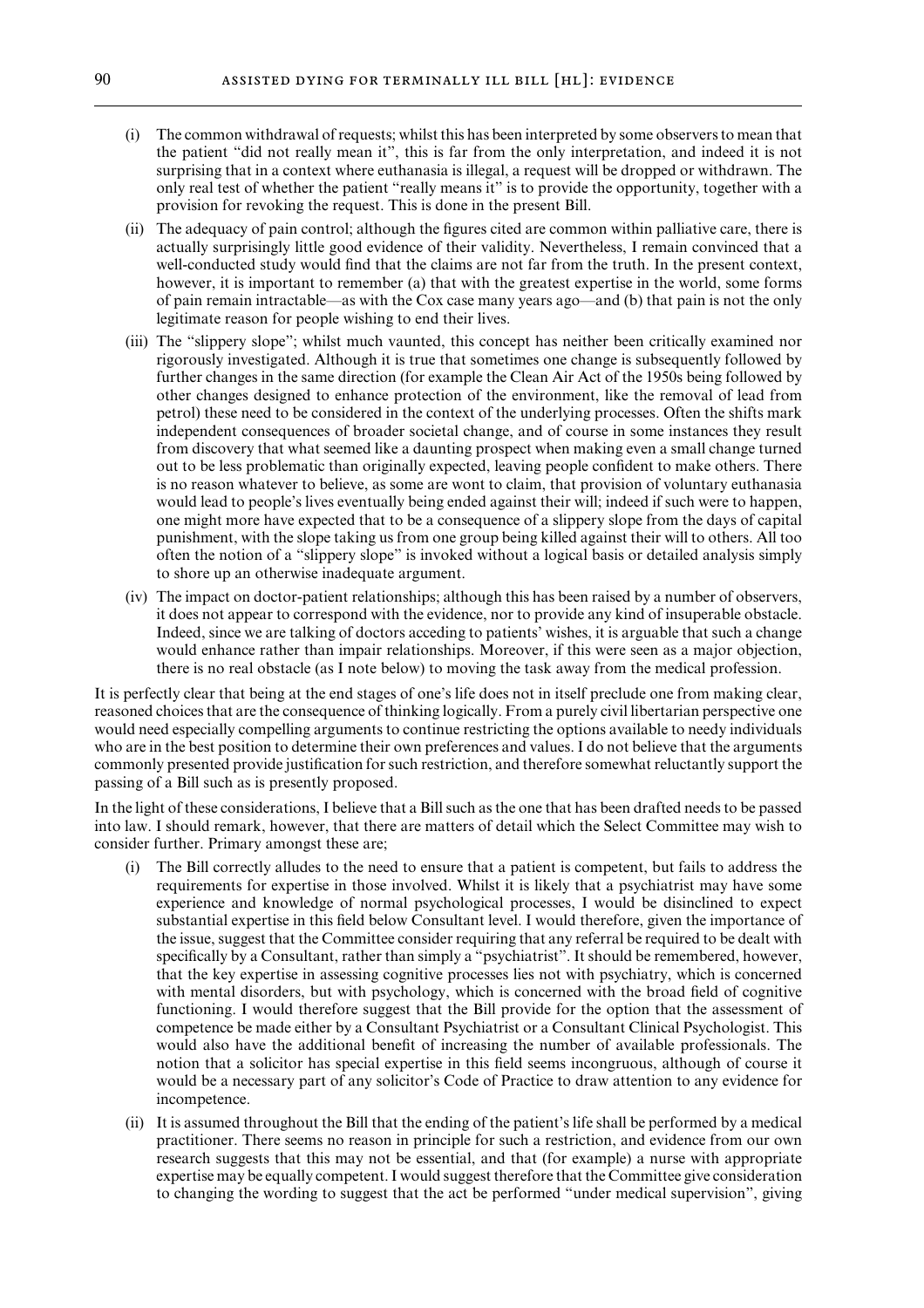backup in the case of complications but not limiting the actual administration of the procedure to the medical profession. This of course may also go some way towards alleviating the concerns of those who worry about a possible impact on doctor-patient relationships.

(iii) Our own research into the provision of euthanasia by doctors in Holland (the only research of its kind, to date) has highlighted the extent to which such doctors find the procedures distressing. There is a very real risk that the provision of euthanasia will have a stressful impact on practitioners. I would suggest therefore that the Committee consider incorporating into the Bill a requirement that provision be made for counselling or other support for those who perform euthanasia.

I have deliberately limited my comments on these issues to brief remarks, in the light of the undoubted wealth of submission that will be made regarding this proposal. I should emphasise, however, that I am entirely willing to attend the deliberations of the Committee if required to expand on these or other matters.

# **Memorandum by the All-Party Parliamentary Pro-Life Group**

# **SUMMARY**

1. The All-Party Parliamentary Pro-life Group upholds the sanctity of human life from conception until natural death. Every human being, regardless of disability or physical or mental health, possesses a fundamental worth and dignity for as long as he or she is alive. Recognition of the fundamental worth and dignity of every human being is the indispensable foundation of justice in society.

2. The prohibition against intentional killing is fundamental to our whole legal system. The 1993–94 House of Lords Select Committee on Medical Ethics declared that this prohibition is "*the cornerstone of law and of social relationships.*" (Para 237)

3. The Assisted Dying for the Terminally Ill Bill ("the Bill") would fatally undermine the prohibition. Allowing doctors to help their patients to die corrupts the doctor-patient relationship.

4. Rules in our moral and legal codes against actively causing the death of another person are not isolated fragments. They are threads in a fabric of rules that support respect for human life. The more threads we remove, the weaker the fabric becomes.

5. We do not propose to look in any detail at the substance of the Bill. Tinkering with a Bill which seeks to legalise euthanasia and assisted suicide will not spare society from its disastrous consequences.

6. We propose to focus on three particular issues; the conclusions of the House of Lords Select Committee on Medical Ethics, ethical arguments against intentional killing of the type envisaged by the Bill and practical arguments against the Bill.

The Conclusions of the House of Lords Select Committee on Medical Ethics

7. After extensive consideration the Committee's Report unanimously recommended amongst others that: *There should be no change in law to permit euthanasia."* (Para 278); "*We recommend no change in law on assisted suicide.*" (Para 295)

8. The conclusions of the Select Committee on Medical Ethics are as pertinent now as they were nine years ago. We ignore them at our peril. We fail to see what has happened in society in the intervening decade that would lead your Select Committee to endorse the Bill and thereby disagree with your predecessor's unanimous conclusion. In particular, palliative care and the management of pain have improved. "*The Law in its present form needs no change for comprehensive and effective management of distress and agitation, including high doses of analgesia and sedation, at any stage of disease, which is safe and effective if given by personnel properly trained in Specialist Palliative Care. To infer otherwise is misleading and mischievous.*"151

9. Since 1994 there have been a number of high profile cases that have sought to advance the argument for euthanasia and assisted suicide. One cannot fail to be moved by the tragic cases of individuals like Diane Pretty and Reginald Crew. We recognise the suffering of patients with Motor Neurone Disease and similarly debilitating diseases and acknowledge the anguish of the families who care for loved ones with these conditions.

10. However, it is worth recalling the conclusions of the Select Committee on Medical Ethics: "*individual cases cannot reasonably establish the foundation of a policy (the legalisation of euthanasia) which would have such serious and widespread repercussions . . . the issue of euthanasia is one in which the interest of the individual cannot be separated from the interest of society as a whole.*" (Para 237)

<sup>&</sup>lt;sup>151</sup> The Patient (Assisted Dying) Bill: A joint briefing paper by the Association for Palliative Medicine and the National Council for Hospice and Specialist Palliative Care Services—May 2003. Presented in the House of Lords on 3 June 2003.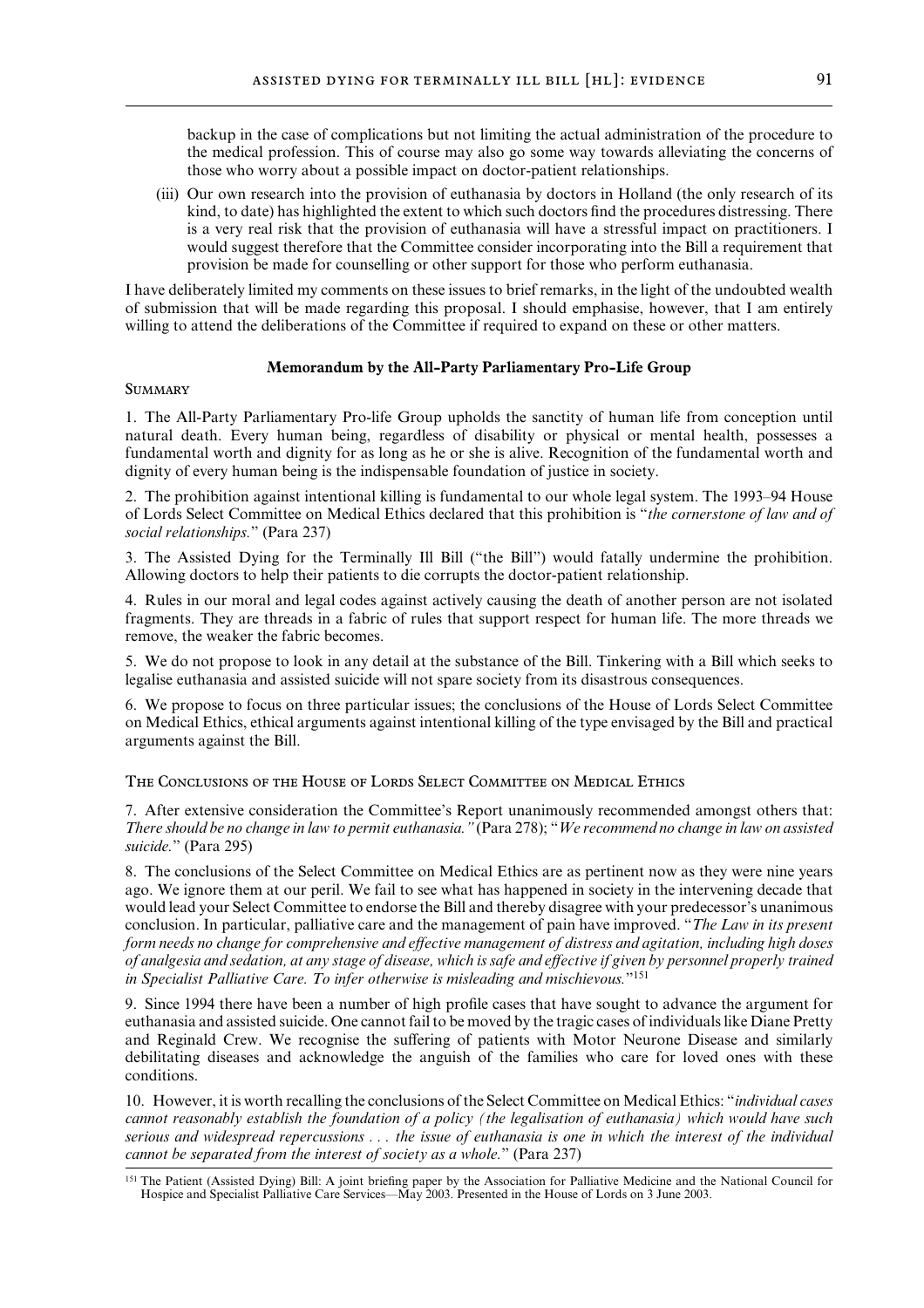11. As parliamentarians we recognise, as no doubt you do, that we have a duty to legislate for society as a whole, not for individual cases. Experience with abortion legislation has taught us that no matter how wellintentioned proponents of legislation may be, where the legalisation of intentional killing is concerned it is impossible to introduce adequate safeguards against abuse.

Ethical Arguments Against the Assisted Dying for the Terminally Ill Bill

12. The Select Committee on Medical Ethics correctly noted that the prohibition on intentional killing "*protects each one of us impartially, embodying the belief that all are equal."* (Para 237). They had no wish to see that protection diminished.

13. There is wholeness to our human nature, not a dualistic account of a biological life and a biographical life with the latter taking precedence over the former. Human beings share equally an intrinsic dignity and value by virtue of our shared humanity.

14. Consequently, "*[I]n sustaining human bodily life, in however impaired a condition, one is sustaining the person whose life it is. In refusing to choose to violate it, one respects the person in the most fundamental and indispensable way".*<sup>152</sup>

15. It is in this context that the Select Committee on Medical Ethics referred to the prohibition on the killing of innocent human beings as providing the cornerstone of whatever rights an individual may have.

16. Nowadays we hear so much talk of autonomy, the right to do with one's life as one chooses. Autonomy is one of the buzzwords of the pro-euthanasia lobby. Properly understood the concept of autonomy, in particular the right to refuse medical treatment, is designed not to give persons a right to decide whether to live or die but to protect them from the unwanted interferences of others. The concept is rooted in the notion of the intrinsic value and dignity of the human person and thus can be overridden when autonomy is exercised in ways which contravene this notion or place other members of society at risk of harm.

17. A proper understanding of autonomy should lead you to reject Lord Joffe's Bill. The Bill has the potential to compromise the autonomy of some of the most vulnerable members of society, not least the terminally ill, the disabled and the elderly.

18. One must also consider the autonomy of members of the medical profession. The Joint Committee on Human Rights has declared the conscience clause in the Bill<sup>153</sup> to be contrary to the European Convention on Human Rights under Article 9(1), respect for the individual's right to freedom of thought, conscience and religion.

19. It is a sad fact that there are now very few gynaecologists practising in the United Kingdom who are opposed to abortion. Abortion is such a standard gynaecological practice that it is nigh impossible to specialise in that field and refuse to carry out abortions. Doctors opposed to abortion have been forced to specialise in other areas where no such ethical conflict arises.

20. If euthanasia and assisted suicide were legalised we would witness a similar phenomenon in geriatric care, in palliative care and in the hospice movement—regardless of whether the legislation contained a conscience clause. Doctors opposed to these practices would gradually be squeezed out.

Practical Arguments Against the Assisted Dying for the Terminally Ill Bill

21. We believe that it is no coincidence that the organisations representing those who would be affected most by the Bill—the elderly, the terminally ill, the disabled and the medical profession—are opposed to any change in the law to allow euthanasia and assisted suicide.

22. The Disability Rights Commission does not support the legalisation of voluntary euthanasia and assisted suicide. It argues that *"in the current climate of discrimination against disabled people, where a lack of access to palliative care and social support means that free choice does not really exist, the threat to the lives of disabled people posed by such legislation is real and significant."*<sup>154</sup>

<sup>152</sup> Finnis, J M, "A philosophical case against euthanasia" in Keown, J, (ed) *Euthanasia Examined—Ethical, clinical and legal perspectives* (Cambridge: Cambridge University Press, 1995) p 32.

<sup>153</sup> Clause 7 of the Assisted Dying for the Terminally Ill Bill.

<sup>154</sup> Disability Rights Commission policy statement on voluntary euthanasia and assisted suicide; http://www.drc-gb.org/uploaded–files/ documents/10–444–181203–Euthanasia.doc.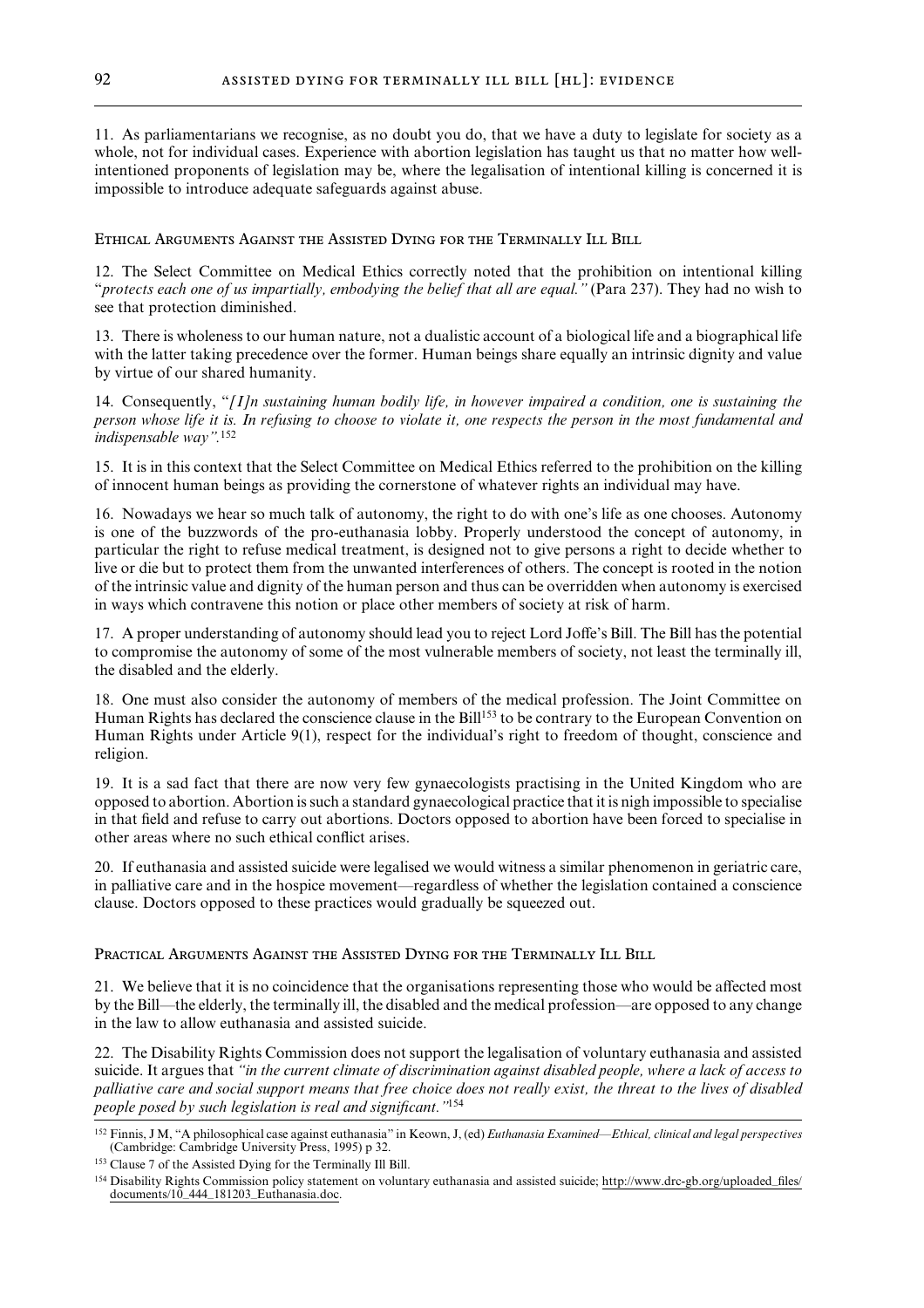23. The British Medical Association is also opposed. "*The BMA has consistently opposed euthanasia and physician assisted suicide . . . we believe that in the case of euthanasia and assisted suicide, benefit for an individual in terms of having their wishes respected, is only achievable at too high a cost in terms of potential harm to society at large.*"155

24. Beverley Malone, General Secretary of the Royal College of Nursing has declared that "*The RCN believes that the practice of euthanasia is contrary to the public interest, to nursing and medical ethical principles as well as patients' civil rights. The RCN is opposed to the introduction of any legislation which would place responsibility on nurses and other medical staV to respond to a demand for termination of life from any patient . . .*".156

25. Bodies representing those working within the Hospice Movement and the palliative care sector argue that euthanasia, once accepted, "*is uncontrollable for philosophical, logical and practical reasons rather than slippery slopes of moral laxity or idleness. Patients will almost certainly die without and against their wishes if such legislation is introduced.*"157

26. The most recent independent UK survey of doctors' opinions on this matter<sup>158</sup> revealed that almost three out of four doctors (74 per cent) would refuse to perform assisted suicide if it were legalised. A clear majority (56 per cent) also considered that it would be impossible to set safe bounds to euthanasia. To the question "As a doctor do you agree with assisted suicide?" 25 per cent agreed, 60 per cent disagreed and 13 per cent were undecided. The number who rejected euthanasia was higher—61 per cent as compared with 22 per cent in favour and 14 per cent undecided. Not one palliative care doctor who responded to the survey would practice either euthanasia or assisted suicide while 66 per cent of doctors considered that the pressure for euthanasia would be lessened if there were more resources for the hospice movement.

27. In the face of such overwhelming opposition from those who would be affected most by the Bill it is impossible to envisage how it could be practically implemented.

28. One must also consider what has happened in those jurisdictions where euthanasia and/or assisted suicide has been legalised.

29. In Oregon, where assisted suicide was legalised in October 1997, more than a third of the patients in one study requested assistance in suicide because they perceived themselves as a burden to others.<sup>159</sup> Thankfully, only three of these patients received prescriptions for lethal medications which suggests that physicians were reluctant to accede to patients' requests for assistance with suicide.

30. Furthermore, there is little evidence of any improvement in palliative care services in Oregon. According to a recently published study by Oregon Health and Science University,160 half of the family members of dying patients surveyed between 2002 and 2002 said their loved ones' pain was moderate or severe in the week before they died. Prior to 1997 when assisted suicide was legalised in Oregon, only one-third of family members surveyed rated the pain as moderate or severe.

31. The latest empirical evidence from the Netherlands contained in the official report by Van der Wal and Van der Maas<sup>161</sup> notes that the frequency of ending of life without the patient's explicit request has shown no decline over the years studied, 1990, 1995 and 2001. In 2001, the most recent year for statistics are available, 900 out of 3,800 cases of euthanasia or assisted suicide (approximately one-quarter) *were without the patient's explicit request.*

32. The latest official report on euthanasia in the Netherlands<sup>162</sup> also shows that only 54 per cent of cases of euthanasia were reported to the regulatory authority and "life terminating treatment without explicit request of the patient is still seldom reported (less than one per cent)." According to a press reports, the low notification rate is because doctors wished to avoid the "*administrative hassle*" of reporting a euthanasia case and were concerned they might have breached the regulations.163

<sup>156</sup> Hemmings, P, "Dying Wishes" *Nursing Times* 25 November 2003, Vol 99, No 47, p 20.

<sup>155</sup> BMA Briefing on the Assisted Dying for the Terminally Ill Bill: http://wvvw.bma.org.ulc/ap.nsf/Content/Assisteddying.

<sup>&</sup>lt;sup>157</sup> The Patient (Assisted Dying) Bill: A joint briefing paper by the Association for Palliative Medicine and the National Council for Hospice and Specialist Palliative Care Services—May 2003. Presented in the House of Lords on 3 June 2003.

<sup>158</sup> Survey on Euthanasia and Assisted Suicide Prepared for "Right to Life" lobby group. Results from 986 interviews 26 March–9 April 2003. Opinion Research Business, 9-13 Cursitor Street, London, EC4A ILL; www.opinion.co.uk.

<sup>159</sup> Ganzini *et al*, "Physicians" Experiences with the Oregon Death with Dignity Act', *New England Journal of Medicine,* Vol 342, 2000, No 8, p 557.

<sup>160</sup> Nowak, P, "Palliative Care for Elderly, Disabled, Worse Since Assisted Suicide Legalised", http://www.lifenews.com/bio406.html.

<sup>161</sup> Van der Wal and P Van der Maas, Chapter 19 of their report on euthanasia, 2003. *See* also Dr Bregje D Onwuteaka-Phillipsen *et al,* "Euthanasia and other end of life decisions in the Netherlands in 1990, 1995 and 2001", *The Lancet,* 17 June 2003: http:// image.thelancet.com/extras/03art3297web.pdf.

<sup>162</sup> *Ibid.*

<sup>163</sup> Report from the Expatica news website on 23 May 2003; www.expatica.com.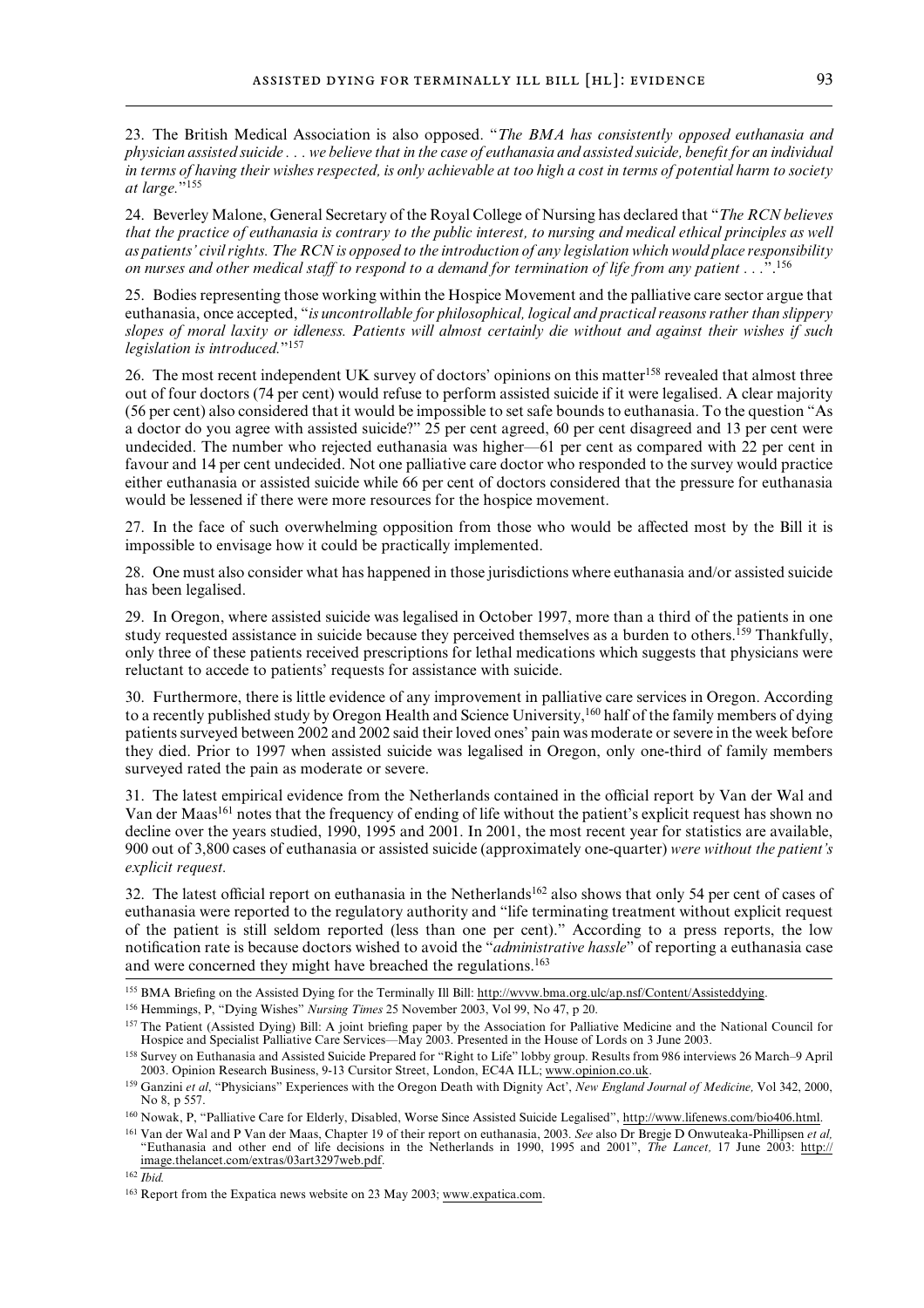33. In a study published in the New England Journal of Medicine in 2000 it was reported that one of the problems most frequently reported with the performance of euthanasia and physician assisted suicide in the Netherlands is a "*longer than expected interval between the administration of the lethal drug . . . and the patient's death.*"164

34. The following excerpt from this study gives a chilling glimpse into the practical difficulties with euthanasia and physician assisted suicide: "*In most of these cases, the patient did not die as soon as expected or awoke from coma, and the physician felt compelled to administer a lethal injection because of the anticipated failure of the assisted suicide. In some cases, the physician administered a lethal injection because the patient had diYculty swallowing the oral medication, vomited after swallowing it, or became unconscious before swallowing all of it." So much for death with dignity.*

35. Empirical evidence from the Netherlands reinforces the argument that it is impossible to set safe bounds to euthanasia so as to ensure that only those who have expressed a persistent, voluntary and well-considered request are put to death. The Dutch experience contradicts the claim that legalisation "brings euthanasia out of the closet" and subjects it to regulation. It simply produces more euthanasia, not more control.

36. Those in favour of the Bill often allege that euthanasia and physician assisted suicide are a widely known fact of medical life, but are usually carried out at the doctor's discretion or in secrecy—hence the need for legislation and proper regulation. Notwithstanding the Dutch experience where legalisation has failed to introduce greater regulation, these allegations are rarely substantiated. They are a slur on the medical profession and should not be allowed to pass unchallenged.

37. The most recent survey of medical opinion cited earlier<sup>165</sup> explodes the idea that people are clamouring for euthanasia. In response to a question asking how many patients had requested euthanasia during the past three years nearly half (48 per cent) of the doctors said not one; 37 per cent quoted less than five; 11 per cent gave numbers between five and 10 patients; only two per cent gave figures of more than 10. In their comments doctors said that in their experience requests for euthanasia were often "*cries for help that have been resolved with good symptom control . . . they almost invariably want relief from distress"*.

38. The number of requests for euthanasia from relatives was even lower than from patients themselves. 68 per cent of doctors said that none had approached them in the last three years; 22 per cent quoted less than five such experiences; five per cent quoted figures between five and 10 and one per cent gave numbers of more than 10. Three per cent said they did not know or that the question was not applicable to them.

39. Proponents of euthanasia and assisted suicide also conflate these practices with perfectly legitimate end of life care. Doctors are regularly called upon to decide to withhold or withdraw life-sustaining treatment in the knowledge that death will result. However, knowledge that a certain course of conduct may bring about death does not automatically constitute euthanasia. Intention or purpose is the key. If treatment is withheld or withdrawn with the purpose of bringing about death this constitutes euthanasia and is unethical. However, it is perfectly legitimate to withhold or withdraw medical treatment when it is considered that the burdens of such treatment outweigh the benefits, or where the patient is dying and the treatment would be regarded as unduly intrusive and inappropriate or where the risks of such treatment would be excessive.

# **CONCLUSION**

40. We urge your Committee to reject in its entirety the Assisted Dying for the Terminally Ill Bill.

41. The Bill would irrevocably and fatally damage the practice of medicine in the United Kingdom. The most vulnerable members in our society, the elderly, the terminally ill and the disabled would be at greatest risk of premature death if this Bill were implemented.

42. When there is a pressing need to tackle the under-funding and regional disparities in palliative care for the terminally ill and personal care packages for the elderly and those with disabilities it is regrettable that parliamentary time is being taken up with "assisted dying" legislation. Of far greater use to the elderly, terminally ill and those with disabilities would be some form of "assisted living" legislation.

43. We would be happy to appear before your Committee to give oral evidence.

*Jim Dobbin MP*

Chairman, All-Party Parliamentary Pro-life Group

<sup>&</sup>lt;sup>164</sup> Groenewoud et al, "Clinical Problems With The Performance Of Euthanasia And Physician-Assisted Suicide In The Netherlands", *New England Journal of Medicine,* Vol 342, 2000, No 8, p 551.

<sup>164</sup> Survey on Euthanasia and Assisted Suicide Prepared for "Right to Life" lobby group. Results from 986 interviews 26 March–9 April 2003. Opinion Research Business, 9–13 Cursitor Street, London, EC4A ILL; www.opinion.co.uk.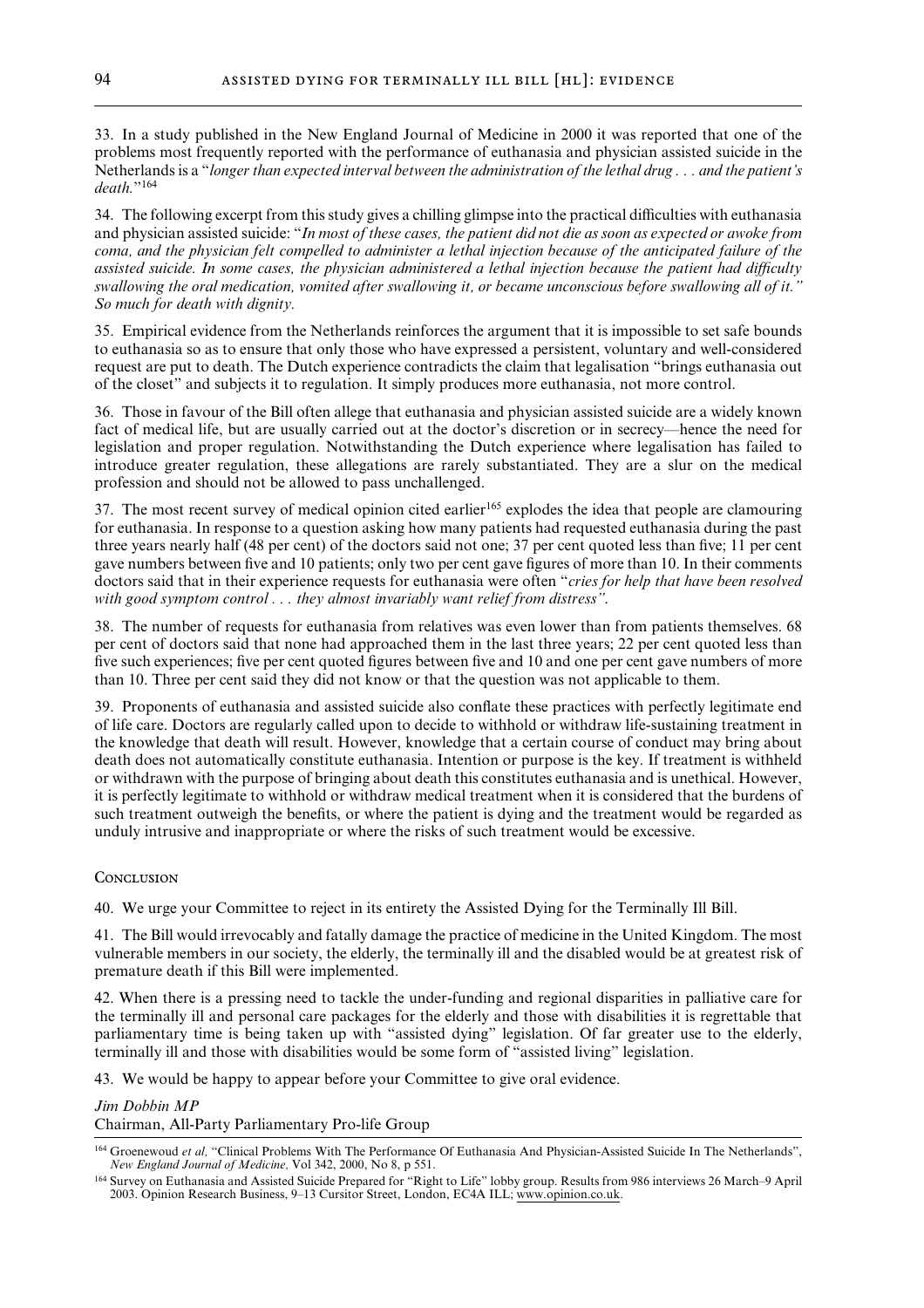*Ann Winterton MP, Lord Stallard, Baroness Masham of Ilton, Claire Curtis-Thomas MP, Rt Hon Ann Widdecombe MP*

Vice-Chairmen, All-Party Parliamentary Pro-life Group

*Joe Benton MP, Kerry Pollard MP* Honorary Secretaries, All-Party Parliamentary Pro-life Group

*Rev Martin Smyth MP, Andrew Selous MP* Honorary Treasurers, All-Party Parliamentary Pro-life Group

*August 2004*

# **Letter from Dr Louise Gibbs, Dr Emma Hall, Dr Victor Pace, Dr Debra Swann and Dr Nigel Sykes, Consultants in Palliative Medicine, St Christopher's Hospice, London**

We write in support of the submission to the Select Committee from the Association of Palliative Medicine, of which we are all members. As consultants in palliative medicine we jointly care for over 1,800 terminally ill people each year either in their own homes or in the Hospice wards. In our view the Association has produced an excellent summary of the key issues that relate to the Bill's provisions and we fully endorse its clear opposition to the legalisation of physician assisted suicide or euthanasia. Among the submission's many welltaken points we would like to emphasise the following:

- Legalisation of euthanasia/assisted suicide is likely to jeopardise the vulnerable. As the submission explains this is partly because of the sense of burden many terminally ill people feel, that may impel them to offer themselves for euthanasia, once available, as the "decent thing" to do for the sake of their families. It is also because once precipitating death has been declared a moral good by being legalised in certain circumstances those circumstances will inevitably, through a process of attitudinal shift, be widened to include others, particularly the incompetent. Involuntary euthanasia will speedily become a reality and euthanasia will become the alternative to good care for an increasing range of conditions. Additionally, should a request for euthanasia become a ticket to a palliative care bed this will distort clinical priorities and potentially deny needy people the care they deserve.
- While approving of the inclusion in the draft Bill of a conscience clause for doctors who feel unable to take part in assisted suicide/euthanasia, we deprecate the legal requirement for such doctors to refer such patients to another doctor without similar scruples. This amounts to forced complicity in the euthanasia/assisted suicide process and would be an unjust and intolerable imposition upon the doctors concerned.

*12 August 2004*

# **Memorandum by Ms Karen Sanders**

I am the elected Chair of the Royal College of Nursing Ethics Forum Steering Committee and a member of the Royal College of Nursing Ethics Advisory Panel; however I am submitting the following paper in a personal capacity.

I have been a registered nurse in the UK for 21 years. I continue to practice clinically as an agency nurse. My area of clinical expertise is Intensive Care and Neurosciences nursing, which I teach along with Healthcare Ethics at the London South Bank University, London. I have previously been called to give evidence to the Council of Europe and have lectured extensively on this subject.

I would like to confirm that I have been a member of the RCN for 10 years and in this time I have never publicly criticised a formal RCN Parliamentary submission. As this is a conscience issue and because I believe the submissions received during the RCN's formal consultation process were overwhelmingly in favour of changing the law, it is with a heavy heart that I write expressing a contrary view to the RCN's submission.

In the interests of nursing and their patients, I feel that it would be helpful to provide some background information on why the majority of UK nurses support a change in the law.

The arguments are as follows:

- 1. UK nurses support a change in the Law.
- 2. Nurses in the UK and abroad already help their patients to die.
- 3. The current law makes matters worse not better.
- 4. Legislation would help the nurse and help the patient alike.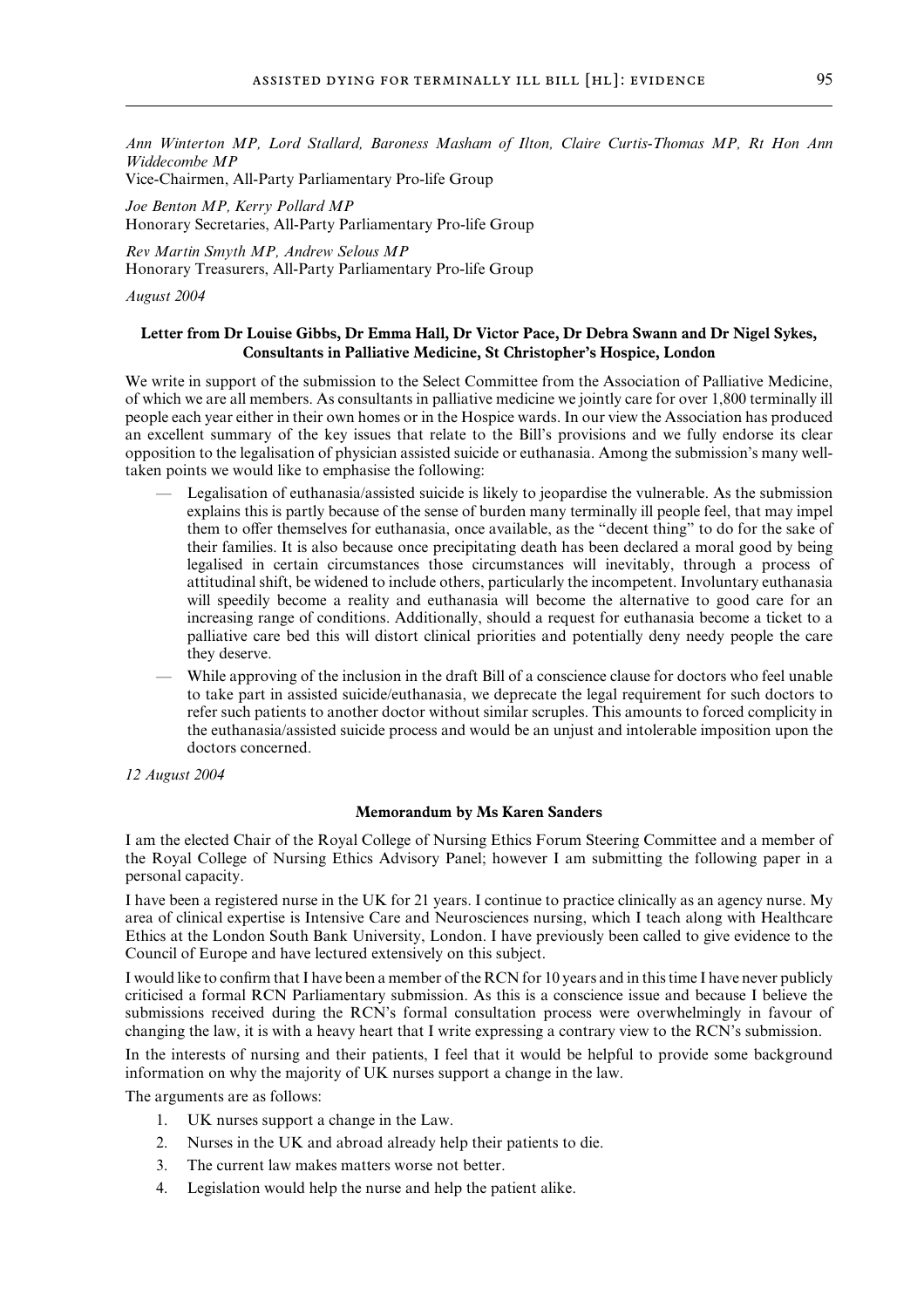- 5. Palliative care does not negate requests for assistance to die.
- 6. Assisted dying legislation can help to improve end of life care.
- 7. End of life treatment options are ethically complex and not necessarily better or worse than assisted dying.

### **BACKGROUND**

The Assisted dying for the Terminally Ill Bill has been developed to enable a competent terminally ill patient who is in unbearable suffering, the right to request assistance to die. In order to have their request accepted, the patient must meet stringent requirements and safeguards. Should their request be accepted, be given help to die via the doctor prescribing medication that the patient self-administers. If however the patient is unable to self-administer medication (as would have been the case for Diane Pretty), the doctor is allowed to do this for them.

The Bill also allows for terminally ill patients to request and receive as much pain relief as they feel necessary. This is an important aspect of the Bill because currently doctors and nurses can be fearful of providing adequate pain relief due to concerns about drug tolerance, addiction or fear of shortening the patient's life.<sup>166</sup>

The remainder of this submission outlines key reasons why the law needs to be changed.

# 1. UK Nurses Support a Change in the Law

Nurses are the healthcare professionals who spend most time with patients. We are the ones who day in and day out, witness the severe and intolerable distress that can accompany patients who are dying. Indeed for many patients, it is not death they fear, but the disintegrating and often dehumanising process of dying. It is perhaps safe to say that due to the time nurses spend with patients they may feel most able to open up to us about their fears and their needs at the end of life. In the Netherlands, patients often first approach nurses about their desire for an assisted death.<sup>167</sup>

It is therefore very important to take serious note of the fact that in a recent Nursing Times Survey, one in two nurses did not think it was unethical to administer a lethal injection at a patient's request. Even more importantly, two thirds of nurses supported a law on medically assisted dying. 83 per cent of such nurses viewed this should be for terminally ill patients. 31 per cent believed they should be allowed to assist patients to die.168

It is interesting to note that in Oregon, a US state that has assisted dying legislation, 59 per cent of hospice nurses and social workers working are supportive of the law. A further 17 per cent remain neutral.<sup>169</sup>

# 2. Nurses in the UK and Abroad Already Help Their Patients to Die

In the aforementioned *Nursing Times* Survey, one in four nurses had been asked by patients to help them die. Forty-four per cent admitted to having administered prescribed interventions that may have contributed to a patient's death. Even when taking into account the principle of "double effect" (which itself is ethically complex and unclear), we can safely assume that on at least some occasions, the intention of these actions would have been to actively bring about death. Elsewhere, research has found that despite it being prohibited, nurses do help their patients to die:

- Asch (1996)170 reported that 17 per cent of critical care nurses surveyed had received patient or family requests to die. Sixteen per cent had helped patients to die.
- Leiser et al (1998)<sup>171</sup> reported on nurses working in HIV/AIDS. Thirty-seven per cent had received a request to die and 15 per cent had helped a patient to die.

<sup>166</sup> McNair, H 1999. "Let's Put an End to Pain", *Nursing Times* 95(6): 36–37 and Solomon, M, O'Donnell, L, Jennings, B, Guilfoy, V, Wolf, SM, Nolan, K, Jackson, R, Koch-Weser, D, and Donnelley, S, "Decisions near the end of life: professional views on lifesustaining treatments", *American Journal of Public Health* 1993; 83: 14–22.

<sup>167</sup> van de Scheur, A and van der Arend, A, "The role of nurses in euthanasia : a Dutch study", *Nursing Ethics* 1998; 5 (6): 497–508.

<sup>168</sup> Hemmings, P, "Dying Wishes", *Nursing Times* 2003; 99 (47): 20–23.

<sup>169</sup> Ganzini, L, Harvath, TA, Jackson, Goy, ER, Miller, LL, and Delorit, MA, "Experiences of Oregon nurses and social workers with hospice patients who requested assistance with suicide", *NEJM* 2002(b); 347: 582–88.

<sup>170</sup> Asch, DA, "The role of critical care nurses in euthanasia and assisted suicide", *New England Journal of Medicine* 1996; **334 (21)**: 1374–1379.

<sup>171</sup> Leiser, RJ, Mitchell, TF, Hahn, J, Slome, L, Abrams, DI, "Nurses attitudes and beliefs toward assisted suicide in AIDS", *J Assoc Nurses AIDS Care* 1998; **9**: 26–33.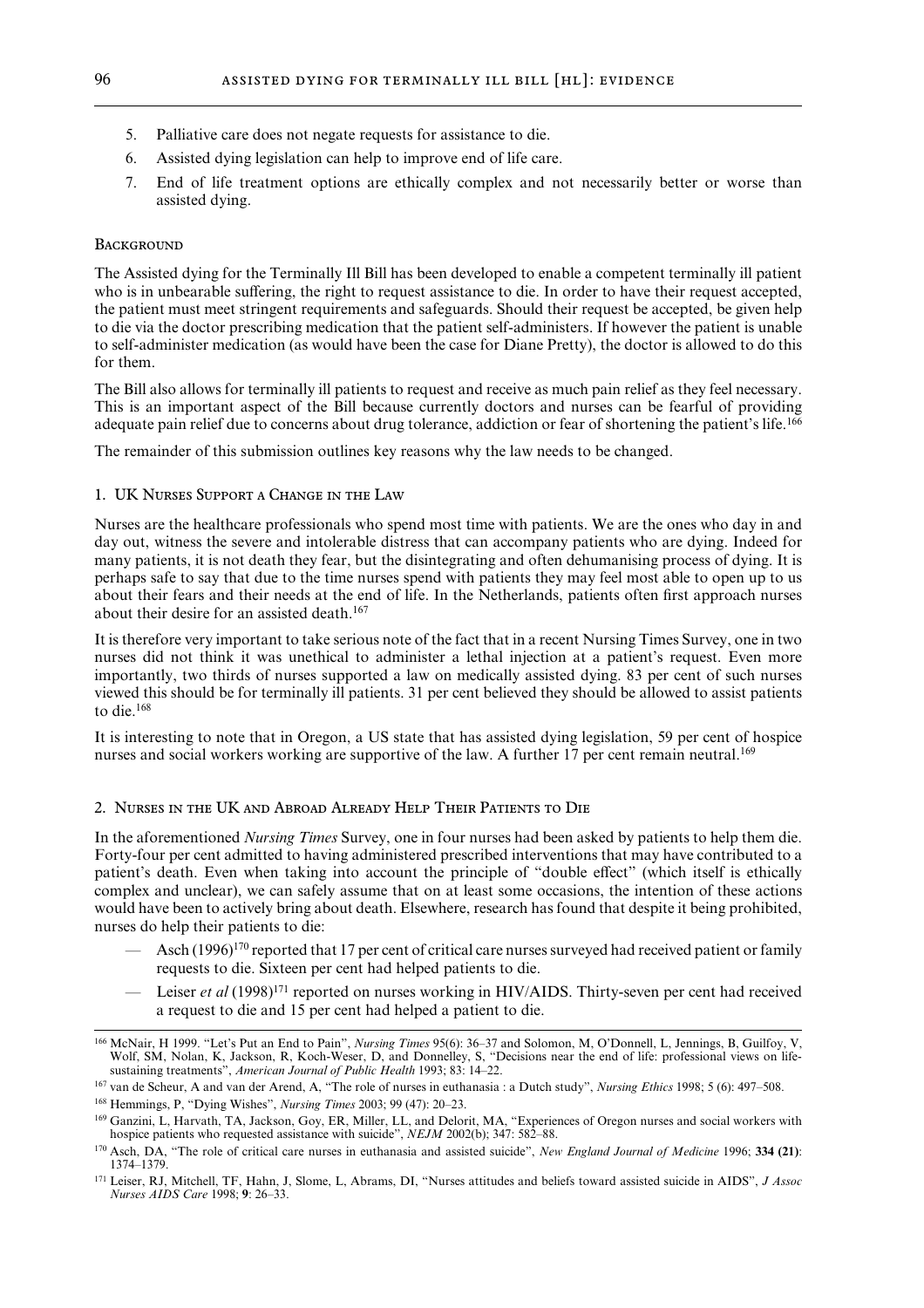- Ferrell *et al* (2000)<sup>172</sup> found that over 20 per cent of oncology nurses had received a patient request to die. Three per cent had helped a patient receive a lethal prescription and 3 per cent had actually administered a lethal injection.
- Volker (2001),<sup>173</sup> Magnusson (2002)<sup>174</sup> and Schwarz (2004)<sup>175</sup> have all, via a more qualitative approach, found nurses to both receive requests for assistance to die and actively help their patients to achieve this.

### 3. The Current Law Makes Matters Worse Not Better

Due to assisted dying being prohibited, nurses who are faced with patient requests to die have no ethical codes of practice or protocols (such as those in the Bill) to help guide nurses in responding to such requests. There are also other far-reaching concerns that result from prohibition of this practice. These include:

- 1. Nurses who actually help terminally ill patients to die, do so with no guidelines, safeguards or support.
- 2. Nurses who do help patients to die are open to prosecution.
- 3. Without legislation and resulting safeguards, vulnerable patients are at risk from abuse. This can perhaps best be highlighted by studies that have found rates of non-voluntary assisted deaths to be higher in countries that have no assisted dying legislation (eg Australia<sup>176</sup> and Belgium<sup>177</sup> before legislation) than in the Netherlands.178 Academics have cited high rates of non-voluntary assisted dying as a core reason for Belgium's 2002 assisted dying legislation.<sup>179</sup>
- 4. Patients may be assisted to die when alternatives such as palliative care or pain relief, may have met their needs. This concern has been highlighted by Magnusson's (2002) research. He observed that:

"*Prohibition drives assisted death underground. At present, healthcare workers who perform euthanasia determine the conditions for their own involvement. Secret euthanasia, without appropriate regulation, raises many disturbing issues.*"180

These disturbing issues include botched attempts (20 per cent of cases Magnusson studied), patients being ambivalent about going through with the process, and/or being given assistance to die when patients are not near the end of their life.

5. Due to assisted dying being prohibited, patients may be driven to seek assistance to die from their loved ones. This can have disastrous consequences (eg see Sanderson, 2002).<sup>181</sup> Some patients may even go abroad to places like Dignitas in Switzerland to die. Dignitas do not appear to have any clear safeguards and as a result, can help patients to die that would not meet the requirements set up in the proposed UK Bill.

Legislation that incorporates strict safeguards as found in the Assisted Dying for the Terminally Ill Bill, is the only way to ensure these highly concerning issues do not continue to occur.

# 4. Legislation Would Help the Nurse and Help Patient Alike

A transparent legal system with regards to assisted dying would ensure a far safer process than is currently in place. Despite this fact, those opposed to assisted dying cite fears that legislation would destroy patient and healthcare professional communication and trust. All evidence actually shows the opposite to be the case. For example, surveys find that in Europe, the Dutch respect and trust their doctors most!<sup>182</sup> Further, a recent indepth European wide study supports the fact that openness and transparency of practice within end of life care

<sup>&</sup>lt;sup>172</sup> Ferrell, B, Virani, R, Grant, M, Coyne, P and Uman, G "Beyond the Supreme Court decision: nursing perspectives on end-of-life care", *Oncol Nurs Forum* 2000; **27**: 445–555.

<sup>&</sup>lt;sup>173</sup> Volker DL. "Perspectives on assisted dying: oncology nurses' experiences with requests for assisted dying from terminally ill patients with cancer", *Oncol Nurs Forum* 2001; **28**: 39–49.

<sup>174</sup> Magnusson, RS, *Angels of death: Exploring the euthanasia underground* (Yale University Press, 2002).

<sup>175</sup> Schwarz, JK, "Responding to persistent requests for assistance in dying: a phenomenological inquiry", *International Journal of Palliative Nursing* 2004; **10 (5)**: 225–236.

<sup>176</sup> Kuhse, H, Singer P, Baume P, *et al.* "End-of-life decisions in Australian medical practice", *MJA* 1997; **166**: 191–197.

<sup>177</sup> Deliens, L, Mortier, F, Bilson, J, *et al,* "End-of-life decisions in medical practice in Flanders, Belgium: A nationwide survey", *The Lancet* 2000; **356**: 1806–1811.

<sup>178</sup> Onwuteaka-Philipsen, BD, van der Heide, A, Koper, D *et al,* "Euthanasia and other end-of-life decisions in the Netherlands in 1990, 1995 and 2001", *The Lancet* 2003; **362**: 395–399.

<sup>179</sup> Deliens L and Bernheim JL. "Palliative care and euthanasia in countries with a law on euthanasia". *Palliat Med* 2003: **17(5)**; 393–4. <sup>180</sup> Magnusson 2002 *ibid*.

<sup>181</sup> Sanderson, M, *A memoir: Wrong Rooms* (Scribner: London, 2002).

<sup>182</sup> Kmietovicz, Z, "R.E.S.P.E.C.T—why doctors are still getting enough of it", *BMJ* 2002; **324 (7328)**: 11–14.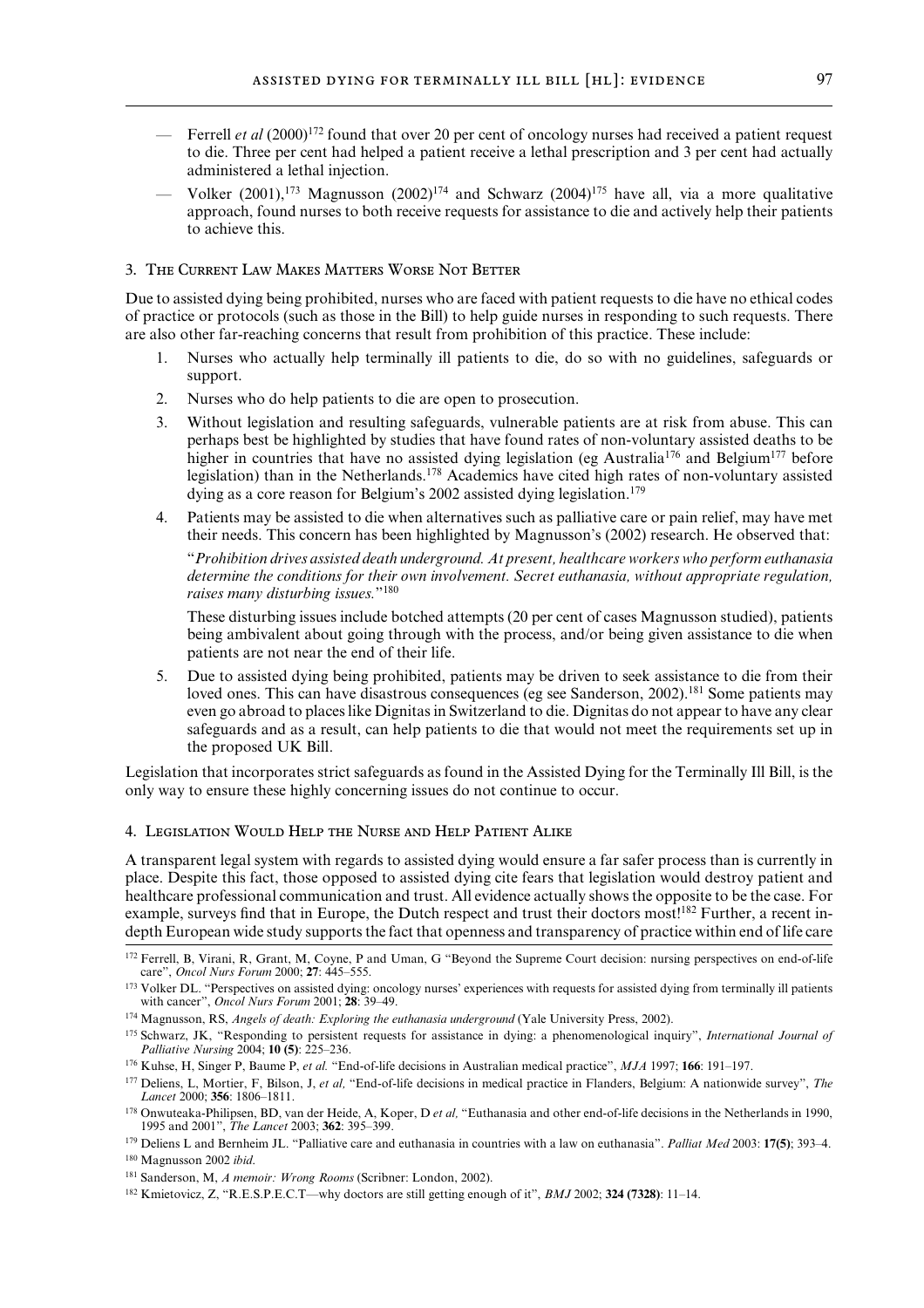enables better communication between healthcare professionals and their patients. When compared to doctors in other countries, doctors in the Netherlands (followed by Belgium and Switzerland where assisted dying is allowed) consistently communicated more with patients and their families about end of life medical decisions.183 Doctors in Denmark, Sweden and Italy—countries that are essentially closed to open discussion about, and practice of, assisted dying—consistently communicated with dying patients and their families*least*.

Belgium is the only country to include nurses within their assisted dying legislation. It is interesting to note that in this European study, Belgian doctors communicated with nurses about end of life decisions more often than doctors in any other country (this was followed by the Netherlands and then Switzerland).

The current lack of guidelines for nurses on how to deal with requests from patients to die combined with the fact assisted dying is prohibited, serves to prevent nurses from openly communicating and exploring the needs and fears of dying patients. This is problematic, particularly when considering evidence from Oregon. Work undertaken in Oregon has highlighted that when terminally ill patients ask about receiving assistance to die, the healthcare professional openly explores the reasons behind their request. This usually results in the patient's needs being met in other ways.<sup>184</sup> Thus, regardless of whether a patient actually received assistance to die, patients being able to openly communicate with healthcare professionals about their needs and fears at the end of life may actually be the most important aspect of legislation. Ann Harvath, a nurse and Associate Professor and Co-Director of the Best Practice Initiative at Oregon Health Science University, exemplifies this point. With regards to Oregon assisted dying legislation (the ODDA), she comments:

"*One of the benefits that I believe has come with the ODDA is that a number of hospice nurses report it provides them with an opportunity to discuss the patient's fears related to death. Nurses get so many questions from patients about using a lethal prescription who have no serious interest in taking a lethal prescription. It opens conversations to such questions as 'what are you afraid of'? Before assisted suicide, patients' fears didn't always surface so readily.*"185

### 5. Palliative Care Does Not Negate Requests for Assistance to Die

Many professional organisations such as Macmillan<sup>186</sup> and the National Hospice Council<sup>187</sup> recognise that palliative care cannot meet the needs of all patients. In this way, even if the best available palliative care was in place across the whole of the UK, some patients will still want assistance to die. This is particularly as reasons terminally ill patients seek assistance to die are multiple and complex and cannot be simplified into singular "treatable" issues such as "pain" or "depression". For example, issues concerning loss of control, dignity and being less able to engage in activities making life enjoyable are the most commonly cited reasons for Oregonians who receive assistance to die.188

Ganzini and Back (2003)<sup>189</sup> recently wrote an article for Palliative Medicine outlining the experience of Oregon. In this article they clarified that Oregonians who receive assistance to die are not depressed. They further commented how research has identified that there seems to be a certain "type" of person who receives assistance to die whereby:

"*The value they place on control and independence appears lifelong . . . When exposed to the exigencies of the dying process, they face dreaded dependency and loss of control not easily addressed by advanced directives and symptom management. Responding with more palliative care is a double edged-sword: Although data from Oregon support that palliative interventions can lead some patients to change their mind about assisted suicide, for other patients more care fuels fears of more dependence on others."*

<sup>183</sup> van der Heide, Agnes; Deliens, Luc; Faisst, Karin; Nilstun, Tore; Norup, Michael; Paci, Eugenio; van der Wal, Gerrit; van der Maas, Paul J, "End-of-life decision-making in six European countries: descriptive study", *The Lancet* 2003; **362**: 345–350.

 $184$  Bascom, PB and Tolle, SW, "Responding to requests for physician assisted suicide: 'These are uncharted waters for both of us ...", *JAMA* 2002; **288 (1)**: 91–98.

<sup>185</sup> Sadowsky interviewing Ann Harvath: Hahttp://www.ohsu.edu/son/news/discovery03 4 7.pdf

<sup>186</sup> Cardy P. "Macmillan Cancer relief responds" *Int J of Palliative Nursing* 2004: **10 (5)**; 252.

<sup>187</sup> http://www.hospice-spc-council.org. uk/publicat.ons/text/euthanas.htm

<sup>&</sup>lt;sup>188</sup> Oregon Department of Human Services (OHS), Office of Disease Prevention and Epidemiology, *Sixth Annual Report on Oregon's Death with Dignity Act.* (2004)

<sup>189</sup> Ganzini, L, and Back, AL, "From the USA: Understanding requests for physician-assisted death". *Palliative Medicine* 2003(a); **17**: 113–4.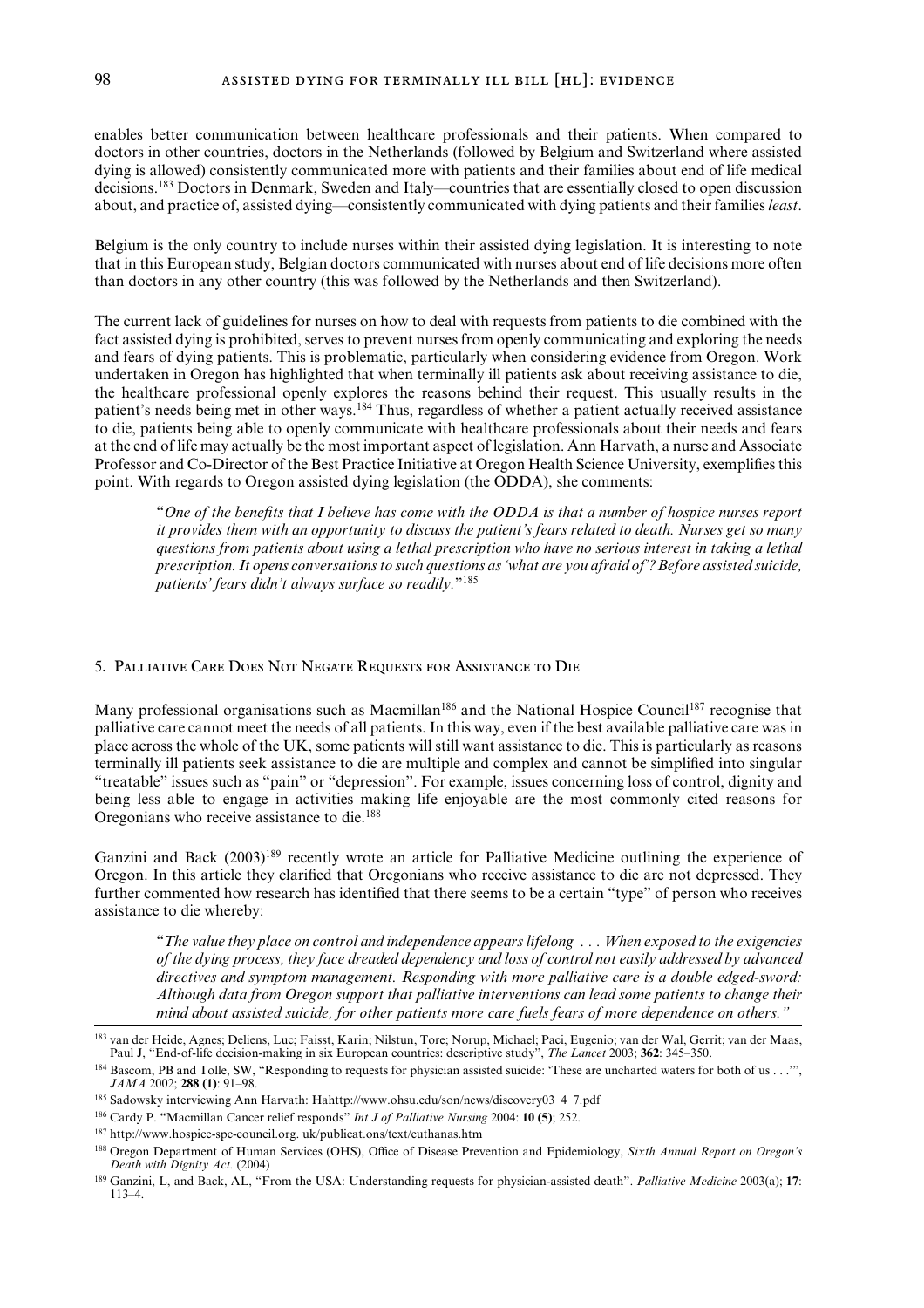# 6. Assisted Dying Legislation Can Help to Improve End of Life Care

Another argument against legislating for assisted dying concerns fears that this will take away from the provision of good quality end of life care. However all available evidence from Oregon and the Netherlands suggests the opposite. Palliative care in the Netherlands continues to improve and is of a high quality.190 It has been reported that when assisted dying legislation came into force in Oregon, it served as a "wake up" call to medicine and fuelled progress in improving the quality of end of life care.<sup>191</sup>

Oregon is a leading state in palliative care and this care has improved since legislation.192 In Oregon, all patients who receive assistance to die are in receipt of hospice/palliative care or have rejected or left this care.193 The UK Bill also ensures that any patient who requests assistance to die receives access to palliative care.

# 7. End of Life Treatment Options are Ethically Complex and Not Necessarily Better or Worse Than Assisted Dying

Many healthcare professionals who oppose assisted dying view end of life care options such as "double effect", withholding and withdrawing of treatment and "terminal sedation" as ethically superior and acceptable practice. Yet, as we know, the reality of the situation is often far more complex and unclear. The complexity of end of life decision making was recently highlighted in a European study that explored end of life medical practices in ICUs. The authors concluded that:

"*The distinction between therapies intended to relieve pain and suVering and those intended to shorten the dying process or hasten death may not be so clear or easily determined. Differentiation may be diYcult as intentions are subjective and private.*"194

The palliative care option of terminal sedation is increasingly being championed as an effective alternative to assisted dying when faced with a patient who has intractable symptoms and intolerable suffering.<sup>195</sup> However not all patients want to be sedated until death.196 Terminal sedation is also an ethically complex practice, particularly when accompanied with the active withdrawal of artificial nutrition and hydration.197 Further and in complete contrast to assisted dying legislation, within the practice of terminal sedation, the patient does not need to be either competent or the decision maker. The practice of terminal sedation also occurs with no national protocols or guidelines and thus, little is known about its actual practice.<sup>198</sup> As a result, it is much more likely that abuse of vulnerable patients will occur as a result of terminal sedation than because of assisted dying legislation.199

# **CONCLUSION**

The vast majority of UK nurses support assisted dying for the terminally ill. Assisted dying legislation, as highlighted by evidence from Oregon and the Netherlands, works well. Where assisted dying is prohibited, it still occurs—often with no regard for safeguards, guidelines or support for nurses who feel compelled to help their patients. Legislation improves communication and trust within healthcare and helps ensure end of life care continues to improve. The safeguards provided in the UK Bill are extremely stringent and serve to protect vulnerable populations far more than under the current legal framework. The pain relief and palliative care filter guarantee that all patients who request assistance to die have access to care options and treatments that may mean patients' needs can be met in alternative ways.

<sup>194</sup> Sprung C, Cohen S, Sjokvist P, baras M *at al* "End of life practices in European intensive care units" *JAMA* 2003: **290 (6)**; 790–797.

<sup>190</sup> Korte-Verhoef, R, "Developments in palliative care services in the Netherlands", *European Journal of Palliative Care* 2004; 11 (1): 34–37 and Kuin, A, Courtens, M, Deliens, L *et al,* "Palliative Care Consultation in the Netherlands: A Nationwide Evaluation Study", *Journal of Pain and Symptom Management* 2004; **27 (1)**: 53–60.

<sup>191</sup> Lee, MA and Tolle, SW, "Oregon's assisted suicide vote—the silver lining", *Annals of Internal Medicine* 1996; **124 (2)**: 267–269.

<sup>192</sup> Goy, ER, Jackson, A, Harvath, TA, Miller, LL, Delorit, MA, and Ganzini, L, "Oregon hospice nurses and social workers' assessment of physician progress in palliative care over the past 5 years", *Palliative and Supportive Care* 2003; **1**: 215–219 and Ganzini, L, Nelson, HD, Schmidt, TA, Kraemer, DF, Delorit, MA, and Lee, MA, "Physician's experiences with the Oregon death with dignity act", *NEJM* 2000; **342**: 557–63.

<sup>193</sup> ODHS 2004 *ibid.*

<sup>195</sup> Radbruch, L, "Reflections on the use of sedation in terminal care", *European Journal of Palliative Care* 2002; **9 (6)**: 237–8.

<sup>196</sup> Meulenbergs, T, and Schotsmans, P, "Law-making, ethics and hastiness: The debate on euthanasia in Belgium", *Ethical Perspectives* 2002; **9 (2–3)**: 86–96. and Quill, TE, Coombs Lee, B, Nunn, S, "Palliative Treatments of Last Resort : Choosing the Least Harmful Alternative", *Annals of Internal Medicine* 2000; **132 (6)**: 488–493.

<sup>197</sup> Ouill, TE and Byock, IR, "Responding to Intractable Terminal Suffering: The role of terminal sedation and voluntary refusal of food and fluids", *Annals of Internal Medicine* 2000; **132 (5)**: 408–422.

<sup>198</sup> Quill, TE, Coombs Lee, B, Nunn, S *ibid*.

<sup>199</sup> Brock, DW, "Misconceived sources of opposition to physician-assisted suicide", *Psychology, Public Policy and Law* 2000; **6 (2)**:  $305 - 313$ .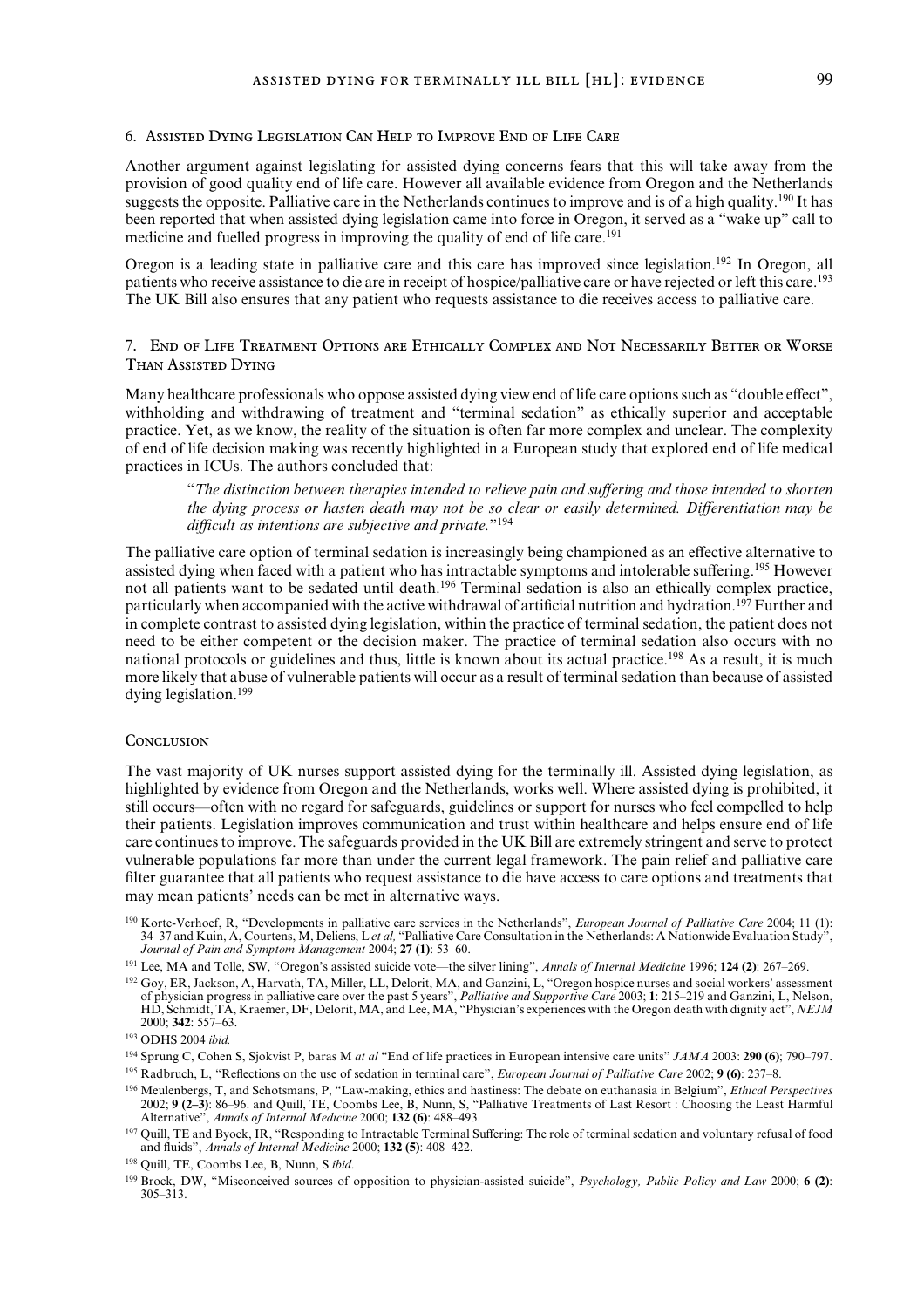For some terminally ill patients, alleviation of their suffering and a dignified end will best be met via an assisted death. Legislation combined with safeguards such as those found in the UK Assisted Dying for the Terminally Ill Bill enables such patients to receive their dignified end. It is essential that as the healthcare group that spends the most time with our patients, we have the humanity, the compassion, and the courage to help ensure that dying people can have this final, dignified, choice.

### *2 September 2004*

### **Memorandum by Professor John Saunders**

The Bill is ostensibly an extension of individual freedom in an area where there are still great anxieties: the manner of our dying concerns us all. It is also well known that the process of dying is the source of distress, pain, anguish and existential suffering for many people. The Bill seeks to address this by assisting those with a terminal illness to have their lives actively terminated. It is my contention that the proposal, while humane in its intention, is unnecessary and will result, on balance, in serious and irreversible harms.

My credibility in making these assertions rests upon a lengthy career at the sharp end of acute general medicine, caring for a very broad spectrum of patients admitted acutely to hospital. I have been almost continuously engaged in this since graduating in 1968, for most of this time on a one in three on call basis; and as a consultant in a district general hospital since 1981. I have probably been involved in the deaths of 1,000–3,000 patients in that time, all causes, all ages. I have also reflected on these issues philosophically and, as a result of my interest in the ethics and philosophy of medicine, hold an honorary senior lectureship at Cardiff University (University of Wales College of Medicine) and an honorary professorship in the Centre for Philosophy, Humanities and Law in Health Care, University of Wales Swansea. I am currently hon Secretary to the Committee for Ethical Issues in Medicine, Royal College of Physicians of London, as well as involvement in a range of advisory capacities to national bodies.

My concerns about the Bill are, briefly, as follows:

- Its title is dishonest. Assisting dying is the responsibility of all doctors and other health care professionals involved with dying patients and particularly those in the specialty of palliative care medicine. This Bill is about active killing. At the very least its title should be changed to the Euthanasia and Assisted Suicide Bill. The choice of title suggests weasel words in order confuse a poorly informed section of the public. It confuses assistance in dying with assistance to die.
- The demand for what the Bill offers is actually small. Publicity for Dutch and Belgian legislation will increase demand as for any consumer product. This correlates poorly with need. My views about euthanasia are not known to my patients. Yet of the thousands who I estimate must have died under my care or received a terminal diagnosis, the numbers who have requested euthanasia can be counted on my fingers. I acknowledge that this is partly a reflection that patients do not ask for something that they know to be illegal. Nevertheless, having been "along side" so many patients at life's end, I think it significant that this request has been articulated so rarely.
- Not only is demand small (—and opinion polls are not a reliable guide, for there are good data demonstrating how our views change dramatically when placed in the real situation: see, for example, the study of quadriparetic patients from Liverpool—), but need is small also. The indication for killing the already terminally ill is suggested as unbearable suffering. While palliative care sometimes fails in its objectives, this is usually due to bad palliative care, not to untreatable suffering. Uncontrollable pain, for example, is rare. The case of Dr Cox and Lilian Boyes, for example, has been quoted as an example of this; but, as was noted at Cox's trial, the assistance of specialists in palliative care medicine or pain control had never been made. Imperfect palliative care indicates the need for better education of health care professionals, not killing the patient.
- The existential suffering and terminal distress experienced by some patients is not something that can be addressed within the time scale proposed in the Bill. Trust takes time to establish. A peaceful and fulfilled end is better achieved by the overt expression and resolution of deep personal conflicts. The terminal phase of an illness may offer a special part of life of inestimable value, as so many patients have testified—*unexpectedly*.
- Covert euthanasia will not be reduced by the Bill. The practice is likely to extend to cases not currently covered as active killing becomes accepted. This has already been seen and documented in the Netherlands. Definitions of "terminally ill" can be stretched (is a patient with anorexia nervosa terminally ill?), freedom from external pressure can be reconsidered and so on.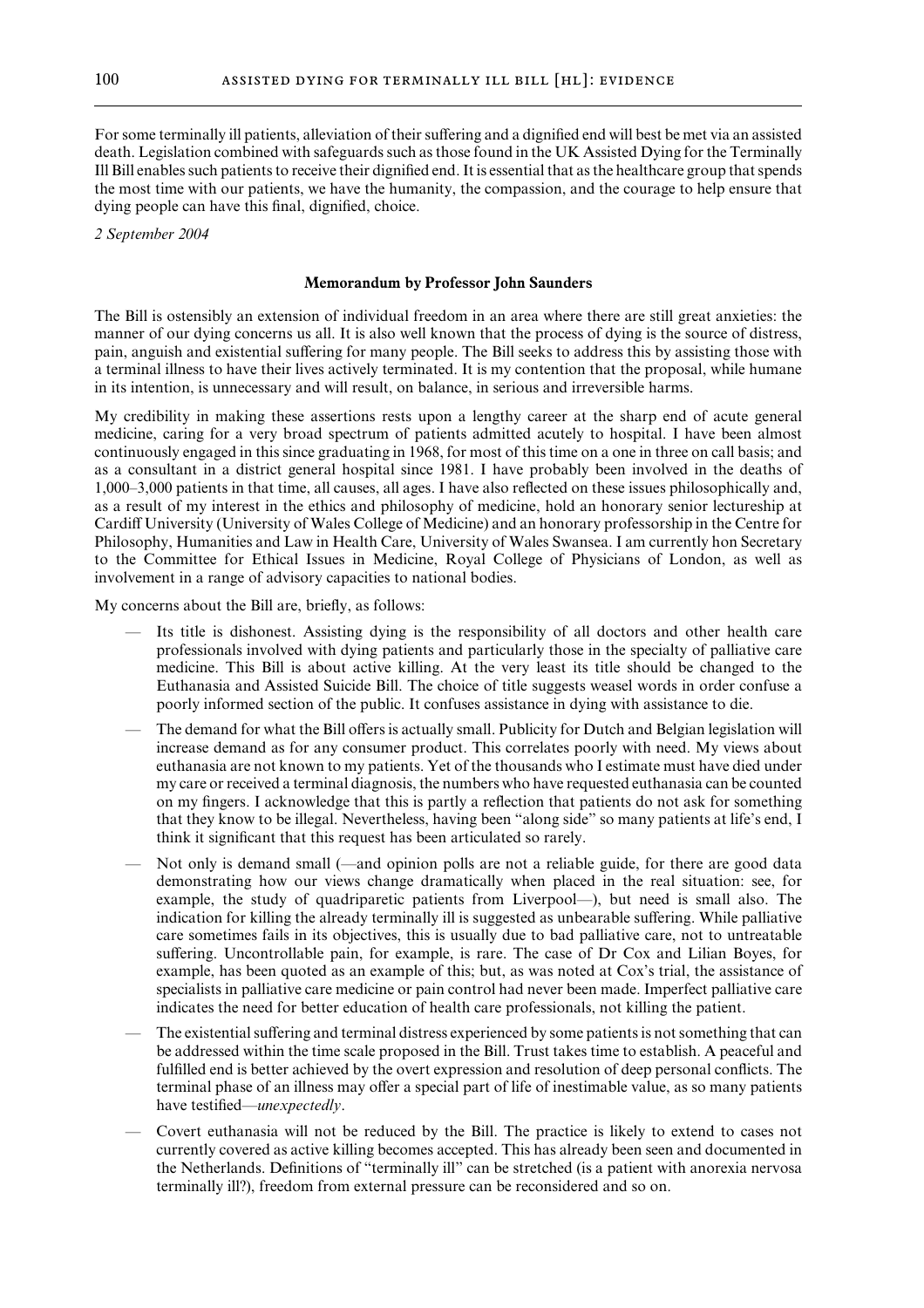- Baroness O'Neill has pointed out that the Kantian understanding of autonomy is misinterpreted to mean the licence for an individual to do as he pleases. In reality, autonomy is always limited by the social nature of human life. We have obligations, whether we want them or not. Ownership (—in this case of my life—) does not logically lead to the moral freedom to destroy it when I like. Suicide may have been decriminalised out of recognition that criminal sanction is not an effective way to discourage suicidal conduct. The 1961 legislation "in no way lessens, nor should it lessen the respect for the sanctity of human life which we all share", to quote the minister in the Commons at the time. As an illustration of the principle, we do not find it morally acceptable for an owner to destroy a major work of art, even if his legal right to do so is unquestioned. Most of us disapproved when Mrs Churchill destroyed Sutherland's portrait of her husband. This Bill threatens the traditional prohibition of intentional killing. We will all suffer if this is breached.
- The social ethos of Western society with its strong insistence on the value of human life, even when severely disabled, is likely to be eroded by the Bill. It is easy to stoke up demand for reform by opinion poll: most people supported going to war in 1914, for example. The effects of unwise change may take a long time, but will be difficult, if not impossible to reverse. The social ethos should not be taken for granted. Our freedoms and respect for life are still not shared by many, perhaps most, people in the world. A change in ethos may encourage particular cultural groups to regard themselves even more as a "nuisance" and opt for euthanasia to relieve other family members. A human life has an objective value that morally constrains autonomy.
- The Bill is illogical in its time limits. If the basis for euthanasia is the (freely expressed) wish of the patient, there is no logical reason to limit this to the terminally ill. Why draw a line here? The Bill's proponents should either acknowledge that a simplified view of autonomy is not the moral basis for the Bill; or be honest enough to extend the Bill to those who are not ill at all. The only reason for limiting it to those who are terminally ill seems to be that in the event of error, the loss of life (measured in time rather than quality) is smaller. If on the other hand the moral justification is the reduction of the sum total of human suffering, then the moral basis is flawed by all the problems of utilitarian calculus.
- A lengthy experience has taught me that prognosticating in the terminally ill is fraught with difficulty. I am frequently wrong. The intervals in this Bill are far too long for accurate prognostication in many, perhaps most, cases. The result can easily be legislation that robs individuals of a significant part of the final part of their lives.
- The Abortion Act has changed the attitude of doctors towards abortion (whether for the better or worse is not my point). This Bill if enacted will change the attitude of doctors towards the terminally ill and erode the traditional view of the sanctity of life to a view of life as essentially instrumental ie not something valuable in itself, but only valuable for what one can do with it. I do not believe this will be a healthy change.
- There is no reason why active killing should be the role of doctors. This point is addressed in the submission from the Royal College of Physicians. Skills to kill are easy to teach and like many practical procedures could be delegated to another. I don't lose attachment to, or solidarity with, my patient because I ask a surgeon to replace his heart valve or a physiotherapist to assist his mobility after stroke. The Bill is entirely silent on the reason for involving doctors in this activity.
- Finally, I would wish to emphasise the tremendous vulnerability of the terminally ill. The pressure to do the right thing at the end of life may be enormous for many patients. What could be more "right" than relieving the burdens of others—especially if they appear reluctant to carry them. The changing ethos resulting with this Bill could lead to grave social evils. I am sure that none of the protagonists in the debate over this Bill are casual or indifferent to human misery and suffering. But the case has not been made that intentionally killing people is a better or more dignified solution than relief of suffering by means where death may be a predictable, but not intended, consequence.

### **Memorandum by Dr Richard Scheffer**

Dr Richard Scheffer has been a consultant in Palliative Medicine and medical director of an independent hospice for 16 years. He read, and then taught, social work at the University of Natal, Durban, South Africa in the 1970s before reading medicine at the University of Cape Town. He trained in Clinical Oncology at King Edward VIII Hospital, Durban, South Africa, and Velindre Hospital, Cardiff before going to St Christopher's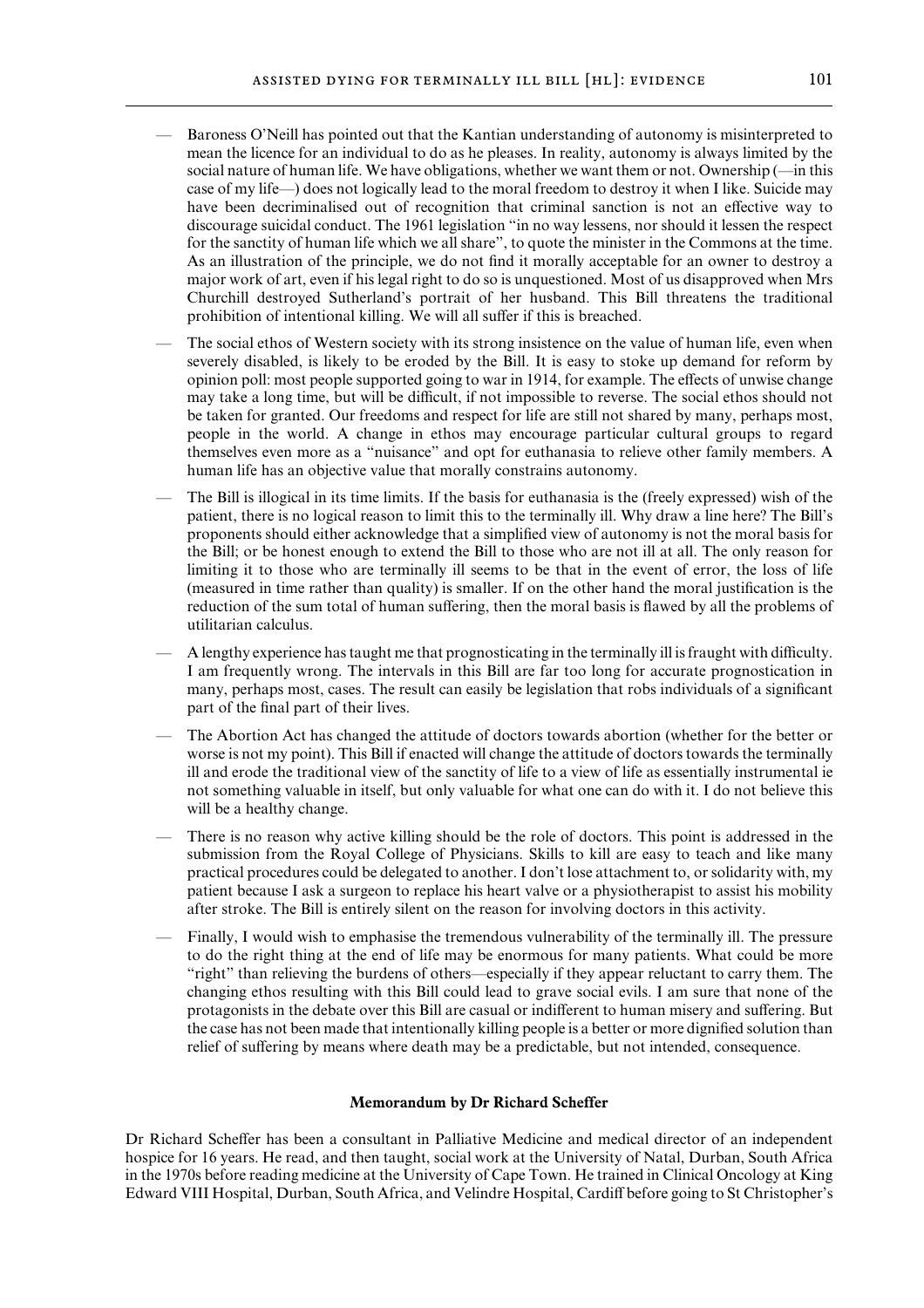Hospice in London to pursue a career in Palliative Medicine. He is involved in both undergraduate and postgraduate education, is chairman of the local Palliative Care Network and is a member of the National Council for Hospices and Specialist Palliative Care.

This evidence is submitted in his personal capacity and does not necessarily reflect the views of his employer or any of the committees on which he serves.

1. Key Recommendations:

1.1 Assisted dying/euthanasia should be a legal option to those terminally ill patients in the United Kingdom who wish to chose such an option (but this should not detract from the need to offer all patients facing life threatening illness a high quality palliative care service).

1.2 Assisted dying/euthanasia should be limited to individuals suffering from a life-threatening disease which is beyond cure.

1.3 The mechanism by which assisted dying is achieved should be by the establishment of independent "assistants" to prescribe and/or administer the necessary drugs. The *medical and nursing professions* should be *specifically excluded* from the process (beyond the confirmation of diagnosis and prognosis, the exclusion of depression and the discussion of the options of care).

1.4 The Bill in its current form should therefore be *rejected*.

# 2. Introduction

2.1 In considering the issue of assisted dying or euthanasia there are three questions that our society needs to address collectively:

- 1. Do we want to alter the legal code to allow individuals to choose to be assisted to die?
- 2. If so, in what circumstances should an individual be able to choose this option?
- 3. What mechanism should be put in place to effect their decision?

2.2 This is a personal paper. My view on euthanasia has changed over the years from being implacably opposed to wanting to find a way to introduce it for the few without compromising the care we offer for the majority. My thoughts are obviously influenced by my clinical experience of 25 years in medicine, most of which have been in oncology and palliative care. But there are other influences too:

- I trained as a social worker, before I read medicine.
- I have a Christian faith.
- I was born and brought up in South Africa during the apartheid years. I saw there how the legal process could be warped to manipulate individuals and society. I am concerned that this should not be possible in well meaning changes to the law over this issue.

2.3 *Definitions:* Much has been written about the question of euthanasia/assisted dying. It provokes strong reactions from both those who advocate it and those who oppose it. Misunderstanding in these circumstances is common. To try to prevent this the following definitions will be used:

*"Euthanasia/assisted dying"* is the act of deliberately/actively ending the life of an individual at their stated request. (The phrase "assisted dying" will be used in this paper.)

*"The individual"* is the person requesting/experiencing euthanasia or assisted dying.

*"The Assistant"* is the person providing/administering the drugs to the individual to assist them to die. (This is a new proposal.)

# 3. Do We, As a Society, Want to Alter the Legal Code to Allow Individuals to Choose to be Assisted to Die?

3.1 There can only be a "yes" or "no" answer to this question.

I do not propose in this paper to rehearse the arguments for and against assisted dying in detail.

Those who argue "yes" point to:

- individual autonomy.
- the need to be humane in the prevention and alleviation of human suffering.
- $\equiv$  other options, for example palliative care, cannot alleviate all suffering.
- some people, however small their number may be, want to have control over this part of their life.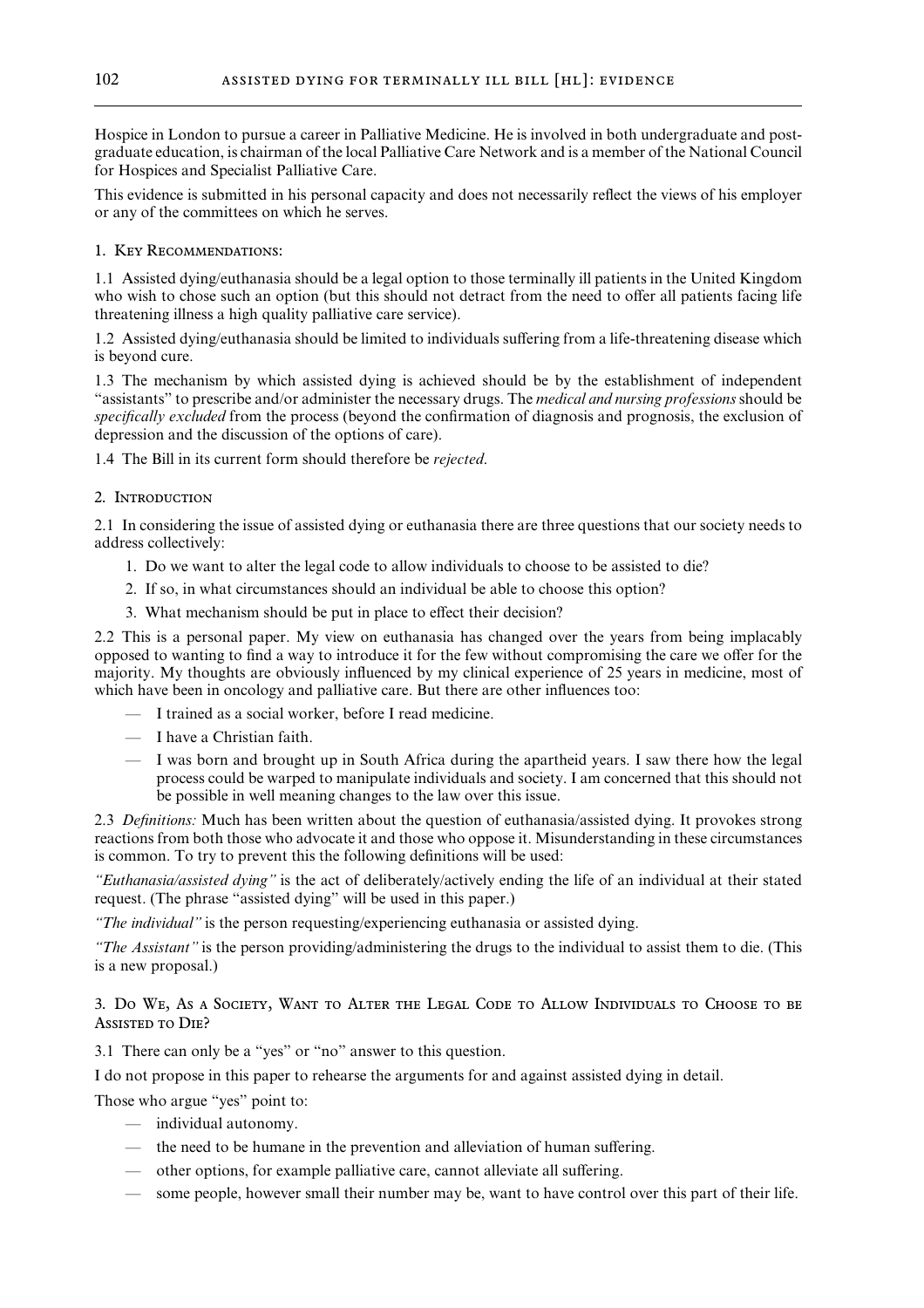Those who argue "no" do so because:

- they see each human life as special (the "sanctity of life" argument).
- they express concern that vulnerable members of society will feel pressurised into accepting assisted dying to reduce costs/concern to their family.
- it is not possible to alleviate all suffering in society.
- other options, for example palliative care, can alleviate suffering and improve quality of life.

3.2 I have come to believe that the option of assisted dying should be available to those who want it. I have changed my opinion on this because over the years I have cared for a small number of people for whom this would have been the only humane option. The situations in which I would have felt it right to allow a patient to be assisted in their dying have always been related to the indignity and frustration of the experience of the illness from which they suffered. They have not necessarily had physical suffering, in the sense of their having unacceptable pain or other symptoms, although the disease had altered their physical being eg in making them weak, or unable to speak, or incontinent, etc.

3.3 When, as a doctor, I face a patient with intolerable physical suffering, which cannot be controlled without their being sedated, I can, and do, offer to increase their analgesia and/or tranquillisers, if that is their wish, even if that sedates them, so that they are no longer aware of their suffering. This treatment option is more difficult to justify and apply to someone who is frustrated by advancing frailty and indignity. I am concerned that to extend this treatment possibility to such patients would result in more abuse than would a formal change in the law to allow assisted dying in specific circumstances.

3.4 There is no reason to link the decision of an individual asking for assisted dying to their experiencing "unbearable suffering". The latter is a subjective and indefinable term and using it further complicates an already complicated situation. An individual making a personal choice to ask for assisted dying should be the only criterion necessary.

3.5 The number of individuals in our society, who wish to have the control over this part of their lives, is difficult to ascertain. The experience of palliative care physicians is twofold. Firstly, that a remarkably small number of patients actively ask for assisted dying. And, secondly, the vast majority of those who do ask, usually do so in the context of unrelieved suffering that, once relieved, alleviates their desire to die. The counter argument to this is that it is possible that patients do not raise the issue of assisted dying with palliative care physicians as this is not seen to be acceptable. From other countries, however, and from our experience in the United Kingdom mainly with cancer sufferers, it seems unlikely that the number requesting assisted dying would exceed 5 per cent of persons facing life-threatening disease.

3.6 While accepting that I do not wish to deny this 5 per cent of patients their right to choose assisted dying it is important not to lose sight of the rights and needs of the other 95 per cent of the population. It is essential to continue to offer, and improve where possible, a high quality palliative care service. In changing my opinion to accepting the need for assisted dying I remain concerned about two issues:

- (a) how to prevent the relationship of trust between doctor and patient (especially in the 95 per cent) from being damaged by this change in society.
- (b) how to prevent vulnerable individuals feeling pressurised into feeling they must choose this option.

(These issues are addressed below.)

4. Under What Circumstances Should an Individual be Allowed to Choose the Option of assisted Dy<sub>ING</sub>?

- 4.1 There are four groups of individuals who may wish to explore an option of assisted dying. These are:
	- (i) those facing a life-threatening illness with a relatively short prognosis. Examples would be cancer or motor neurone disease.
	- (ii) those facing a life threatening illness which might/is likely to limit their life expectancy but not necessarily in the short term, but which they perceive limits their quality of life. Examples would be:
	- those suffering slowly progressive, neuro-degenerative conditions, eg multiple sclerosis, Parkinson's disease, Alzheimer's disease;
	- those with other end stage disease, eg cardiac or lung failure, advancing peripheral vascular disease.
	- (iii) those facing severe disability, either congenital or acquired, which may or may not limit their life expectancy, but which they perceive limits their quality of life. Examples would be:
	- those with severe congenital physical disability;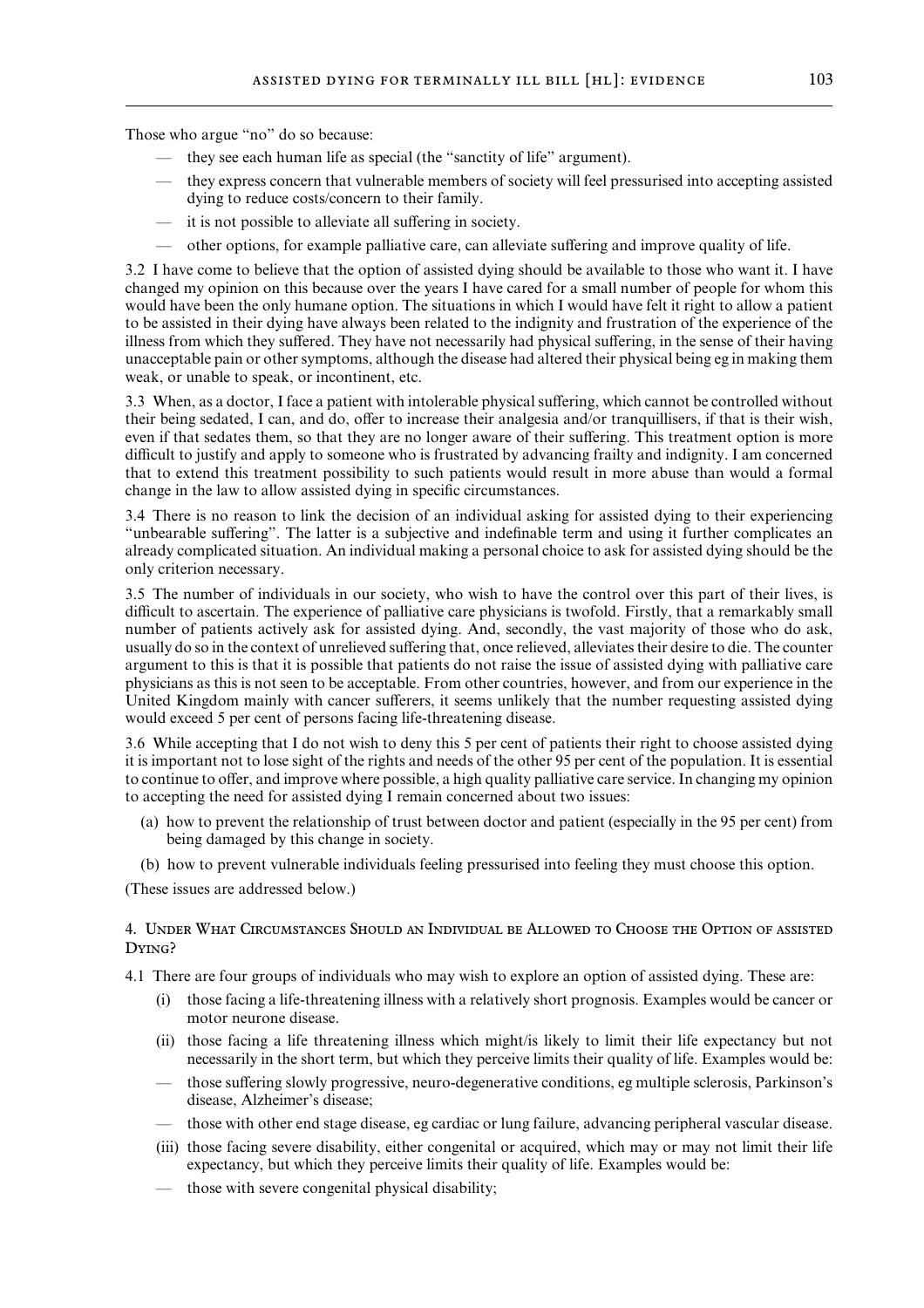- victims of severe accidents, eg spinal injuries, burns, etc.
- (iv) the fourth group would be all persons who do not fit into one of the above three groups but who consider their quality of life, for any other reason, unacceptable.

4.2 If the concept of autonomy is going to be expanded to include the right to choose assisted dying, then it is logical, ethically, that all four of these groups of individuals should be offered this option. However, it is important to recognise that there is opposition to assisted dying for disabled persons amongst disability rights groups and it is unlikely that our society would wish to give the assisted dying option to anybody who simply fell into group (iv). It is likely therefore, that if we as a society decide to agree to assisted dying, we will want to limit this option to group (i) above, namely those who are facing a life threatening condition with a relatively short prognosis, and possibly group (ii). It should be recognised, however, that there may be problems in defining the limits of group (ii).

4.3 There are two important issues, however, that must be considered whatever the definition of the patient group.

- (i) it is essential that depression be excluded. It would be unacceptable to act on requests for assisted death from people suffering from depression, when such requests would be changed by treatment of the depression.
- (ii) it is also important that we as a society recognise that many in our society feel very vulnerable, especially when ill, and it is important not to create a situation where the "right to die" becomes a "duty to die" to prevent cost or concern to relatives. It is difficult to see how this can be completely overcome. The only safeguards would be making sure:
- that an adequate quality palliative care service is available to all, and
- that all care options are explicit and therefore able to be openly and honestly considered. (cf para 3.6 b).

# 5. By what Mechanism Should Assisted Dying be Achieved?

5.1 This is the question that is of particular interest and concern for me. I would argue that it is essential to make the medical and nursing professions independent of the actual administration of the medication used in the assisted dying process. If doctors and nurses are the agents of assisted dying this will radically change the relationship of trust with many of the 95 per cent of patients who do not wish to be assisted to die. (cf para 3.6 a)

5.2 Palliative care physicians already meet many patients who are reluctant to be admitted to a hospice for fear that they will not be given adequate care and just allowed to die or, even worse, have their demise hastened. Many of the 95 per cent of patients who would not request assisted dying would be very frightened by the idea that this may be done to them without their request. Although a change in the law would not legally change the status of an individual not choosing assisted dying it is likely that the change in the law will make many in the 95 per cent group more frightened of the medical profession. It is essential the relationship of trust between doctor and patient is not eroded.

5.3 If we accept that assisted dying should be possible then this should be achieved by the creation of a specific role in our society of "the assistant" in assisted dying who would be a technically trained person able to prescribe and administer the necessary drugs.

5.4 There are two possibilities:

- (i) the provision of medication taken orally by the individual, at a time, and in a setting of their choosing (this may or may not be in the presence of the Assistant); and
- (ii) the administration, by the assistant, of an injection, either directly into a vein or under the skin, that will sedate and then cause a cessation in breathing and consequently death.

5.5 Each of these options has advantages and disadvantages and it is likely that both should be offered to all individuals requesting assisted dying.

- (i) the provision of oral medication to be taken by the individual at a time of their choosing has the obvious advantage of giving the control and the timing of the act entirely to the individual. The major disadvantage, however, is that oral drugs may be poorly absorbed. Consequently doses needed to bring death will vary and death may not be instant, which may cause added stress to relatives or, indeed, the individual, should they recover consciousness; and
- (ii) the administration of an injection by an assistant has the advantage that death is assured and instant but the disadvantage is that the individual and Assistant must be brought together. This will involve some planning and loss of control on the part of the individual.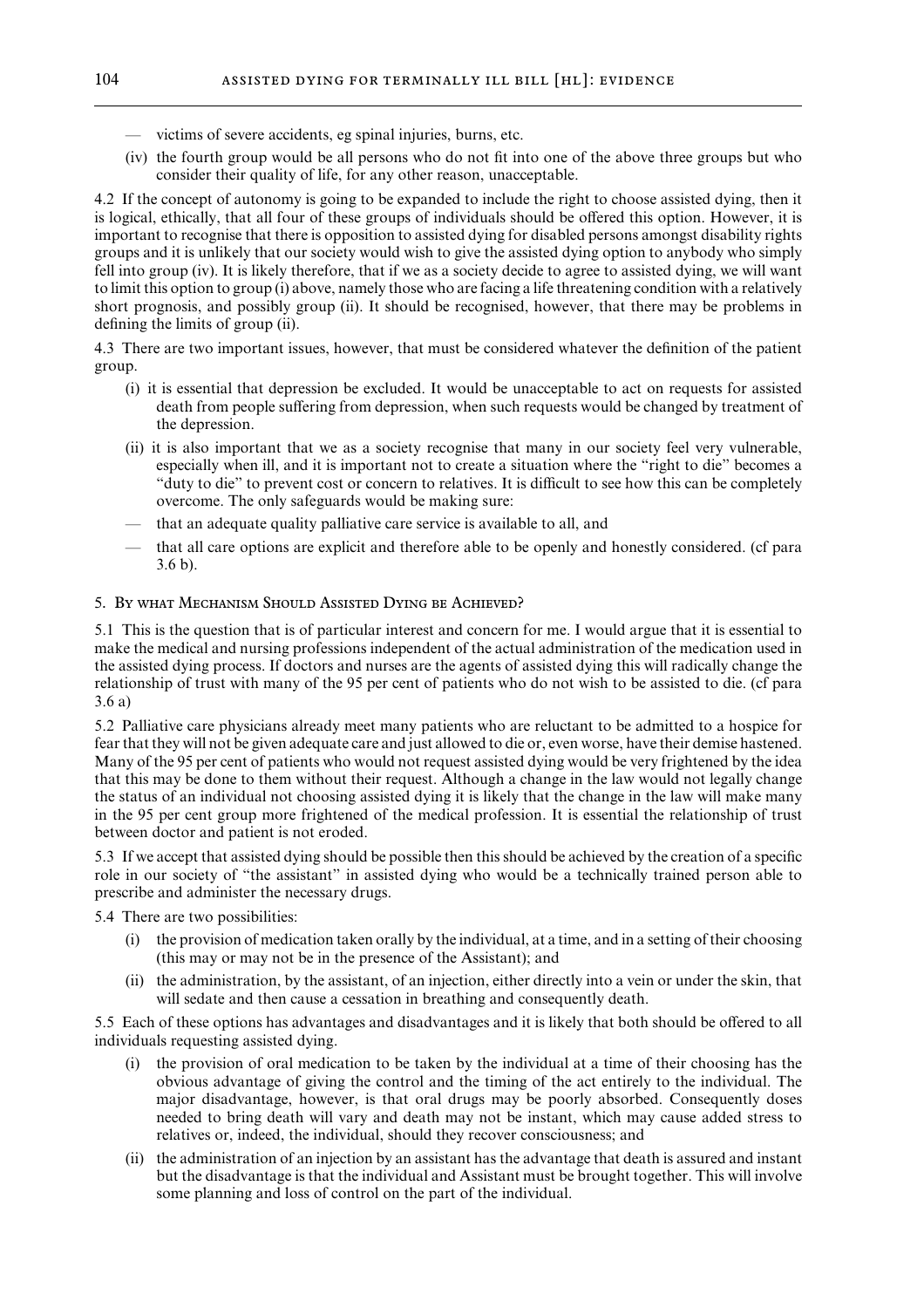#### 6. A Possible Process

6.1 A possible process for assisted dying would be:

1. The individual expresses a wish for assisted dying to their usual medical carer and confirms this in writing by completion of a specific form.

2. The diagnosis and likely prognosis are confirmed by the consultant under whose care the diagnosis and treatment of the disease have occurred.

3. The options for care are discussed with the individual by a palliative care physician or specialist nurse. This would be to specifically discuss the palliative care option or to consider assisted dying. This may not be achieved in one meeting.

4. A diagnosis of clinical depression is specifically excluded by a psychiatrist.

5. The family of the individual are involved in the discussions.

6. The individual (and their family) is referred to the assisted dying clinic where the assistant will explain to the individual the options of:

- (a) having oral medication made available to them to use at a time and place of their choice; or
- (b) having an injection, at a time of their choice, administered by the assistant.

7. There is a "cooling off" period.

8. The person is assisted to die.

6.2 It is recognised that there are many practical issues that would need clarification in such a pathway. It is included here to facilitate understanding of how a system using assistants and assisted dying clinics could operate.

#### 7. Summary

We should as a society:

- accept that some people will want to control the timing and mechanism of their death and legislate accordingly;
- explore the ways of defining the limits of the group to whom this option should be available;
- exclude the medical and nursing professionals from the actual process of assisting dying as their involvement risks compromising the relationship of trust between professional and patient;
- create the mechanism by which people can be assisted to die if that is their choice;
- reject the Bill in its current form but ask the Select Committee to advise on how this matter can be taken forward with suitable safeguards; and
- recognise that no change in the law will solve all problems and in fact changes in the law will bring new challenges, to individuals, the professions and to organisations such as hospices.

*August 2004*

## **Letter from A D Wade, MA**

The radical importance of what is at issue in the above bill, the absoluteness or otherwise of the right to life, requires any in-depth submission to it, to take a stand on one side or the other. May I therefore ask you to be ready to give your careful attention to the reasoning behind the following points the uncompromising tone of some of which could otherwise make them appear a little simplistic.

The submission I wish to make can in fact be summed up as saying that the life of any human being amounts to his or her very personality itself and that any requirement of the discontinuance of a person's life will therefore entail the evaluation of that very person him or herself as of lower priority than whatever the consideration is on whose strength his or her life is judged worth discontinuing. Even if such a consideration were to be that person's own choice, it would make no difference, since his or her choice would be either reasoned, in which case it would be based on a consideration in comparison to which others besides that person could equally judge his or her life to be of lower priority, (ie if any such consideration justified seeking to end a person's life, its justification could be seen just as plainly by other people besides the person whose end is being sought); or else that choice would be unreasoned or even arbitrary, in which case, if that person's life is to be thought to have any value at all, such a choice could or should be altogether overruled as unjustified. However, if a person just is his or her own life then each one of us is "all we've got" and if ever one has not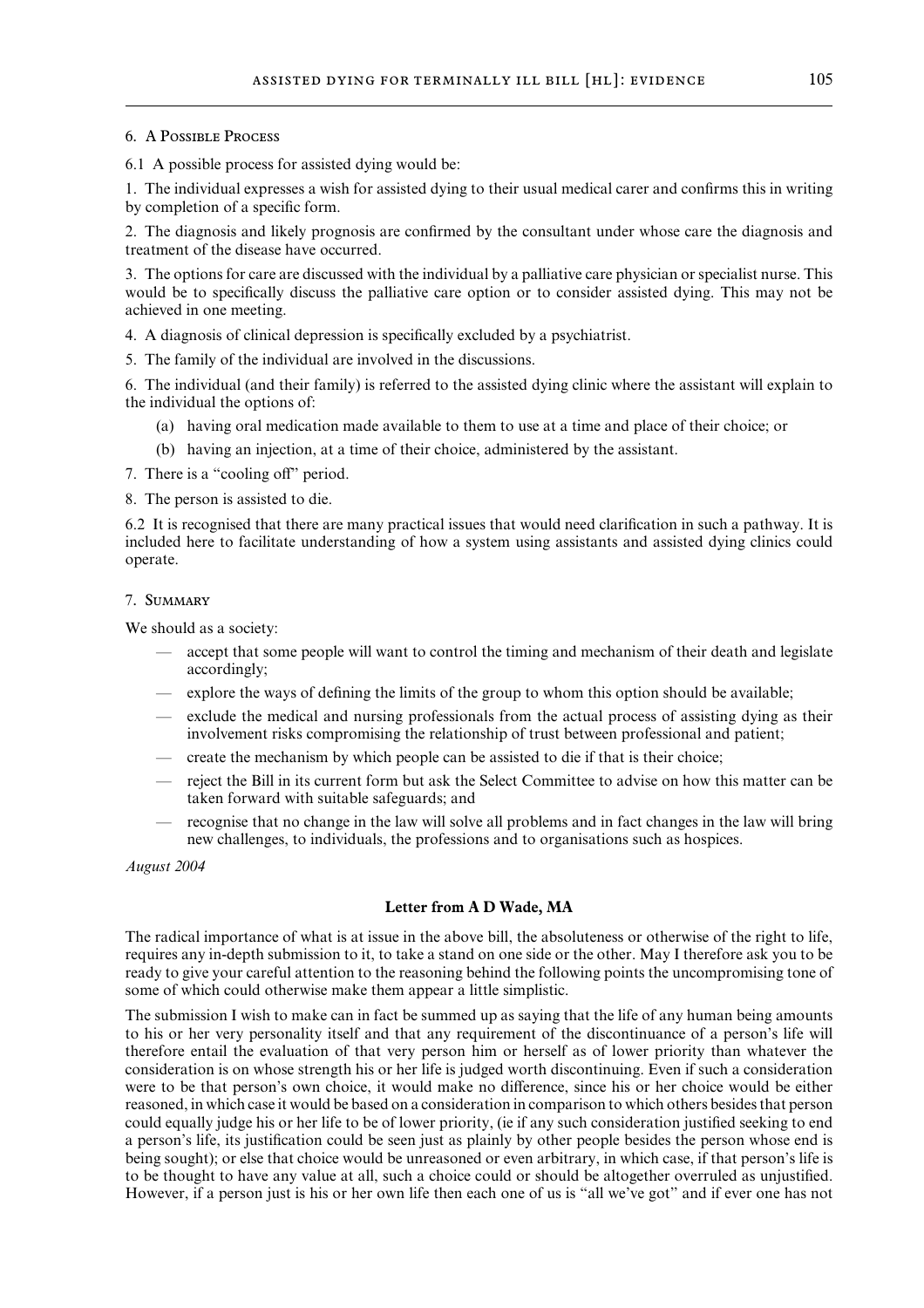the right to be who one is, or to be at all, then one can certainly, at least at some point of one's existence, have no other rights either.

If this point is accepted, then the above bill has to be seen as totally misconceived from the start. Dying, whatever else it is, is a process of irreversible destruction of a living organism, and human death is the total and irreversible destruction of a human organism. Failure to take this fact into proper account, I would suggest, is a result of mixing up the essential nature of death with circumstances which can effect, but are incidental to it.

The removal of sensation and therefore of suffering that can accompany death, is essential to anaesthesia, but not essential to death itself, which can also incidentally be painful.

Being an essentially irreversible organic destruction, death as such can bring no benefit to whatever undergoes it. Whatever benefit it may bring about incidentally, like the cessation of pain, can at least in principle be brought about by other means, especially in the course of palliative care. It may incidentally be true that a dead organism does not feel any pain, but it is essentially true that a dead organism does not benefit from not feeling any pain, since it is not there to do so. Non-existence is no benefit at all. It is essentially no freedom from pain, or from anything else, since it is nothing and is no one who can benefit or be free or anything whatever. By contrast, while there's life, there's hope, and to kill someone is to kill all hope for him or her. It involves inevitably the judgement that a person's life is worth no more than what it is contemplated killing him or her for. "To be or not to be" is very much a question for human beings. Animals know what they like about life and what they do not like about death, but they do not know what life and death are. As far as an animal is concerned, there is no essential difference between life and death, since it knows only what is incidental to either. Accordingly, an animal which is no longer able to enjoy life, would not be capable of knowing what it is losing if it were destroyed, whereas a human being would.

It is for this reason, I would maintain, that there is no human priority possible that could ever justify deliberately seeking anyone's death, that is, except for the protection of the lives of other innocent human beings from unjust threats to them (and then only as a very last resort—The immense difficulty in the past, of finding effective practical alternatives to capital punishment for incidentally securing public safety, would have obscured its essential unsuitability as a means even of doing that).

The idea, therefore, behind an "Assisted Dying for the Terminally Ill" bill, namely, that "dying" is something that can be "assisted" is as absurd as would be the idea of "assistance" to taking up drug addiction or to getting ill. The idea, furthermore, that there is such a thing as a "right to die", in the light of the above, is just grotesque. There is a human right, of course, to be as free as can be managed from suffering, but to seek to use death as a means to fulfilling it, is the most destructive form of the "use of a sledgehammer to crack a nut" as could possibly be contemplated. Those who advocate the deliberate procurement of a person's death to free him or her from suffering, would seem to me to have confused death itself with an outcome which is incidental to it, and to which death itself is incidental.

It is a confusion that does, therefore, not necessarily feature in the decision to accept death as an unavoidable, but nevertheless still incidental, outcome of procedures essentially of painkilling. What might justify accepting a person's death as an unwanted by-product of easing his/her serious suffering, would not necessarily involve, and would not justify, wanting that person dead for whatever reason, or justify deliberately seeking that person's death as someone whose life is now not worth living, whose very right to exist is now or at any time purely incidental to something else that is not him or herself, like for example, being out of pain, or the preserving of scarce and expensive medical resources, or even to that person's own choice.

It is a very common error, but in my view still an error, to suppose that killing someone is morally right if that person wants to be killed, and so long as he or she wants to be killed by the person or persons who are faced with the decision to do it. It incorporates the judgement that the continued existence of the person concerned is incidental to his or her wanting to exist. More fundamentally, it suggests that the rightness of any course of action is relative to the choice of it, rather than the rightness of the choice relative to the rightness of the action chosen. Yet, if it were the freedom of its choice that made an action right rather than wrong, there would be no such thing as a wrong or unwise choice. Such a principle would also make nonsense of the present bill as currently entitled, because it advocates "assisted dying" or "help in killing" of "the terminally ill", whereas "being terminally ill" would be a self-defeating restriction on any bill that assigns the supreme level of priority in deciding whether a person is to live or die, to personal choice of the person concerned. In that case all such a bill could reasonably require is that the person concerned would have decided not to tolerate his or her situation anymore, thereby rendering his or her situation "intolerable" by definition, whether that person were "terminally ill" or not.

Any interpretation of this bill, however, under which it does not enshrine a person's own decision as the decisive factor in whether or not to seek his or her death; (for example, if it is accepted that a purely arbitrary decision is not a decision at all but an accidental result of uncontrolled impulse or depressive illness,) would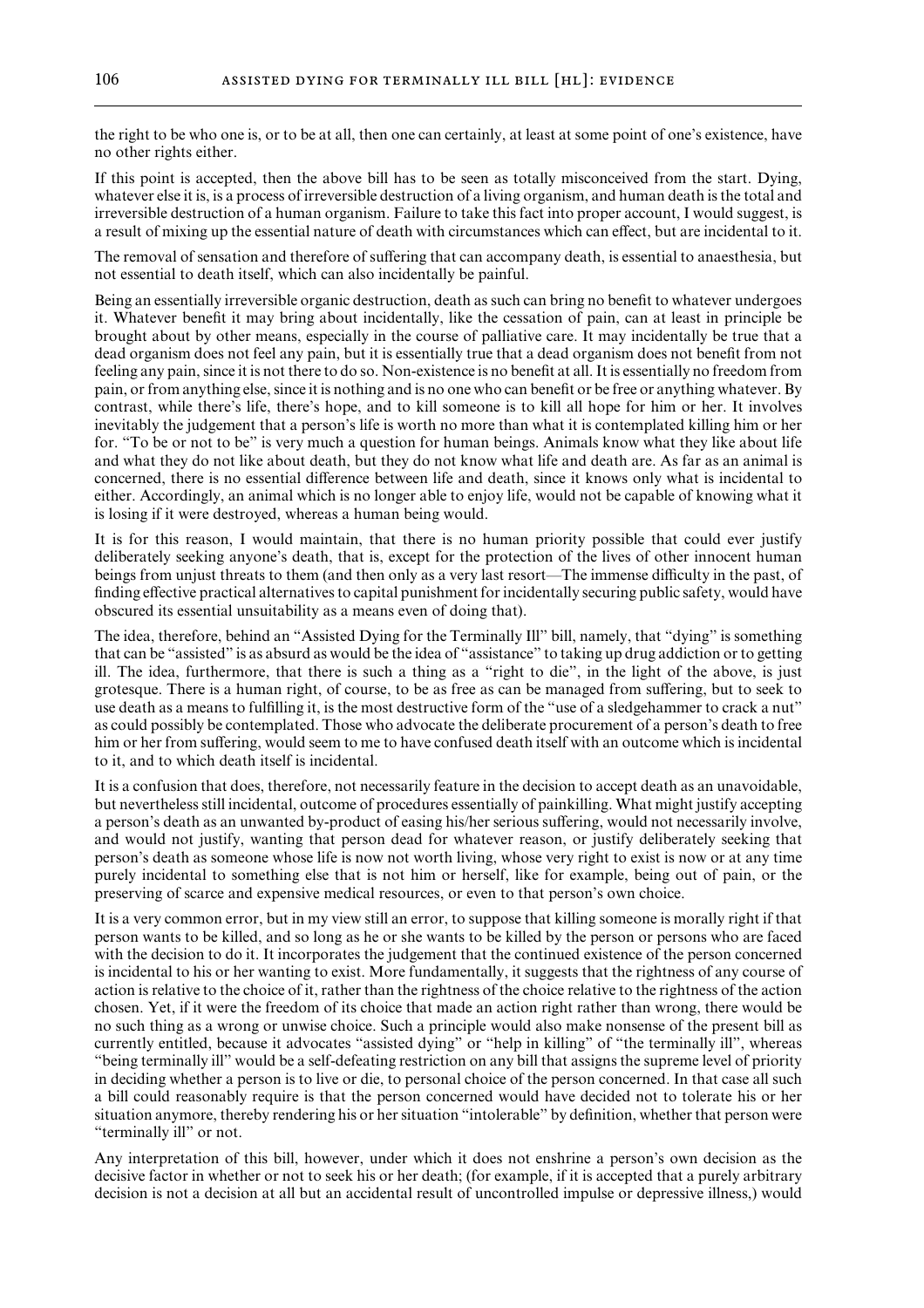in fact entail accepting that such choice itself would require justification. Any provision of the bill, therefore, for adequately ensuring that anyone who opts for "assisted suicide" is of sound mind, is in fact an acceptance that there is very much such a thing as unwise and unreasonable choice determined objectively by the nature and/or the consequences of the actions chosen, and subjectively only by what the chooser knows or ought to know about the nature and consequences of his or her choice. Whatever, therefore, would justify a person choosing to die would also essentially justify another person or persons to seek to take that person's life with or without his or her consent. It would, of course, be more considerate and indeed respectful on the part of the medical or juridical authorities, if they left the person concerned to choose whether to have him or herself killed, but only incidentally, that is, other things being equal; just as it would be regarded, other things being equal, as only incidentally considerate and respectful to parents, for example, on the part of the civic or public authorities to allow them to control the behaviour of their own children without interference. However, if parents were to be judged incapable or unwilling to properly exercise their right of control over their children, few would be in any doubt that public bodies, like the social services, might properly judge it their duty to step in and do the job for them. In the same way, whatever the circumstance that would ever be serious enough to justify the choice to take a human life, it could thereby equally justify, other things being equal, doing so incidentally without that person's consent, in the event of him or her being unable or unwilling to give the relevent consent properly required in that circumstance by the appropriate authorities, for what would be a fully and seriously justified course of action. A person's choice in the one, as in the other matter would be, howsoever incidentally desirable and worthy of consideration, still equally neither essential nor inalienable to the person or persons concerned if the right of whose exercise it is the choice, is itself not inalienable; and no right is essential or inalienable, if anything could ever justify a decision to alienate it.

To attempt to treat the right of choice in that circumstance as essential or inalienable, by legislation, would be rightly seen as a thoroughly artificial device lacking any logic or moral basis, and simply a disproportionate attempt at pandering to groundless and imagined fears that real people may in fact never have. The resulting legislation would be be inept and crying out to be honoured only in the breach; as I understand is now actually happening in the Netherlands, where in spite of legislation to protect a person's right of choice over his or her own death, only a little over half of all cases of euthanasia are even reported to the relevant authorities at all, let alone carefully screened beforehand.

Even though one's life is initiated without any choice on one's own part in the matter, unlike a game, which one can choose to be in or out of at the start, there is every reason to choose to go along and continue with it. The right to life is essential to any other right that one could ever have, simply because no other right can be more important to anyone than the person him or herself that stands to benefit from it. A person, then, is his or her own most important right.

Conversely, even though one is free to choose to end one's life, there is essentially no point in having oneself killed. If it is accepted that death just is one's breakdown irreversibly as an organism into one's component chemicals, then one would no longer be there to benefit from dying. Only if one were oneself worth nothing as the person one is, would there be any point even incidentally in choosing to die. Whatever incidental benefit appears to accrue from a decision to self-destruct, is actually swallowed up in the essential self-hatred of wanting one's own annihilation. It even smacks of "cutting off one's nose to spite one's face", and is rendered essentially unnecessary by the availability, at least in principle, of less destructive means of attaining any benefit. Like a game, life embodies rules; unlike a game its first and foremost rule is that there is no point at all, only shame, in not playing. The temptation of their supporters to endow people determined to put an end to their lives, with an aura of "dignity" in dying at a moment of their own choosing, instead of waiting for death to "happen to them", I think, is really creating an illusion to mask an essential petulance in the choice no longer to choose, which is self-revoking, and therefore invalid. The idea that their choice to self-destruct is an achievement of mastery over their own destiny, is again, I think, to confuse mastery with power simply to destroy, and no more impressive than the exercise of mastery over a beetle by stamping on it.

As in most card games, one has "to play the hand one is dealt", and one can only ever "throw in one's hand" if and when the rules of the game allow it. The rule of life is to live. Dying can only be considered as "part of life" in the same sense as losing is part of a game. Just as losing may become inevitable in a game, it is never the rule in a game to seek to lose; and any player who opts out altogether because he or she is losing, is rightly thought not to be acting in the proper spirit. Any player who seeks to lose, undermines the game's very point. Opting out of life by choosing to end it, would seem, then, as alien to the proper spirit in which to live, as to opt out of a game would be, by seeking to abandon or Iose that. It would be literally "not playing the game".

To maintain, in opposition to the above, that anyone's life can ever not be worth living, must, therefore, be the presupposition behind this bill. Indeed the standpoint of my whole submission might well be felt by this bill's supporters to be highly unfeeling or uncaring, by comparison to theirs, and attract the *argumentum ad hominem* that runs, "It's alright for you to talk, when it is not you who are suffering from Parkinsons,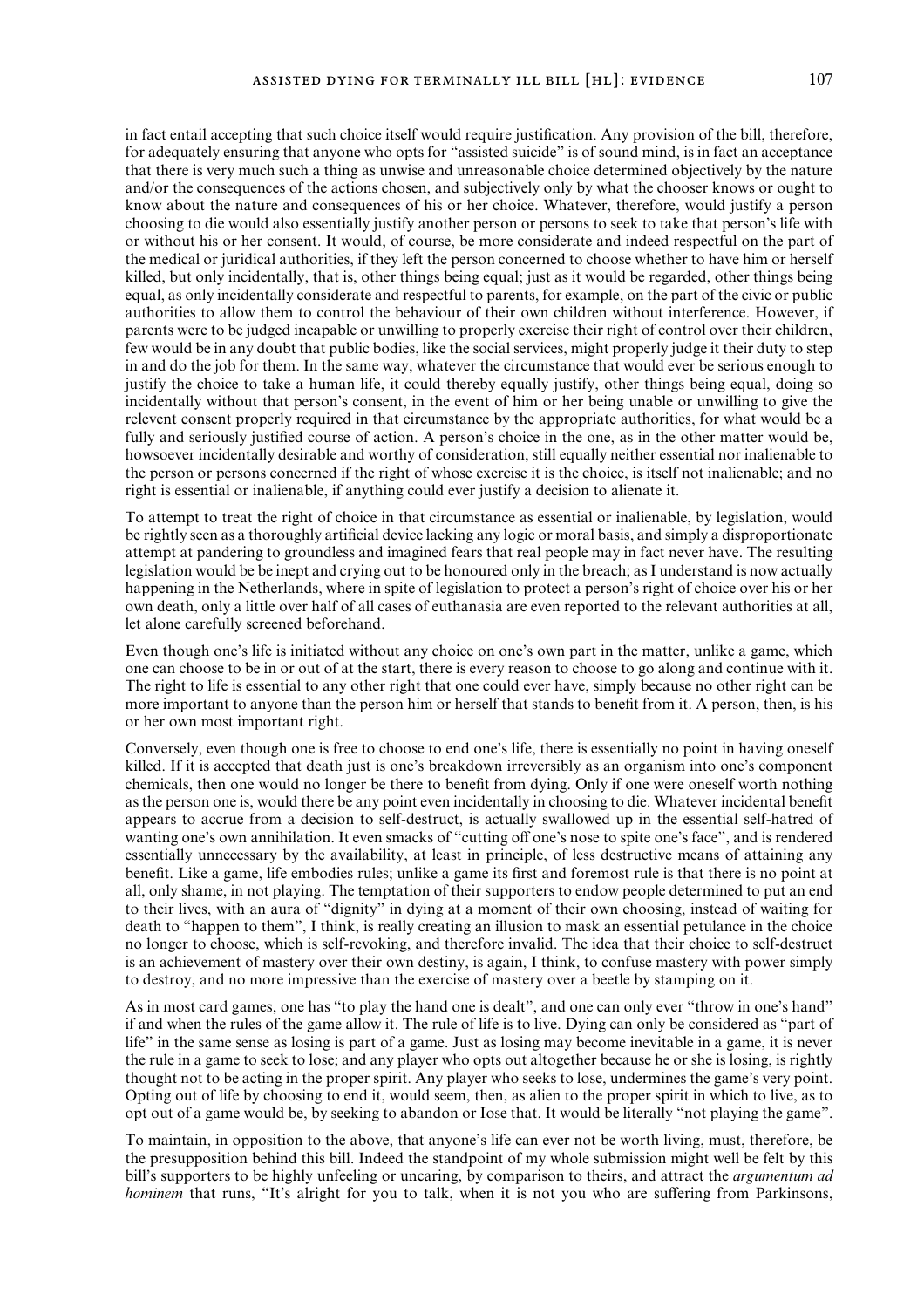Alzheimers, Korsakovs or Motor Neurone, or other kindred diseases; it is easy for you to go on bleating about "Play up! Play up! And Play the game!", but just wait until you are suffering like that, and then let us see whether you don't start singing a very different tune." This argument invites the answer, though, that, be that as it may, it still would not help me or anyone else in circumstances so frightful as to remove all intermediate options between heroism and despair, to encourage sufferers to believe that "the game is not worth playing", with the inevitable insinuation that, if we are suffering any one of those dreadful conditions, we count for nothing anymore, which would be an infamous and psychologically debilitating lie.

Only if people are no better than their circumstances or are worth only as much as their health, would life be not worth living without these assets. But then, personal value would amount only to quality of life, and if health and prosperity would be the point of human life rather than human life the point of health and prosperity; human beings would become essentially defined, shaped and even controlled by their circumstances and would only incidentally define, shape or control those circumstances. If the players of a game were essentially manipulated by the equipment and environment of the game, instead of being incidentally conditioned by them, there would be no essential difference between them as organic beings and the venue and equipment as their inorganic tools. If, therefore, life could be legitimately abandoned, and if there were no "proper spirit in which to approach life", at all, there would indeed be "no game to play" as such, as all "moves" in it would be essentially the automatic movements proper to its non-living "kit" and environmental conditions. Human life would be simply one effect among others of lifeless forces, and there would be no essential difference between human life and its non-living environment, all observable differences being merely incidental; which the framers of this bill perhaps think is in fact the case.

It is certainly a necessary presupposition of the bill, the very idea of whose provision for legalising the killing of human beings, rests on destroying any essential distinction between human life and its inorganically material environment. It is a bill which, if passed, will subtly teach the nation that human beings are different forms of matter only incidentally from non-living, let alone non-human, forms, and the contrast between humanity and inhumanity will have been eroded away in favour of "non-humanity", as being scientifically more appropriately value-neutral in a situation in which "sub-human life" and lifelessness itself are as much standards of humanity, as humanity would be of them. A more potent undermining of people's appreciation of the value of human beings and the rights and responsibilities that stem from it, can hardly be imagined, than this bill, finally justified, as it must be, only on the premise of a reduction of life essentially to the status of things that are without it, May I suggest then, that any attempt to re-educate people, very many of whose understanding of human rights is based on considerations of principle entirely alien to those underlying such a bill, means of having this bill passed, would be perniciously underhand, legally oppressive of the consciences of its opponents, particularly in the medical profession, and morally and culturally corrosive.

I must, therefore, urge its withdrawal in the strongest possible terms.

*1 September 2004*

#### **Memorandum by Dr Ian R Williams**

#### 1. General Background

1.1 My comments refer to this situation only. While I am aware of very significant arguments advanced by some groups for the legalisation of euthanasia, those are not within my sphere of competence.

1.2 I do not claim any particular expertise or knowledge of the ethics of medical practice nor of the minutiae of palliative care. I have, however, been a consultant neurologist for some 27 years having a particular interest in people affected by chronic neurological conditions and the services and resources available to help them. The specialty of Neurology includes the diagnosis and care of people with conditions such as Motor Neurone Disease, Multiple Sclerosis, Parkinson's Disease, Huntington's Disease, Muscular Dystrophy, the ataxias and a wide variety of less common, chronic and incurable diagnoses. For more than 10 years I was the Medical Director (or equivalent) in the Walton Centre for Neurology and Neurosurgery in Liverpool. I also provided neurological input to younger disabled units in Liverpool and Carnarfon. For many years I have been an assessor for the provision of electronic "environmental control equipment" to severely disabled people living at home. I was instrumental in setting up the Glaxo Neurological Centre in Liverpool. This Centre, which is unique in the UK and has been open for 10 years, is a charity sector, non medical advice and support centre for people affected by neurological conditions, their family and carers. I have been closely involved with many of the Neurological Charities locally and nationally and have recently been invited to join the Care Development Advisory Team of the Motor Neurone Disease Association. I was a member of the External Reference Group for the National Service Framework on Long Term Conditions appointed by the Minister of Health. Thus I have considerable experience of the situation that forms part of the background to this Bill. I am an active member of the Methodist Church.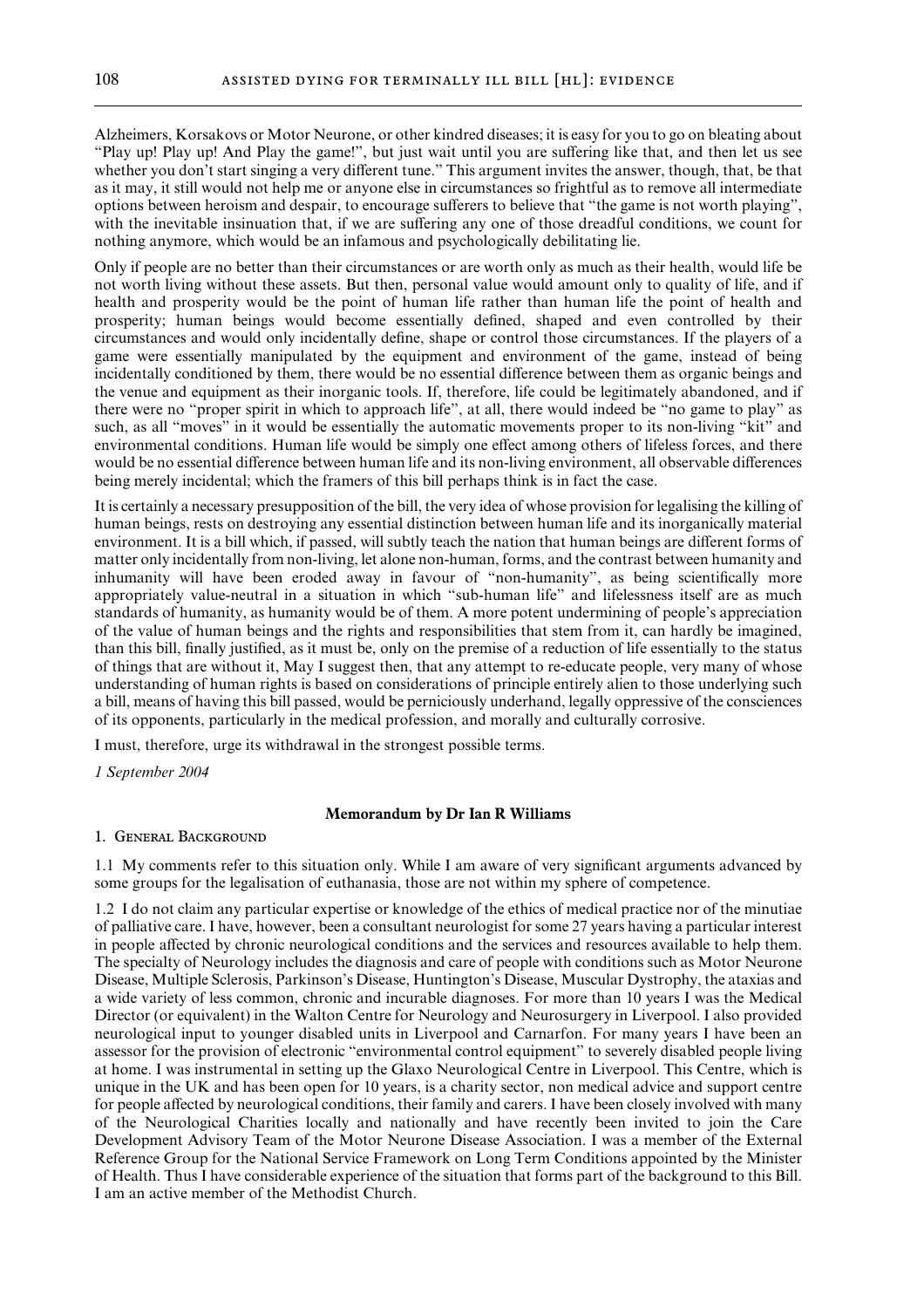1.3 I have read the current Bill, its predecessor, the debates reported in *Hansard* on 6 June 2003 and 10 and 31 March 2004 along with papers prepared by the BMA, the Royal College of Physicians and the Association of Palliative Medicine and National Council for Hospice and Specialist Palliative Care Services.

# 2. Comments

## 2.1 A Societal Issue

2.1.1 Issues of life and death are not medical issues.

The enactment of the processes of assisted death necessarily involves health care professionals and entails the use of practical expertise: that does not confer on those professionals any greater responsibility for agreeing the ethical framework within which their actions take place. Indeed there could be dangers in giving undue weight to the viewpoint of the practitioner rather than to the participant. Thus I think it is important not to allow the debate to be dominated by the views of doctors whether members of the House of Lords, the Colleges, the Specialty Groups or individuals except when giving technical medical advice or helping with understanding the nature of some of the conditions and their effects.

## 2.1.2 The Doctor-Patient Relationship

Opponents of the Bill seem to raise two objections under this heading. One could be loosely described as fundamentally changing the relationship, while the other seems to focus on a loss of trust.

## *(a) Fundamental change*

It could be argued that the doctor-patient relationship should change fundamentally. There have been numerous examples over the past few years to suggest that all is not well. Although the relationship between professionals and their clients has changed considerably over the last 25 years, the transition from omniscient and possibly omnipotent, paternalistic, authoritarian consultant to informed, skilful, accredited and up-todate advisor, supporter and guide is not yet complete! If we are now discussing the possible consequences of listening to the needs of patients in their distress and together finding ways of addressing those needs, that is very much to be welcomed.

## *(b) Trust*

Some of the opponents have suggested that giving doctors the ability to respond to a patient's repeatedly expressed wishes would undermine trust between doctor and patient. People would fear that the doctor would abuse the relationship and act outside the wishes of the patient. It is hard to see why this should be so given that more than 80 per cent of the population agree that assistance should be available to people wishing to die when life becomes intolerable. It would be odd if a loss of trust were to be the result of acting in the interest of, and at the behest of, a patient in a society where such action is approved. Experience from Holland does not lend any support to this concern either.

## *(c) Failure*

Medical training, at undergraduate and postgraduate levels, and the professional ethic and tradition rightly place a high value on the saving and maintenance of life. Little time is spent on trying to understand the value of life and the moral, ethical and religious framework within which people live their lives. In trying to analyse the reasons why doctors should be so concerned about the possible impact on the doctor patient relationship of a doctor agreeing to a patient's plea for assistance in dying, it might be worth considering the concept of death as failure, and thus as damaging the consultant's image of himself. However, if assisting death in the very limited confines of this Bill, is seen as fulfilling the needs of the patient that should allow a different perspective; just so long as the professional sees that as his/her role. Again a redefinition of the role of the professional might enable assisting death to be seen as enhancing the doctor patient relationship.

## 2.2 The Dying Process

My experience is of neurological conditions. These are usually chronic lasting many years with slow loss of function, independence and self esteem. This chronicity raises some important issues in the context of the Bill. (Motor neurone disease with a life expectancy of only 1–3 years, on average, from diagnosis is an exception. It is the most rapidly progressive and one of the most unpleasant.)

## 2.2.1 Dependence

During the years of progression of a chronic neurological condition a very different relationship can develop between patient, carer and doctor. Sometimes there is a dependence inherent in the long term caring process: this can be in both directions. Such a dependent relationship could make it either easier or more difficult for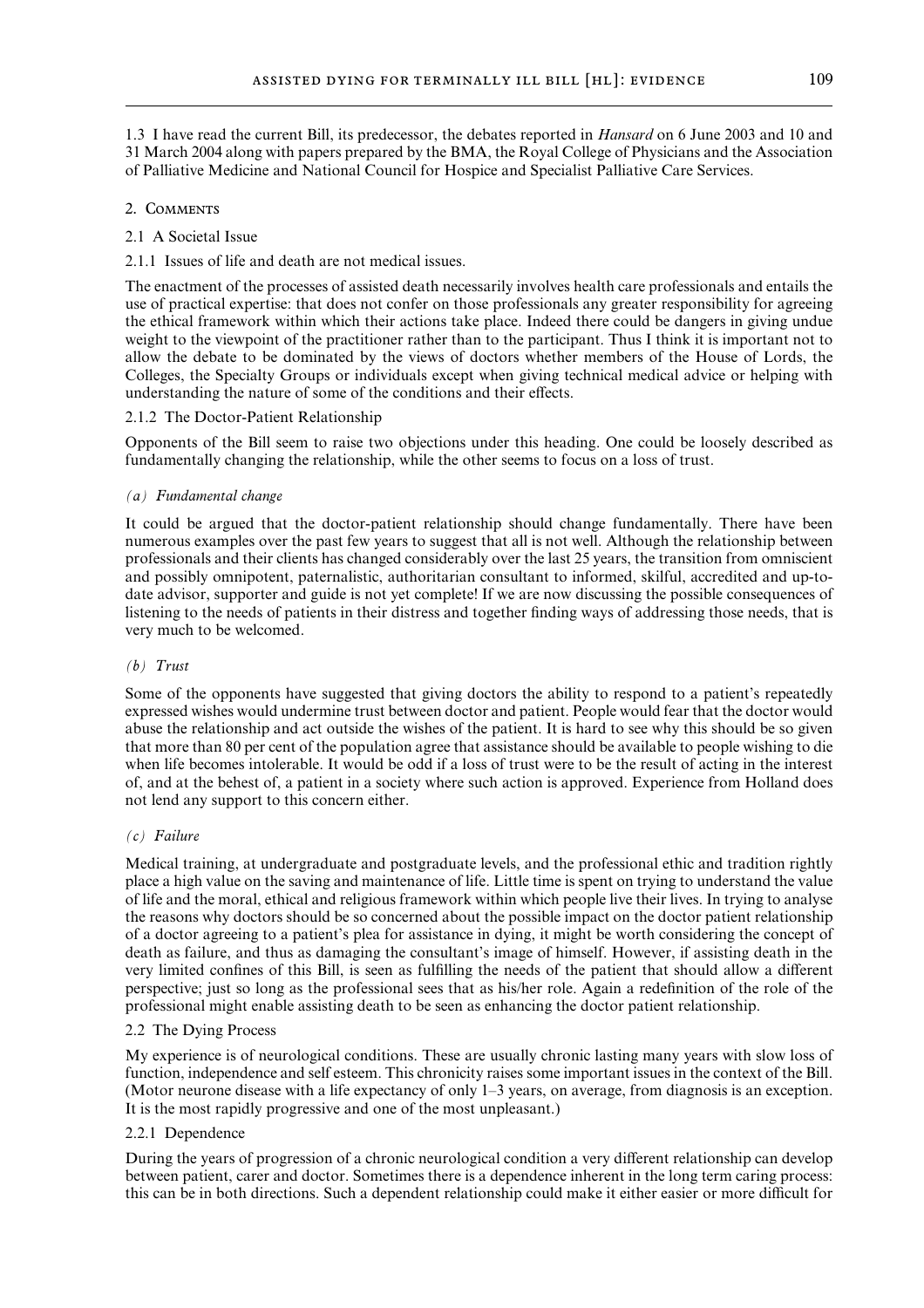the patient to raise with the doctor the possibility of assisted death. If the Bill is to proceed it will be necessary to introduce safeguards to prevent this group of vulnerable people from feeling under pressure to ask, or not to ask, for assistance in dying.

One possibility would be to create a separate route for the request for assistance to die. The creation of an advocate or "Patient's Friend" to whom any such request had to be made could also go some way to addressing the concerns of others about the doctor patient relationship, or the unlawful extension of the process to allow involuntary assisted death. The "Patient's Friend" would have to be readily available, independent of the care provider and would have responsibility for initiating the process described in the Bill.

Details of the role and person would be much further down the line if the idea were to be accepted. Not only could such a person be of value to people in a dependent relationship with their consultant and/or GP but if it were made compulsory to start the process through such a person, and not through the consultant/GP delivering care, that could reduce people's fears about involuntary assistance. No process could be started by approaching the doctor. A patient wishing to activate the process would approach the "Patient's Friend" who would then set in train the series of consultations described in the Bill only if the requisite conditions were met. It would be the "Friend's" responsibility to gather the information and opinions needed and to decide with the patient whether the conditions were met. Only then could arrangements be made. The "Patient's Friend" could also be an important part of the monitoring process: it would allow greater confidence that all procedures had been completed and that only people falling within the criteria of the Bill were considered, at a stage before death had been assisted. The Bill currently includes a monitoring of the procedures only after the event.

## 2.2.2 Palliative care

Currently palliative care facilities are not available to the majority of people with chronic neurological conditions. Outside the diagnosis of Cancer and possibly motor neurone disease, such care is the exception. This is partly due to inadequate capacity and restrictions resulting from dedicated funding, but is also due to a lack of understanding of neurological conditions in the palliative care community and a lack of palliative care awareness in the neurological community. Where palliative care is available and awareness exists, it is likely that it will have been discussed with people as an option during the long duration of the condition.

Strictly speaking, to meet the demands of the Bill, it will only be necessary to provide a palliative care specialist to give an opinion about the potential for the relief of suffering and thus remove the desire for assistance to die. To provide the palliative care that such people might then require, the capacity of palliative care in the UK would have to expand very considerably and new understandings and relationships between palliative care and neurology would have to be formed.

The ability to offer everybody with chronic neurological conditions appropriate, continuing, palliative care before they can consider assisted death might not be a logistical possibility with present resources. In the absence of such care more people are likely to find their suffering unbearable and seek assistance to die.

#### 2.2.3 Terminal illness

Many specialists will have been involved and many options discussed with the patient and carers during the progression of a chronic neurological condition. Thus the recognition that the condition is terminal is in one sense easy and were assisted dying to be allowed that too would presumably have been discussed among the options. It is, however, difficult to know when, in this process, dying begins and hence when a chronic condition becomes a terminal one. This is more than a theoretical question as the Bill applies to terminal illnesses. The definition of "a few months at most" might well not be very helpful in many neurological conditions. People with multiple sclerosis, knowing what is to come, might well want to avoid the years of real suffering that can precede death; people with motor neurone disease might know when they can cope no longer but clinicians might not know with any certainty how long the patient would survive.

It might be possible to avoid that problem if permission to assist death were to depend on the inability of the patient to cope any longer but clearly this creates another set of problems. Perhaps one has to accept that not all people who wish to be assisted to die will meet the very narrow criteria of this Bill even though their suffering, and their wish to die, is as great.

#### 3. Protecting Vulnerable People

The discussion about the issues that are the subject of this Bill recognises that there is a need to protect vulnerable people from pressures to seek assisted death. I have not seen a similar discussion about the equally real need to protect that same group of vulnerable people from the pressure to stay alive in spite of their suffering. It is possible to exert such pressure either through looking at the situation from the professional's ethical standpoint and values rather than with the desire to respond to the patient's needs; or through giving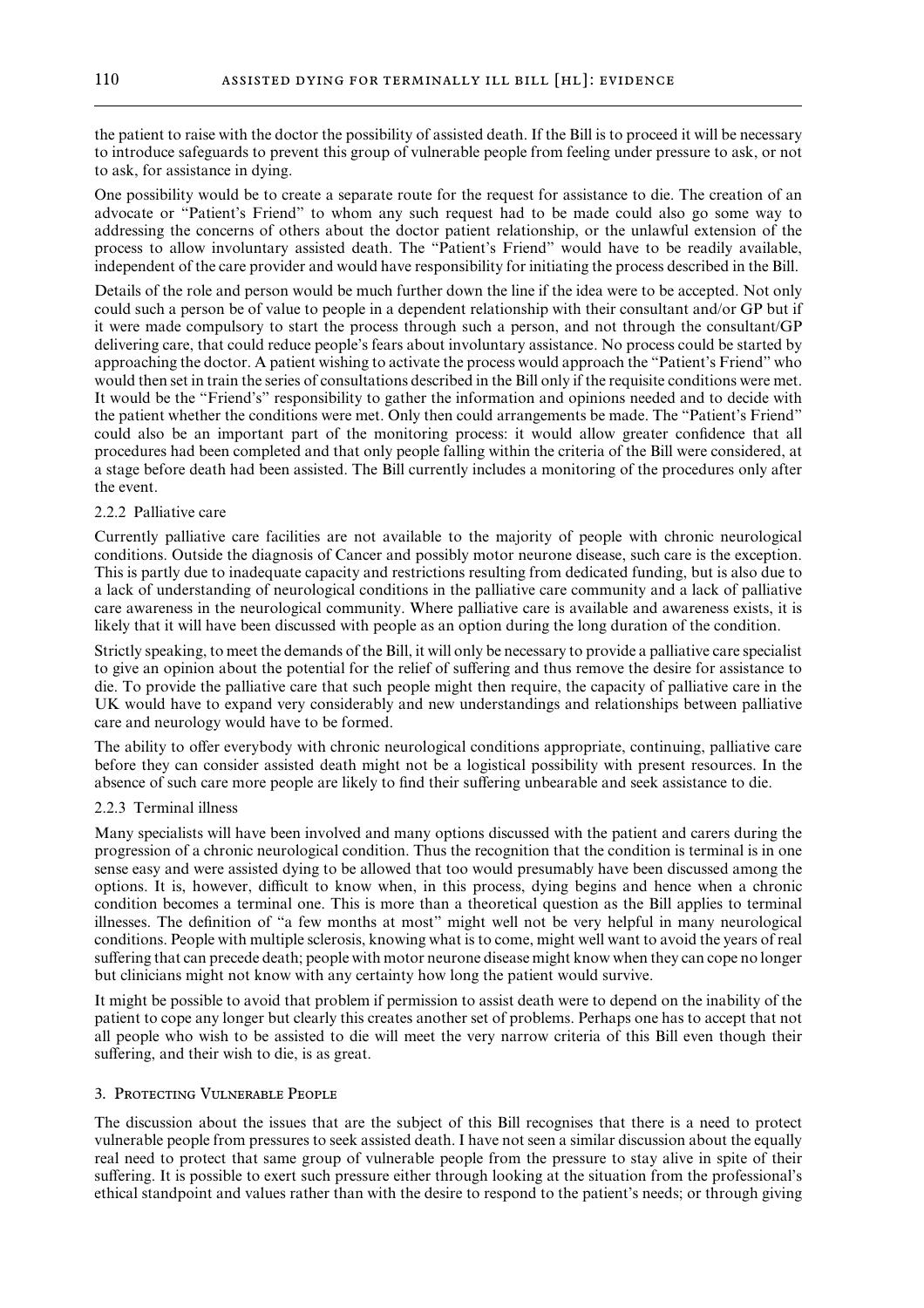selected information. People will make their decision about whether to undergo a particular treatment or withdraw from current treatment on the basis of the information available to them.

The way in which information is presented will affect the decision. For example when discussing possible treatment with a person who has Motor Neurone Disease one could say that it is an incurable disease often leading to death within 3-5 years, but sometimes much longer, and that with modern treatment it is possible to treat such symptoms as might arise: death is usually peaceful occurring during sleep. Alternatively one could say that it is a rapidly progressive disease leading to death within about a year for most people. The progression deprives people of one function after another leaving them immobile, dependent, choking and unable to communicate. Quite the most awful disease. It would not be surprising if patients receiving such different information reached different conclusions about their treatment.

I do not believe that dying is something that people find easy. Although Palliative Care can ease the suffering for people, death and dying are still undignified for many: we should not mislead them into making decisions that increase their suffering either by imposing our own code on them or by slanting the information they receive. Protection is not just about the right to life.

#### **SUMMARY**

1. The submission is from a neurologist familiar with the predicament of people with chronic, progressive conditions such as Motor Neurone Disease and Multiple Sclerosis.

2. The submission generally supports the concept of assisted death within the tightly defined criteria in the Bill.

3. Recognising the vulnerability of people to pressure to ask for assisted death, or pressure to put up with their suffering, the submission suggests the creation of a "Patient's Friend", independent of the care providers, through whom all requests would be made. This person would have responsibility for ensuring that the tight criteria of the Bill were applied.

4. Issues of doctor-patient relationship, involuntary assisted dying and monitoring are discussed.

5. The submission notes the need to increase the availability of palliative care and to improve the understanding of, and training in, palliative care for neurologists and in the management of long term neurological conditions for palliative care specialists.

*August 2004*

#### **Letter from Dr Z Zylicz, Comprehensive Cancer Care, Nijmegen, Netherlands**

I have read with a great interest in full your Assisted Dying for the Terminally III Bill. As a medical specialist involved for 12 years in palliative care in the Netherlands I would like to comment on your Bill proposal. During past 12 years I spoke to many hundreds of patients willing assisted dying and I consulted thousands other dying patients.200; <sup>201</sup> Your Bill is at least similar to the law endorsed by the Dutch Parliament, so my suggestions born out of practice may be relevant for you.

The normal process of dying, let say from the time of breaking bad news and death may be divided in three different stages. At the stage one there is a lot of imbalance, doubt and lack of information. The patient did not accept yet the diagnosis. He or she may experience severe pain and other symptoms, but their treatment may be insufficient in the beginning. As the patient feels hopeless, he or she may consider euthanasia or assisted dying. In the perception of the patient pain and other symptoms may be experienced as overwhelming and unbearable. The disease by itself, or improper pain medication may cloud patient's consciousness and add to his misery and anxiety. The patients, and there are many of them in the Netherlands, may refuse effective measures to force the decision of assisted dying.

Proper information, meticulous personal care, attention to details and knowledge of palliative care are able in nearly all patients refered to the palliative care to achieve the second stage of dying. The stage of equilibrium. When the patient receives adequate treatment the pain and other symptoms may become bearable. The hope may return. The consciousness is usually intact and the patient is able to participate in a process of adaptation to terminal illness. At this stage we see that most of the requests of assisted death are postponed. However, few patients confronted with longer lasting stage two, may renew their requests as they may think that their terminal condition will last for ever.<sup>202</sup>

<sup>200</sup> Janssens RJ, ten Have HA, Zylicz Z. Hospice and euthanasia in The Netherlands: an ethical point of view. *J Med Ethics* 1999;25:408–12.

<sup>201</sup> Zylicz Z, Janssens MJPA. Options in Palliative Care. Dealing with those who want to die., In: Zenz M, editor. Cancer Pain, vol 12. Baillere Clinics of Anaesthesiology; 1998. p 121-31.